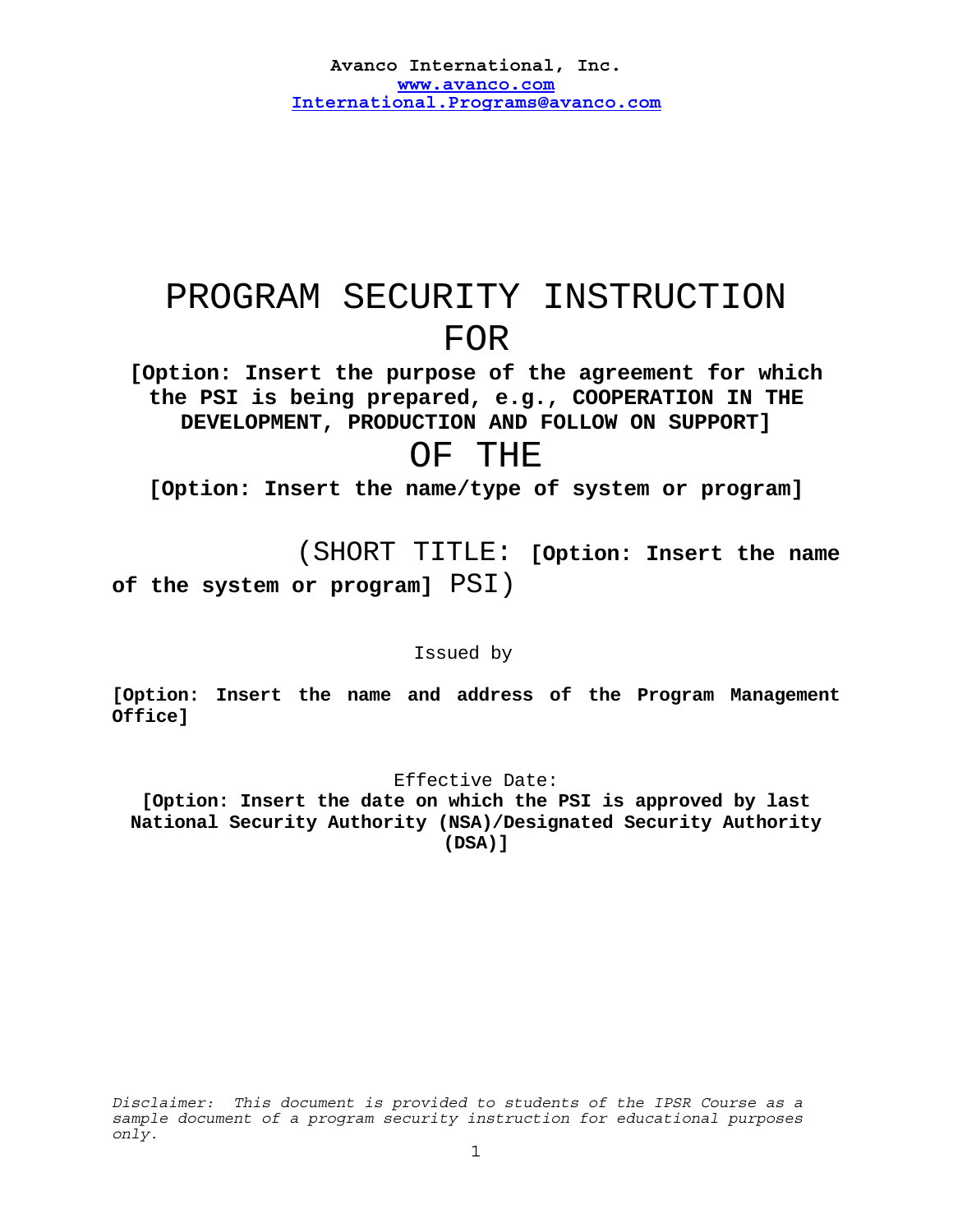# DISTRIBUTION LIST

# **PARTICIPANTS** No. of COPIES

**[Option: List the Participants' governmental offices and prime**  contractors that are to receive copies of the PSI.]  $1$ 

# **AMENDMENT SHEET (Guidance: To be filled in as changes to the PSI are approved)**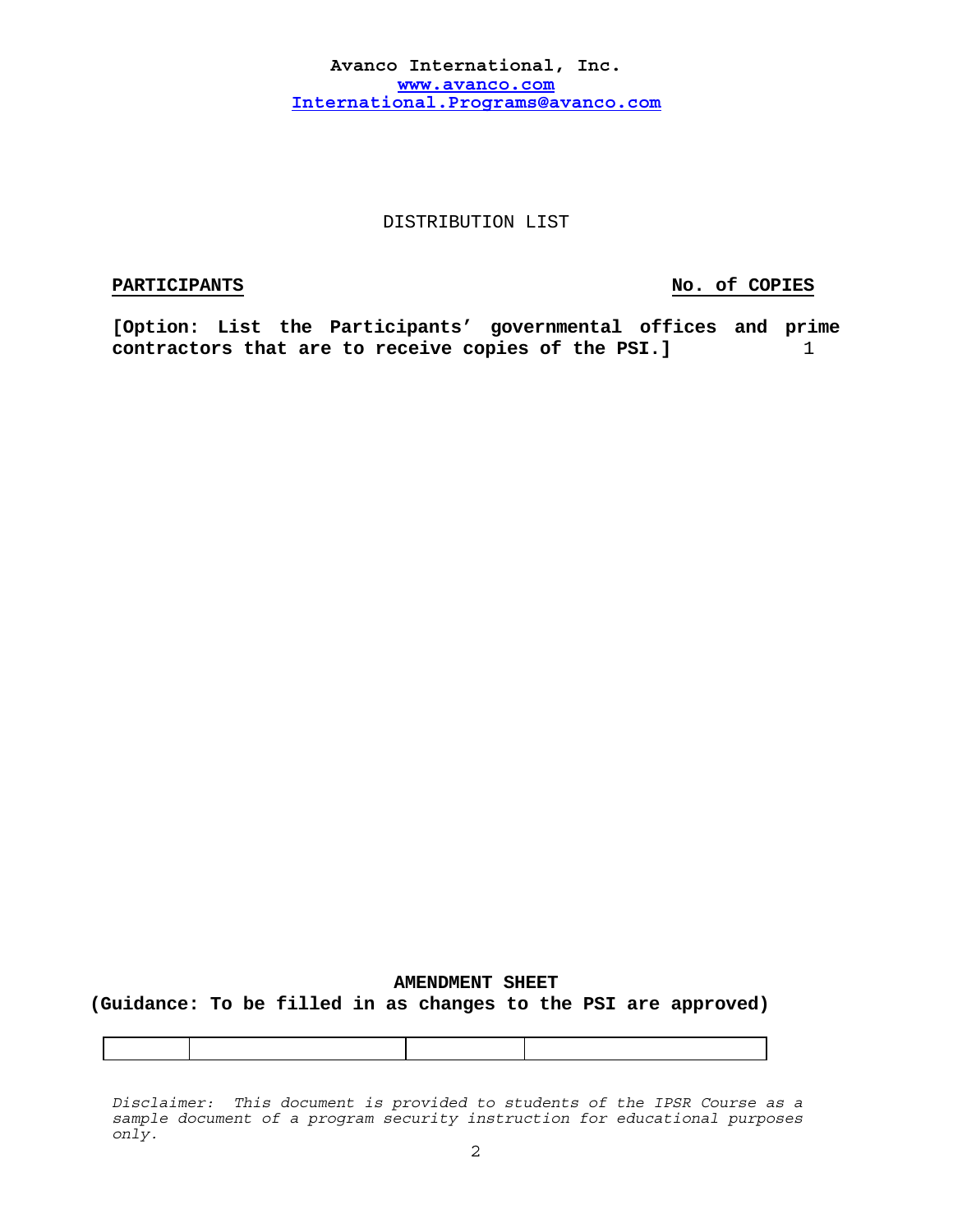| SERIAL | <b>REFERENCE</b> | <b>DATE</b> | SIGNATURE & NAME |
|--------|------------------|-------------|------------------|
|        |                  |             |                  |
|        |                  |             |                  |
|        |                  |             |                  |
|        |                  |             |                  |
|        |                  |             |                  |
|        |                  |             |                  |
|        |                  |             |                  |
|        |                  |             |                  |
|        |                  |             |                  |
|        |                  |             |                  |
|        |                  |             |                  |
|        |                  |             |                  |
|        |                  |             |                  |
|        |                  |             |                  |
|        |                  |             |                  |
|        |                  |             |                  |
|        |                  |             |                  |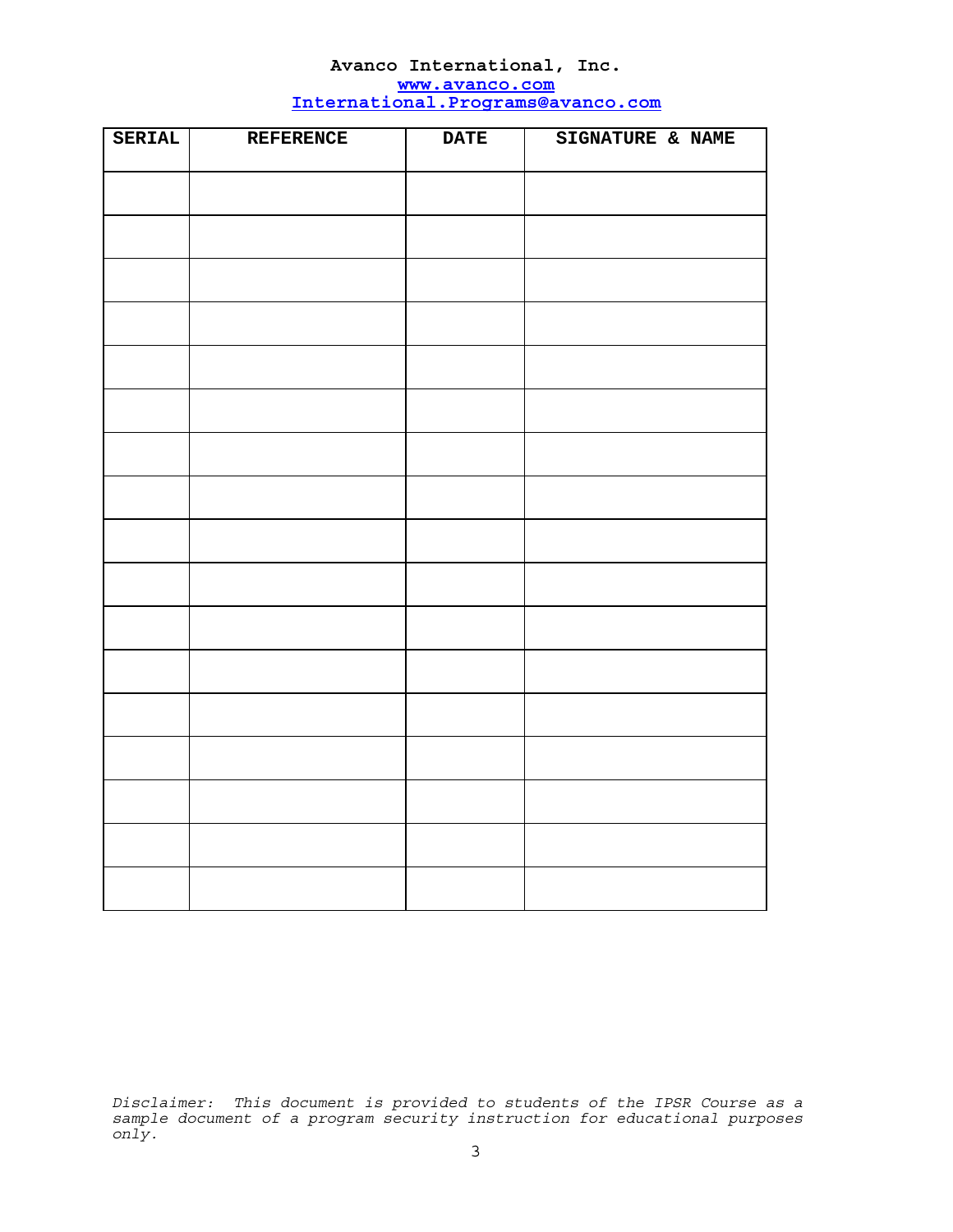#### **PREPARATION GUIDANCE:**

**a. The PSI is the single-source procedural security document for Program Participants and Participating Contractors in an international program. It should explain how program classified information and controlled unclassified information are to be marked and handled procedurally (e.g., storage, transfers, access) during the course of the program. It must contain all of the security procedures for the program and rationalize any differences in the security procedures of the participating nations, and/or NATO (for NATO programs or when NATO is involved in a "hybrid" program). Therefore, it must be approved by all of the participating nations. Its content is based on Multinational Industrial Security Working Group (MISWG) document #5 and the other MISWG documents (available at www.avanco.com). However, only those MISWG documents that are to be used in the program should be included in the PSI. While the PSI is an important Program document that is used to standardize and facilitate security arrangements for an international program, it is not** *just* **a security document. When it is used in conjunction with applicable International Traffic in Arms Regulations (ITAR) exemptions, it will significantly facilitate exports of technical data and articles, by having pre-arranged security procedures agreed to by all parties, in advance, in place.** 

**b. To be most effective, the PSI must be completed before involvement in a program by foreign contractors. Therefore, its preparation should begin as soon as there is a decision to include foreign participation in the program. Ideally, it should be prepared concurrent with the negotiation of the program MOU or MOA.** 

**c. The development of the PSI should be the product of a team effort, involving representatives of ALL Participants and those Participating Contractors that have been identified. Contractors often will have the best ideas regarding procedures that will be required. However, the U.S. PM and his/her counterparts in the other countries that are participating in the program ultimately must provide guidance on the security procedures that will be used in the program and endorse it before it goes to the NSAs/DSAs for approval. The international program PM is responsible for the management of the program and the development of the Program Security Instruction document. A security committee or security working group (WG) should be organized to develop the PSI, and to**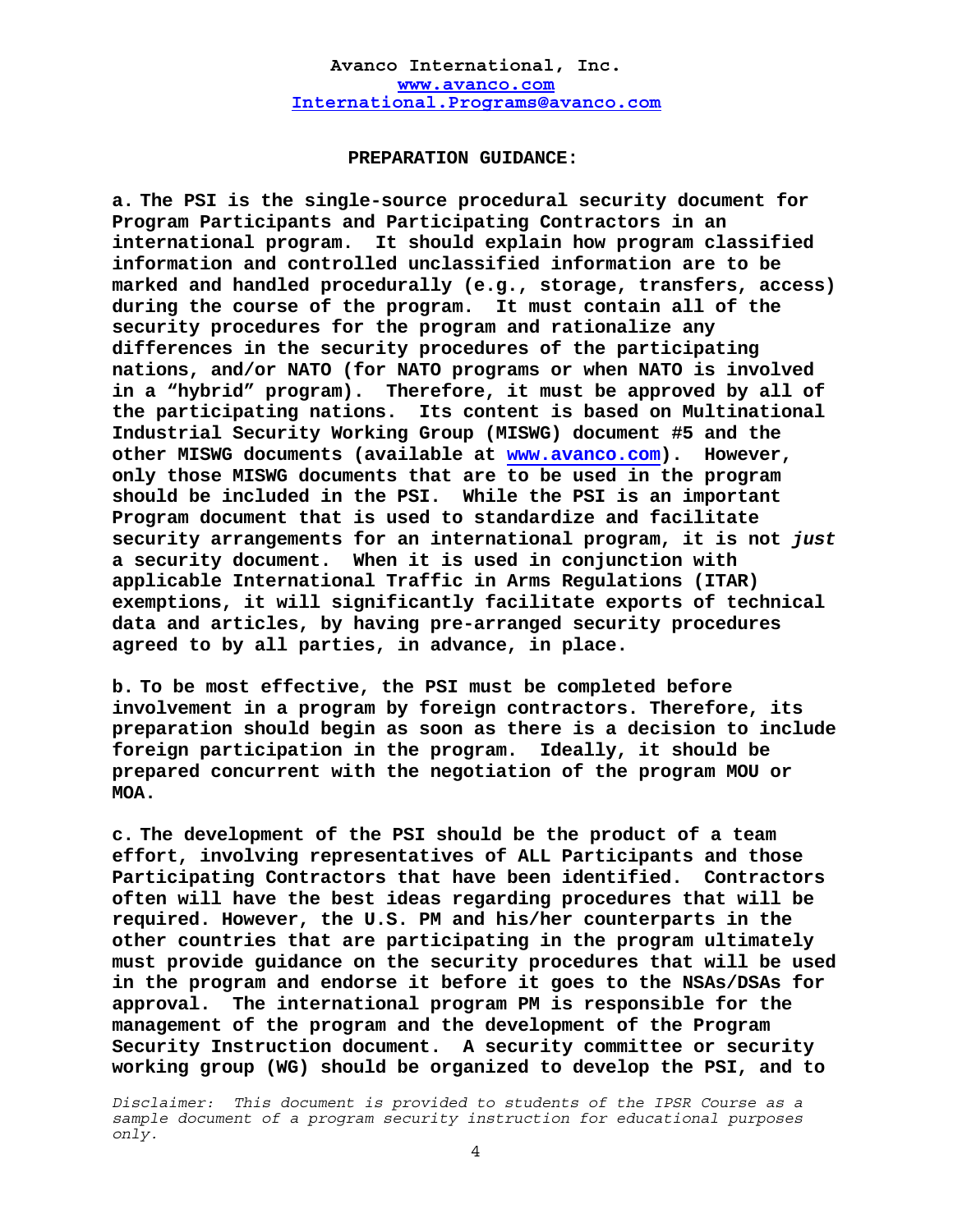**address security issues during the course of the Program. The Security Committee or WG should report to the Steering Committee (if there is one), or to the international program PM. It should be co-chaired by the international Program Management Office (PMO) Security Manager and the NSA/DSA of the country where the committee or WG meets.** 

**d. If there is a Program Protection Plan (PPP) for the program (see DoD Directive 5200.39), the U.S. participants that are involved in the preparation of the PSI must ensure that the requirements of the PPP are considered and included in the PSI, as applicable. It also should be recognized that the PPP likely will not be releasable to the foreign participants; therefore the U.S. participants will have to explain the rationale for some requirements.** 

**e. One issue that requires special attention in light of U.S. third party transfer restrictions is access to any export controlled information, classified or unclassified, by third country nationals that may be employed by the other Participants. If this situation occurs, and the handling of the situation is not covered by the program agreement, it must be covered by the PSI.)** 

**f. This Generator provides suggested procedures and language only. Each PSI must be tailored to the program, taking into consideration the security requirements for the program agreement, as well as the other participating countries and their national procedures.** 

#### **FOREWORD**

A. BACKGROUND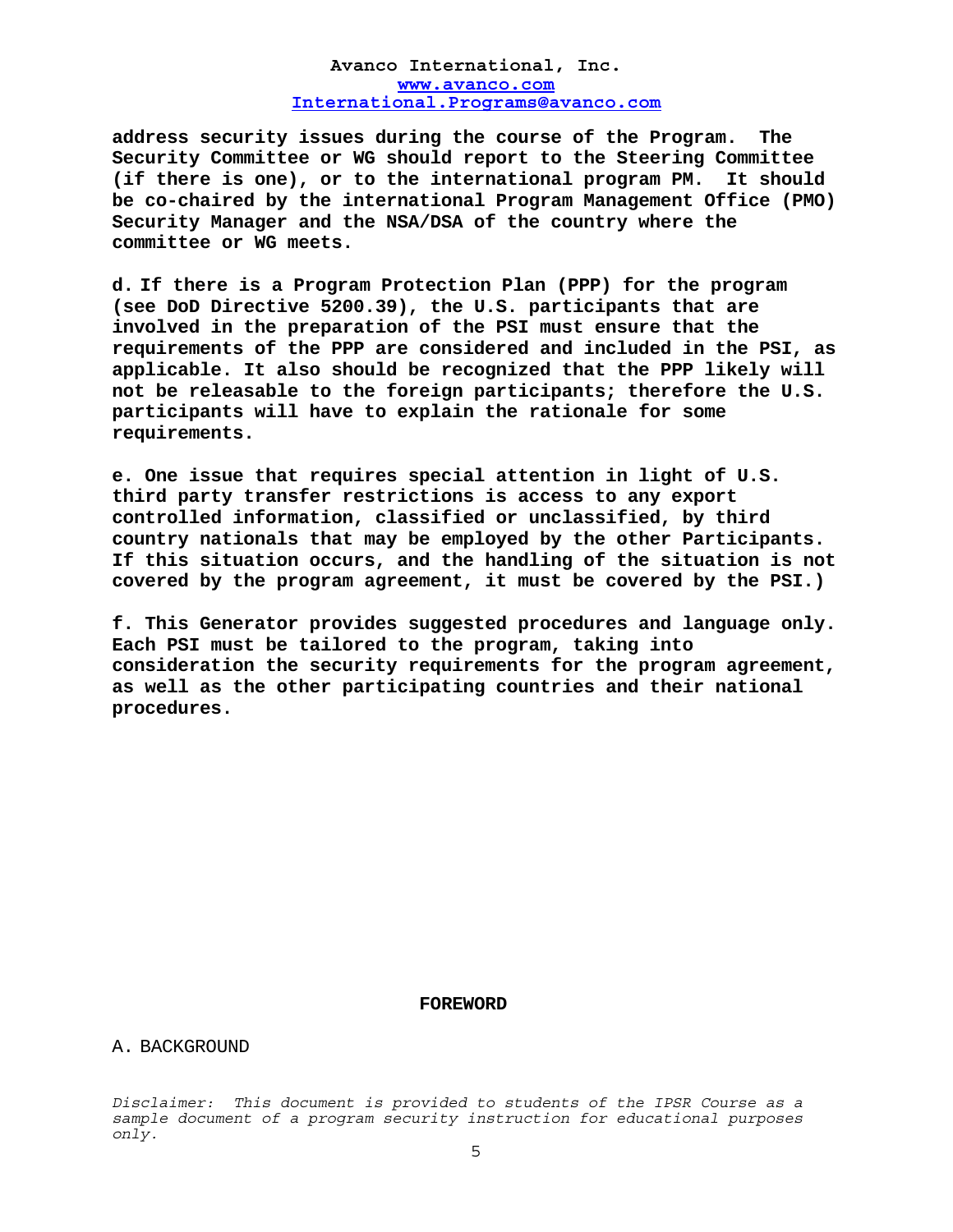The **[Option: insert the name of the program]** Memorandum of **[Option: insert either Understanding or Agreement, as applicable]** provided for the **[Option: insert the purpose of the basic MOU or MOA, e.g., co-development]** by the Governments of **[Option: insert the identities of the Participants to the MOU or MOA, e.g., the Ministry of Defense of France, the Ministry of Defense of Germany, and the Department of Defense of the United States]** of the **[Option: insert the name of the system involved, e.g., Short Range Air Defense System].** 

#### B. AUTHORITY

Section **[Option: insert the applicable section of the program MOU or MOA or other source document that established the requirement, e.g., Section XII, paragraph 12.6 of the Short Range Air Defense MOU, dated 12 August 1999]** requires the preparation of this Program Security Instruction (PSI).

**(GUIDANCE: The above requirement usually emanates from the program agreement for non-NATO programs/projects. A "NATO Program/Project" is one that is approved by the Council and is managed by a** *NATO management agency/office***, using** *NATO regulations***. Such programs also may be commonly funded. A PSI and Program Security Classification Guide or a Security Aspects Letter (SAL) and Security Classification Checklist are required by NATO policy for all NATO system programs or projects. Major NATO programs involving several NATO nations and/or their contractors normally will require a PSI. A PSI that is reduced in scope may be used instead of a SAL for other NATO programs, but the decision in this regard rests with the responsible NATO management agency/office.** 

# C. APPROVAL

This PSI is issued by the Program Management Office (PMO) with the approval of the Participants' National Security Authorities/Designated Security Authorities (NSAs/DSAs).

**(GUIDANCE: For NATO programs, the management office normally will be a NATO Production and Logistics Organization (NPLO) chartered agency or office, operating under a Council approved Directive. The NATO Office of Security (NOS) normally will serve as the NATO NDA/DSA in such case.)**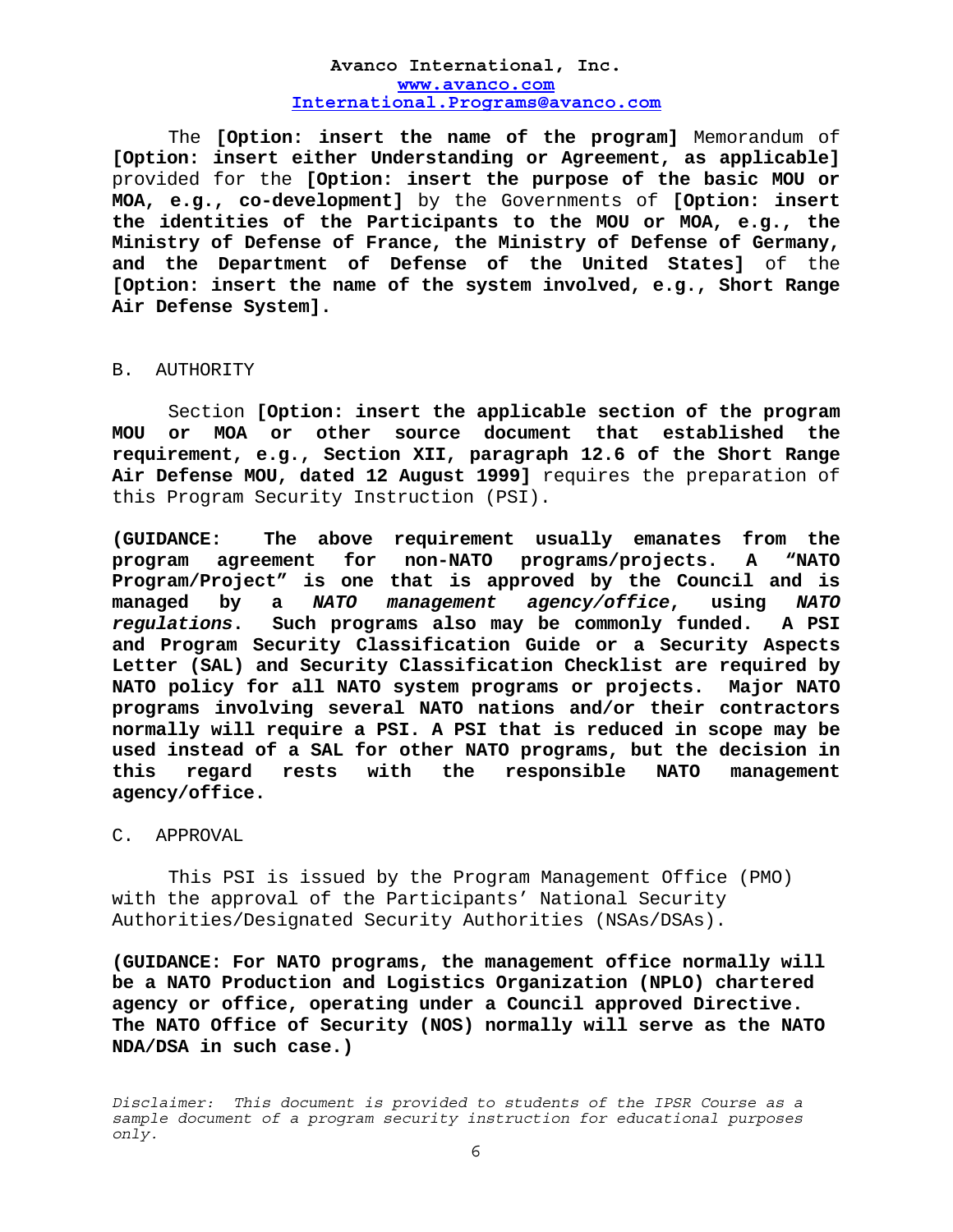# **TABLE OF CONTENTS**

**(Guidance: The following entries reflect the use of all of the MISWG documents. However, not all of them may be used in a particular program. The person or persons who prepare(s) the PSI must use only those procedures that have been agreed upon by the security authorities of all of the Participants.)** 

# SECTION PAGE

### I. INTRODUCTION AND GLOSSARY

| 1.1 PURPOSE                                      |     |
|--------------------------------------------------|-----|
| 1.2 AUTHORITY, RESPONSIBILITY, AND APPLICABILITY | -11 |
| 1.3 SECURITY RESPONSIBILITIES                    | 12  |
| 1.4 GLOSSARY OF TERMS                            | 15  |

# II. SECURITY INSTRUCTIONS

| 2.1 | GENERAL PRINCIPLES                        | 22 |
|-----|-------------------------------------------|----|
| 2.2 | TRANSMISSION OF INFORMATION/DATA/MATERIAL | 24 |
| 2.3 | MARKING OF PROGRAM INFORMATION            | 26 |
| 2.4 | PROCEDURES FOR THE PROTECTION OF CUI      | 27 |
|     | 2.5 PROCEDURES FOR RESTRICTED INFORMATION | 28 |
|     | 2.6 SECURITY CLASSIFICATION               | 28 |
| 2.7 | SECURITY VIOLATIONS                       | 29 |

# III. RELEASE OF INFORMATION

|  | 3.1 UNILATERAL RELEASE                             | 30 |
|--|----------------------------------------------------|----|
|  | 3.2 RELEASE OF INFORMATION AND MATERIAL TO         |    |
|  | NON-PARTICIPANTS OR THIRD PARTIES                  | 30 |
|  | 3.3 RELEASE OF CLASSIFIED INFORMATION AT SYMPOSIA, |    |
|  | SEMINARS, AND CONFERENCES                          | 31 |
|  | 3.4 PUBLIC RELEASE OF PROGRAM INFORMATION          | 31 |
|  | 3.5 EXHIBITION AUTHORIZATION                       | つつ |

# IV. INTERNATIONAL VISITS

| 4. 1 | GENERAL                                             | 32 |
|------|-----------------------------------------------------|----|
|      | 4.2 STANDARD PROCEDURES FOR INTERNATIONAL VISITS    | 33 |
|      | 4.3 STANDARD PROCEDURES FOR RECURRING INTERNATIONAL |    |
|      | VISITS                                              | 34 |
|      | PROCEDURES FOR EMERGENCY VISITS                     | マヒ |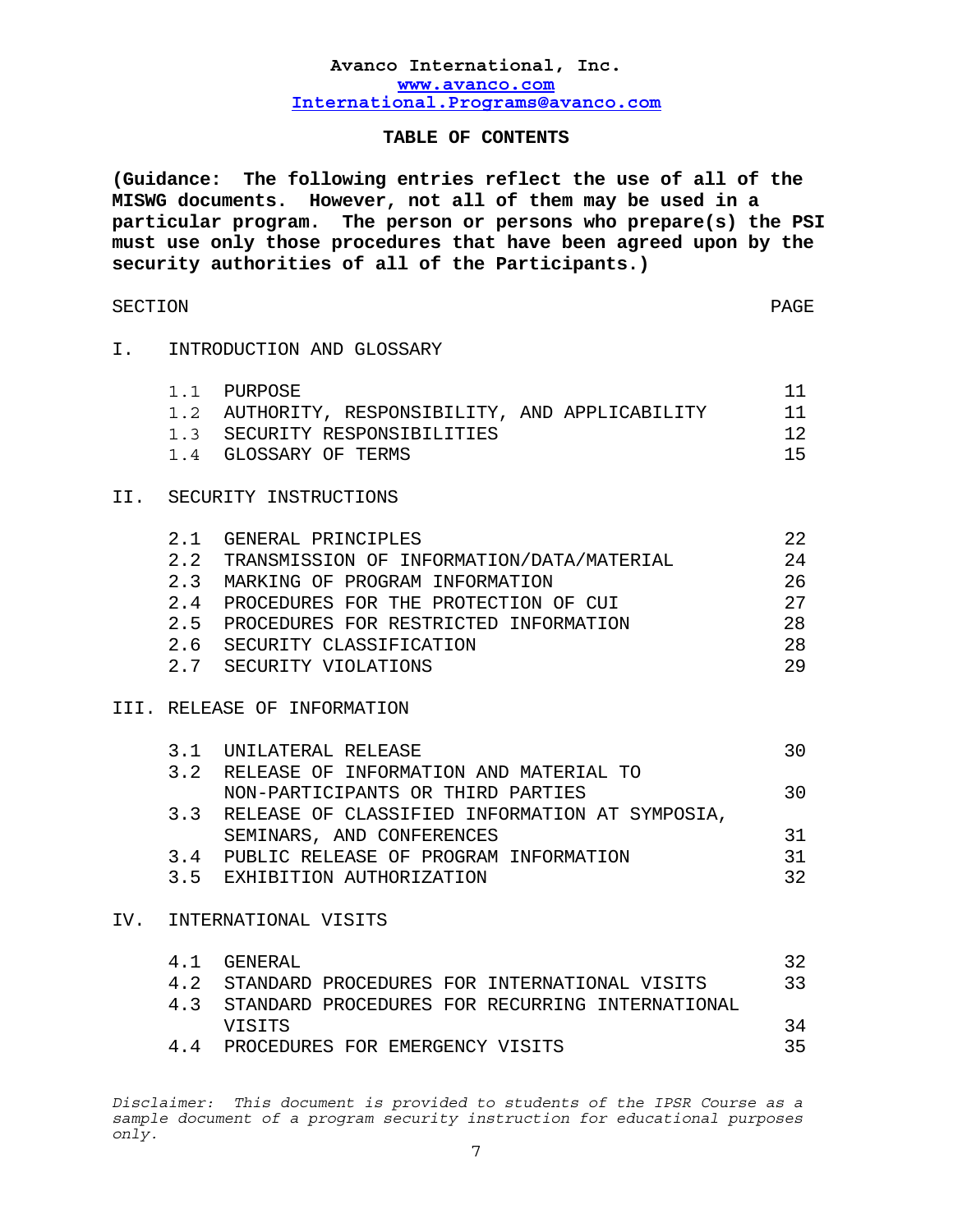# V. LISTING OF SECURITY CLEARED FACILITIES

|      | 5.1     | GENERAL                                     | 37 |
|------|---------|---------------------------------------------|----|
|      |         | 5.2 PREPARATION OF LIST OF SECURITY CLEARED |    |
|      |         | FACILITIES                                  | 37 |
|      | 5.3     | DISTRIBUTION OF FACILITIES LIST             | 38 |
|      | 5.4     | UPDATING THE FACILITIES LIST                | 38 |
|      | $5.5 -$ | USE OF FIS SHEET AND PSCI SHEET             | 38 |
|      |         |                                             |    |
| VI   |         | SECURITY EDUCATION AND AWARENESS            | 39 |
|      |         |                                             |    |
| VTT. |         | SECURITY PLAN IN THE EVENT OF TERMINATION,  |    |
|      |         | EXPIRATION, OR NON-SELECTION OF CONTRACTOR  |    |
|      |         |                                             |    |
|      | 7.1     | GENERAL                                     | 40 |
|      | 7.2     | GOVERNMENT HELD<br>INFORMATION              | 41 |
|      | 7.3     | CONTRACTOR HELD INFORMATION                 | 42 |
|      |         |                                             |    |

#### **ANNEXES**

**(GUIDANCE: The procedural documents listed at items A through L, below, represent procedures that might be used in a typical**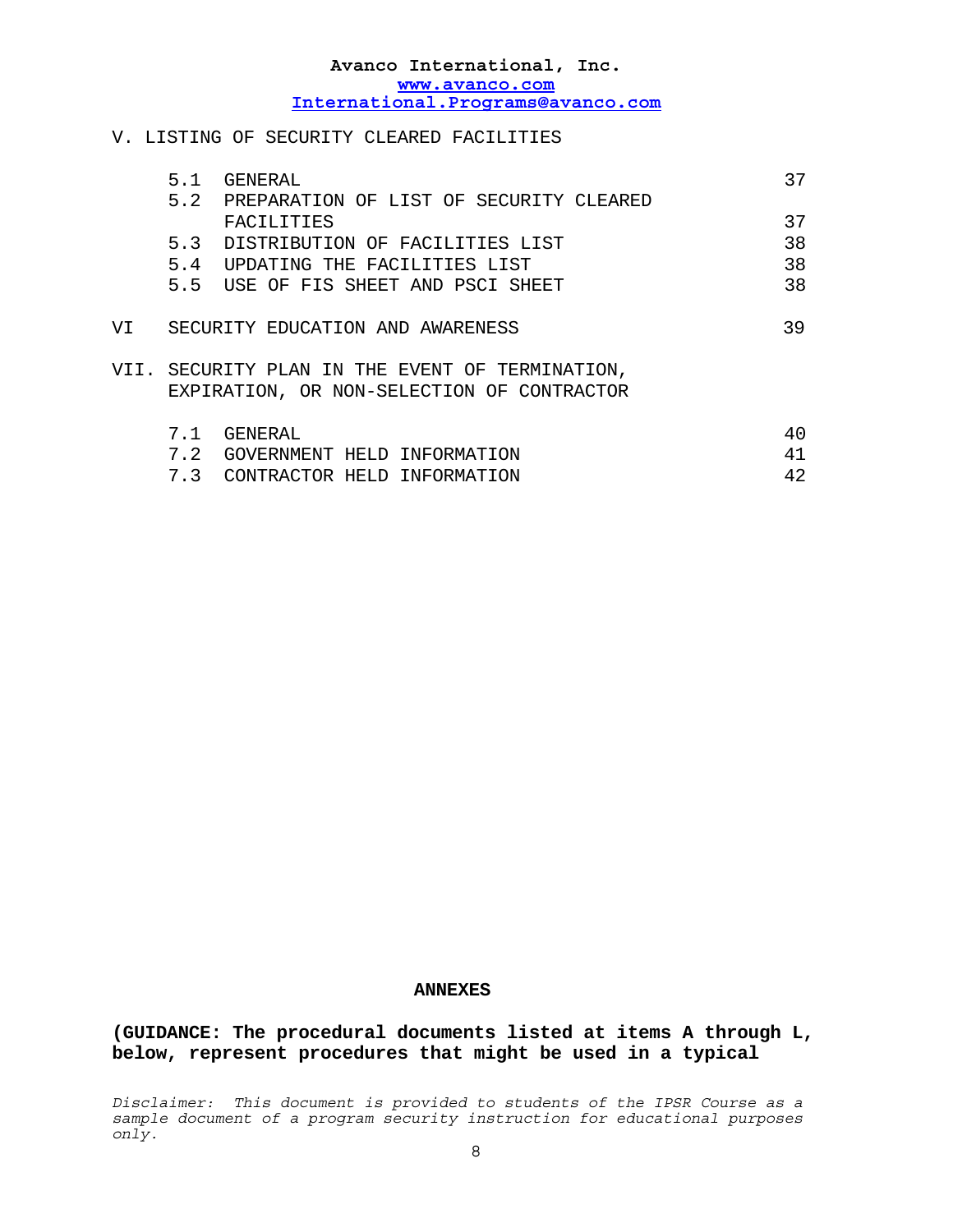**program. Other procedures may be required depending on the organization and conduct of the program and any special needs identified by the Program Manager, the Participants, or Participating Contractors.** 

|                | A. LIST OF PROGRAM PARTICIPANTS                    | $A-1$ |
|----------------|----------------------------------------------------|-------|
| B.             | HAND CARRIAGE PROCEDURES                           | $B-1$ |
| $\mathsf{C}$ . | SECURE COMMUNICATIONS PLAN                         | $C-1$ |
| $D$ .          | TRANSPORTATION PLAN                                | $D-1$ |
|                | E. MARKING PROGRAM INFORMATION                     | $E-1$ |
|                | F. SECURITY CLASSIFICATION GUIDE                   | $F-1$ |
| G.             | CONTRACT SECURITY CLAUSES                          | $G-1$ |
|                | H. VISIT REQUESTS FORMAT                           | $H-1$ |
|                | I. LIST OF SECURITY CLEARED FACILITIES             | $I-1$ |
| J.             | FACILITY SECURITY CLEARANCE INFORMATION SHEET      | J-1   |
|                | K. PERSONNEL SECURITY CLEARANCE CONFIRMATION SHEET | $K-1$ |
|                | L. ACRONYMS AND ABBREVIATIONS                      | $L-1$ |

#### **SECTION I**

#### **INTRODUCTION AND GLOSSARY**

# 1.1. PURPOSE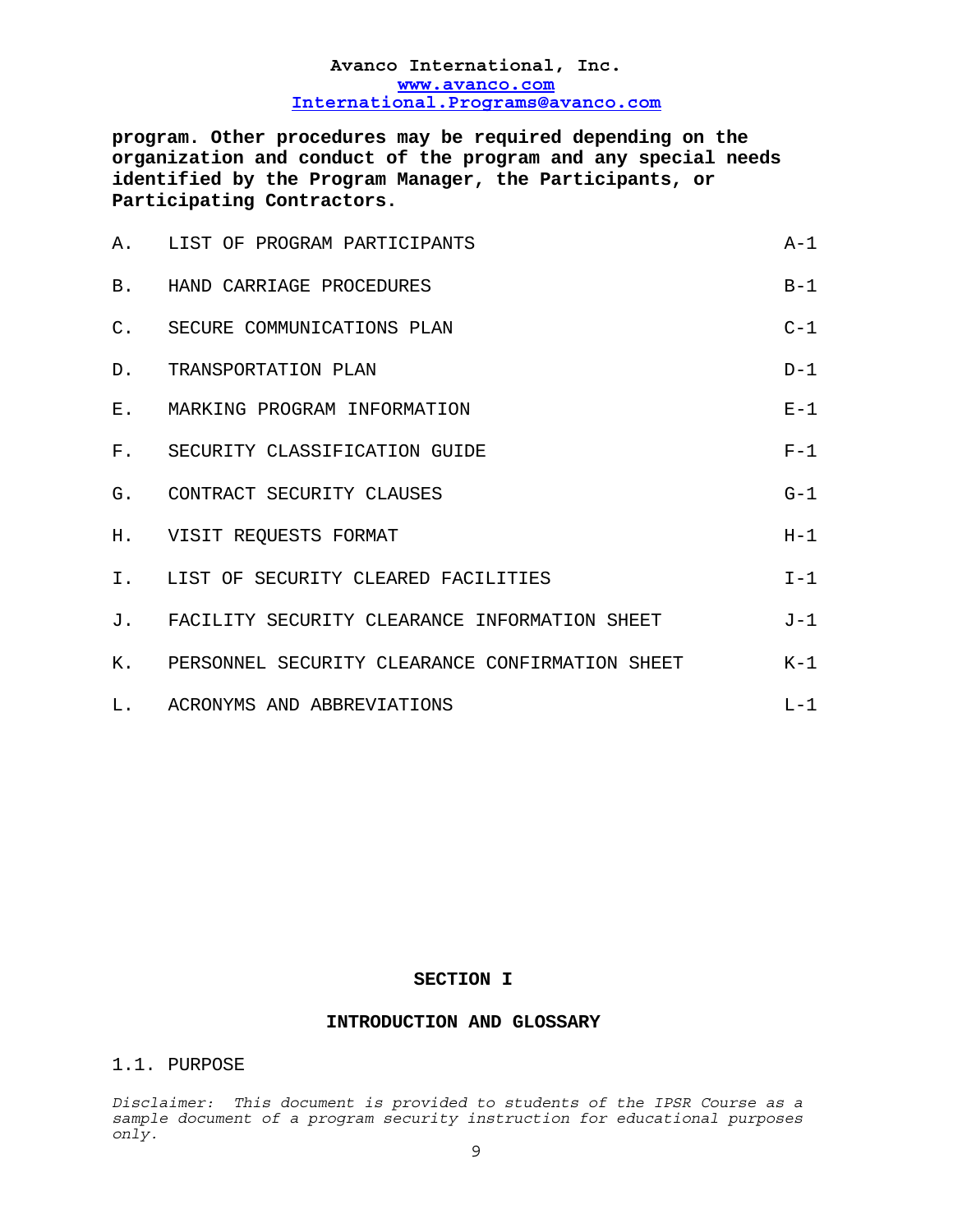The purpose of this Program Security Instruction (PSI) is to establish procedures and assign responsibilities for the implementation of security requirements prescribed by the **[Option: insert either Memorandum of Understanding (MOU) or Memorandum of Agreement (MOA)***,* **as applicable] [Option: insert either between or among, as applicable]** the **[Option: insert the identities of the Participants to the MOU or MOA, e.g., the Ministry of Defense of France, the Ministry of Defense of Germany, and the Department of Defense of the United States]** concerning **[insert the purpose of the effort, e.g., Cooperation in the Development, Production and Follow On Support)** of the **(insert the name of the system or product]** (Short Title: **[Option: insert the program name] [Option: insert either MOU or MOA, as applicable]**, dated **[Option: insert the effective date of the MOU or MOA]**. It provides specific security procedures that shall be followed for the Program. Terms used in the PSI are defined in Section 1.4, below.

#### **1.2. AUTHORITY, RESPONSIBILITY, AND APPLICABILITY**

**1.3.5..** This PSI is issued by the PMO pursuant to **[Option: insert the applicable section of the MOU or MOA or other source document that established the requirement, e.g., Section XII, paragraph 12.6 of the Short Range Air Defense MOU, dated 12 August 1999,],** and is effective from **[Option: insert the effective date shown on the front page of the PSI]**. This PSI applies to all Participants, including military and civilian personnel and Participating Contractors, involved with the Program. This PSI has been approved by the Participants' National Security Authorities or Designated Security Authorities (NSAs/DSAs), as applicable. Requests for clarification of this PSI should be directed to the PMO, which will coordinate as appropriate with the NSAs/DSAs and provide a response. Recommended changes or revisions to this PSI will be forwarded by the PMO to the NSAs/DSAs for consideration. Changes or revisions will not be made without approval of the NSAs/DSAs. The Steering Committee, established by **[Option: insert the applicable section of the MOU or MOA, e.g., Section IV of the Short Range Air Defense MOU]**, will be notified of clarifications or revisions to this PSI.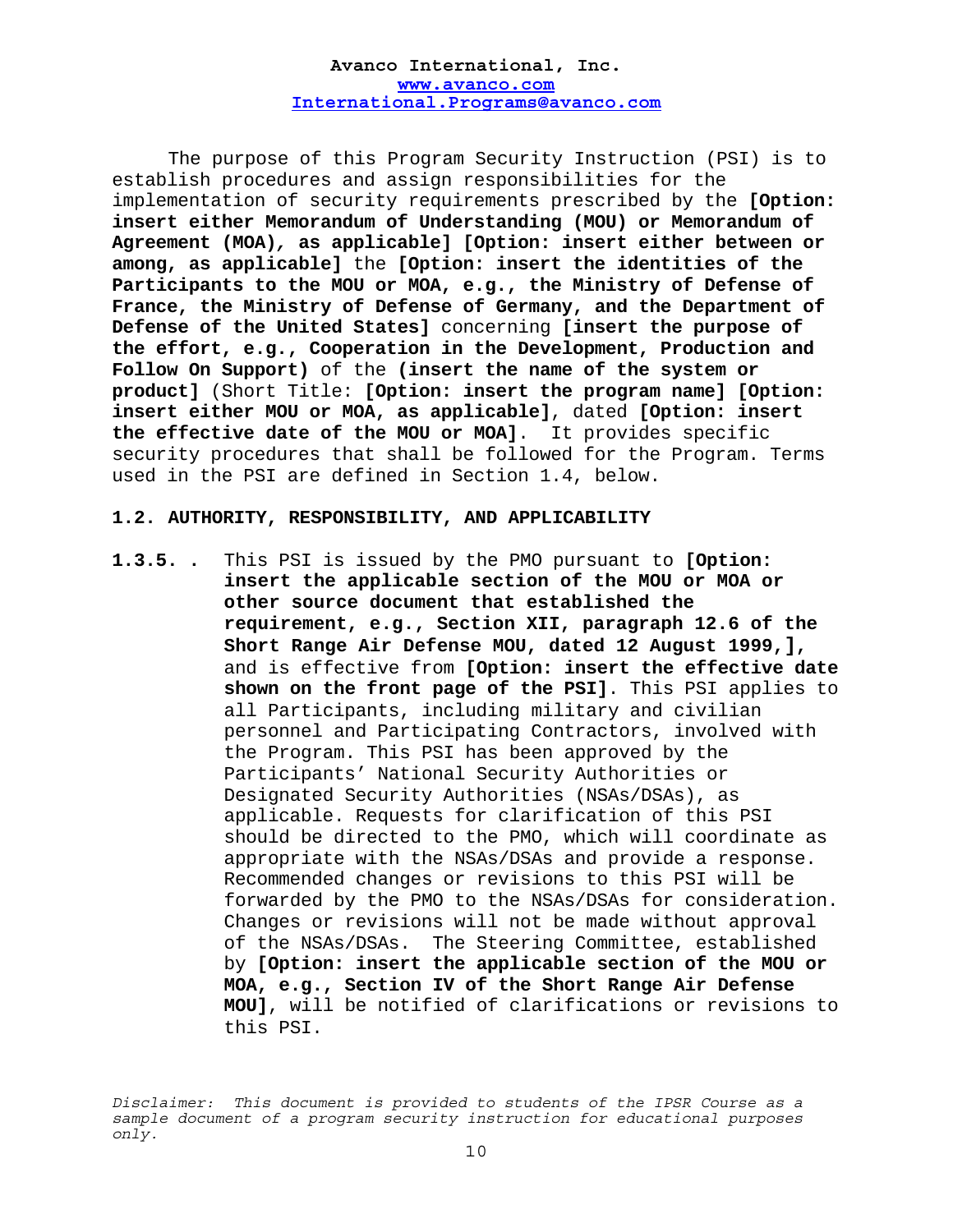1.2.2. The Participants' NSAs/DSAs, the Program Manager and Security Officers of government organizations, and security officers of Participating Contractors that are involved in the Program are listed at Annex A. The NSA or DSA, as applicable, of each Participant listed at Annex A has overall responsibility to ensure national compliance with the security requirements of this Program. The NSA/DSA may delegate authority for industrial security, as appropriate, to a Cognizant Security Office (CSO) to oversee implementation of the PSI by Participating Contractors, after the PSI is approved.

**(GUIDANCE: Some countries, such as Germany and the Netherlands, will have two NSAs – one normally at the Ministry of Interior, which has national responsibility for security policy, and the other at the Ministry of Defense (Netherlands) or Ministry of Economics (Germany) to handle industrial security matters. In developing a PSI, the lead ministry should be identified and engaged early to avoid delays. If the program is managed by NATO, the designated program management agency normally will accomplish necessary coordination with the NOS. Industrial security responsibility within the United States will be assigned to the Defense Security Service (DSS), as the U.S. CSO. DSS may in turn delegate certain responsibilities to a Defense Contract Management Agency (DCMA) representative at a contractor facility.)** 

#### **1.3. SECURITY RESPONSIBILITIES**

**(GUIDANCE: The program MOU or MOA normally will identify those entities that are responsible for the security requirements that are described in, or are derived from, the MOU/MOA. The responsibilities listed here must be consistent with the MOU/MOA, as well as national regulations, or the NATO security document C-M(55)15(Final), as applicable. The responsibilities listed below are typical, but not necessarily pertinent to all programs. For example, in some cases the steering committee may choose to indorse the PSI before the PSI is forwarded to the NSAs/DSAs for approval. Nevertheless, ultimate authority to approve disclosure and security requirements, and changes thereto, always will rest with the NSA or DSA.)** 

 1.3.1. Program Steering Committee. The Steering Committee is responsible for overseeing and enforcing implementation of security aspects of the Program.

1.3.2Program Manager. The Program Manager is responsible

*Disclaimer: This document is provided to students of the IPSR Course as a sample document of a program security instruction for educational purposes only.*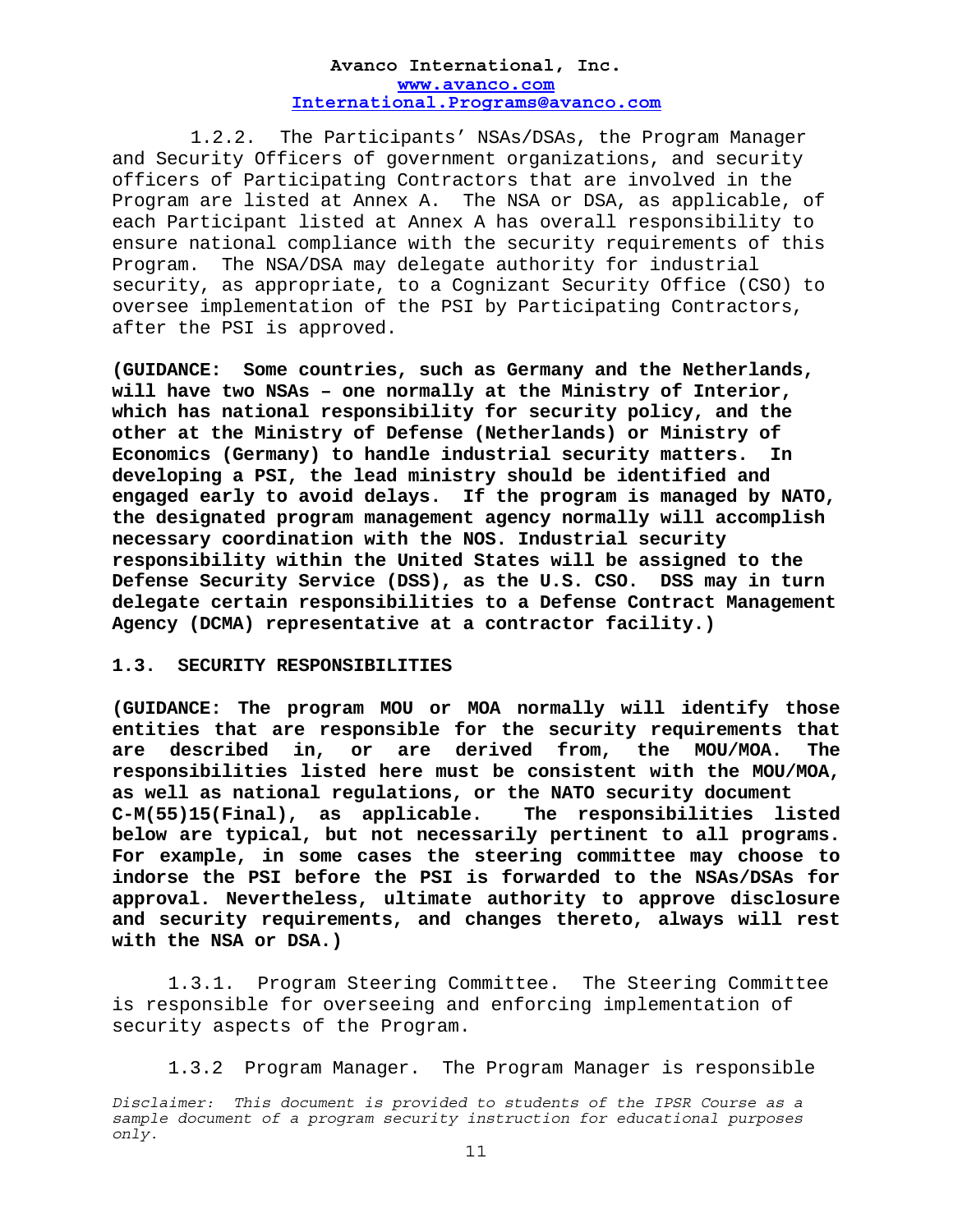for the overall security of the Program, to include the following:

1.3.2.1. Ensuring implementation of the security procedures for the Program, in coordination with the NSAs/DSAs.

1.3.2.2. Reviewing recommended revisions to the PSI and forwarding proposed revisions to the NSAs/DSAs for final approval.

1.3.2.3. Preparing and forwarding the Program Security Classification Guide for approval, as well as revisions thereto.

1.3.2.4.Ensuring that the Participants' Contracting Officers and Participating Contractors' Contract Managers include security requirements in contracts and subcontracts and Invitations to Tender (ITT) or Requests for Proposal (RFP), obligating contractors and sub-contractors to comply with the security requirements of the Program **[Option: insert either MOU or MOA, as applicable]** and this PSI.

1.3.2.5. Appointing a Security Manager at the PMO to enforce the execution of the security requirements and procedures that are described in this PSI

1.3.2.6. Ensuring that prescribed actions are taken in the event of inventory discrepancies, losses or compromises, and security breaches in accordance with **[Option: insert the applicable sections and/or paragraphs of the PSI that deal with this issue, e.g., Section II, paragraph 2.3.4 and section 2.5 of this PSI]**.

1.3.3 PMO Security Manager. The PMO Security Manager is responsible for the following:

1.3.3.1. Enforcing the implementation of this PSI.

1.3.3.2. Day-to-day management of all Program security procedures.

1.3.3.3. Preparation and coordination of recommended updates to this PSI.

 1.3.3.4. Maintaining effective liaison with the NSAs/DSAs and the security managers of the Participants and their Participating Contractors.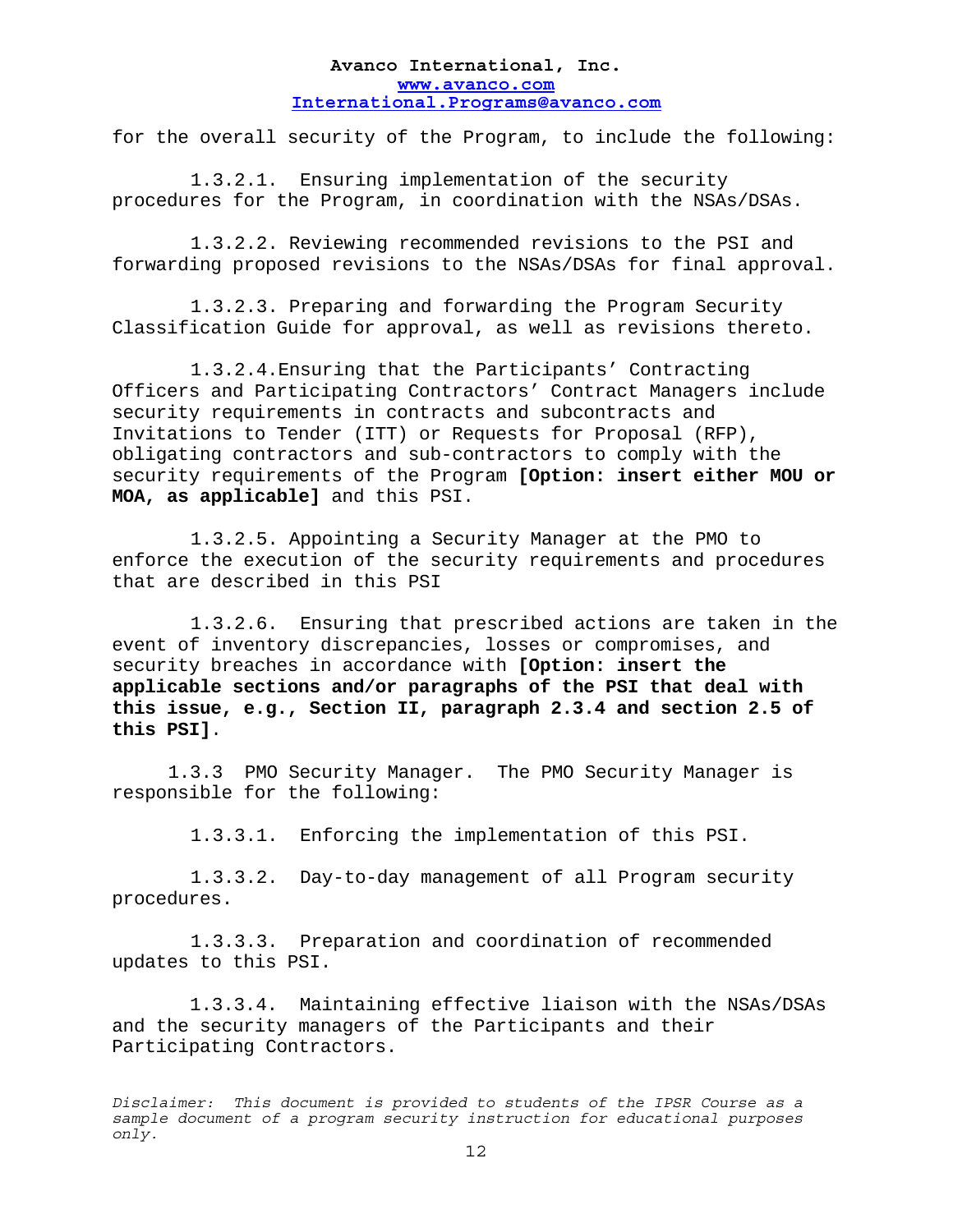**1.3.3.5.** Chairing the **[Option: insert Program Security Committee, Security Working Group, or other group that is organized by the Participants to oversee the security aspects of the Program].** 

 1.3.4 NSAs/DSAs of the Participants. The NSA or DSA, as applicable, of each Participant is responsible for:

1.3.4.1. Approving this PSI and any changes thereto.

1.3.4.2. Providing security advice on the preparation of and revisions to the Program Security Classification Guide

1.3.4.3. Resolving conflicts that may arise regarding implementation of the procedures described in this PSI.

 1.3.5 Participating Contractors. Participating Contractors and their sub-contractors are responsible for:

1.3.5.1. Implementing this PSI at their facilities.

1.3.5.2. Appointing a Security Officer at each facility where Program information is generated, used, or stored, who shall be responsible for the safeguarding at that facility of Program information and material and for executing the security requirements and procedures outlined in this PSI.

1.3.5.3. Ensuring that actions prescribed by this PSI and national regulations are taken in the event of inventory discrepancies, losses or compromises, and security breaches, and that the PMO Security Manager and the Participant's NSAs/DSAs or CSOs, as applicable, are immediately notified of same.

#### **1.4 GLOSSARY OF TERMS**

**(GUIDANCE: The terms listed below are typical of those that will be used in a PSI. However, the terms to be defined in this section should be only those that are used in the text. Other terms may have to be added and some may have to deleted, depending on program requirements.)** 

#### ACCESS

The ability and opportunity to obtain knowledge of Program information.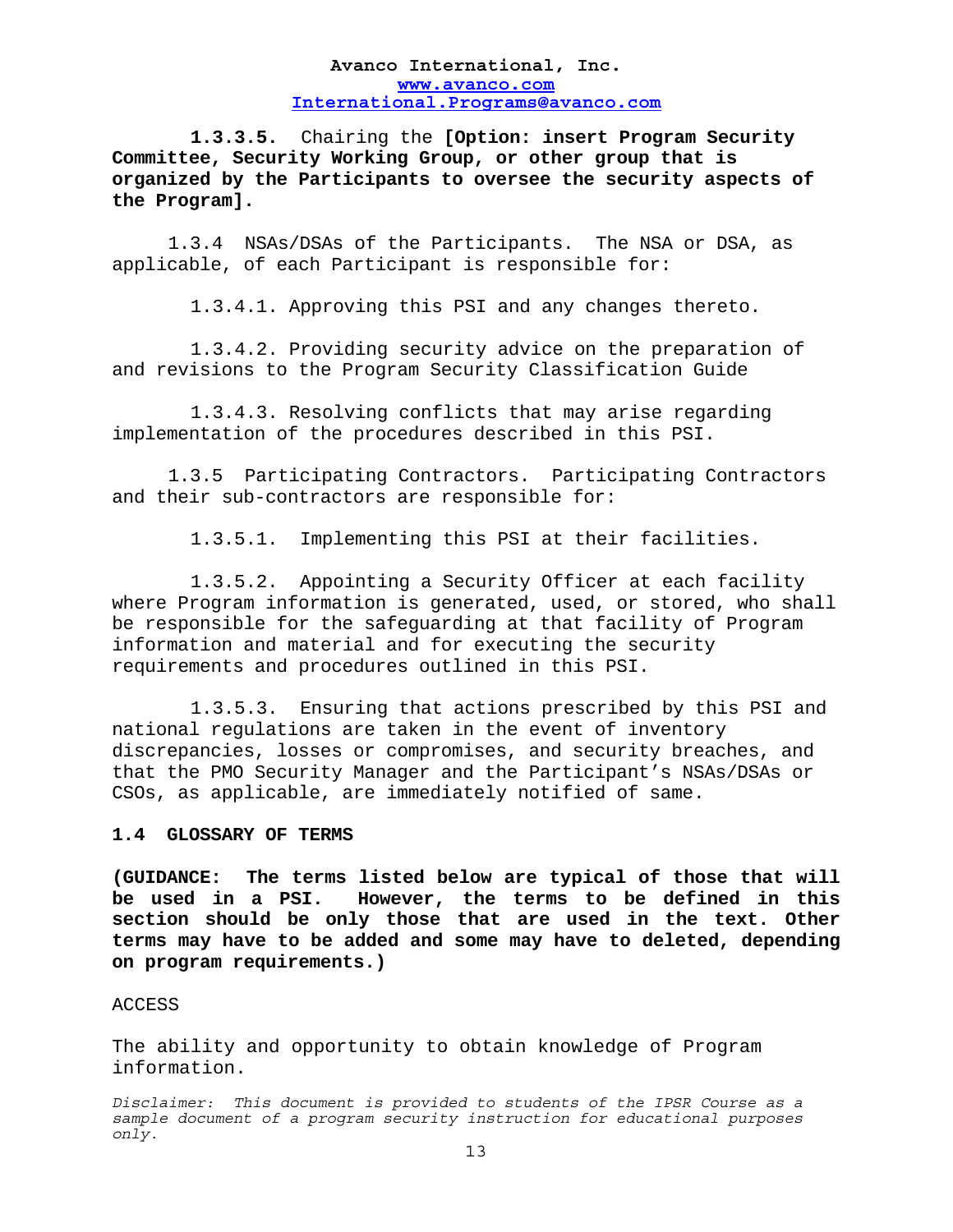# AUTOMATED INFORMATION SYSTEM (AIS)

An assembly of computer hardware, software, and firmware configured for the purpose of automating the functions of calculating, computing, sequencing, storing, retrieving, displaying, communicating, or otherwise manipulating data, information, and textual material.

AUTOMATED INFORMATION SYSTEM SECURITY

All security safeguards needed to provide an acceptable level of protection for Automated Information Systems and the data processed on them.

#### BACKGROUND INFORMATION

Program information not generated in the performance of the Program (i.e., provided from outside the Program by one of the Participants).

## CLASSIFICATION AUTHORITY

The authority vested in a government official to make an initial determination that information requires protection against unauthorized disclosure in the interest of national security.

#### CLASSIFIED CONTRACT

Any Contract that requires or will require access to classified information by a Contractor or his/her employees in the performance of the contract. (A Contract may be a classified contract even though the contract document is not classified.) The requirements prescribed for a "Classified Contract" are also applicable to all phases of pre-contract activity, including solicitation (bids, quotations, and proposals), pre-contract negotiations, post-contract activity, or other Government Contracting Agency program or project which requires access to classified information by a Contractor.

# CLASSIFIED INFORMATION

Official information that requires protection in the interests of national security and is so designated by the application of a security classification marking.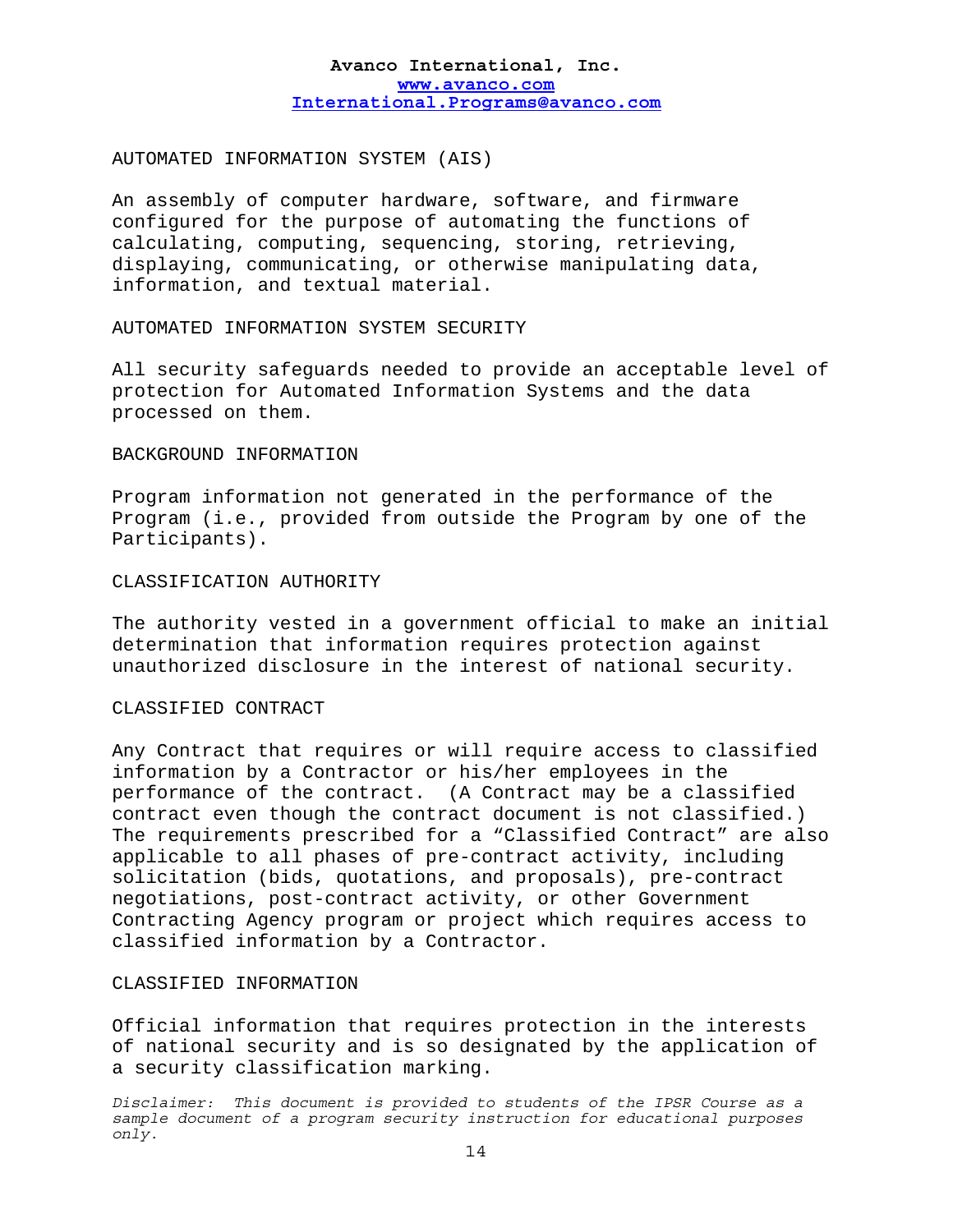**(GUIDANCE: For a NATO program, there are four levels of security classification: COSMIC TOP SECRET (CTS), NATO SECRET (NS), NATO CONFIDENTIAL (NC), AND NATO RESTRICTED (NR). If U.S. or UK nuclear information is involved, the term ATOMAL will be added to the classification, i.e., NATO SECRET ATOMAL (NSA). Certain NATO Unclassified information will bear dissemination and access controls, similar to U.S. For Official Use Only information. These restrictions must be honored; the NATO Information Management Policy (NIMP) must be consulted for the applicable procedures.)** 

#### CLASSIFIED MEETING

A conference, seminar, symposium, exhibition, convention, or other gathering that is conducted by a Participant or by a cleared Participating Contractor, or in which they participate, with PMO approval and sponsorship, during which classified information is disclosed.

COGNIZANT SECURITY OFFICE (CSO)

The government office or agency designated by a NSA/DSA to implement industrial security requirements of the Program.

**(GUIDANCE: Usually only the United States designates a CSO. Most other nations centrally manage the industrial security aspects of international programs in the office of their NSA. The CSO for the United States is the Defense Security Service (DSS).)** 

#### **COMPROMISE**

The disclosure of classified information or controlled unclassified information to an unauthorized person.

#### CONTRACTOR

Any commercial, industrial, educational, or other civilian entity that enters into a legally binding arrangement with a Participant or with a Participating Contractor to provide goods or services.

CONTROLLED UNCLASSIFIED INFORMATION (CUI)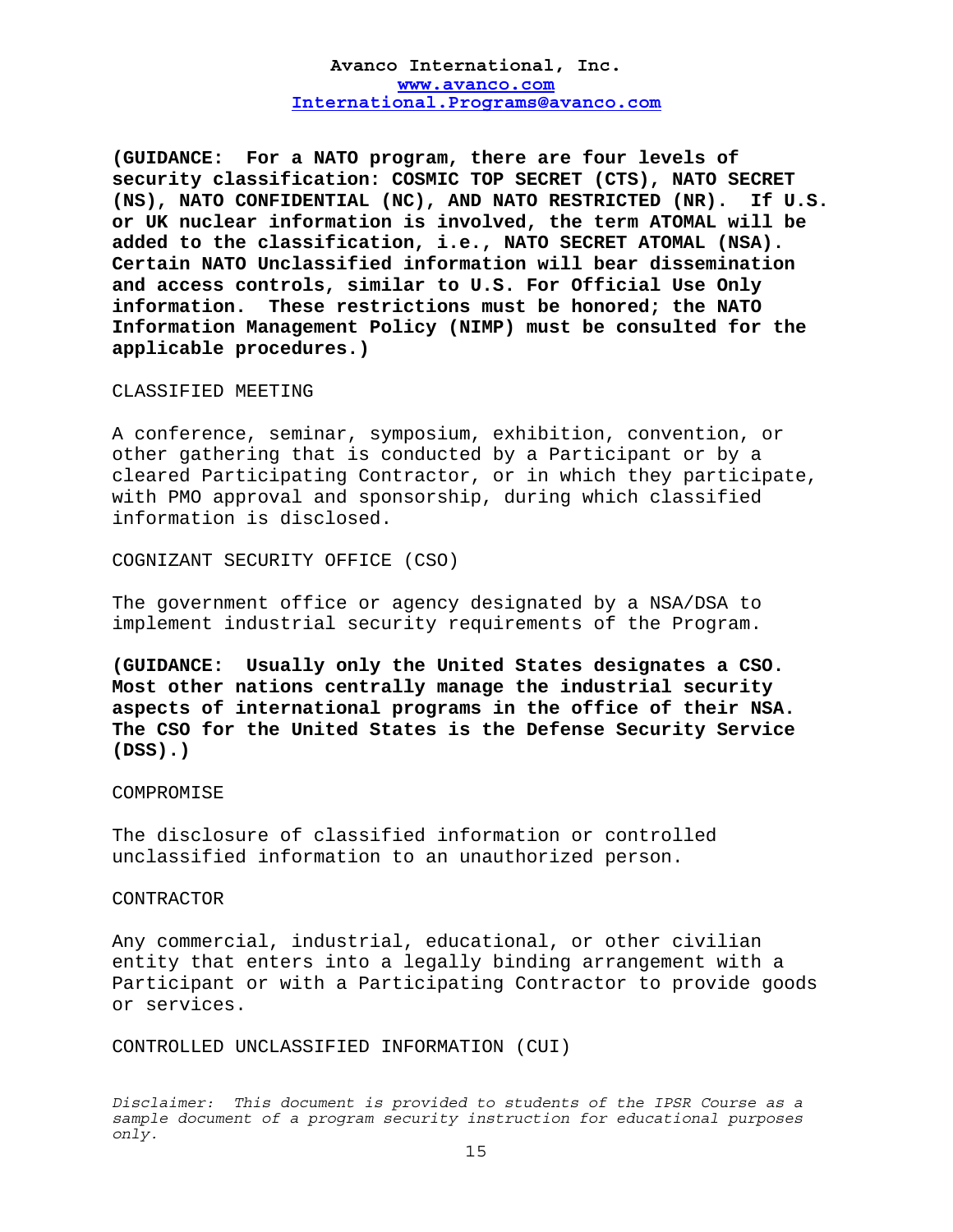Unclassified information to which access or distribution limitations have been applied in accordance with national laws and regulations. Whether the information is provided or generated under the Program MOU/MOA, the information will be marked to identify its "in confidence" nature. It could include information that has been declassified, but remains controlled.

**(GUIDANCE: For the U.S., CUI is information that has been determined to be exempt from public disclosure under the Freedom of Information Act and is subject to access and distribution limitations, and includes such information as company proprietary information and certain export controlled information. The information normally is marked "For Official Use Only" or "FOUO". Material containing export-controlled information should bear an export control warning notice. Under a NATO Program, NATO Unclassified (NU) information may fall within this category. NU information is official NATO information that is similar to U.S. "For Official Use Only" information. If NU information is involved, decisions will have to be made on how it will be marked and handled (normally this will be the same as for CUI) and the details will be described in the text of the PSI.)** 

#### COURIER

An appropriately cleared and authorized employee of a Participant or a Participating Contractor who is approved pursuant to this PSI to hand carry classified material to its destination.

#### DERIVATIVE CLASSIFICATION

The process of determining whether information has already been originally classified and, if it has, ensuring that it continues to be identified as classified by marking or similar means when included in newly created material.

DESIGNATED SECURITY AUTHORITY (DSA)

The office that is designated by national authorities to be responsible for international industrial security matters. The DSA, when one is designated, has security oversight responsibility for cooperative programs.

#### **(GUIDANCE: Only the United States currently has a DSA; the NSAs**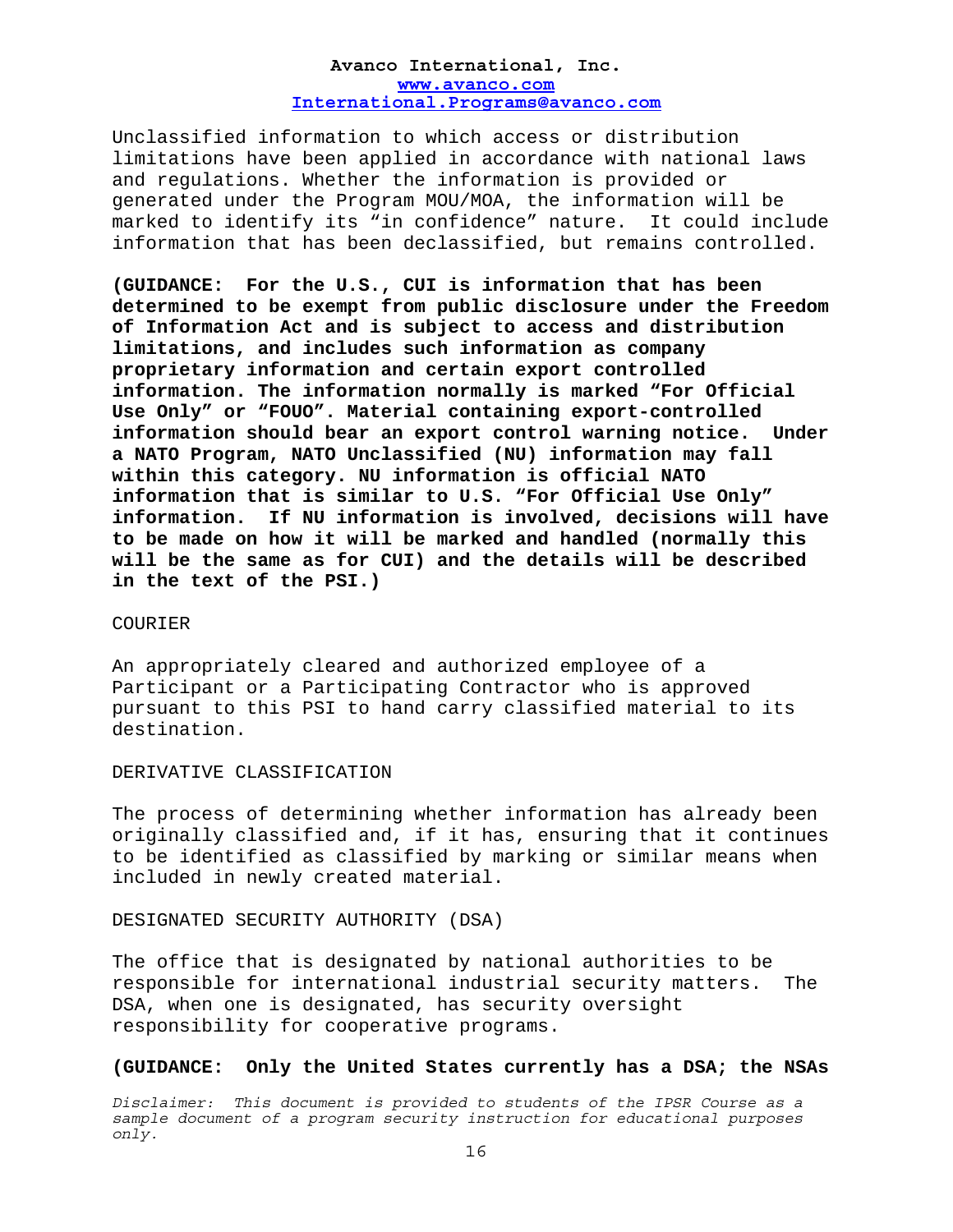**of most other nations perform all of the functions prescribed in the PSI. The DSA for the United states is the Deputy Under Secretary of Defense for Technology Security Policy and National Disclosure Policy (DUSD/TSP&NDP). The Director, National Disclosure Policy Directorate carries out many of the responsibilities of the DUSD/TSP&NDP. The ODUSD/TSP&NDP will typically delegate certain responsibilities under a PSI, after approving it, but the DUSD/TSP&NDP will always be identified in a MOU, MOA, or PSI as the U.S. DSA.)** 

DESIGNATED GOVERNMENT REPRESENTATIVE (DGR)

A person designated at a contractor facility by the NSA/DSA, or CSO, as applicable, to ensure that prescribed security requirements are followed for international transfers by a releasing facility and approve and oversee the transfer of classified material on behalf of the releasing government. A DGR at the receiving facility ensures the material is received in proper order and inventoried, and accepts the material on behalf of the receiving government.

**(GUIDANCE: The U.S. DGR always will be a DSS representative or another U.S. Government employee, such as a Defense Contract Management Agency (DCMA) representative, appointed by DSS.)** 

#### DOCUMENT

Any recorded information including, but not limited to, any letter, note, minute, report, memorandum, signal/message, sketch, stencil, carbon, typewriter ribbon, photograph, film, map, chart, plan, computer chip, tape recording, magnetic recording, and other forms of recorded information.

#### FACILITY SECURITY CLEARANCE

An administrative determination that, from a security viewpoint, a facility is eligible for access to classified information up to and including a specified classification level.

#### FOREGROUND INFORMATION

Program information generated in the performance of the Program.

GOVERNMENT-TO-GOVERNMENT CHANNELS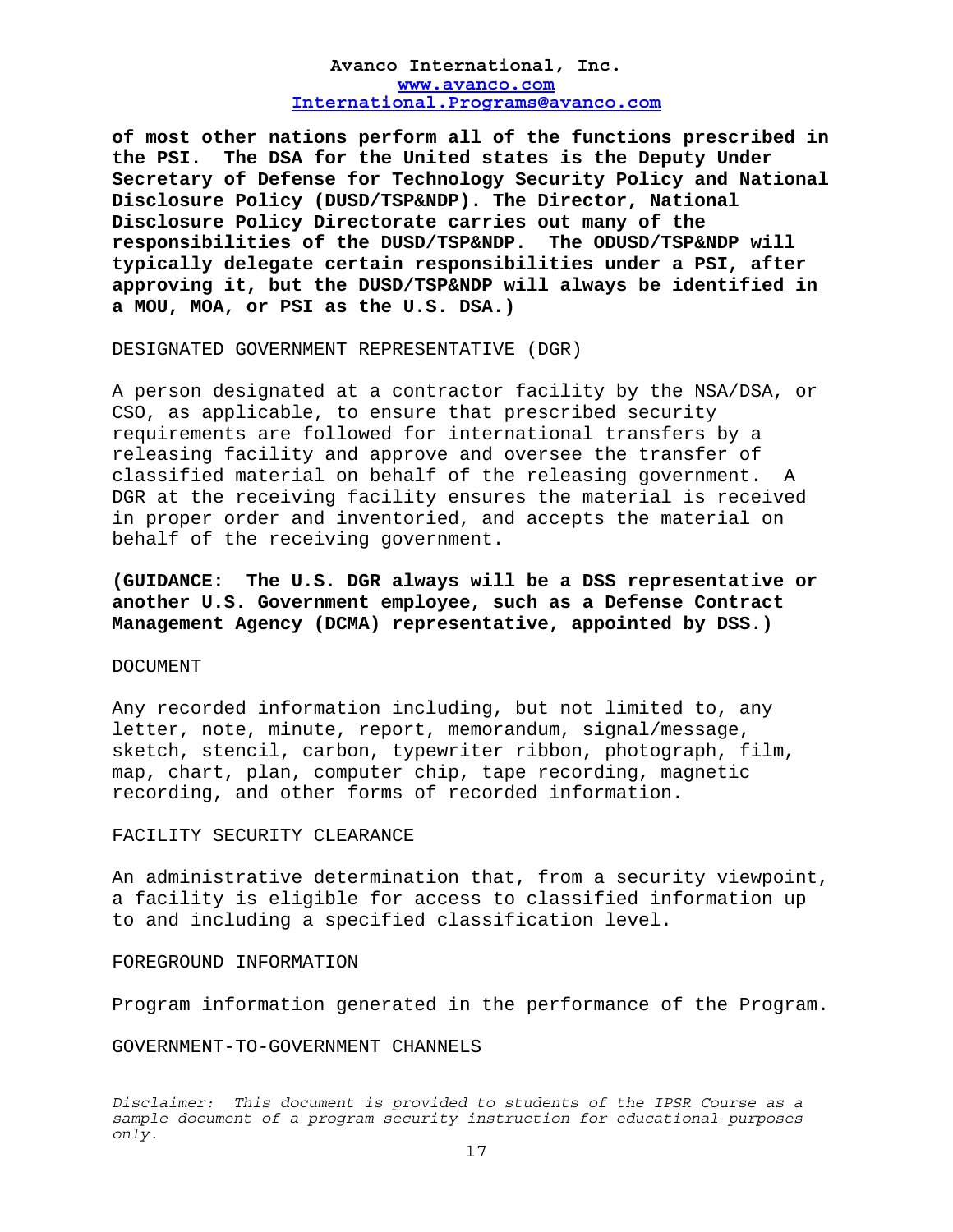Official government channels (e.g., military courier service, diplomatic courier service, military postal channels, or government approved secure electronic communications).

#### GOVERNMENT-TO-GOVERNMENT TRANSFER

Transfers through government-to-government channels or through other channels that have been agreed in writing by the sending and receiving governments. (In the latter case, the procedures must provide for accountability and control from the point of origin to the ultimate destination.)

#### PROGRAM MANAGEMENT OFFICE

The office, headed by the Program Manager (PM), that is established for the management of the Program.

MATERIAL

Any product or substance (including documents and equipment) on or in which information is embodied.

NATIONAL SECURITY AUTHORITY (NSA)

The entity of the government of each Participant country who is responsible for national security policy guidance.

**(GUIDANCE: The NSA for the United States is the Secretary of Defense for the purposes of cooperative arms programs.)** 

NEED-TO-KNOW

For the purpose of this PSI, a determination made by an authorized holder of classified information that a prospective recipient has a requirement for access to, knowledge of, or possession of the classified information in order to accomplish a designated and approved Program function.

# NETWORK

An AIS term meaning a structure composed of a communications medium and all components attached to that medium the purpose of which is the transference of information. Such components may include AISs, packet switches, telecommunications controllers, key distribution centers, and technical control devices.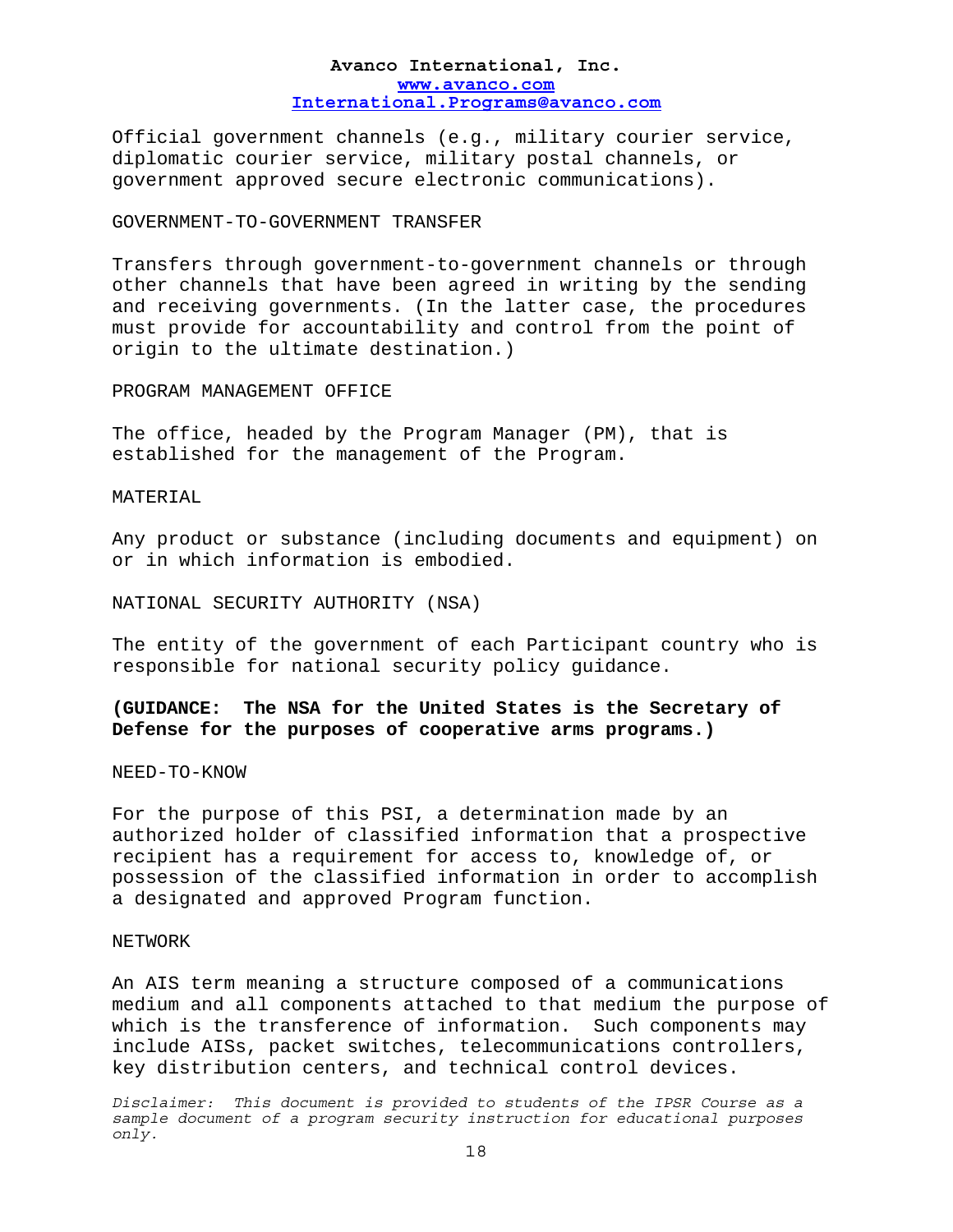#### ORIGINAL CLASSIFICATION

An initial determination that information requires, in the interest of national security, protection against unauthorized disclosure.

# PARTICIPANTS

The signatories to the Program MOU/MOA.

PARTICIPATING CONTRACTORS

Contractors or subcontractors authorized to take part in the Program as the result of their being legally bound to comply with the provisions of a contract.

#### PROGRAM

Program, as used in this PSI, refers to the **[Option: insert the name of the program]** approved by the **[Option: insert the name of the program MOU or MOA, as applicable, and date].** 

#### PROGRAM EQUIPMENT

Any material, equipment, end item, subsystem, component, special tooling or test equipment jointly acquired or provided for use in the Program.

#### PROGRAM INFORMATION

Any information provided to, generated in, or used in the Program regardless of form or type, including, but not limited to, that of a scientific, technical, business, or financial nature, and also including photographs, reports, manuals, threat data, experimental data, test data, designs, computer software, specifications, processes, techniques, inventions, drawings, technical writings, sound recordings, pictorial representations, and other graphical presentations, whether in magnetic tape, computer memory, or any other form and whether or not subject to copyright, patent, or other legal protection. It includes both Background and Foreground Information.

#### PUBLIC DISCLOSURE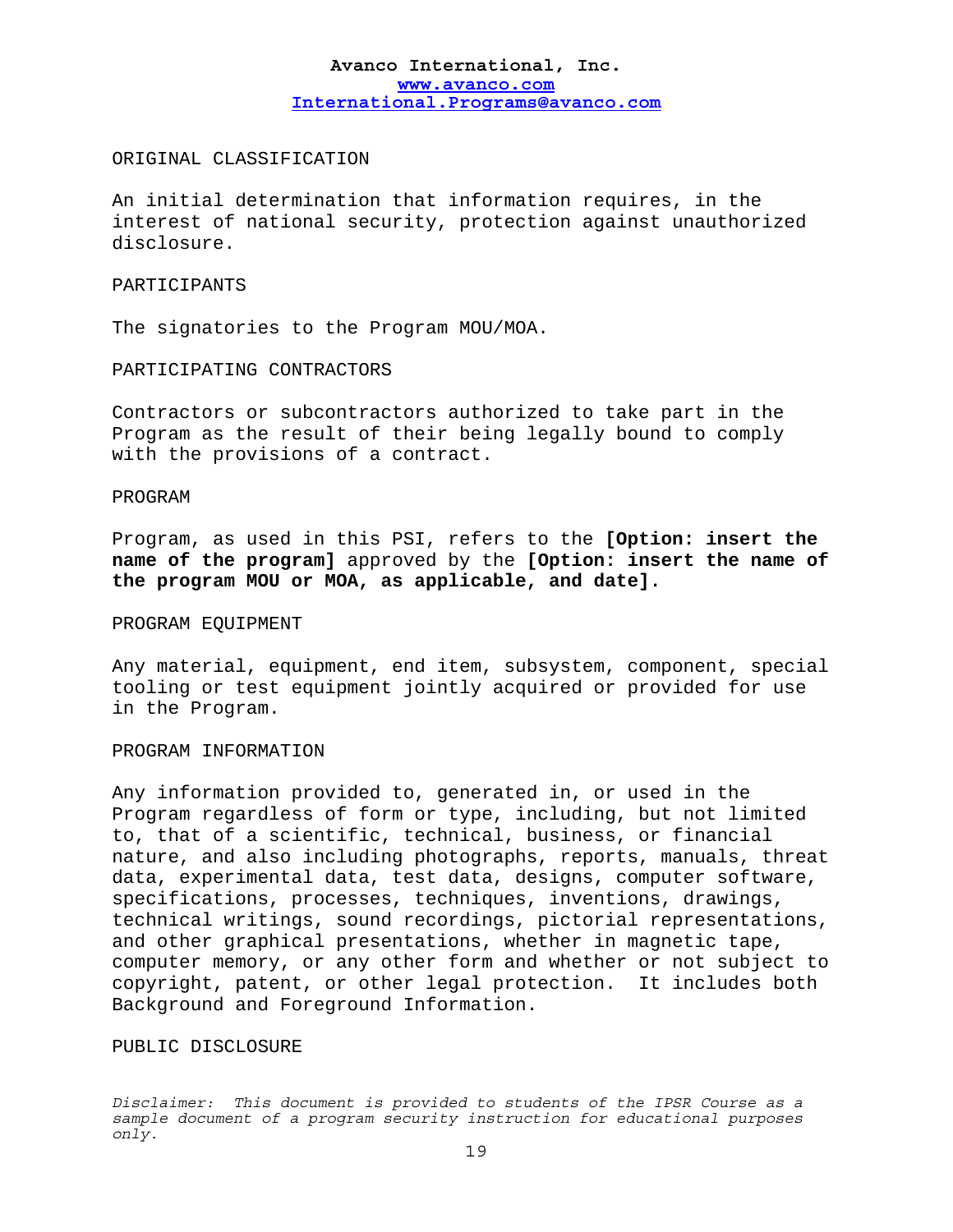The passing of information and/or material to the general public, or any member of the general public, by any means of communication.

# SECURITY VIOLATION

Any act of commission or omission that is contrary to the provisions of the security requirements of the Program **[Option: insert MOU or MOA, as applicable]** or this PSI, and which could result in the loss or compromise of Program Information.

#### THIRD PARTY

A government other that the governments of the Participants and any person or other entity whose government is not the government of the Participants. For the purpose of this PSI, contractors that are located or incorporated in the country of a non-Participant, and persons who are citizens or nationals of a country that is a non-Participant, are third parties.

#### TRANSMISSION

The transmitting (i.e., sending) of information in any form from one place to another. Transmission may occur by radio, microwave, laser, or other non-connective methods, as well as by cable, wire or other connective medium. Transmission also includes the actual transfer of information in material form from a consignor (the sender) to a consignee (the recipient).

#### **SECTION II**

#### **SECURITY INSTRUCTIONS**

#### **2.1 GENERAL PRINCIPLES**

# **[Option 1: for non-NATO programs involving one or more non-NATO countries use the following language:]**

2.1.1 All classified information that is provided, exchanged, held, used, or generated in connection with this Program shall be stored, handled, safeguarded, and transmitted in compliance with the national laws and regulations of the Participants and this PSI. The NSAs/DSAs, in coordination with the Program Manager, shall resolve any conflicts that may arise in the application of specific policies and procedures.

*Disclaimer: This document is provided to students of the IPSR Course as a sample document of a program security instruction for educational purposes only.*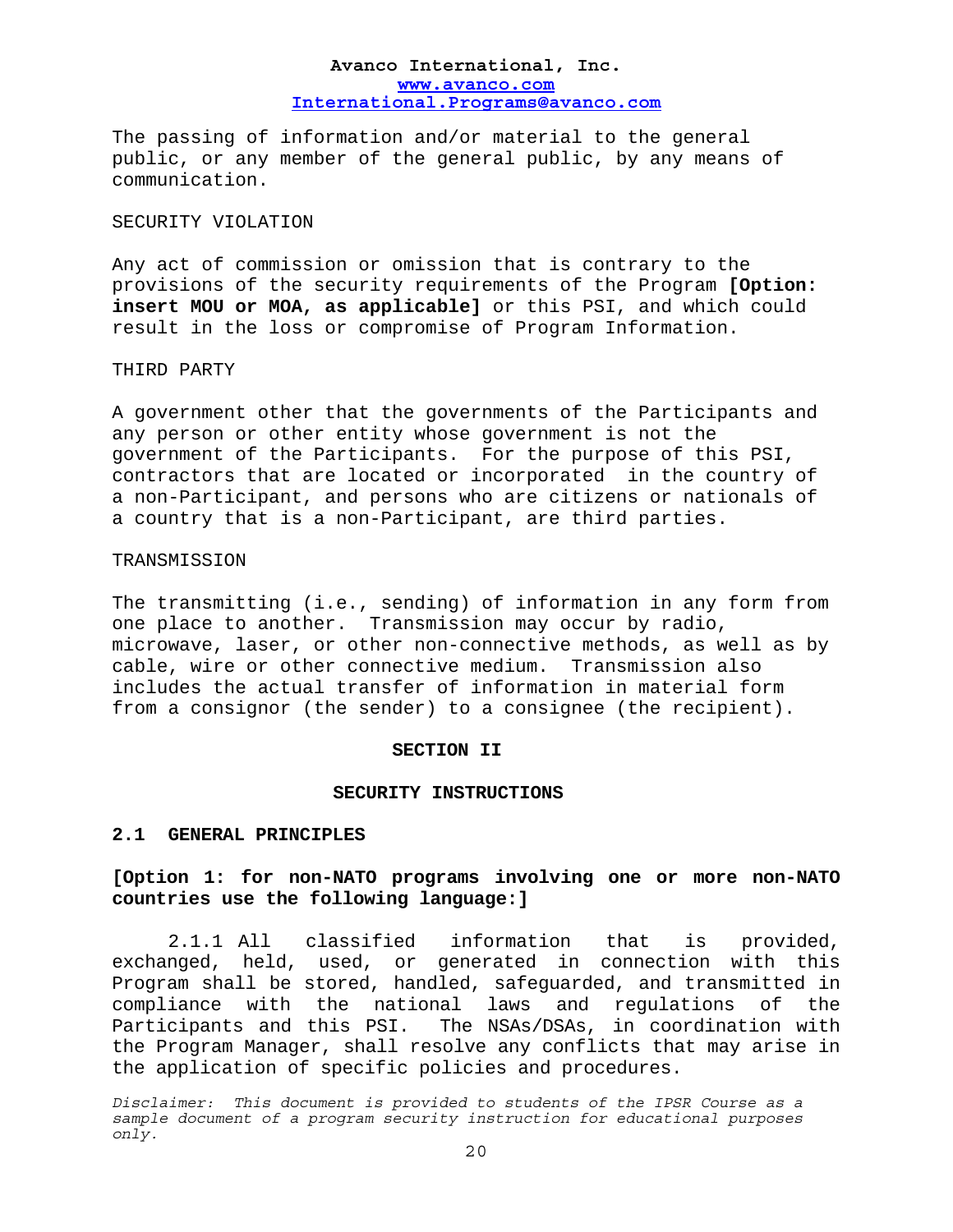**[Option 2: for non-NATO programs involving NATO countries, use the following language. The added phrase serves only as a baseline to assure the application of common security procedures, and does not mean that NATO procedures will be used or that the program is a "NATO Program"]** 

2.1.1 All classified information that is provided, exchanged, held, used, or generated in connection with this Program shall be stored, handled, safeguarded, and transmitted in compliance with the national laws and regulations of the Participants, provided they result in a degree of protection no less stringent than that provided by the NATO security document C-M(55)15(Final), and this PSI. The NSAs/DSAs, in coordination with the Program Manager, shall resolve any conflicts that may arise in the application of specific policies and procedures.

**[Option 3: for NATO Programs, i.e., those that have been approved by the Council and will be managed by a NATO management agency under NATO procedures, use the following language. It means that the NATO security procedures will be used, to the extent there is no conflict with the PSI.]** 

2.1.1 All classified information that is provided, exchanged, held, used, or generated in connection with this Program shall be stored, handled, safeguarded, and transmitted in compliance with the NATO security document **[cite current number]**, and this PSI. The NSAs/DSAs, in coordination with the Program Manager, shall resolve any conflicts that may arise in the application of specific policies and procedures.

# **[Option 1: If the only information involved in the program is each Participant's national information, use the following language.]**

2.1.2 Access to classified information and material shall be restricted to facilities and persons that have the requisite level of facility or personnel security clearance, and that have a need to know for the purpose of this Program. Access to RESTRICTED information and Controlled Unclassified Information will be in compliance with Sections 2.3 and 2.4, below. In any case, access shall be approved for only that information necessary to satisfy the portion of the Program in which the person or facility is engaged.

*Disclaimer: This document is provided to students of the IPSR Course as a sample document of a program security instruction for educational purposes only.*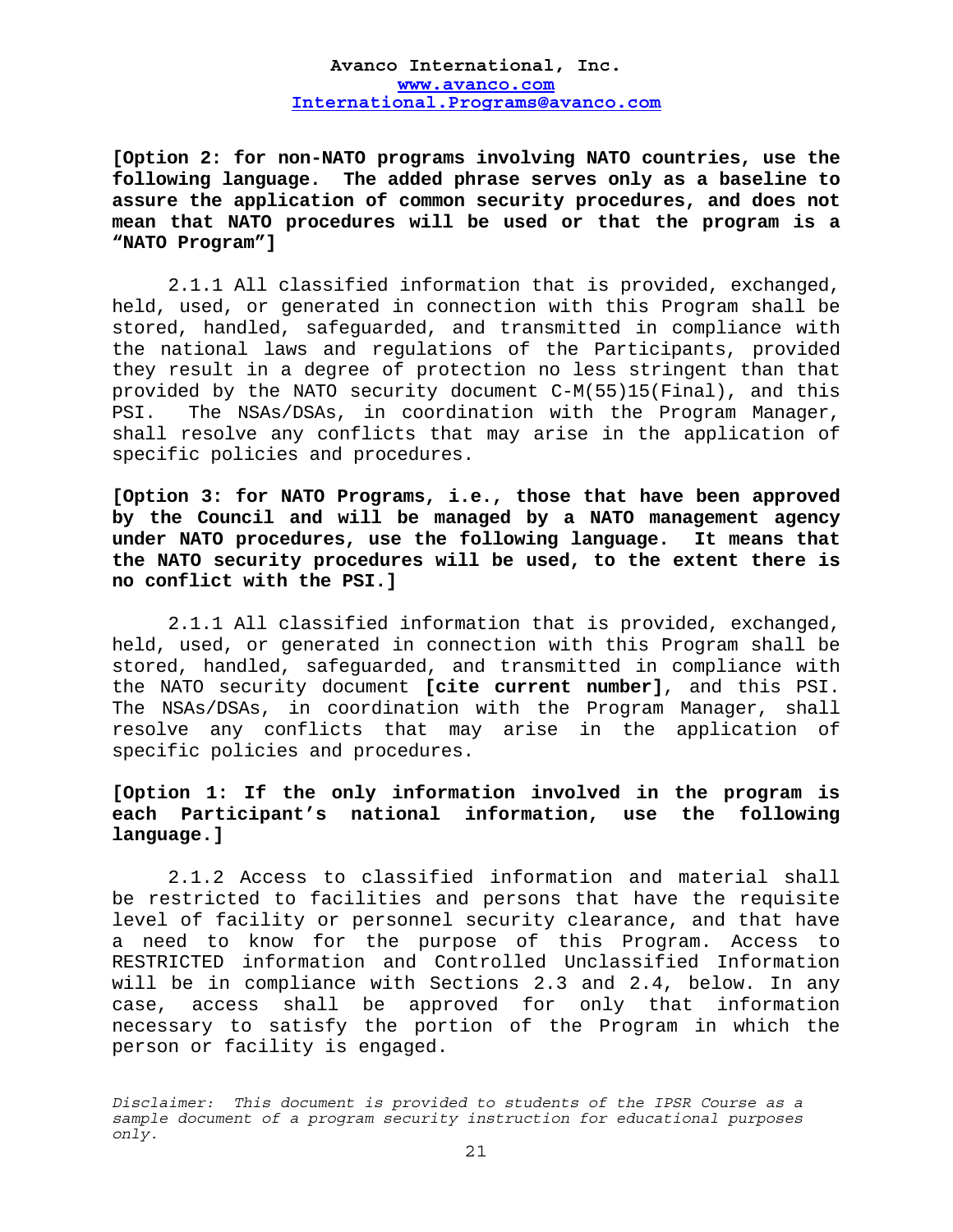# **[Option 2: If NATO information is involved, use the following language.]**

2.1.2 Access to classified information and material shall be restricted to facilities and persons that have the requisite level of facility or personnel security clearance, and that have a need to know for the purpose of this Program. Access to RESTRICTED information and Controlled Unclassified Information will be in compliance with Sections 2.3 and 2.4, below. In any case, access shall be approved for only that information necessary to satisfy the portion of the Program in which the person or facility is engaged. All persons who will have access to NATO information shall be briefed on NATO security procedures and acknowledge their responsibility for protecting the information.

2.1.3 Classified information will be transmitted only through government-to-government channels or other channels that have been agreed in writing by the sending and receiving governments (i.e., "government-to-government transfer"). Upon receipt, it will either retain its original classification markings or be marked with a classification marking that will assure a degree of protection at least equivalent to that required by the originator.

# **2.2 INTERNATIONAL TRANSFER OF INFORMATION, DATA, OR MATERIAL**

2.2.1. A transfer may occur as the result of information being provided by one Participant or Participating Contractor to another Participant or Participating Contractor through material or electronic means. The standard means of transferring classified information and material across international borders is through government-to-government channels, as defined in Section 1.4, or through other channels that have been agreed upon in writing by the NASs/DSAs of the Participants (i.e., a "government-to-government transfer"). The following procedures are approved for this program.

2.2.1.2. Material Through Government Channels. For the Program, the government channels to be used will be in compliance with the national regulations of the dispatching and receiving Participants' governments. Authorized government channels include the diplomatic or military channels of the Participants' governments, specifically military courier, diplomatic pouch, or military postal channels. The NSAs/DSAs or CSO of the Participants or Participating Contractors that are involved in a transfer will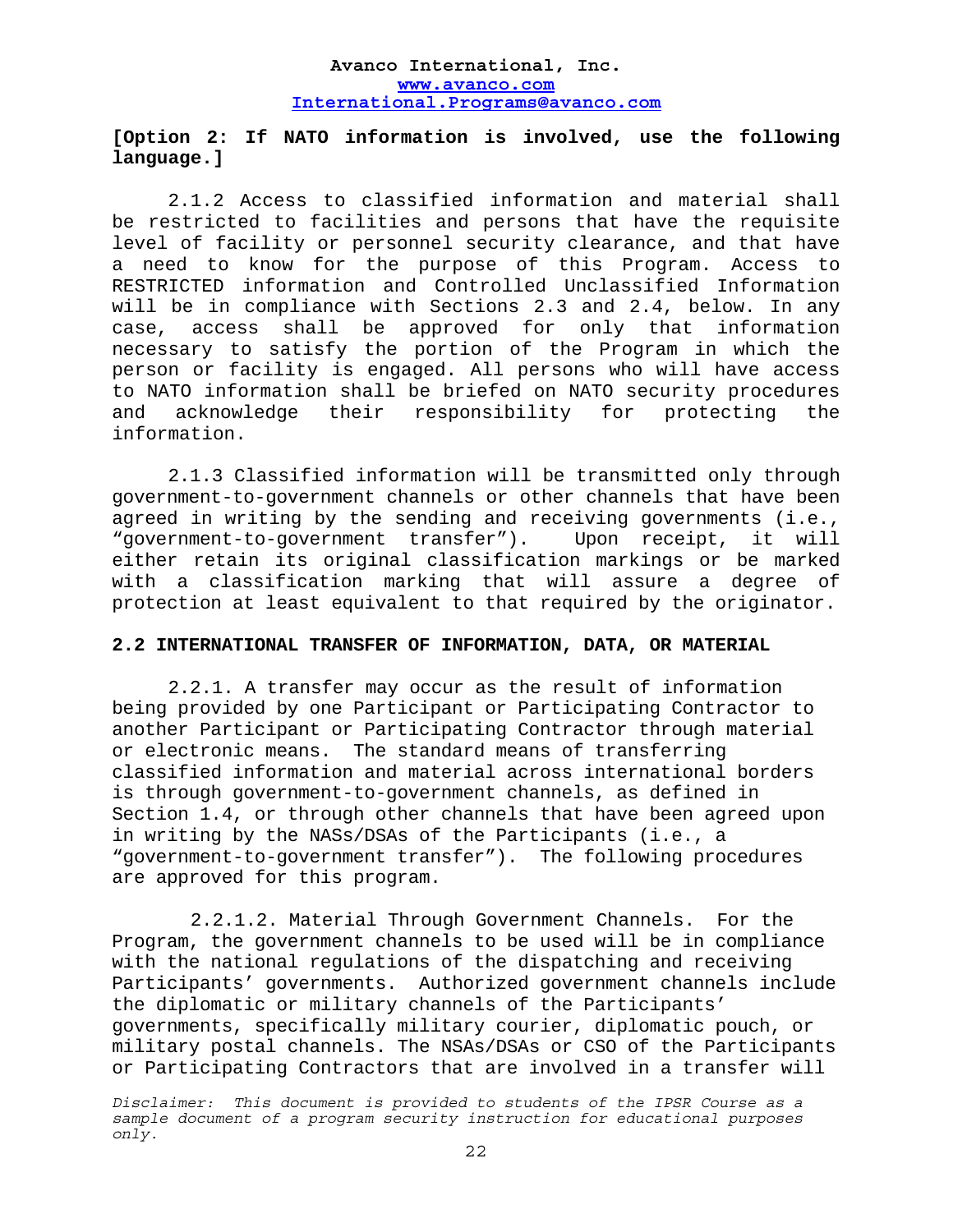agree in advance on the procedures to be used for a transfer.

2.2.1.3. Hand Carriage of Material. To meet an urgent need to transfer classified documents and program equipment or components among Program Participants and Participating Contractors, arrangements for hand carriage may be approved by the responsible NSAs/DSAs. Hand carriage by Participating Contractor employees may be used on a case-by-case basis when official government-to-government channels are not reasonably available, or transmission through government channels would result in an unacceptable delay that will adversely affect performance on the Program or a Program contract, and it is verified that the information is not available at the intended destination. Classified material being hand carried shall be of such size, weight, and configuration that it can remain in the personal possession of the courier. It shall be sealed, shall not be opened enroute, and shall be delivered direct from the originating point to the destination. The hand carrying of classified material shall be accomplished in accordance with the procedures at Annex B. The oversight of the day-to-day aspects of these procedures shall be supervised by the responsible NSA/DSA or CSO, as applicable. The use of the hand carriage procedure is restricted to the Participating Contractors that are identified in the List of Security Cleared Facilities (see Section V, paragraph 5.2 of this PSI). The modification of the procedures is not permitted without the approval of the Participants' NSAs/DSAs.

# **(GUIDANCE: Multinational Industrial Security Working Group (MISWG) document # 1 will be used when hand carrying of classified material is to be permitted. However, it must be tailored to fit the needs of the particular program.)**

2.2.1.4. Secure Electronic Communications. Secure government-approved communications channels may be used for the transmission of classified information, and such CUI as may be agreed by the Participants. The decision to authorize the use of secure communication channels in the Program shall be approved by the NSAs/DSAs. Upon approval of the concept by the NSAs/DSAs, a written procedure shall be agreed among the communications security authorities of the Participants. The installation and use of communications security equipment shall be in compliance with the national security regulations of the Participants.

# **(GUIDANCE: If secure voice, fax, or digital communications are to be used, this section must indicate the methods that have been**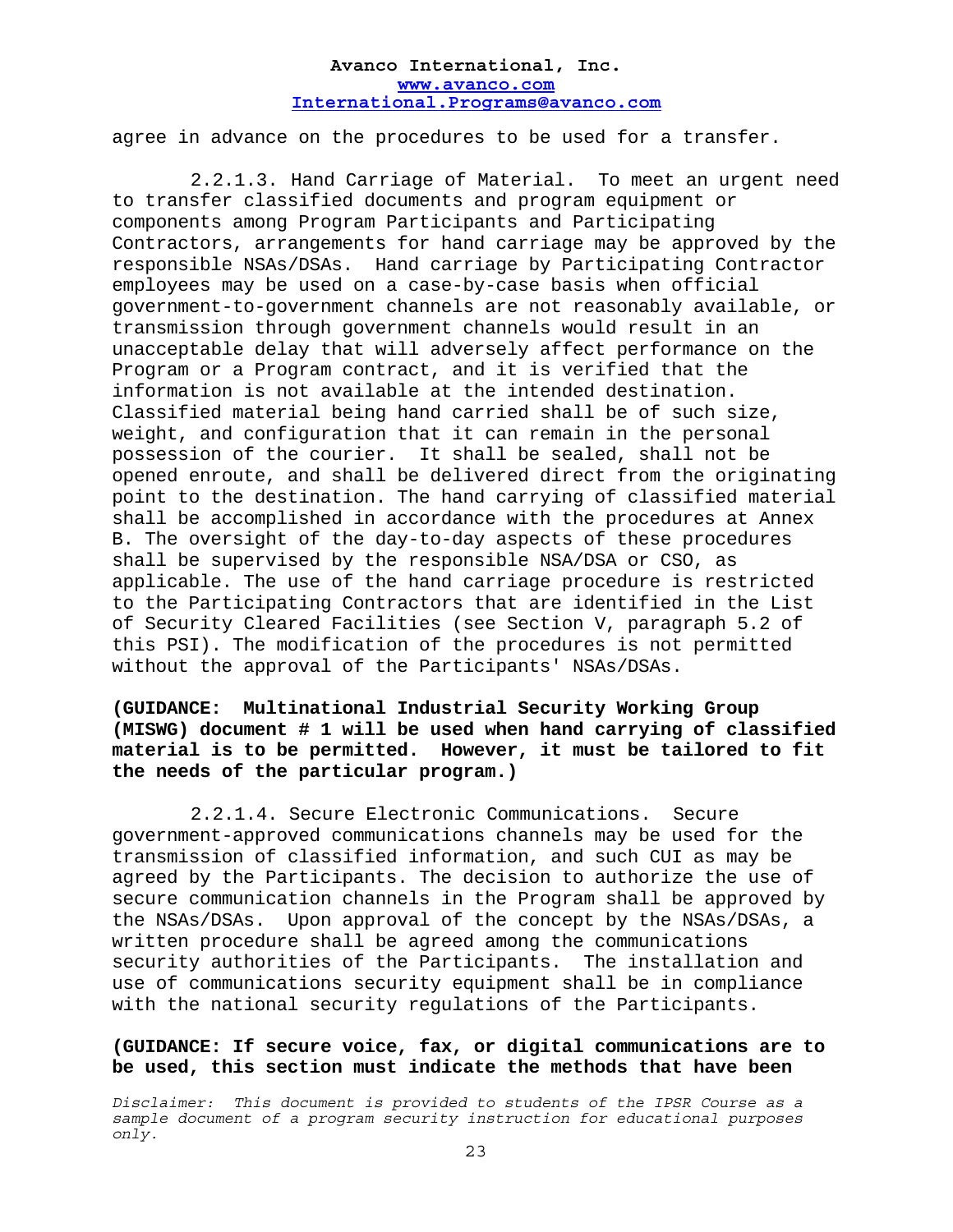**approved, the approval authorities, who has authority over the use of the method, and who is responsible within the Program. The section must provide for a detailed secure communications plan, which would be included at Annex C to the PSI. If the requirement is being prepared for a NATO Program, the plan must be consistent with the applicable NATO INFOSEC policy. The ODUSD/TSP&NDP or DSS may be consulted for plans that have been approved for other programs. If used, the detailed procedures normally will be at Annex C.)** 

2.2.1.5. Classified Material as Freight*.*

2.2.1.5.1. International Transmission. Prior to the international transmission of Program classified material as freight, the consignor and consignee shall jointly prepare a Transportation Plan for the approval of their NSAs/DSAs. The Transportation Plan must provide for secure transport from the point of origin to the ultimate destination. A generic Transportation Plan shall be prepared for the Program; a Notice of Consignment shall be prepared for individual consignments. They will be prepared in compliance with the guidelines at Annex D. The generic Transportation Plan shall be included as Annex D to this PSI.

2.2.1.5.2. Transmission within a Participant's Country*.* The transmission of classified material as freight within a Participant's country, after the Participant has assumed security control, will be in accordance with national procedures, provided they result in protection consistent with this PSI and the pertinent Transportation Plan.

#### **2.3. MARKING OF PROGRAM INFORMATION**

Documents and other material containing information provided to, generated under, or used in the Program shall be marked, in addition to any classification or control marking, with an annotation that identifies it as Program Information. Material containing Foreground Information shall be marked as such to indicate that it was generated under the Program. For Program material that contains Background Information, there shall be an annotation that identifies the fact that the material contains Background Information and the country of origin, in addition to other prescribed markings. Both Foreground and Background Information will be annotated with a statement that identifies any use, distribution or access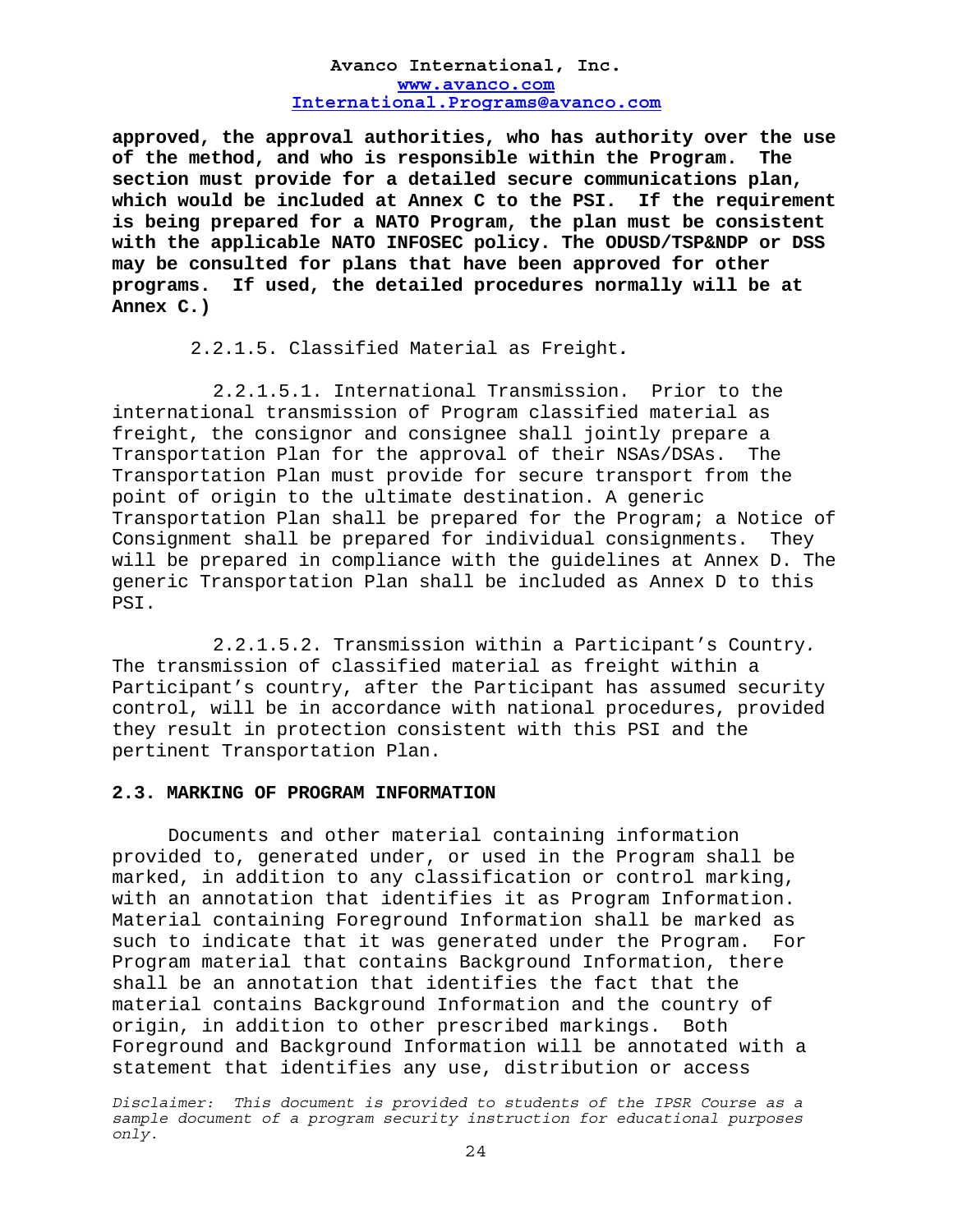limitations. Each participant providing Background Information will ensure that the appropriate markings are applied prior to release to the Program. When the material is of such nature that it cannot be marked, the markings will be applied to a cover or label. The procedures for marking Program information are at Annex E.

**(GUIDANCE: Background and Foreground Information and certain other Program Information may require special markings to indicate the nature of controls which are required in accordance with Program requirements, and as the result of restrictions on Background Information. DOD Directive 5230.24 contains dissemination markings that are approved for technical information, and should be used to develop Program markings. Moreover, if certain Participants do not have a RESTRICTED classification or Controlled Unclassified Information, the markings to be used by those countries to identify such information that is provided by other Participants will have to be specified. For the United States, the procedures are contained in DoD 5200.1-R. If NATO information is involved, reference and copy numbers are required on certain documents in compliance with the NATO security document. The Participants need to agree on specific markings and include them in this section, in the Program Security Classification Guide, and/or in an Annex to this PSI - an Annex is preferable.)** 

# **2.4. PROCEDURES FOR THE PROTECTION OF CONTROLLED UNCLASSIFIED INFORMATION (CUI)**

 2.4.1. As required by **[Option: insert applicable section of the Program MOU or MOA that provides instructions for CUI, e.g**., **Section X of the (program) MOU]**, access to CUI provided to or generated in the Program shall be controlled. The procedures for protecting CUI are described below.

2.4.1.1. Protection. The information shall be stored in such a manner that unauthorized persons do not gain access to it (e.g., in a locked desk or cabinet, or a locked room to which access is controlled). It shall destroyed in such a manner that it cannot be easily reconstructed (i.e. paper copies may be shredded or torn several times before being thrown into a bin; computer disks must be erased, shredded, or degaussed before being disposed of or transferred to another office. It shall not be read or otherwise displayed in a public place. It may be transmitted by national postal service or be hand-carried; it may be single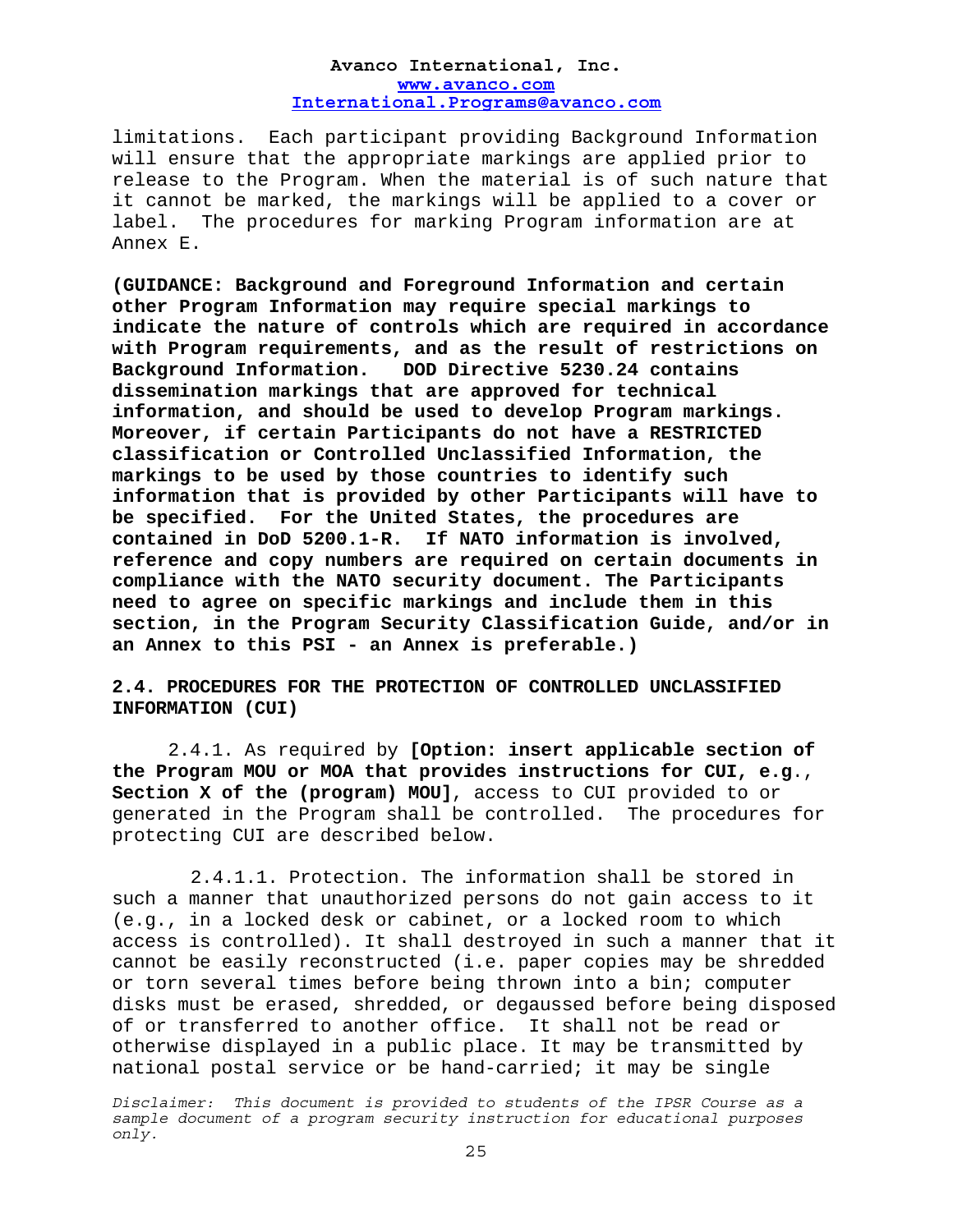wrapped. It must not be transmitted through non-secure electronic means, unless it is encrypted. Computers used to process the information must be configured so as to prevent unauthorized access, but do not have to be accredited for classified use, unless they also process classified information. Persons who require access do not need a security clearance, but they shall be made aware of the handling procedures and acknowledge their responsibilities for protecting the information.

2.4.1.2. Unauthorized Disclosure. Administrative action shall be taken to fix responsibility for unauthorized disclosure, and appropriate disciplinary action shall be taken against the person or persons who are determined to be responsible. The unauthorized disclosure of CUI shall be reported to each NSA/DSA and the Program Manager.

**(GUIDANCE: CUI is protected by law in many countries. Legal action for permitting unauthorized access to the information also is possible if it falls within certain "exempt" categories under the U.S. Freedom of Information Act - - militarily critical technology and company proprietary information are two such categories. Nevertheless, the sensitivity of the information, and thus the measures to be used for its protection, may vary depending on the Participants and the circumstances. Therefore, the language set forth in paragraph 2.4.1.2, above, is representative only. The participants must agree on the specific measures to be adopted. NATO UNCLASSIFIED information that requires protection usually will be handled in the same way as CUI. NATO RESTRICTED is a security classification. However, it will be protected similarly to CUI.)** 

#### **2.5. SECURITY CLASSIFICATION**

 The Program Security Classification Guide (SCG) (Annex F) is the basis for the classification, regrading, or declassification of Foreground Information. Questions concerning the content and interpretation of the classification guide, as well as proposed changes to it, will be coordinated by the PMO with the NSA/DSA for each Participant. Pending a final decision on proposed changes to classification levels, the information involved will be protected at either the current assigned level or the proposed level, whichever is higher.

#### **2.6. CONTRACT SECURITY CLAUSES**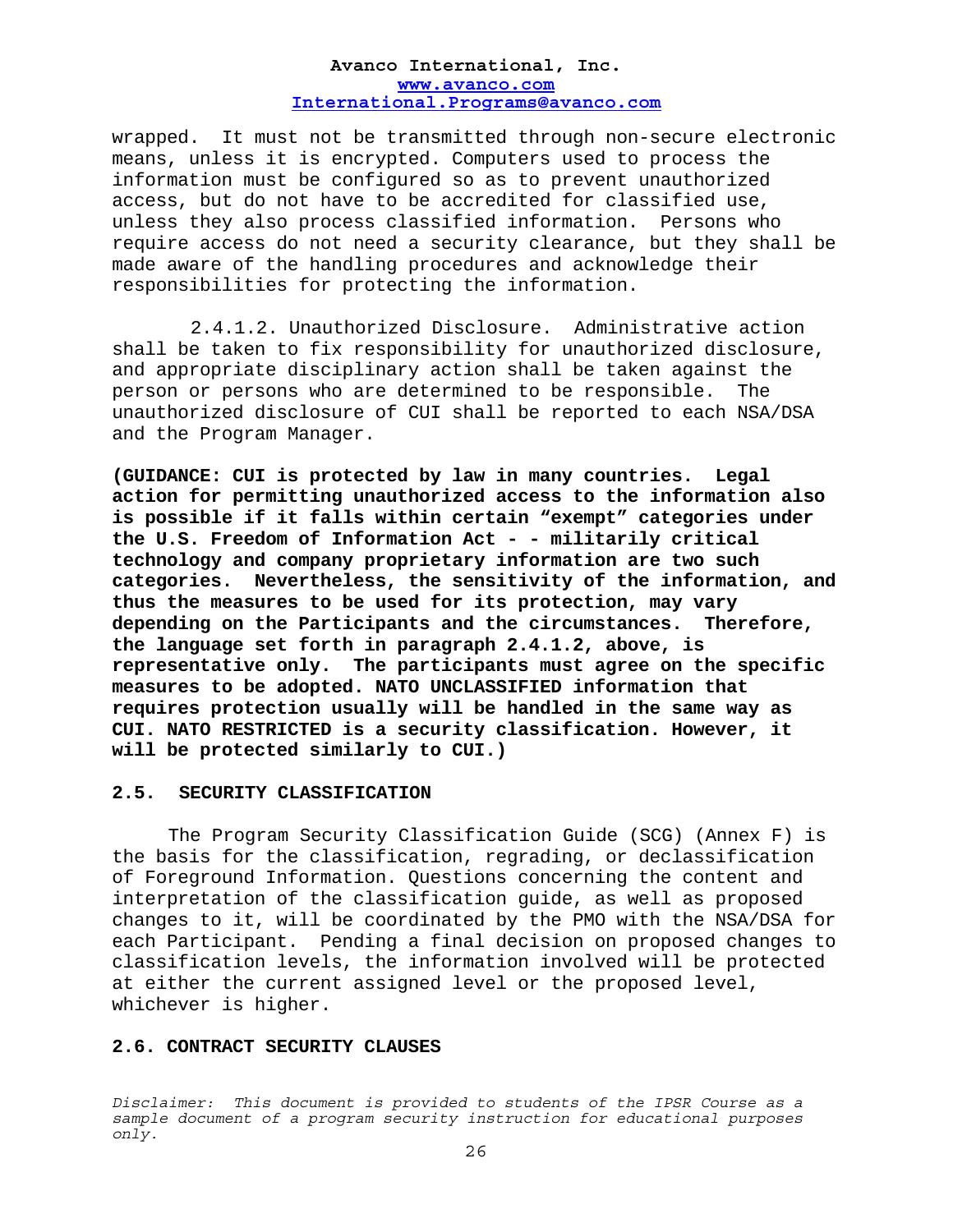The Participants' Contracting Officers and the Contract Managers of Participating Contractors shall ensure that all contracts and subcontracts contain provisions requiring strict compliance with the terms of this PSI. In addition, contracts shall contain the Contract Security Clauses at Annex G.

#### **2.7. SECURITY VIOLATIONS**

2.7.1. All of the Participants' civilian and military personnel and their Participating Contractors shall be obligated to report the actual or possible loss or compromise of classified information or CUI to their security office. The security office will report the incident to its NSA/DSA, through the CSO, if applicable, in addition to complying with reporting procedures prescribed by national regulations. The Participant's NSA/DSA will notify the PMO, who will notify the Steering Committee and the other NSAs/DSAs. If the incident occurs at the PMO, its Security Manager will report the incident to the NSAs/DSAs of the Participants and to the Steering Committee. The Security Officer of the facility where a violation or compromise may have occurred will investigate all such occurrences and inform its NSA/DSA of the results. Each responsible NSA/DSA will promptly and fully inform the other Participants' NSAs/DSAs and the PMO of the known details of any such occurrences, will provide updates on the investigation, and will provide final results of the investigation and of the corrective actions taken to preclude recurrences. Reports on the loss or compromise or possible compromise shall include, as a minimum, the following information:

a. A description of the circumstances.

b. The date or the period of the occurrence.

c. The date and place of discovery and location of the occurrence.

d. The security classification of the information involved in the incident and any control markings.

e. Specific identification of the information or material, to include originator, subject, reference number, date, copy number, and language.

f. A list of the information that has been compromised or material that is unaccounted for.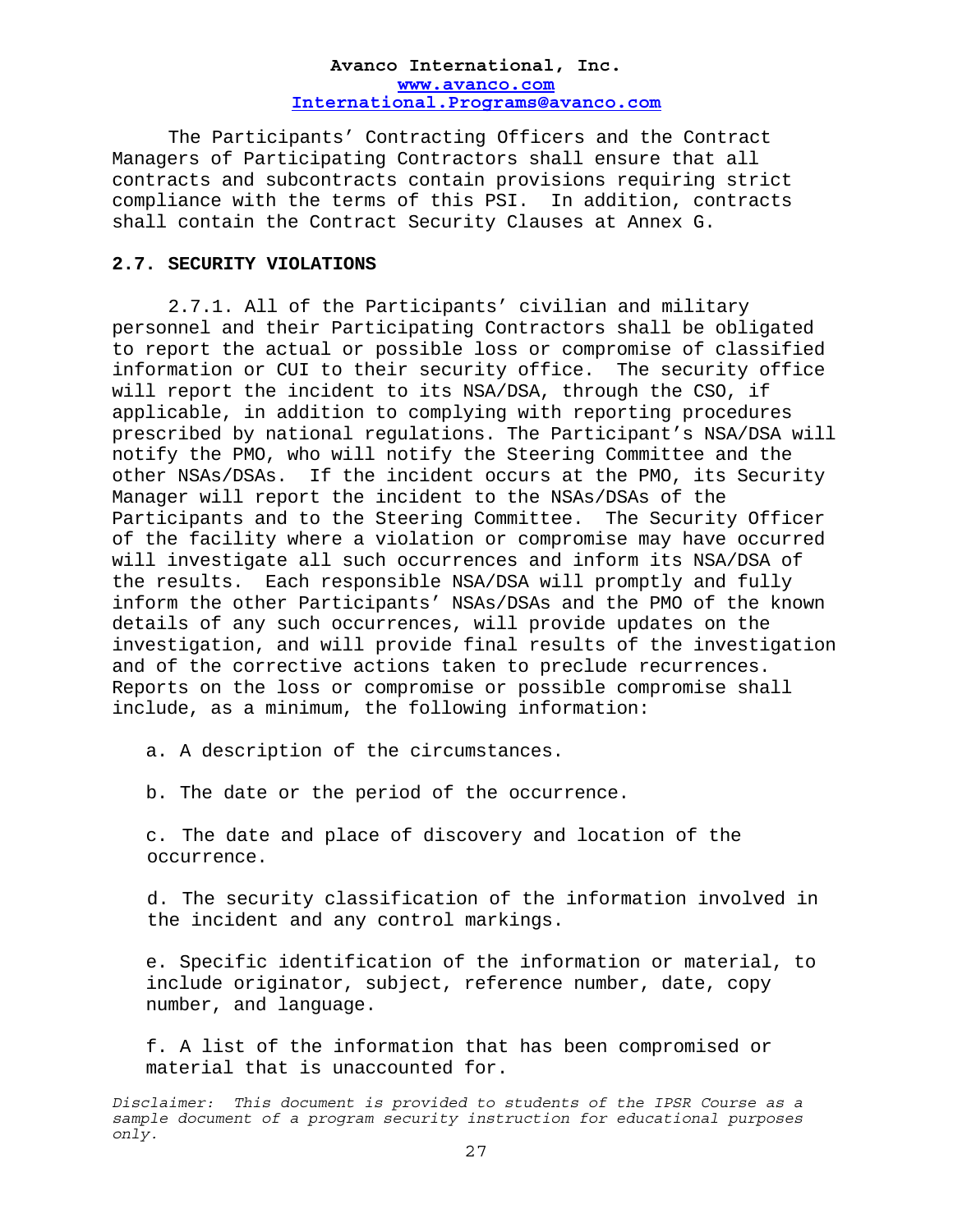g. An assessment of the likelihood of compromise (i.e. "certain," "probable," "possible," or "unlikely") and the reasons for that conclusion.

h. A statement on whether the originator has been informed.

i. Actions taken to secure the material and limit further damage.

j. Responsible person(s) and reasons for loss or compromise or possible loss/compromise.

 2.7.2 The above reporting requirements are in addition to any other reporting requirements of the Participants, required by national regulations.

**(GUIDANCE: Reports of investigations involving NATO classified information shall be provided to the NATO Office of Security, using the procedures in the NATO security document. Such procedures should be included in the PSI for NATO programs.)** 

#### **SECTION III**

#### **RELEASE OF INFORMATION**

#### **3.1. UNILATERAL RELEASE**

 The release of all classified or unclassified Program Information or material to other than Program Participants and Participating Contractors is prohibited without specific written approval. Requests for release will be handled in accordance with the paragraphs below.

# **3.2. RELEASE OF INFORMATION AND MATERIAL TO NON-PARTICIPANTS**

 Program Information, except that which has been approved for public release (see paragraph 3.4 below), shall not be released to any person, organization, company, or other entity that is not a Participant or a Participating Contractor, without the prior written approval of the Participant or Participants that originated or contracted for the information. Foreground Information will not be released without the prior written approval of all of the Participants. Background Information will not be released without the prior written approval of the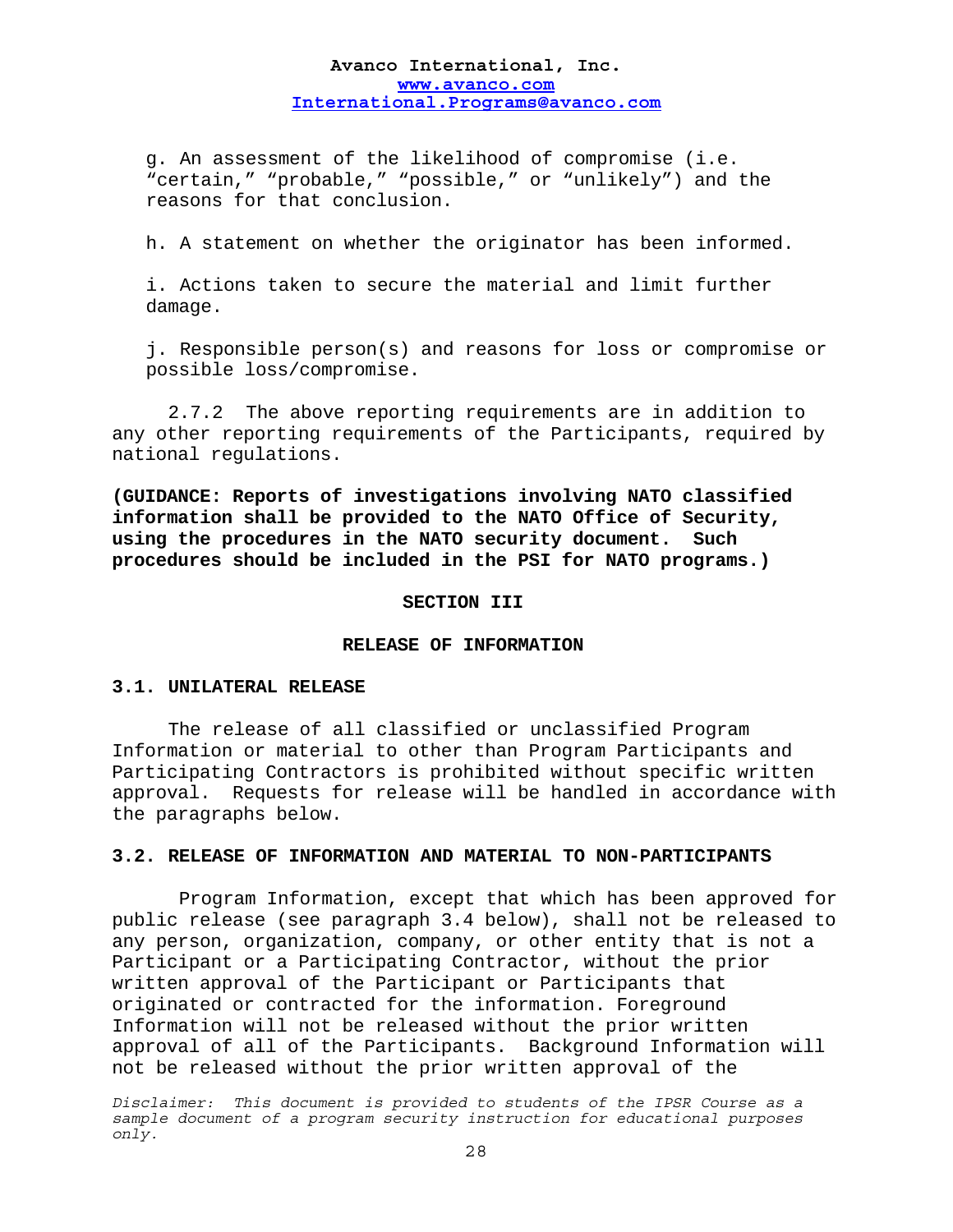originating Participant. Requests for release to other entities will be submitted through the PMO to the **[Option: insert information on the officials that are designated by each Participant to receive and coordinate such requests]**.

# COUNTRY OFFICIAL TELEPHONE Nr. e-Mail ADDRESS

**(GUIDANCE: Insert other release restrictions as may be specified in the program MOU/MOA or as agreed upon.)** 

# **3.3. RELEASE OF PROGRAM INFORMATION AT SYMPOSIA, SEMINARS, EXHIBITS AND CONFERENCES**

When persons representing other than the Program Participants or Participating Contractors are present at symposia, seminars, exhibits, conferences, or other gatherings, whether at government establishments, contractor facilities, or other approved venues, speeches and presentations that involve Program Information that are to be presented shall be submitted for approval, through the PMO, to officials that are designated by the Participants to receive, coordinate, and/or approve such matters. Foreground Information will be submitted to all Participants for approval. Background Information will be submitted to the Participant that originated or contracted for the information for approval. The request for review and approval of the speeches and presentations must be submitted at least **[Option: insert the number of days agreed by the Participants]** calendar days before the date for which clearance is required. It will include the name of the requesting individual; the date of presentation; the nationality of representatives from non-participating countries and the countries represented; the title of the symposium, seminar, exhibit or conference; the text of the presentation, and other information which may be required by national regulations. The designated officials are as listed below:

# COUNTRY OFFICIAL TELEPHONE Nr. e-mail ADDRESS

#### **3.4. PUBLIC RELEASE OF PROGRAM INFORMATION**

3.4.1. Written approval for the public release of all Foreground Information, including publicity material, will be sought through **[Option: insert prescribed channels agreed by the Participants]** to the PMO. Participating Contractors shall ensure that their subcontractors follow the same procedures. The PMO may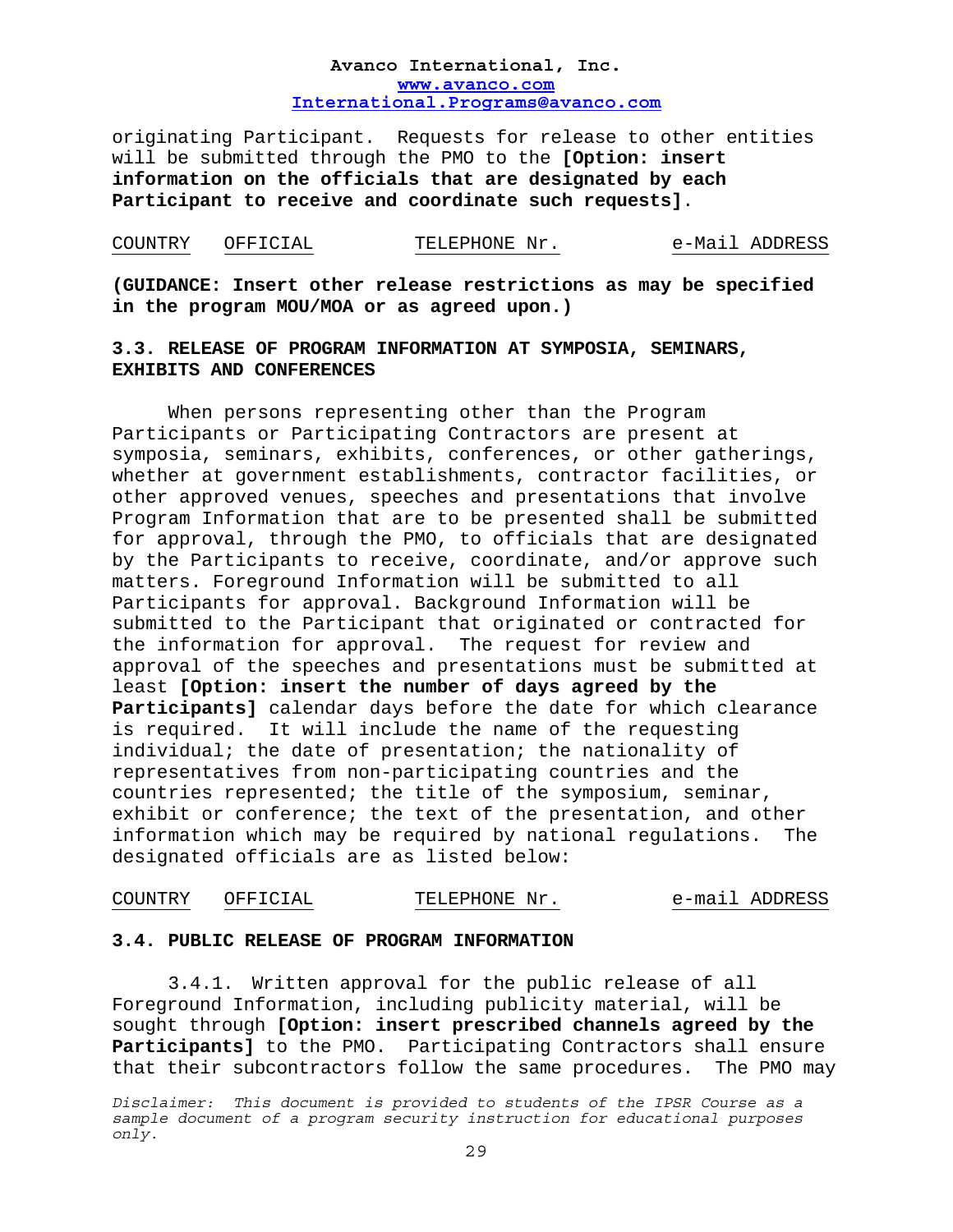reject such proposals without further recourse. However, if the PMO endorses the proposed release, the release authorization shall be made following consultation with the Participant's NSAs/DSAs. All release proposals which the PMO endorses shall be submitted to the appropriate NSA/DSA, or other public release officials of the Participants that are identified by the NSAs/DSAs, who will then grant or deny the release in accordance with national regulations. A minimum of **[Option: insert the number of days agreed by the Participants]** calendar days should be allowed for review of the proposal. The designated public release officials are as listed below.

# COUNTRY OFFICIAL TELEPHONE Nr. e-mail ADDRESS

3.4.2. Background Information to be publicly released shall be cleared by the appropriate originating government's public release official in accordance with national regulations. An information copy of the decision will be sent to the PMO.

 3.5.3 . It shall be incumbent upon the Participants and their public release offices to screen all information submitted to them for public release to ensure that: (1) it is unclassified, (2) it is technically accurate, and (3) release will not be detrimental to the national security or the Program.

# **3.5 EXHIBITION AUTHORIZATION FOR PARTICIPATING CONTRACTORS**

 Participating Contractors that disclose or display Program Information and material at exhibitions shall have available at each exhibition a copy of the document that provides authorization for the disclosure or display (see section 3.3, above). Participating Contractors shall ensure that all information on public display (e.g., at air shows, exhibitions, etc.) is displayed in the form in which it was officially authorized for disclosure or display.

# **SECTION IV INTERNATIONAL VISITS**

#### **4.1 GENERAL**

 Visits to a facility of another Participant or Participating Contractor by persons representing a Participant or Participating Contractor require advance authorization. In order to avoid the need to submit a visit request for each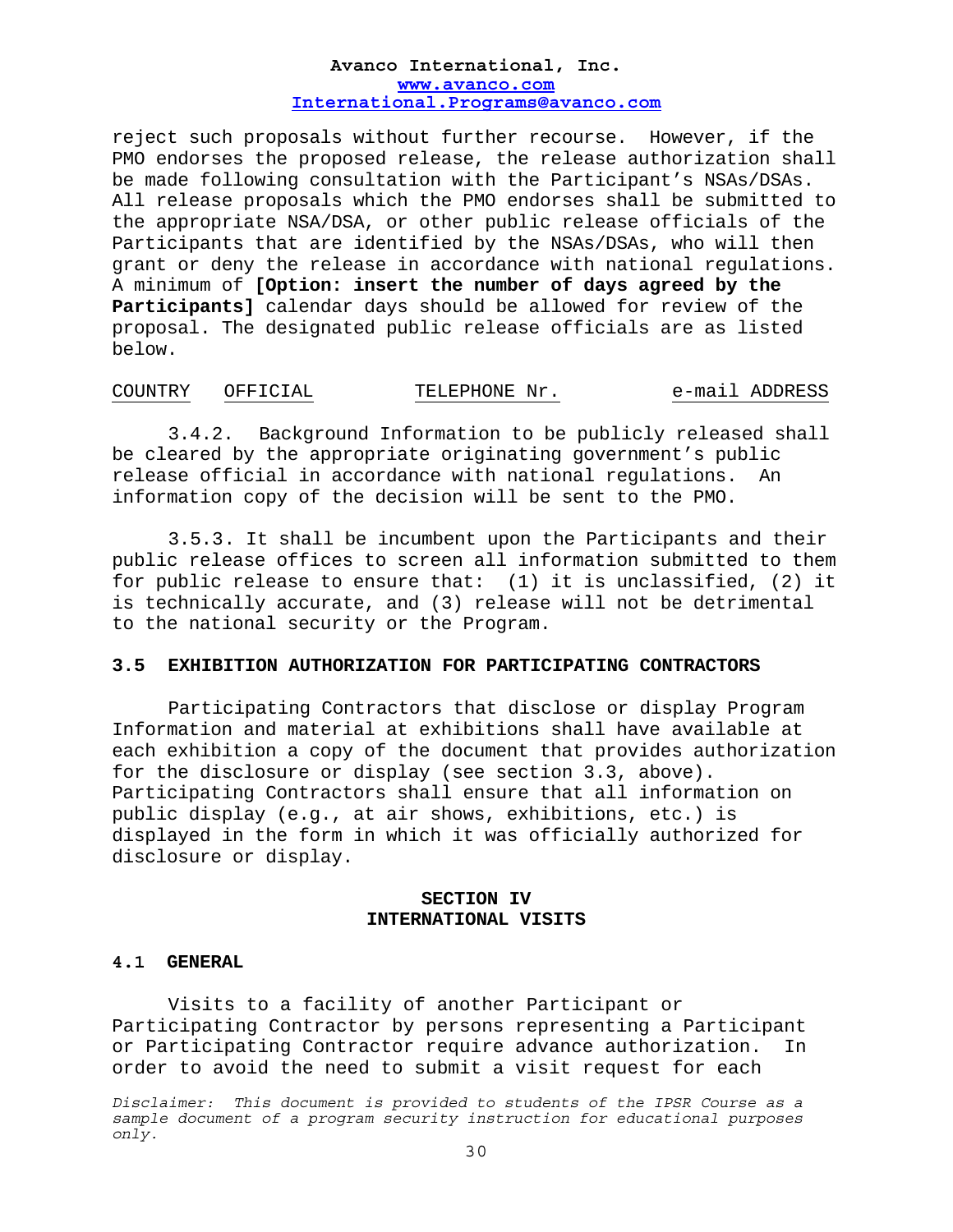visit, maximum use shall be made of the Recurring Visit authorization, as described below. The visit request format and instructions at Annex H shall be used to request visit authorizations. Reference to the **[Option: insert the name of the program]** Program shall be included in all visit requests.

#### **4.2 STANDARD PROCEDURES FOR INTERNATIONAL VISITS**

 4.2.1. Types of Visits. There are three types of international visits that may be used for the Program:

4.2.1.1. One-time Visit. A One-time Visit authorization is for a single, short-term occasion (normally less than 30 days) for a specified purpose. This type of request should be used only when there is not to be a prolonged stay in another Participant's country and the need for recurring visits cannot be anticipated.

4.2.1.2. Recurring Visit. A Recurring Visit authorization permits intermittent, recurring, short-term visits over a specified period of time, normally for the period of involvement in the Program, subject to annual review and validation. These visits should be used by persons such as engineers and program management personnel who will make frequent, recurring visits to government or contractor facilities in another Participant's country, in order to preclude the need to submit numerous requests for One-time Visits.

4.2.1.3. Extended Visit. An Extended Visit authorization is for a one-time, long-term visit for a specified period of time, subject to annual review and validation. Extended Visit authorizations should be used for persons such a liaison officers and plant representatives who will be stationed at a government or contractor facility in another Participant's country for an extended period of the program.

4.2.2 Lead Times for Requests for Visit Authorization (RVA). All RVAs that are submitted by government or Participating Contractor personnel of one Participant requesting authority to visit a facility or personnel of another Participant shall be submitted through government channels, and will conform to the established visit procedures of the host NSA/DSA. RVAs should be in the possession of the receiving (i.e., host) Participant's NSA/DSA at least **[Option: insert the number of days agreed by the Participants]** working days prior to the starting date of a Onetime Visit or Extended Visit, or the date of the first visit for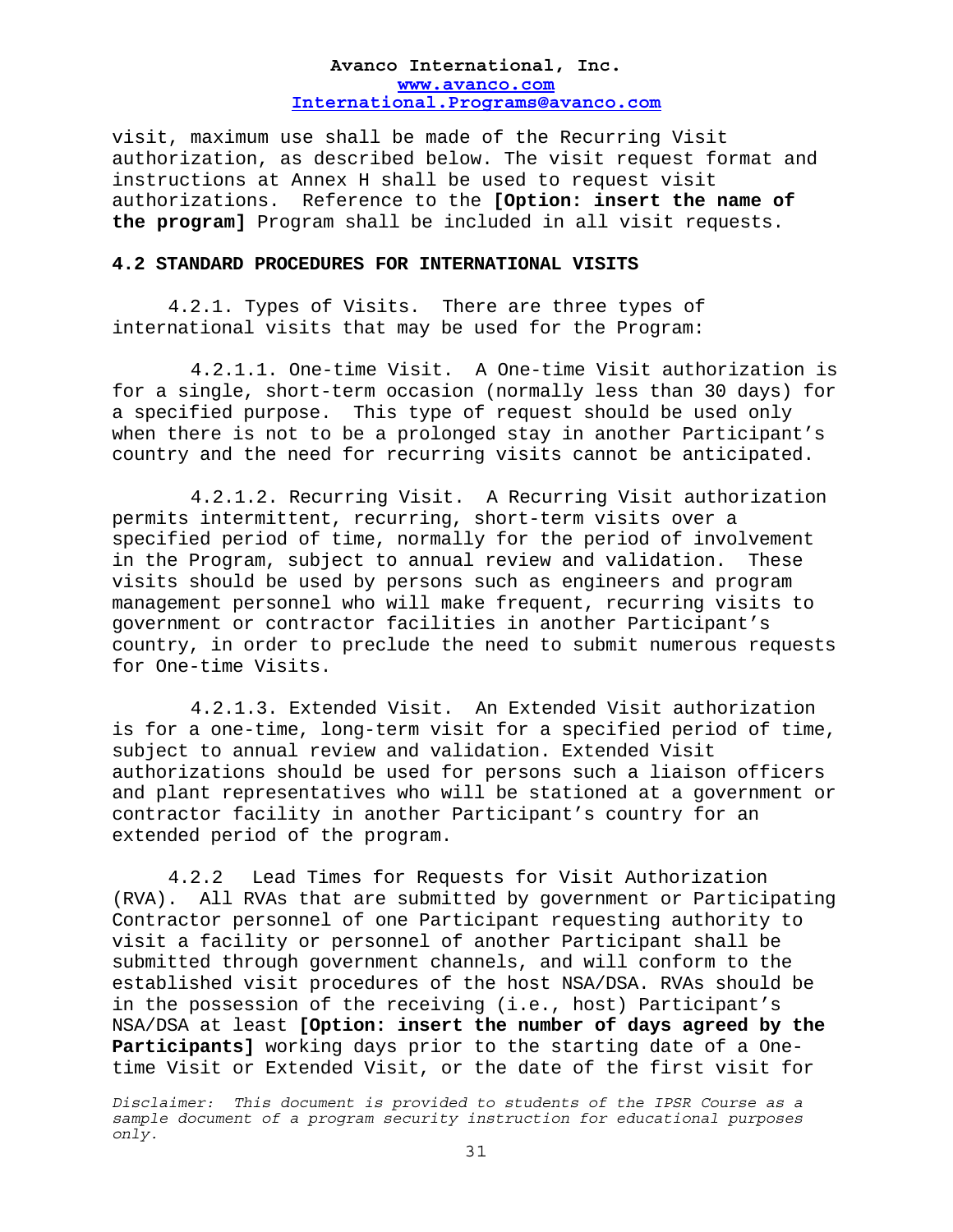Recurring Visits. In the case of requests for Recurring Visit authorizations, 72 hours (3 working days) advance notification to the host site security officer is required before each recurring visit, unless agreed otherwise in writing.

4.2.3 RVA Amendments. RVAs that have been approved or that are being processed may be amended only to change, add, or delete names and change dates, except requests for an earlier date may not be accepted. Emergency visit authorizations (see Section 4.4, below) shall not be amended.

**(GUIDANCE: THE DETAILED PROCEDURES FOR RECURRING VISITS MAY APPEAR IN THE BODY OF THE PSI OR IN THE ANNEX THAT COVERS INTERNATIONAL VISITS. FOR THIS PROTOTYPE PSI, THE PROCEDURES APPEAR IN BOTH PLACES.)** 

#### **4.3. STANDARD PROCEDURES FOR RECURRING VISITS**

4.3.1. Recurring Visit authorizations shall be used to the maximum extent possible to avoid the need for One-time Visits and Emergency visits. However, only those persons who are actually employed on the Program and have a need to make recurring visits may be included on a request for a recurring visit authorization. The request shall be prepared as described below.

4.3.1.1. Facilities List Preparation. The PMO shall prepare and maintain a consolidated list, known as the "Facilities List," of the facilities of the Participants and Participating Contractors. (The procedures at Section V, paragraph 5.2 of this PSI, may be used to prepare the list of Participating Contractors). The "facilities List' shall be furnished to all of the facilities that are involved in the Program and to the NSAs/DSAs. The lists shall be updated if facilities leave the Program or if new facilities become involved in the Program.

4.3.1.2. Recurring Visits Request Preparation. The Security Officer of each Participant and Participating Contractor facility shall identify and prepare a list employees at their facility who will be involved in the Program and who will need to visit facilities of the other Participants or Participating Contractors on a recurring basis. They will submit the request for a Recurring Visits authorization for the listed employees through their NSA/DSA or CSO, as applicable, to obtain a security clearance verification and security assurance, following the visit request procedures at Annex H.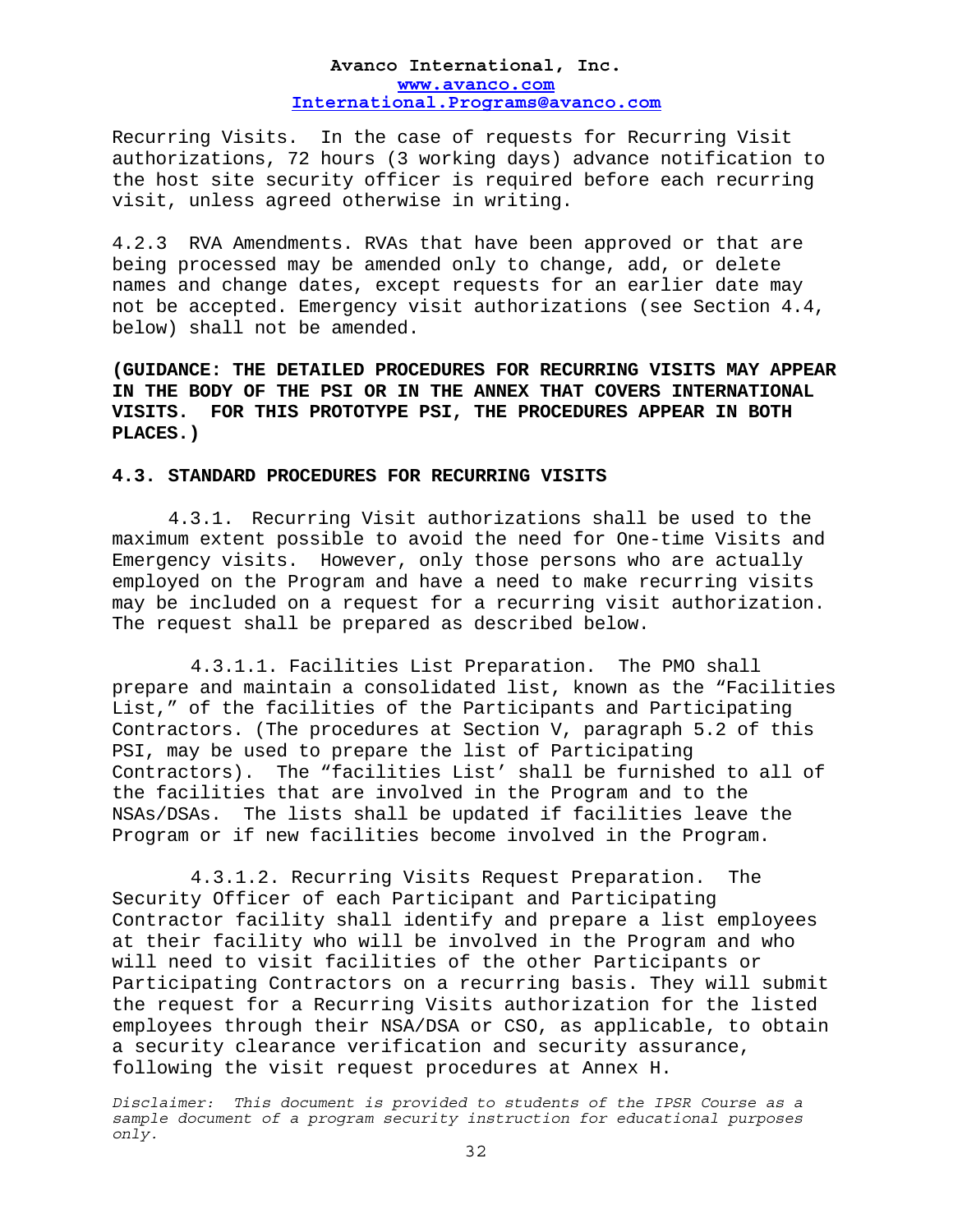4.3.4. Review and Update of Visit Lists. The PMO shall initiate a review annually to update the lists of facilities and personnel that are authorized to make recurring visits. Information concerning individuals or facilities derived from Onetime or Emergency requests will be added, if they are to be authorized to make recurring visits. Employees and facilities that are no longer involved in the Program shall be deleted.

#### **4.4. PROCEDURES FOR EMERGENCY VISITS**

4.4.1. General. To qualify as an emergency visit, the visit must relate to the Program, or a Program contract or announced request for proposal (RFP) or invitation to tender (ITT), and failure to make the visit reasonably could be expected to seriously jeopardize performance on the contract or program, or result in the loss of a contract opportunity. The request should be submitted no less than **[Option: insert number of days agreed by the Participants]** working days prior to the visit. Emergency visits will be approved only as a single, one-time visit. If subsequent visits may be necessary, the requester should submit a follow-up request for a Recurring Visit Authorization. The requester should coordinate the emergency visit in advance with the person to be visited. The requestor also should ensure that the complete name, grade or position, address, and telephone/telefax number and e-mail address of that person and a knowledgeable government point of contact are provided in the RVA, along with the identification of the contract, agreement, or program, and the justification for submission of the emergency visit request.

 4.4.2. Procedures. Under extraordinary circumstances, an Emergency visit request may be submitted with less than the required lead-time; however emergency RVAs will not be accepted less than **[Option: insert number of days agreed by the Participants]** working days prior to the start of the proposed visit. Emergency visit requests will be critically reviewed, fully justified, and documented by the Security Officer of the requesting government or contractor facility. When the Security Officer is satisfied that the circumstances warrant an Emergency visit (see paragraph 4.4.1 above), the Security Officer will directly contact the person to be visited at the host government or contractor facility by telephone or telefax, to obtain tentative verbal agreement for the proposed visit. If tentative verbal agreement is provided to proceed with an Emergency visit,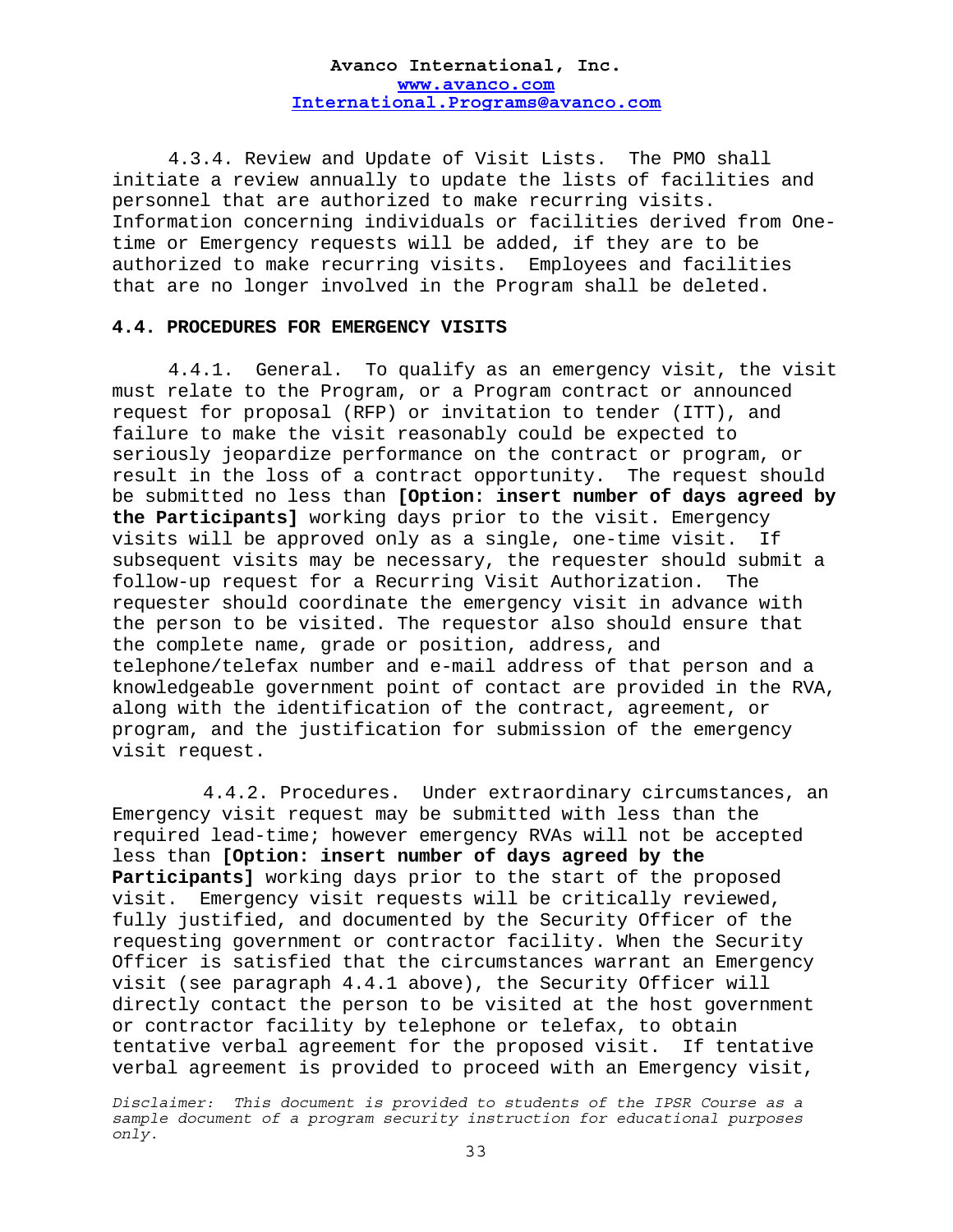the Security Officer of the government or contractor facility to be visited (host facility) shall then immediately notify, by the most expeditious means (e.g., telefax, e-mail, or voice, followed by written verification), its NSA/DSA that an emergency visit request will be submitted by the requesting government agency or contractor and explain the reason for the emergency. Following receipt of tentative verbal agreement from the host facility, the Security Officer of the requesting facility will send a message, e-mail, or telefax, in the RVA format, as follows:

4.4.2.1. The message, e-mail, or telefax will be sent, by priority precedence, within 24 hours of the verbal agreement for the requested emergency visit. It will be sent through the NSA/DSA of the facility of the requesting country to the NSA/DSA of the facility to be visited and to the Security Officer of the facility to be visited. Either of these officials may deny the visit.

4.4.2.2. The subject of the message will be: EMERGENCY VISIT – **[Option: insert the name of the program].** The message must contain all of the information included in the RVA format at Annex H. The name and telephone and telefax numbers of the person(s) contacted, pursuant to paragraph 4.4.2 above, will be placed in the Remarks section of the RVA.

4.4.2.3. Upon receipt of the request, each NSA/DSA involved shall confirm that the information provided meets the requirements set forth in this section and that the requesting facility is authorized access to the requested information, and provide an immediate response, by the most expeditious means. In the event a positive response is not received at least **[Option: insert the number of days agreed by the NSAs/DSAs]** working days prior to the start of the Emergency visit, the Security Officer of the facility that initiated the request shall contact the Security Officer of the facility to be visited to determine the status of the Emergency visit request.

4.4.2.4. When the NSA/DSA of the country of the host facility approves or denies the request, it shall immediately notify the Security Officer of the facility to be visited and the NSA/DSA of the requesting country of the decision. The host facility Security Officer will then notify the requesting facility Security Officer that the visit is approved or denied.

**(GUIDANCE: MISWG document # 7 contains the international visit request format and instructions. The visit request format and**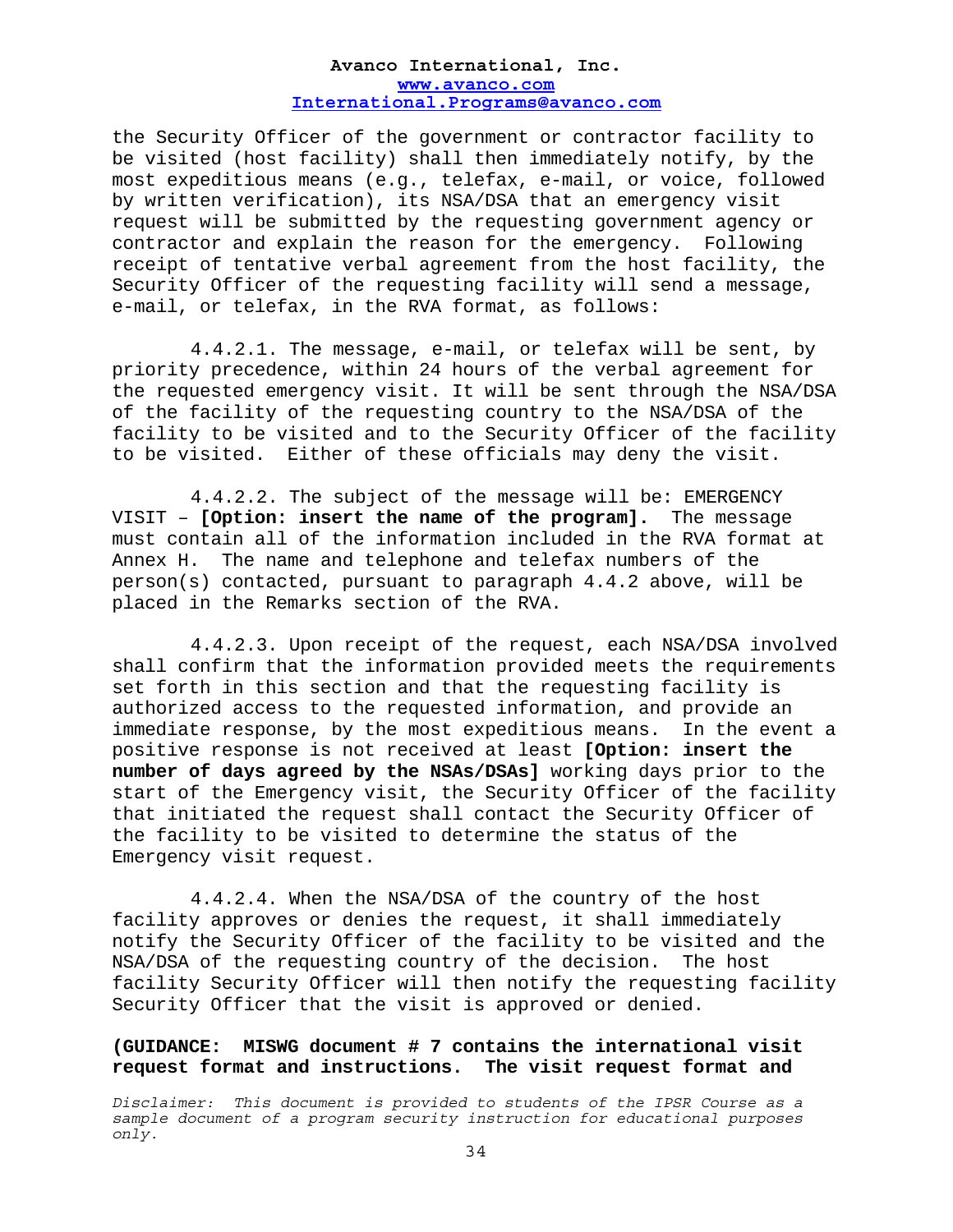**those instructions that are not covered above must be included at Annex H. The U.S. as well NATO and many other countries have adopted the MISWG procedures; therefore, they must be followed. It is reiterated that the Recurring Visits authorization should be used to the extent possible to avoid the need for One-time and Emergency visits.)**

#### **SECTION V**

#### **LIST OF SECURITY CLEARED FACILITIES**

# **5.1. GENERAL**

This section outlines the procedures for the development and maintenance of the list of contractor and subcontractor facilities that are involved in the Program and to which classified information or material can be distributed (Annex I). It also covers the use of the Facility Security Clearance Information (FIS) Sheet (Annex J) and the Personnel Security Clearance Information Sheet (PSCI) Sheet (Annex K).

**(GUIDANCE: The format and instructions for Annexes I, J, and K are in MISWG documents #11, #12, and # 19, respectively. These procedures also apply to NATO programs. The procedures, tailored for this program, should be included here; the formats should be at annexes.)** 

#### **5.2. PREPARATION OF THE LIST OF SECURITY CLEARED FACILITIES**

The PMO shall prepare a list of the contractor facilities that are participating in the Program (i.e., the Participating Contractors). The level of Facility Security Clearance and storage capability of each contractor facility will be verified by each Participant's NSA/DSA, or CSO, as applicable, prior to the facility being placed on the list. The list shall include the full name and address of each facility; the address and telephone and telefax numbers and e-mail addresses of the facility Security Officers; the level of facility security clearance and storage capability; and the identity of contracts held by the facility and the level of security classification for each contract. The list shall be included at Annex I.

**(GUIDANCE: Some Participating Contractors may be comprised of multiple facilities. It is important to verify the specific facilities that are to be involved in the program and ensure that**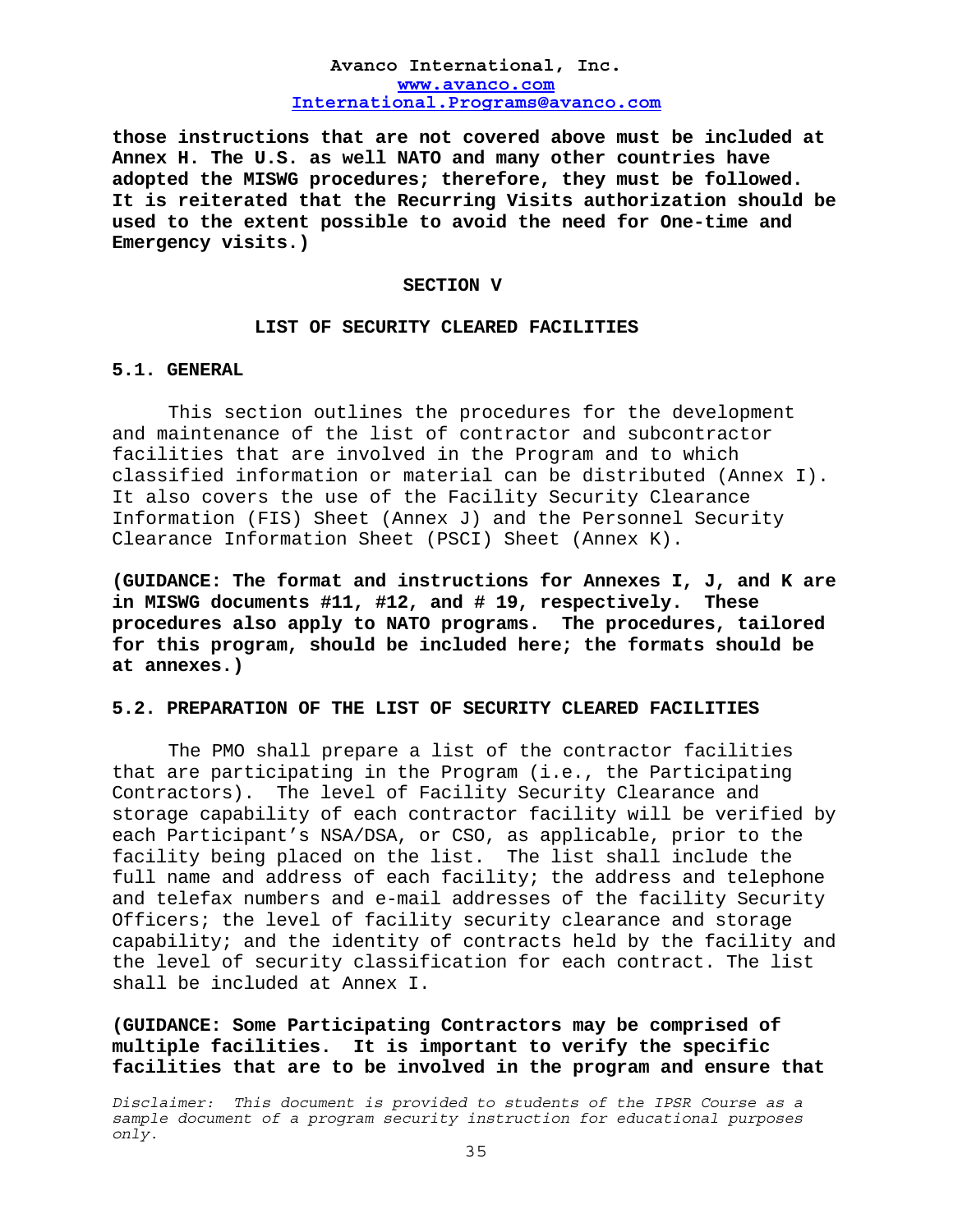#### **their addresses are accurate.)**

**5.3. DISTRIBUTION OF FACILITIES LIST** The PMO, after verifying that it is correct, will distribute the Facilities List to each Participant, Participating Contractor, and NSA/DSA or CSO, as applicable.

#### **5.4. UPDATING THE FACILITIES LIST**

The responsible NSAs/DSAs shall notify the PMO immediately of any changes regarding the security status of facilities on the list. The PMO also will be notified of any additions or deletions to the Facilities List. The PMO shall disseminate amendments to the Facilities List, as required, and will issue an updated Facilities List at least annually.

**(GUIDANCE: The format and procedures for the initial Facilities List, and for amendments thereto, are described in MISWG document # 11. That format and the instructions, modified as necessary to accommodate the particular program, should be used by the PMO to develop the actual Facilities List, which will be at Annex I.)** 

#### **5.5 USE OF THE FIS SHEET AND PSCI SHEET**

 The Facility Security Clearance Information (FIS) Sheet (Annex J) and the Personnel Security Clearance Information (PSCI) Sheet (Annex K) formats shall be used to request and verify facility security clearances for facilities that are to be added to the Facilities List and the personnel security clearances for the personnel who are to make recurring visits, or who may otherwise become involved in the Program.

**(GUIDANCE: The FIS sheet and the PSCI sheet will be used on a case-by-case basis as needed to request and validate individual facility and personnel clearances. Therefore, the MISWG documents, sanitized to delete reference to the MISWG, will be included at Annexes J and K as guidance. The procedure may be modified, if agreed by the Participants' NSAs/DSAs, for the particular program.)** 

#### **SECTION VI**

#### **SECURITY EDUCATION AND AWARENESS**

The PMO shall prepare a security education and awareness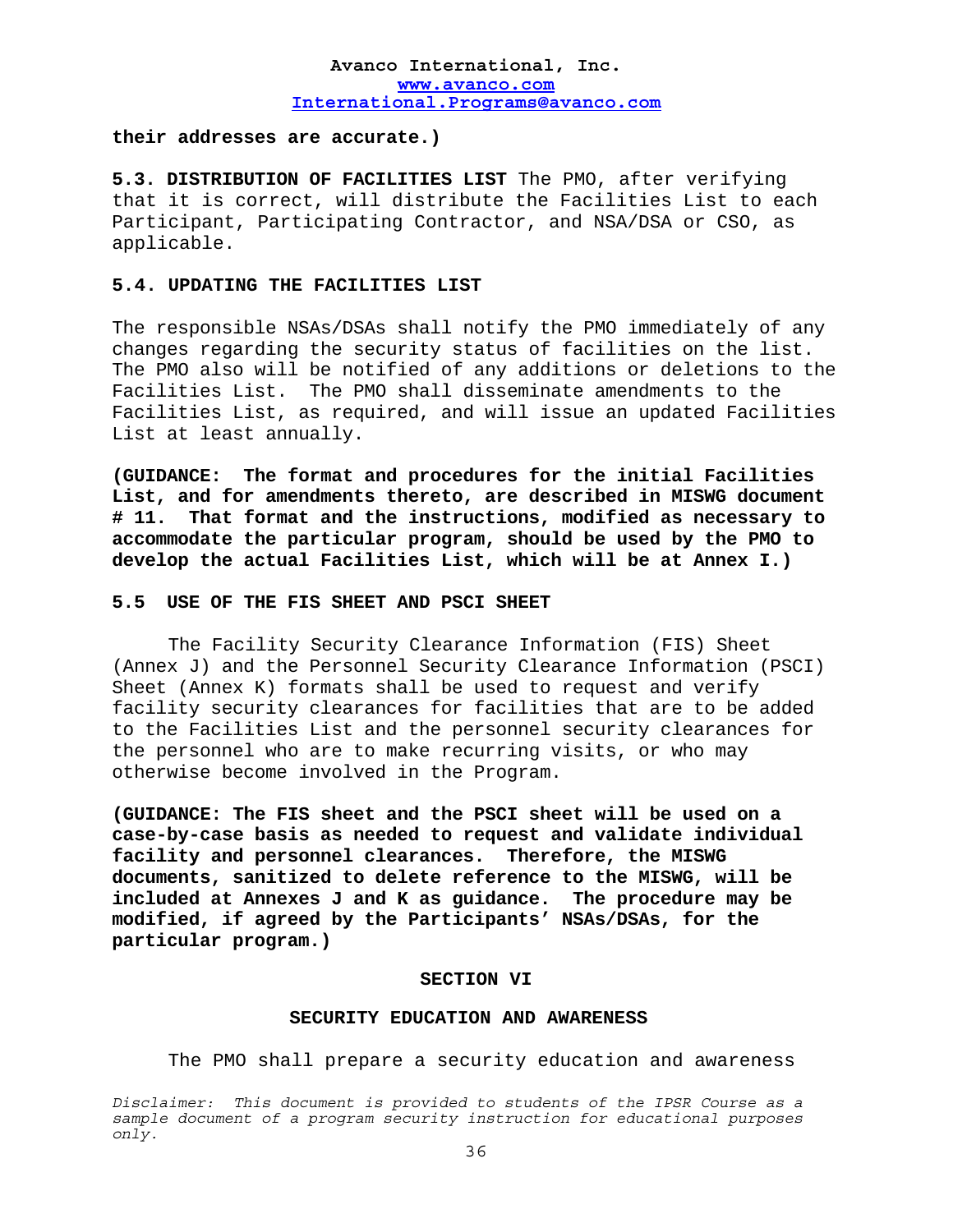program. Government and contractor employees who will have access to Program classified and Controlled Unclassified Information shall be briefed on, or otherwise be informed of, and acknowledge their understanding of their responsibilities for protecting the information. This may be accomplished by a briefing, the use of written material, or by electronic means. The material to be presented shall include the pertinent aspects of applicable laws and regulations; the perceived threat; procedures for handling the information during use, transmission, visits, travel, and meetings; how to handle possible losses or compromises and security violations; procedures for safeguarding classified material in the event of a man-made or natural emergency situation; special security requirements that are unique to the Program; and penalties that may be imposed for violating the security requirements of national regulation, the Program MOU/MOA, or this PSI.

**(GUIDANCE: The purpose of the security education and awareness program is to ensure that all government and contractor employees in the Program are aware of the standardized procedures that apply to the Program, as well as any known threats against the Program. MISWG document # 9 should be used an outline. If NATO classified information is involved, persons involved in the program also must be briefed on or otherwise informed of and acknowledge their understanding of NATO security procedures. It is recommended that a standard briefing be prepared for the program and included as an annex to this PSI; it can be supplemented by each Participant to meet local requirements.)**

#### **SECTION VII**

## **SECURITY PLAN IN EVENT OF TERMINATION OR EXPIRATION OF MOU OR NON-SELECTION OF CONTRACTOR**

**[Option: The text set forth below may or may not appear in the PSI. Text similar to that set forth below is appropriate if specific details to implement the requirements of the Program MOU or MOA are necessary, and the Participants determine that the details are to be placed in the PSI. The specific provisions set forth below are based on NATO security policy. Provisions similar to those set forth below for a non-NATO program should appear in the program MOU or MOA; they in turn should appear in program contracts, based on national requirements, or they may**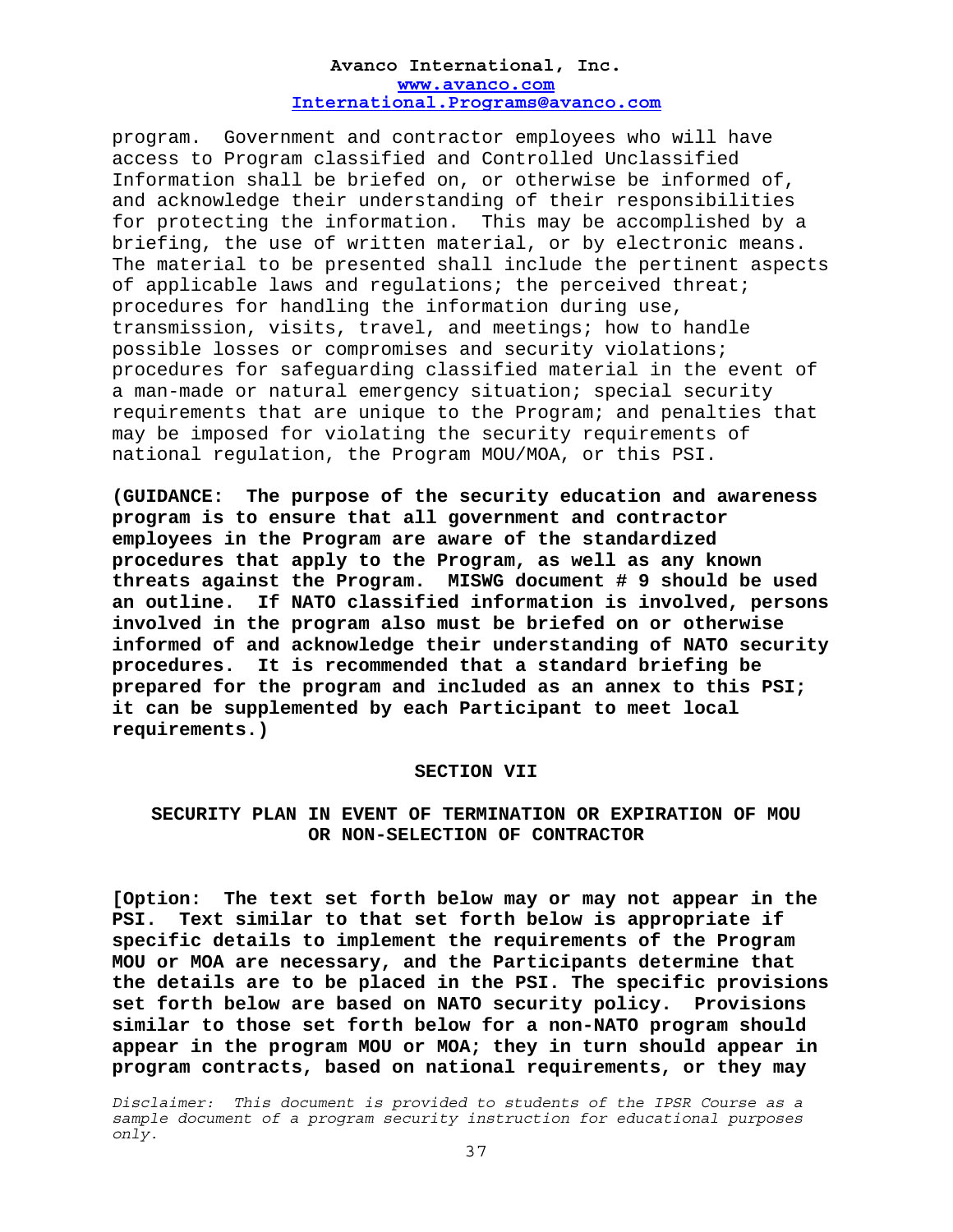**appear in a SAL (for NATO contracts) or DD Form 254 (for U.S. contracts). If the details are to be included in the PSI, they must be consistent with the governing authority (e.g., the Program MOU or MOA).]** 

### **7.1. GENERAL**

The purpose of this section is to describe procedures by which the Participants and Participating Contractors will dispose of Background and Foreground Information in any of the following events:

a. The Program agreement expires or is terminated,

b. Any of the Participants withdraw from the program,

c. A potential Participating Contractor receives or generates information through the ITT/RFP process, and is not selected,

d. A Participating Contractor receives and/or generates information and/or hardware during an early phase of the Program and is not selected for work on a further phase of the Program, or

e. A Participating Contractor's facility security clearance is terminated.

The responsible Participant's Contracting Officer or Participating Contractor's Contract Manager shall ensure that the terms of this section are included as an obligatory requirement of each Program contract and sub-contract.

#### **7.2. GOVERNMENT HELD INFORMATION**

## **[Option: the following text will be used for a non-NATO program.]**

In the event of termination or expiration of the Program **[Option: insert MOU or MOA, as applicable]**, the Participants' respective rights and responsibilities with regard to Background Information and Foreground Information will be determined in accordance with the provisions of **[Option: cite the applicable section of the program MOU or MOA, e.g., Section XVIII of the (program name) MOU]**. A Participant that is authorized to retain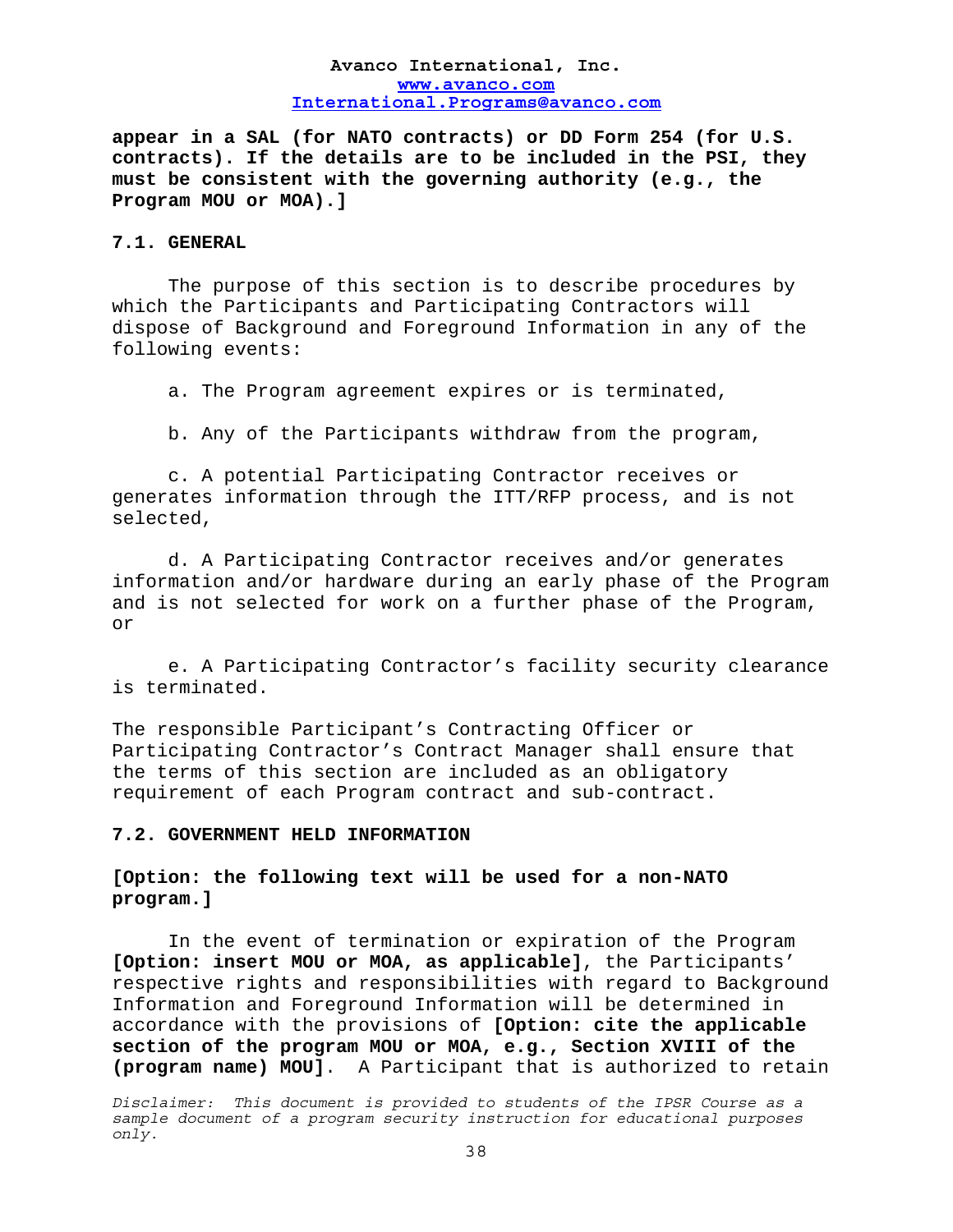Background Information developed by the another Participant, or Program Foreground Information developed with the use of another Participant's Background Information, shall safeguard it in accordance with this PSI and any bilateral security of information agreement that may exist between the Participants. Moreover, such Participant shall not use that information for other purposes without the prior written consent of the Participant that provided it.

**[Option: the following text will be used for a NATO program. The words, "any security of information agreement that may exist between the Participants" is replaced with "the NATO security document C-M(55)15(Final)".**]

In the event of termination or expiration of the Program **[Option: insert MOU or MOA, as applicable]**, the Participants' respective rights and responsibilities with regard to Background Information and Foreground Information will be determined in accordance with the provisions of **[Option: cite the applicable section of the program MOU or MOA, e.g., Section XVIII of the (program name) MOU]**. A Participant that is authorized to retain Background Information developed by the another Participant, or Program Foreground Information developed with the use of another Participant's Background Information, shall safeguard it in accordance with this PSI and the NATO security document, C-M(55)15(Final). Moreover, such Participant shall not use that information for other purposes without the prior written consent of the Participant that provided it.

## **7.3. CONTRACTOR HELD INFORMATION**

7.3.1. All classified or Controlled Unclassified Information that is received in the performance of, or in anticipation of, a Program contract shall be returned to the Contracting Office on completion or termination of involvement in the pre-contract activity or in the contract, unless the information has been declassified or removed from control, or authorized in writing by the Contracting Office for destruction or for retention.

7.3.2. Contractors shall return or destroy Program classified information or Controlled Unclassified Information not approved for retention in accordance with the following schedule: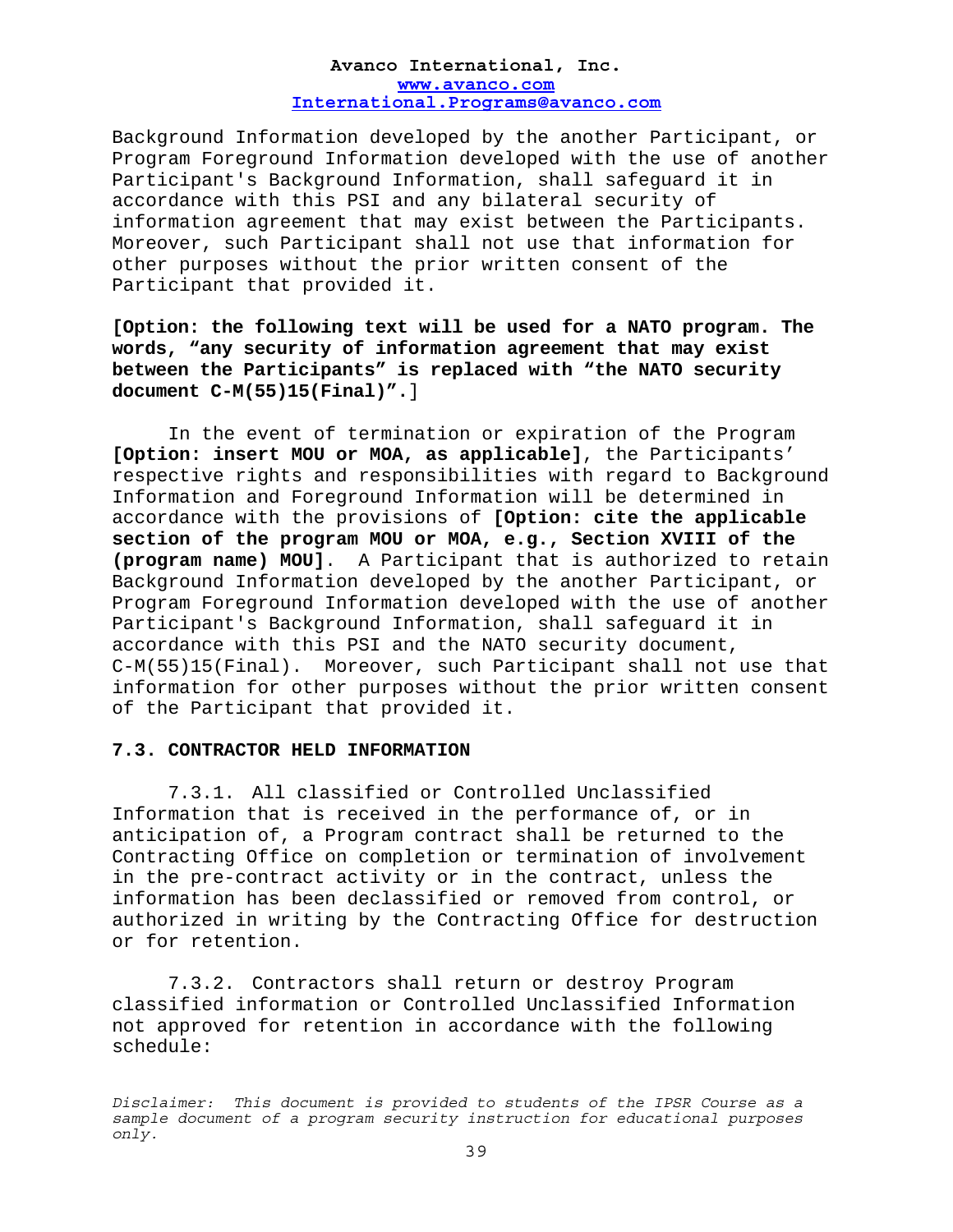7.3.2.1. If a bid, proposal, or quote is not submitted or is withdrawn, within 180 days after opening date of bids, proposals, or quotes.

7.3.2.2. If a bid, proposal, or quote is not accepted, within 180 days after notification that the bid, proposal, or quote has not been accepted.

7.3.2.3. If a successful bidder, within 2 years after final delivery of goods and services, or after completion or termination of the classified contract, whichever comes first.

7.3.3. Termination of Facility Security Clearance. In the event that a Facility Security Clearance is to be terminated, the contractor shall return all classified and Controlled Unclassified Information in its possession to the Contracting Office or dispose of such Information in accordance with instructions from the Contracting Office, the NSA/DSA, or the CSO, as applicable.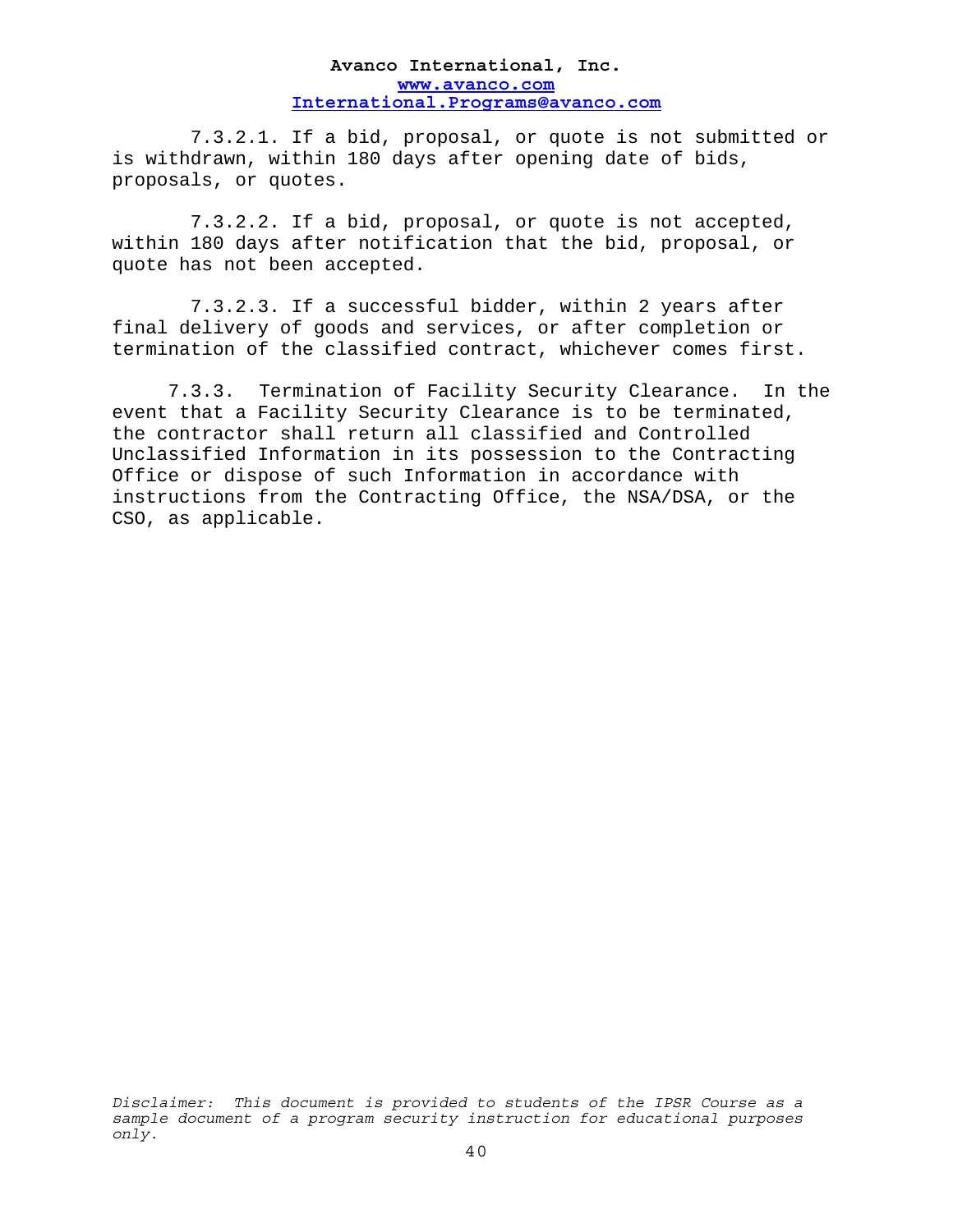## **ANNEX A**

## **LIST OF PROGRAM PARTICIPANTS**

# **A1 NATIONAL SECURITY AUTHORITIES (NSAs) AND DESIGNATED SECURITY AUTHORITIES (DSAs)** Participants' NSA or DSA, United States DSA as applicable:

 ODUSD/TSP&NDP ATTN: Director, National Disclosure Policy Directorate 2200 Defense Pentagon Washington, DC 20301-2200

Tel: 703-602-xxxx Fax: 703-602-xxxx

**[Option: insert other NSAs/DSAs, as applicable]** 

Participants' CSO, if applicable United States CSO

 HQ Defense Security Service 1320 Braddock Place Alexandria, VA 22314-1651

Tel: 703-325-9510 Fax: 703-325-1329

**[Option: insert other CSOs, as applicable]** 

## **A-2 PROGRAM MANAGEMENT OFFICE**

Program Manager **(insert PMO name, ATTN: PM) (insert address) (insert Telephone and Fax #) (Insert email address)**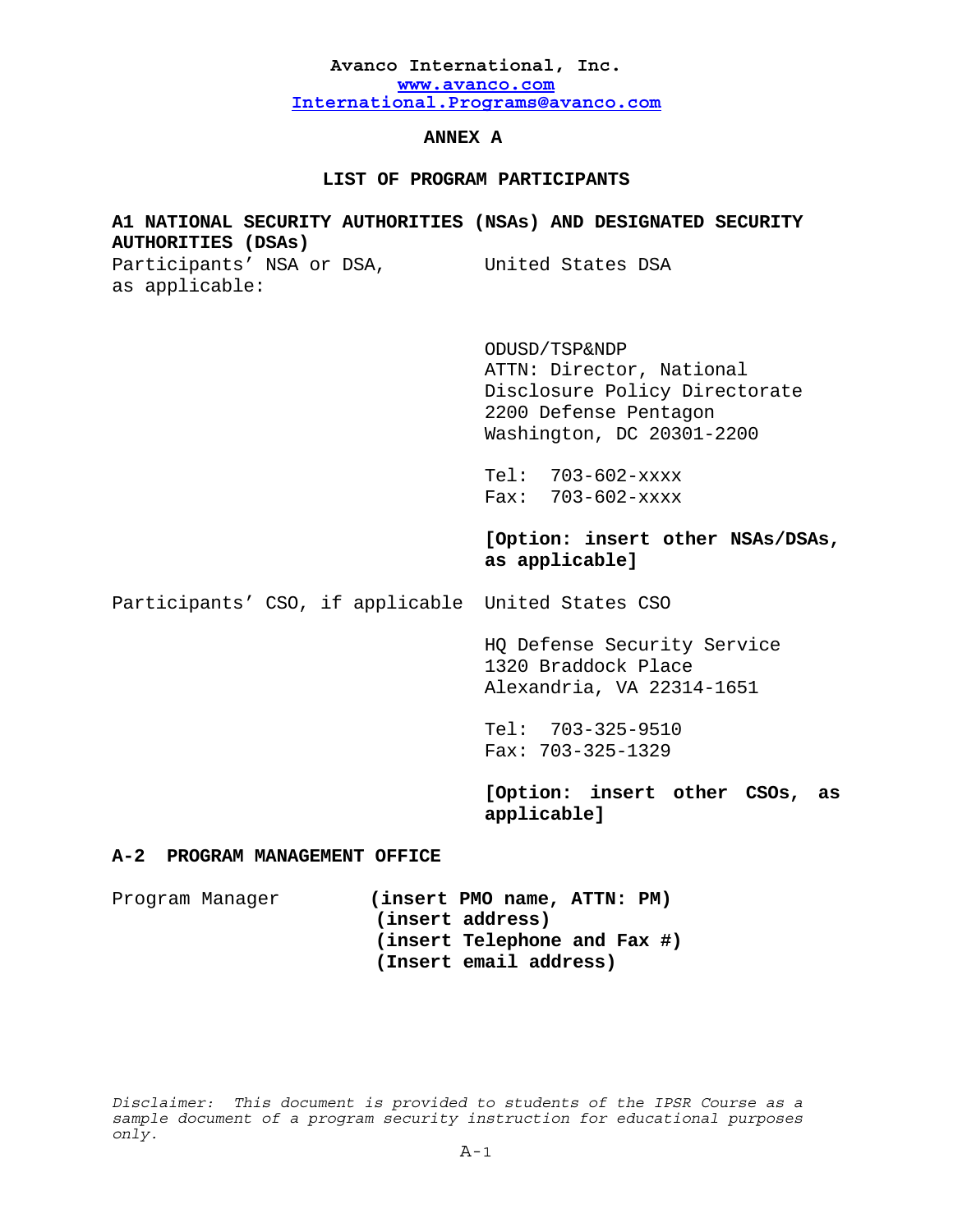PMO Security Manager **(insert PMO name, ATTN: Security Mgr) (insert address) (insert Telephone and Fax #) (insert email address)**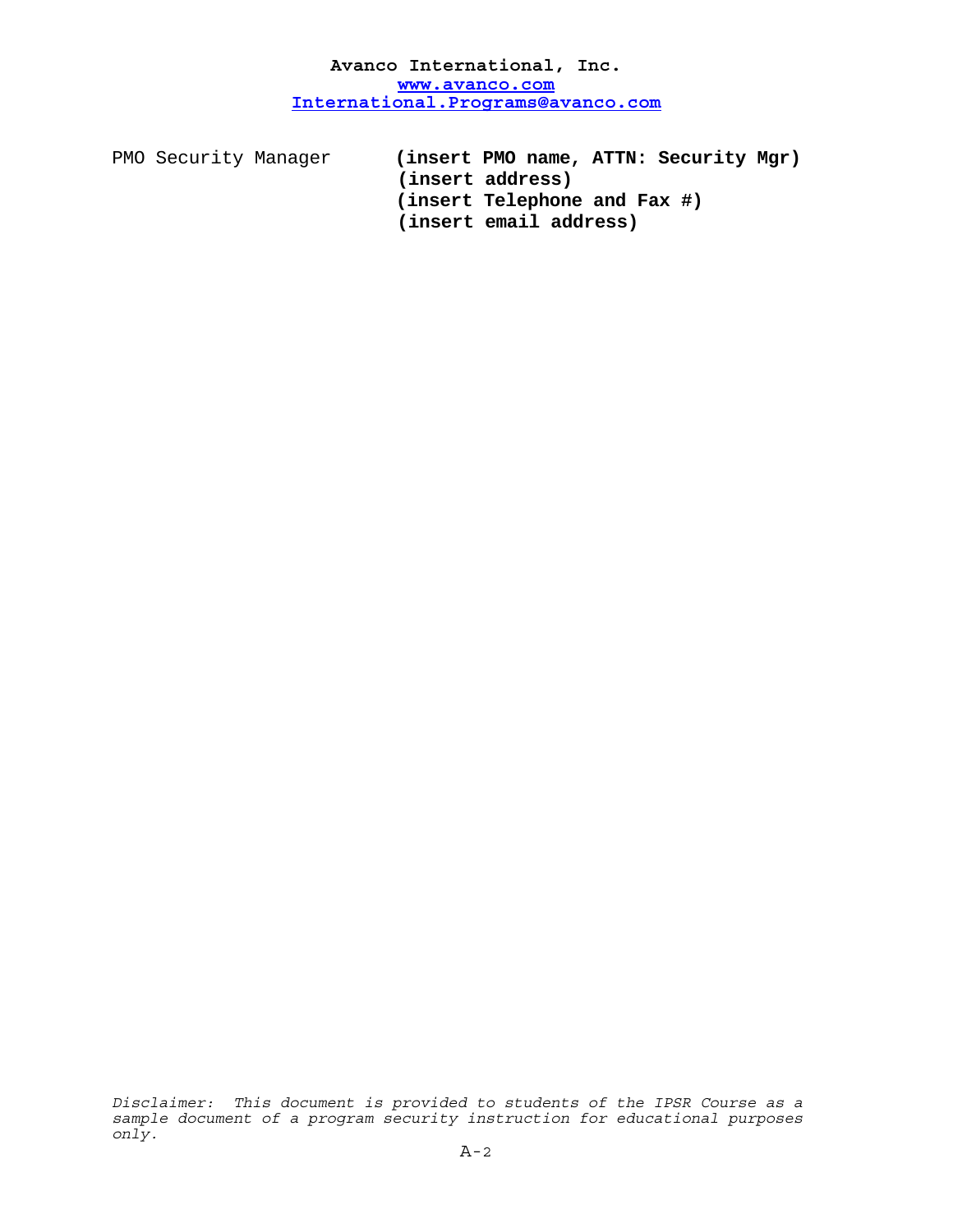### **ANNEX B**

## **ARRANGEMENTS FOR THE INTERNATIONAL HAND CARRIAGE OF CLASSIFIED DOCUMENTS, EQUIPMENT, AND/OR COMPONENTS**

### **1. HAND CARRIAGE OF CLASSIFIED DOCUMENTS**

1.1. The standard method of transmitting classified documents across international borders is through government-togovernment channels. These are methods that have been determined by individual governments as being secure, and they involve constant physical control by government employees (e.g., military or diplomatic courier, military postal service, government communications channels).

1.2. To meet an urgent need to transmit classified documents between **[Option: insert the name of the programme/project or contract]** Participants and Participating Contractors that are listed in Appendix A, these Hand Carriage arrangements have been approved by the responsible National Security Authorities (NSAs)/Designated Security Authorities (DSAs). They may be used on a case-by-case basis when government-to-government channels are not reasonably available, or transmission through government-to-government channels would result in an unacceptable delay that will adversely affect performance on the programme/project or contract, and it is verified that the information is not available at the intended destination.

 1.3. Administration of the day-to-day aspects of these procedures shall be handled in each country by the NSA/DSA or Cognizant Security Office, as applicable, listed in Enclosure A. Use of these procedures is restricted to the approved contractors also listed in Enclosure A. Modification of these procedures is not permitted without the approval of the participating NSAs/DSAs. Any requests for modification of this arrangement must be submitted in writing to the responsible NSA/DSA who shall coordinate the proposal with the other NSAs/DSAs.

 1.4. The word "document" means any letter, note, minute, report, memorandum, sketch, photograph, film, map, chart, plan, stencil, carbon, typewriter ribbon, chip, tape recording, magnetic recording, punched card/tape, and other forms of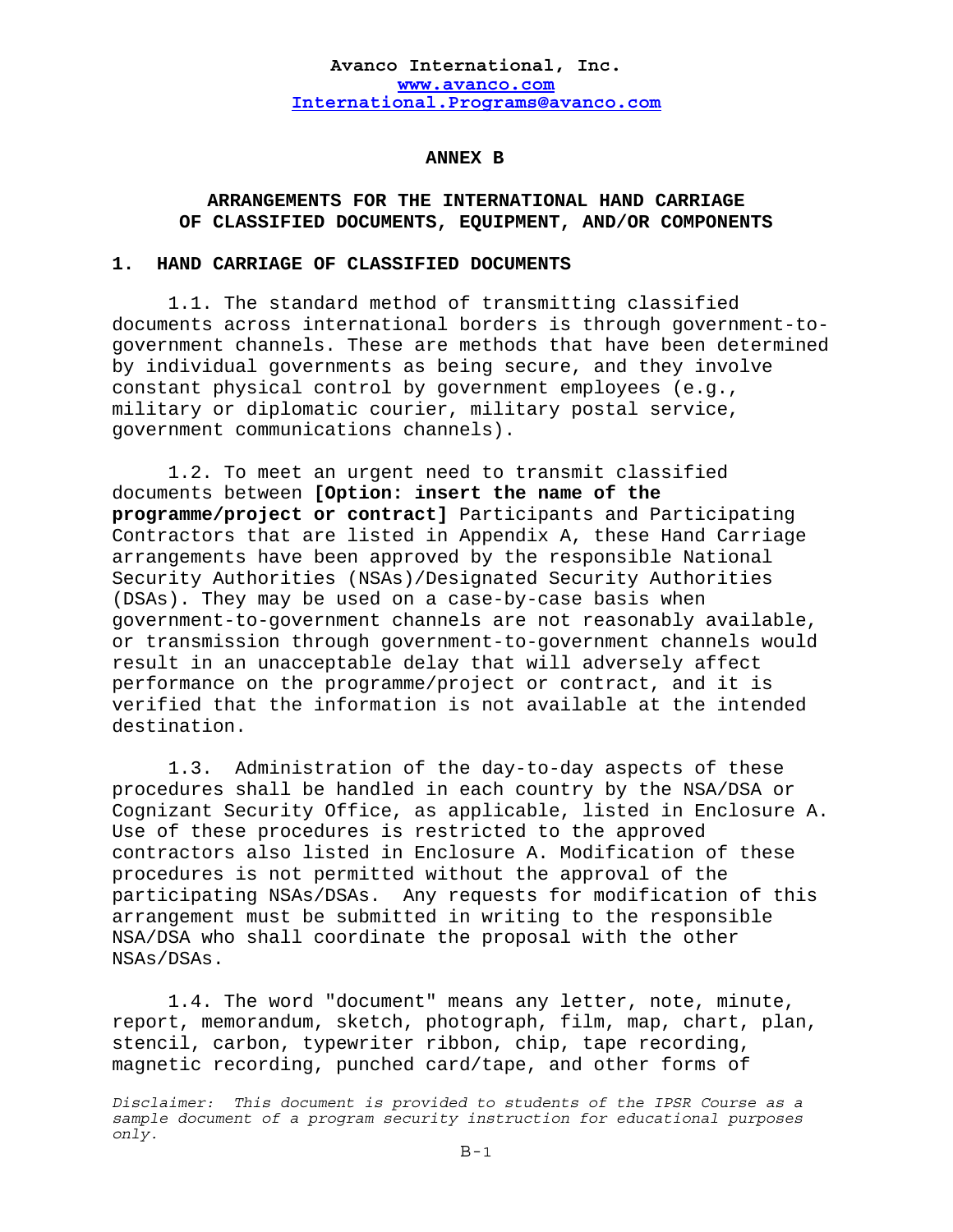recorded information. (The documents must be of such size, weight, and configuration that they can be hand-carried).

 1.5. The table of equivalent security classifications is at Enclosure B. Classified documents shall be marked accordingly.

 1.6. The arrangements in this section apply to the hand carriage by an appointed courier of classified documents only and under circumstances when the courier can maintain personal possession of them at all times. The highest classification shall not exceed SECRET and the documents must have been authorized by the owning government for release in conjunction with the **[Option: insert the name of the programme, project, or contract]. [Option: The NSAs/DSAs may impose a lower maximum classification level on the documents to be hand carried under this arrangement. If the level of classification is to be lower, this sentence will change to reflect the level**.

 1.7. The courier shall be a permanent employee of the dispatching or receiving company. **[Option: Government employees also may be used. If the NSAs/DSAs agree, other courier services may be used provided they are under contract to a Participant and they are properly cleared. If this option is used, the sentence will be changed to reflect the decision on couriers.]** 

 1.7.1. The courier shall be granted a personnel security clearance to at least the level of the classified documents(s) that is/are to be hand carried.

 1.7.2. Before commencement of each journey, the courier shall read and sign the "Courier Declaration" at Enclosure C indicating that he/she has read and understands these "ARRANGEMENTS" and the "NOTES FOR THE COURIER," which is at Annex 2 to the "Courier Certificate" (Enclosure D).

 1.7.3. The courier shall be provided with a "Courier Certificate" written in English and, as necessary, in the national language of one or more of the participating countries. The "Courier Certificate" will be stamped and signed by the NSA/DSA, Cognizant Security Office or Designated Government Representative, as applicable, and by the company Security Officer of the dispatching company. "Courier Certificates" shall be numbered to assure accountability by the issuing NSA/DSA, Cognizant Security Office or Designated Government Representative; will bear the date of the beginning of the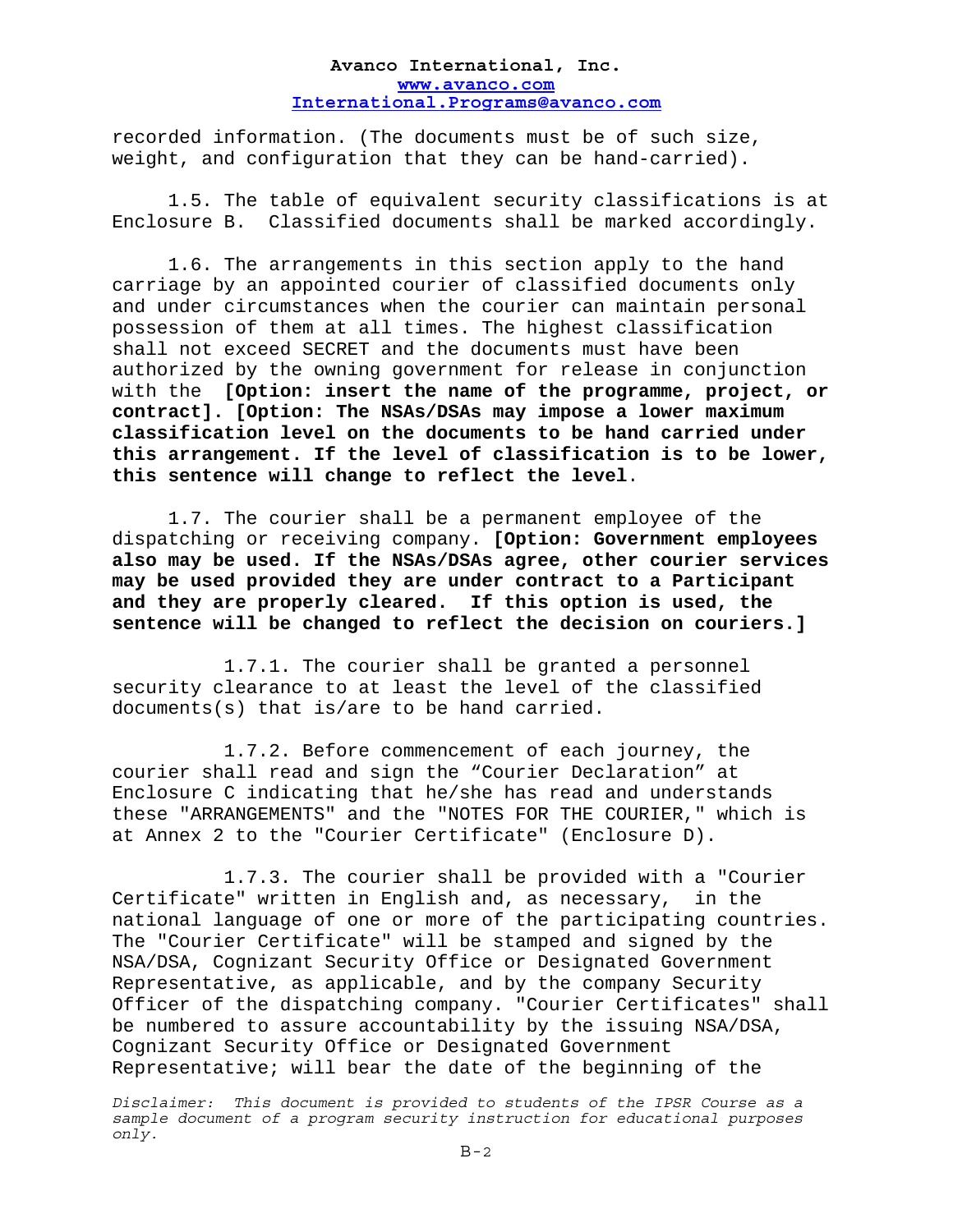journey; will be valid for one journey only (the journey may include more than one  $stop)$ ; and must be returned to the issuing NSA/DSA, Cognizant Security Office or Designated Government Representative through the dispatching company's Security Officer as soon as possible after the end of the journey.

 **[Option: If permitted by national security regulations, the NSA/DSA or Cognizant Security Office may deliver to the company's Security Officer a limited number of pre-signed and pre-numbered "Courier Certificates" according to the foreseeable needs of the company for a reasonable period of time. The company Security Officer may personally authorize their use for the hand carriage of CONFIDENTIAL documents. The certificates should be pre-printed to show the name and address of the participating companies to which they are provided and the name of the programme, project, or contract for which they may be used. They will be annotated to indicate that they are valid for a single trip between the participating countries and return, and for specifically approved CONFIDENTIAL documents. If it becomes necessary to issue a "Courier Certificate" for documents classified SECRET, the NSA/DSA of the dispatching Government will be provided with the details of the requirement and will authorize the company Security Officer, the Cognizant Security Office, or the Designated Government Representative, as applicable, to issue the certificate or authorize the company Security Officer to issue the certificate, on a case by case basis, according to national regulations. If an arrangement as described herein is approved, the requirements stated herein will be included.]** 

 1.7.4. A copy of the "NOTES FOR THE COURIER" shall be attached to the Courier Certificate. The courier is to be made aware that the non-fulfillment of the obligation to safeguard the classified information contained in the consignment entrusted to the courier and/or any other negligent action by the courier that gives rise to a security breach will constitute not only a breach of contractual obligation, but also is a matter of possible penal responsibility. In the event of a breach by the courier, the dispatching NSA/DSA that authorized the hand carriage may request the NSA/DSA in the country where the breach occurred to initiate an investigation and return the findings to the requesting NSA/DSA who may take legal action as appropriate.

1.8. The company Security Officer shall make sure that the

*Disclaimer: This document is provided to students of the IPSR Course as a sample document of a program security instruction for educational purposes only.*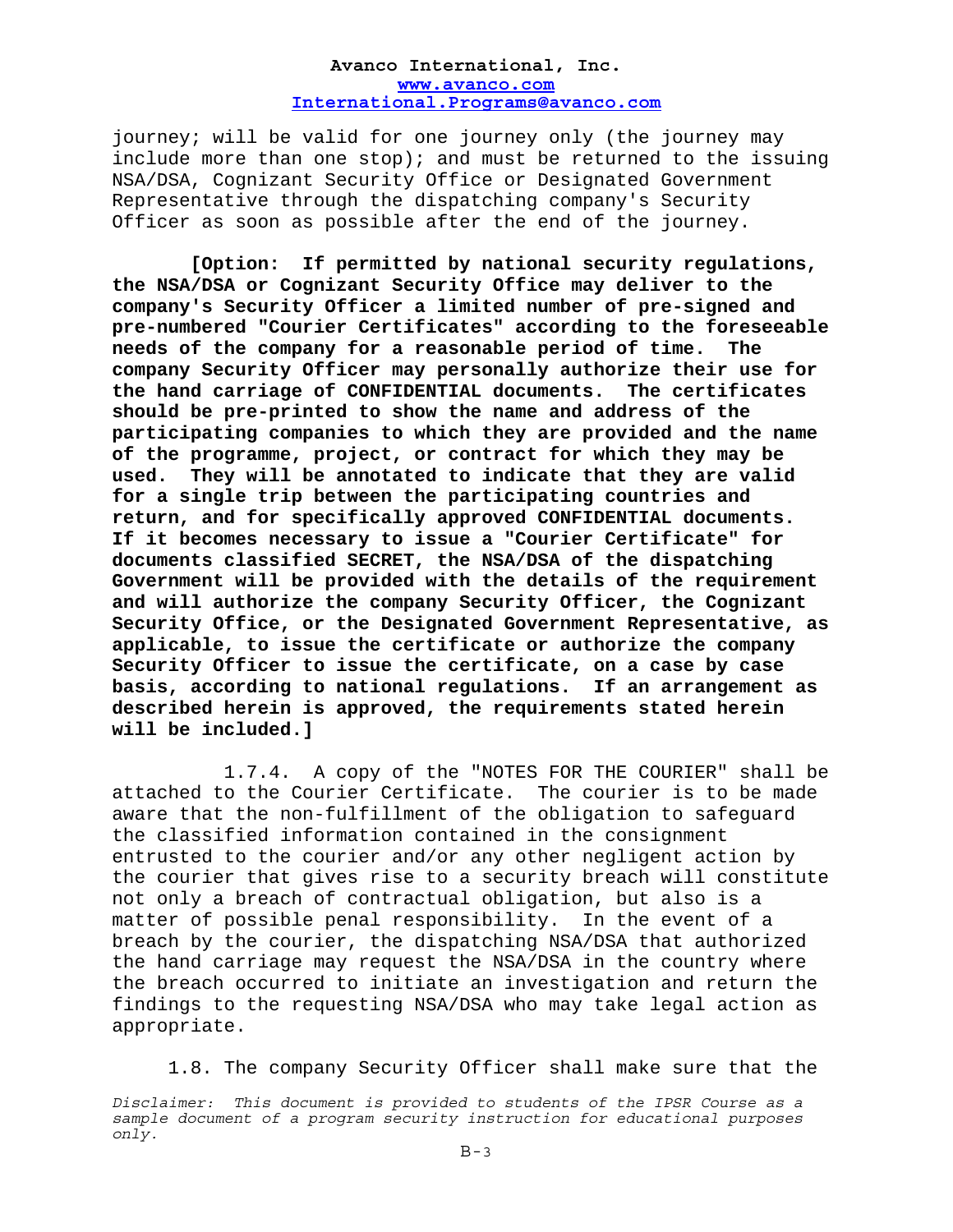courier and escorts or guards (if any) that accompany the consignment have their personal expatriation and travel documentation (e.g., passport, currency, and medical documents), which are complete, valid, and current. Moreover, the NSA/DSA, Cognizant Security Office or Designated Government Representative, as applicable, shall ensure that there is a valid export license or other appropriate government authorization, if a license is required.

 1.9. The "Courier Certificate" shall be as shown at Enclosure D. **[Option: the Participants may agree on other requirements to be included in the "Courier Certificate"]** 

 1.10. Before each used "Courier Certificate" is returned to the issuing NSA/DSA, Cognizant Security Office or Designated Government Representative, the courier shall sign the NOTE at the bottom of the "Appendix to the Courier Certificate" certifying that no situation occurred that might have compromised the security of the consignment during the journey. The declaration shall be witnessed by the company Security Officer.

 1.11. The dispatching company Security Officer shall inventory the documents and make out three copies of a receipt, listing the classified documents to be hand-carried by the appointed company courier. One copy will be retained by the dispatching company Security Officer and the other two copies will be packed with the classified documents. The documents shall be wrapped, sealed, and placed in a container approved by the courier's national security authorities, by or in the presence of the company Security Officer, and the Cognizant Security Office or Designated Government Representative, as applicable, in accordance with national procedures.

 1.11.1. The address of the Security Officer of the receiving and dispatching company or the Designated Government Representative shall be shown on the inner and outer envelope or wrapping. (Note: When there is a Cognizant Security Office or Designated Government Representative located at a cleared contractor facility, the address of the Cognizant Security Office or Designated Government Representative will be shown on the outer envelope or wrapping.)

 1.11.2. The dispatching company Security Officer shall instruct the courier in all of his/her duties and ensure that

*Disclaimer: This document is provided to students of the IPSR Course as a sample document of a program security instruction for educational purposes only.*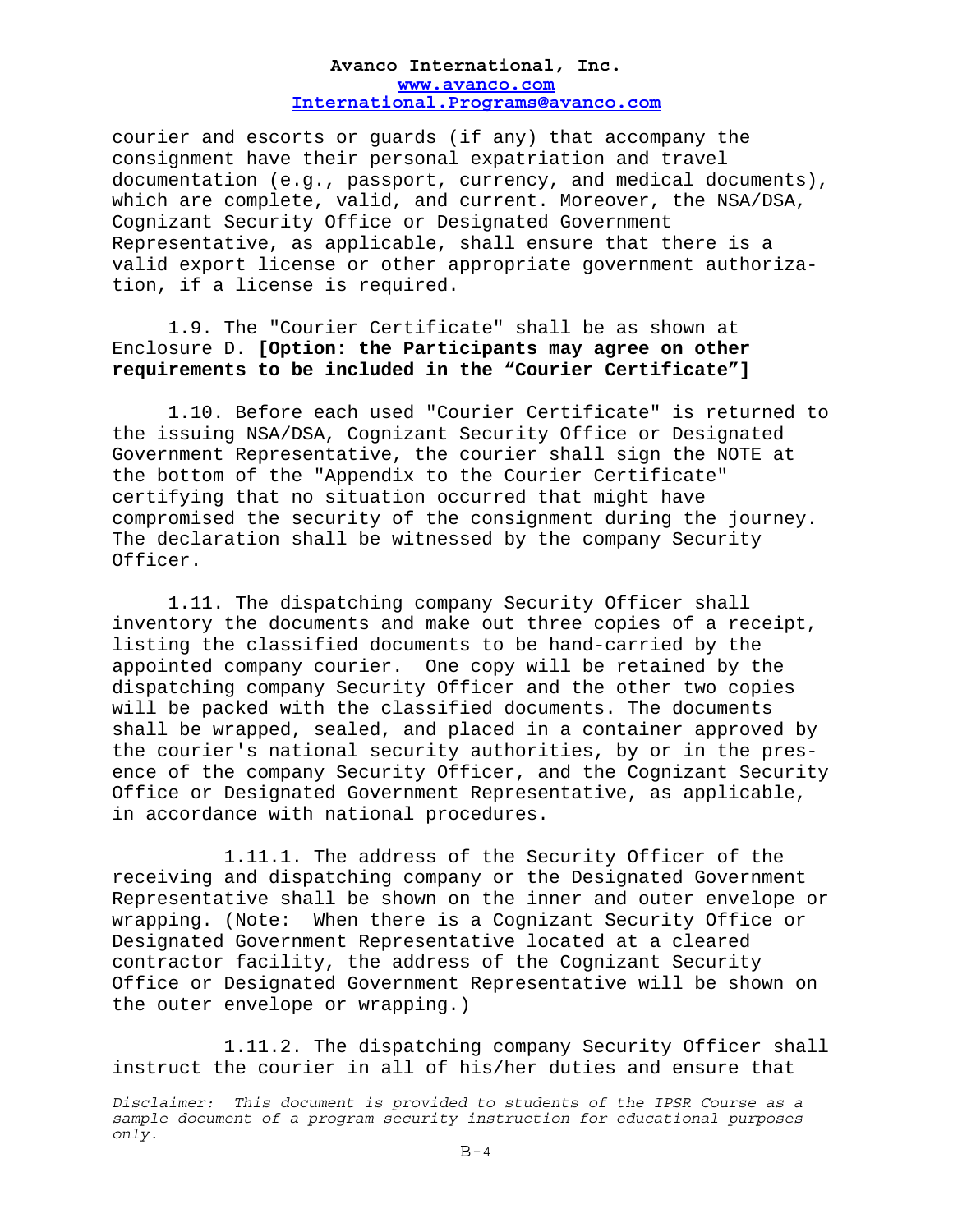he/she understands them and completes the Declaration described in paragraph 7.2, above.

 1.11.3. The dispatching company Security Officer, or the Cognizant Security Office or Designated Government Representative, shall obtain a receipt from the courier for the sealed package.

 1.11.4. The courier shall be responsible for the safe custody of the classified documents until such time that they have been handed over to the receiving company Security Officer, or the Cognizant Security Office or Designated Government Representative, and a receipt has been provided as evidence of delivery.

 1.11.5. The receiving company Security Officer, or the Cognizant Security Office or Designated Government Representative, shall sign both copies of the receipt in the package. One copy shall be returned to the courier. On his/her return, the courier shall pass the completed receipt to the dispatching company Security Officer, or the Cognizant Security Office or Designated Government Representative. The second copy of the receipt shall be forwarded by the receiving company Security Officer or the Cognizant Security Office or Designated Government Representative, as applicable, to the NSA/DSA who is responsible for ensuring that the classified documents are properly protected while they are under that Government's cognizance.

 1.12. The receipt which is packed with the classified documents must contain the following details:

 1.12.1 Exact description of the classified documents (e.g., originating organization, date of issue, copy number, registry reference number, and number of pages, including annexes).

 1.12.2 Date and time of handing over the package to the addressee.

 1.12.3 Name and position/title of the individual that signed the receipt.

 1.12.4 Stamp, official seal, or other designation of the recipient's organization.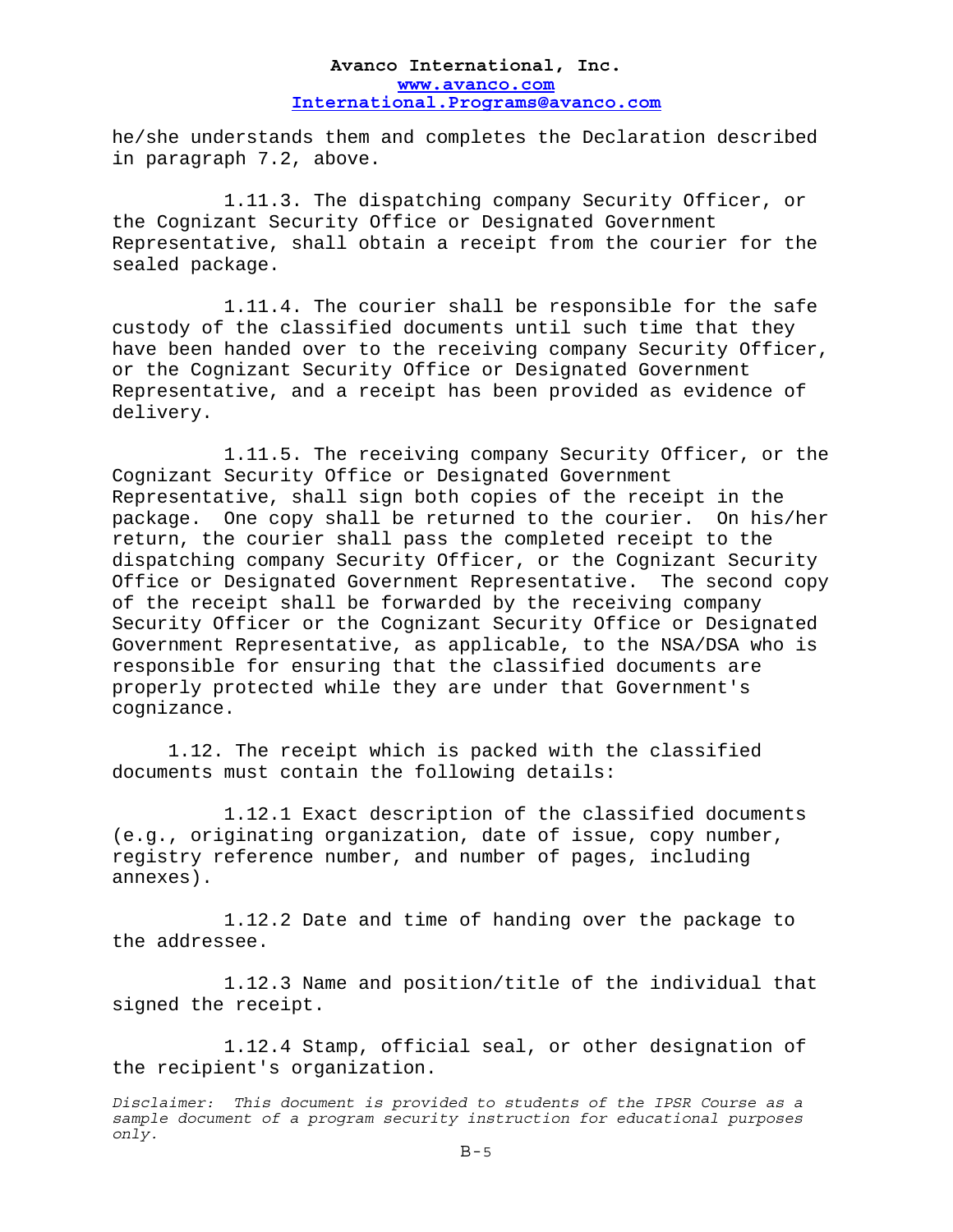1.12.5 Signature of the recipient.

 1.13. The dispatching company Security Officer shall notify the receiving company Security Officer, or the Cognizant Security Office or Designated Government Representative, of the anticipated date and time of the courier's arrival. If the courier has not arrived within 24 hours of the expected time of arrival, the receiving company Security Officer, or the Cognizant Security Office or Designated Government Representative, shall consult the dispatching Security Officer to determine the circumstances of the late arrival. The dispatching company Security Officer shall notify his/her Cognizant Security Office or Designated Government Representative, unless officially notified of a change to the courier's itinerary.

 1.14. Throughout the journey, the classified documents shall remain in the personal possession of the courier. In particular, they must not be left unattended at any time during the journey, either in the means of transport being used, in hotel rooms, cloakrooms, or other such locations, nor may they be deposited in hotel safes, luggage lockers, or in luggage offices. In addition, envelopes/packages containing the classified documents shall not be opened en route, unless required by the Customs Service or other public officials as described under paragraph 1.15., below.

 1.15. he courier shall comply with official requests to open classified consignments by the Customs or other public officials. When inspection is unavoidable, care shall be taken to show only sufficient parts of the contents of the consignments to enable the officials to determine that the consignment does not contain any items other than those declared.

 1.16. In cases where the consignment is opened, to comply with a request by Customs or other public officials, the courier shall notify his/her company Security Officer who will notify his NSA/DSA, Cognizant Security Office or Designated Government Representative. If the inspecting officials are not of the same country as the dispatching company, the responsible NSA/DSA whose officials inspected the consignment also will be notified.

1.17. Under no circumstances shall the classified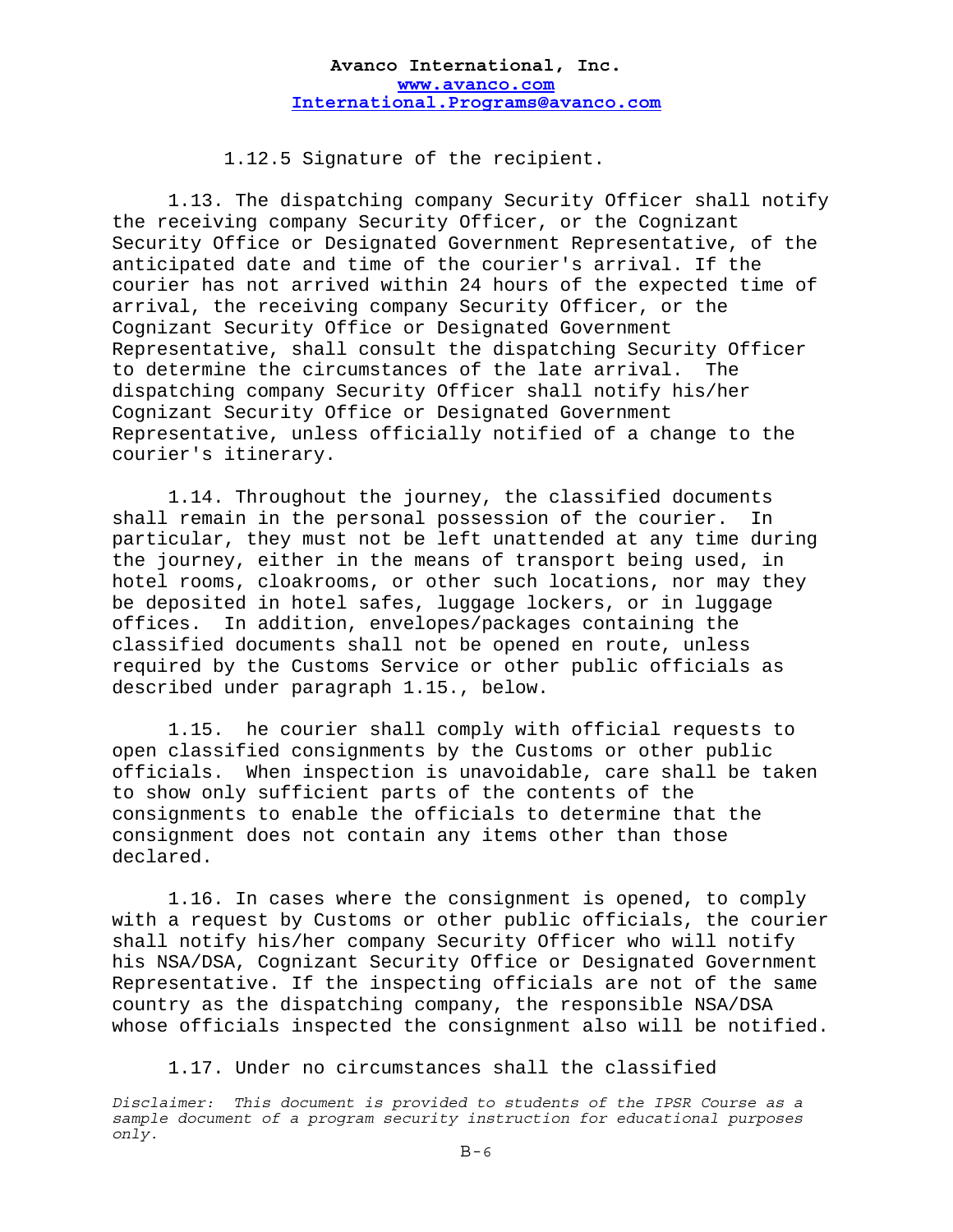consignment be handed over to Customs or other public officials for their custody.

 1.18. When carrying classified documents, the courier shall not travel:

 1.18.1. By surface routes through countries that are not participating in this arrangement, except as agreed by the NSAs/DSAs;

 1.18.2. On carriers of or by air routes over countries that may present a threat, as mutually agreed to by the NSAs/DSAs. Further advice on this matter may be requested from the NSA/DSA, Cognizant Security Office or Designated Government Representative, if necessary.

1.19. In cases where documents classified RESTRICTED (see Enclosure B) are being carried, national security regulations will apply.

## **2. HAND CARRIAGE OF CLASSIFIED EQUIPMENT AND/OR COMPONENTS**

 2.1. The procedures described in Section 1. of this document shall be complied with, supplemented by the following requirements that govern the urgent hand carriage by couriers of equipment and/or components classified SECRET or below relative to programmes, projects, or contracts. The consignment shall be of such size, weight, and configuration that it can be retained at all times in the personal possession of the courier.

 2.1.1. The "Courier Certificate" shall be used only to verify the bona fides of the courier and to avoid direct inspections of the hand-carried items or, if an inspection is unavoidable, to have it done under secure conditions. It shall not be used as an instrument to avoid obligations on the exportation, importation, and/or transit of material subject to export or import laws and regulations.

 2.1.2. The dispatching company Security Officer, in collaboration with the company export officer, shall:

 2.1.2.1. Obtain approval for the urgent transfer of the classified consignment from the national programme or project director or contracting officer and responsible NSA/DSA, Cognizant Security Office or Designated Government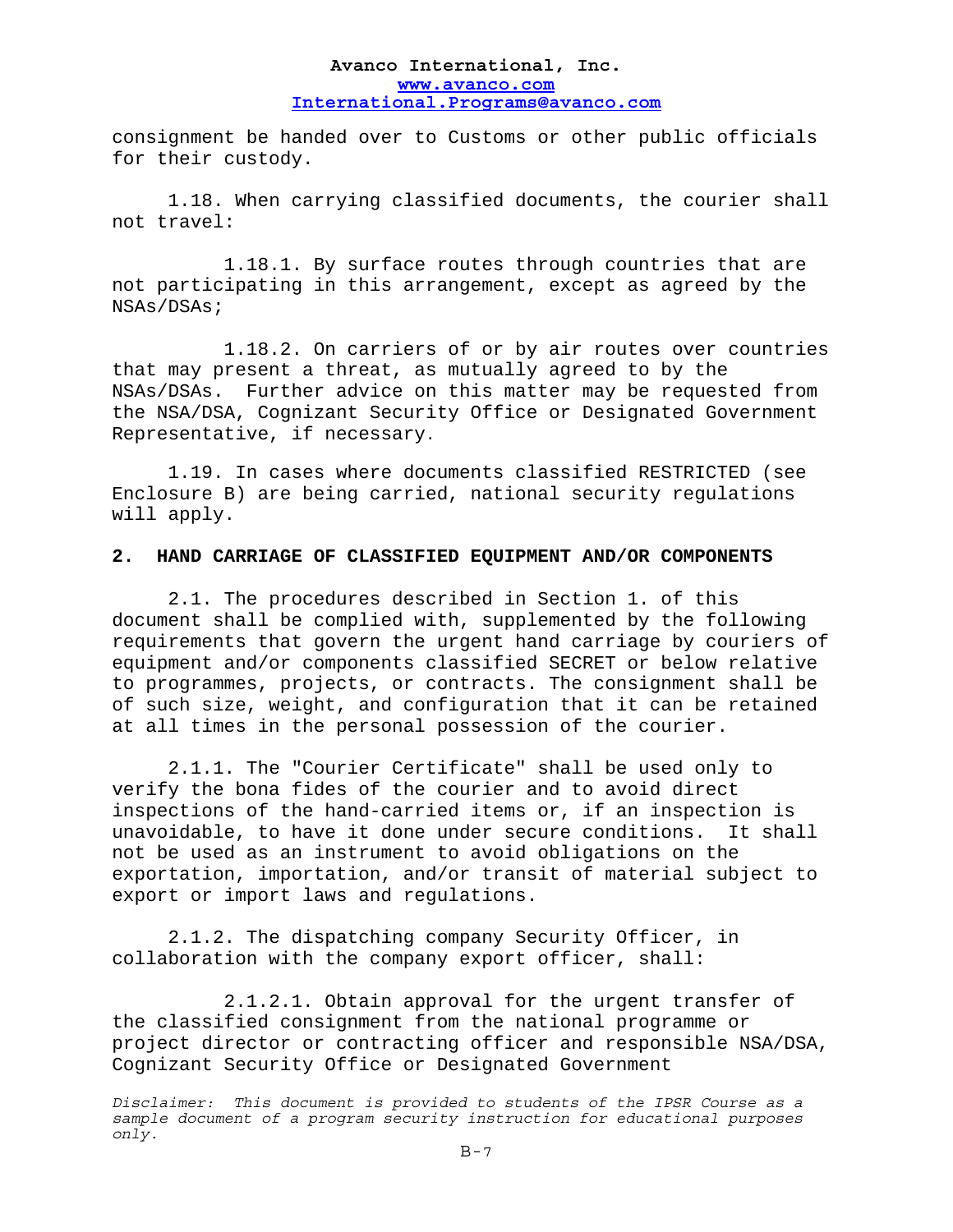Representative, as required by national regulations;

 2.1.2.2. Visually verify, in the presence of the Cognizant Security Office or Designated Government Representative, the contents of the consignment against a receipt and/or shipping documentation;

 2.1.2.3. Provide the courier with the consignment to be hand-carried, packaged in accordance with the existing national security regulations, after having accomplished the necessary legal, administrative and customs requirements for exportation;

 2.1.2.4. Provide the courier with the documentation necessary to carry the consignment out of the exporting country for transit through or stops in intermediate countries (if any) and to enter the destination country;

 2.1.2.5. Provide the courier with the inventory of the consignment if an inventory is not in the above described documentation; and

 2.1.2.6. Arrange, in coordination with the Cognizant Security Office, NSA/DSA, or CS, as applicable, for customs and security officials at the port of embarkation and debarkation, as well as diplomatic and military authorities of intermediate and destination countries, to be notified of the shipment and request their support.

 2.1.3. The dispatching company's Security Officer shall also provide to the courier all the instructions necessary to fulfill the operations of legal introduction and secure final delivery of the consignment in the country of destination. Such instructions will provide for unforeseen difficulties that may hamper or make it temporarily impossible to deliver the consignment to its final destination. Therefore, they shall contain appropriate addresses and telephone numbers of company and government officials in the countries to be transited and entered, who may be contacted for assistance. They may be the addresses and telephone numbers of:

 - Diplomatic or consular authorities or Defense Attaches of the courier's country;

- Police or other governmental authorities of the

*Disclaimer: This document is provided to students of the IPSR Course as a sample document of a program security instruction for educational purposes only.*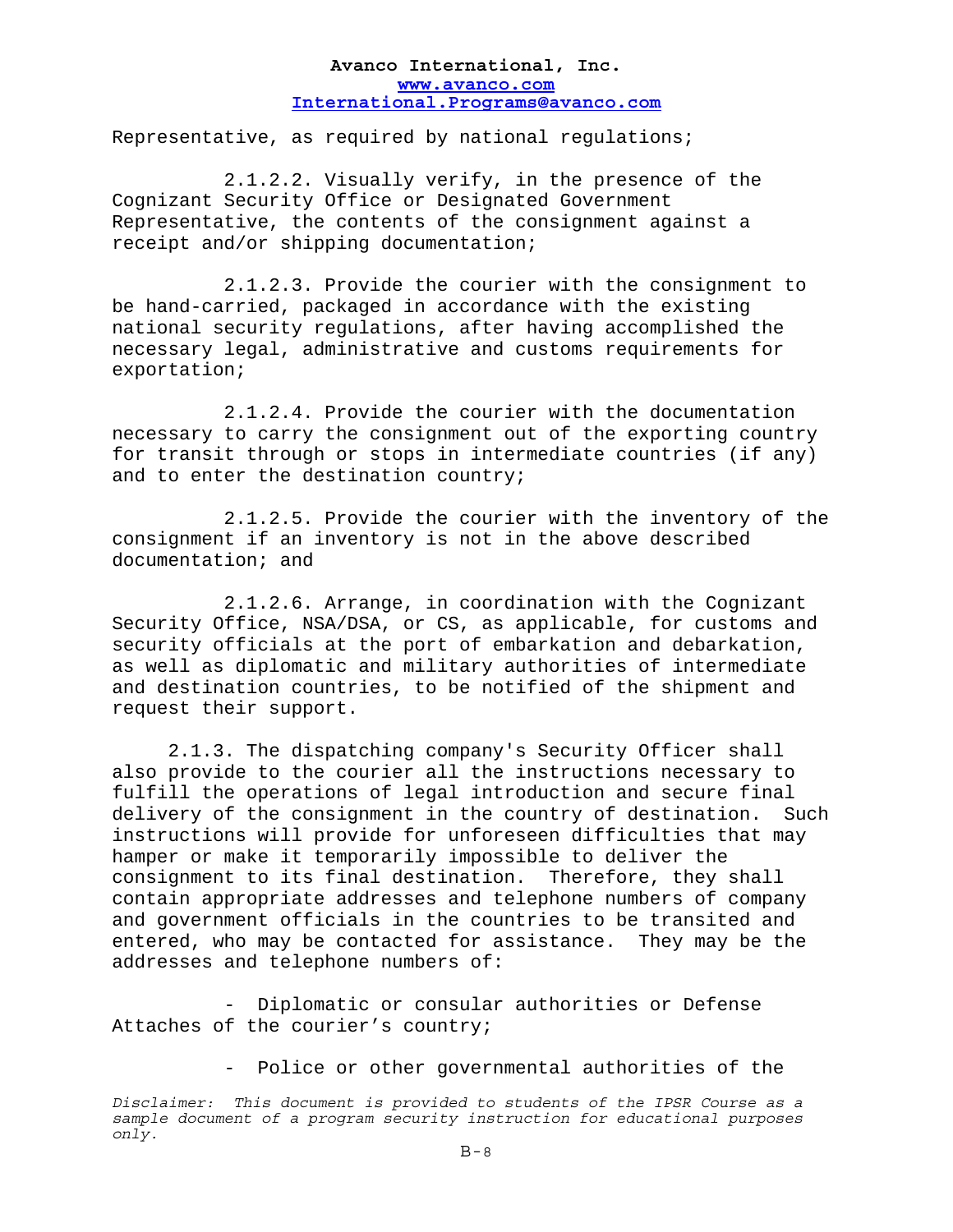countries where the courier stop or transit;

- Security Officer of the receiving company;

 - NSAs/DSAs and Cognizant Security Offices of the other countries.

 2.1.4. In the event of difficulties, the courier shall reveal only what is necessary to let the authorities understand the problem. Identification will be on the basis of the details of the "Courier Certificate," without revealing details concerning the content of the consignment. The courier may reveal the number, weight, volume, and dimensions of the consignment but not the nature of its contents. In no case shall the courier relinquish possession of the consignment until it is delivered in accordance with the security instructions.

 2.1.5. The Security Officer of the receiving company shall inform the company's Cognizant Security Office or NSA/DSA of the anticipated arrival of the classified consignment, and assist as necessary with entry, customs, security, and/or other administrative requirements.

Enclosures

- A List of Responsible Government and Company Participants
- B Table of Equivalent Security Classifications
- C Courier Declaration
- D Courier Certificate and Annexes

#### **ENCLOSURE A**

**LIST OF RESPONSIBLE GOVERNMENT AND COMPANY PERSONNEL TO CONTACT FOR ASSISTANCE**

 **[Option: List the name, address, telephone and telefax numbers and e-mail address of points of contact at government and company offices that might provide assistance. These include the NSAs/DSAs or CSOs, the points of contact for companies that might provide assistance, and diplomatic and military personnel. For companies that may be contacted for assistance, in addition to the foregoing, indicate the level of facility security clearance and level of safeguarding capability.**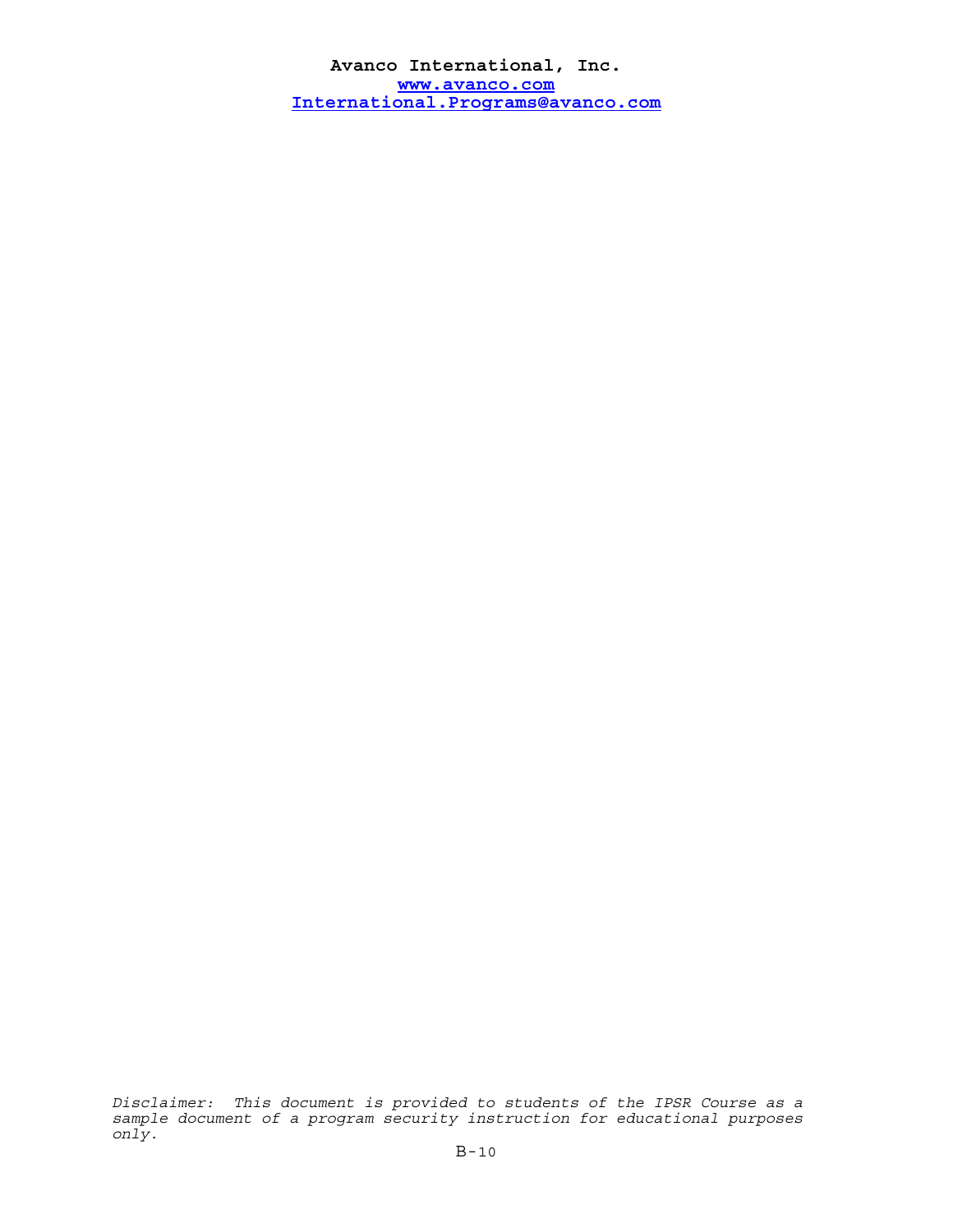## **ENCLOSURE B**

### **TABLE OF EQUIVALENT SECURITY CLASSIFICATIONS**

| <b>COUNTRY</b>     | TOP SECRET      | <b>SECRET</b>    | CONFIDENTIAL   | <b>RESTRICTED</b>                |
|--------------------|-----------------|------------------|----------------|----------------------------------|
| <b>BELGIUM</b>     | TRES SECRET     | <b>SECRET</b>    | CONFIDENTIEL   | <b>DIFFUSION</b>                 |
| (French)           |                 |                  |                | RESTREINTE                       |
| (Flemish)          | ZEER GEHEIM     | GEHEIM           | VERTROUWELIJK  | <b>BEPERKTE</b>                  |
|                    |                 |                  |                | VERSPREI-                        |
|                    |                 |                  |                | DING                             |
| CANADA             | TOP SECRET      | <b>SECRET</b>    | CONFIDENTIAL   | NO.                              |
|                    |                 |                  |                | <b>EQUIVALENT</b>                |
| DENMARK            | YDERST          | HEMMELIGT        | FORTROLIGT     | TIL                              |
|                    | HEMMELIGT       |                  |                | TJENESTE-                        |
|                    |                 |                  |                | <b>BRUG</b>                      |
| FRANCE             | (1)             | <b>SECRET</b>    | CONFIDENTIEL   | DIFFUSION                        |
|                    |                 | <b>DEFENCE</b>   | <b>DEFENSE</b> | <b>RESTREINTE</b>                |
| <b>GERMANY</b>     | STRENG GEHEIM   | GEHEIM           | VS-VERTRAULICH | VS-NUR FUR                       |
|                    |                 |                  |                | DENIENSTGE-                      |
|                    |                 |                  |                | <b>BRAUCH</b>                    |
| <b>GREECE</b>      | $AKP\Omega E$   | ANOPPHTON        | ΕΜΠΙΣΤΕΥΤΙΚΟΝ  | $\Pi$ EPI $\Omega$ PI $\Sigma$ - |
|                    | ANOPPHTON       |                  |                | $MENH\Sigma$                     |
|                    |                 |                  |                | ΧΡΗΣΕΩΣ                          |
| <b>ITALY</b>       | SEGRETISSIMO    | SEGRETO          | RISERVATISSIMO |                                  |
| LUXEMBOURG         | TRES SECRET     | SECRET           | CONFIDENTIEL   | DIFFUSION                        |
|                    |                 |                  |                | <b>RESTREINTE</b>                |
| <b>NETHERLANDS</b> | Stq ZEER GEHEIM | Stq GEHEIM       | Stq            | NΟ                               |
|                    |                 |                  | CONFIDENTIEEL  | <b>EQUIVALENT</b>                |
| NORWAY             | STRENGT         | HEMMELIG         | KONFIDENSIELT  | <b>BEGRENSET</b>                 |
|                    | HEMMELIG        |                  |                |                                  |
| PORTUGAL           | MUITO SECRETO   | <b>SECRETO</b>   | CONFIDENCIAL   | <b>RESERVADO</b>                 |
| SPAIN              | <b>SECRETO</b>  | <b>RESERVADO</b> | CONFIDENCIAL   |                                  |
| TURKEY             | COK GIZLI       | GIZLI            | OZEL           | HIZMETE OZEL                     |
| UNITED             | TOP SECRET      | <b>SECRET</b>    | CONFIDENTIAL   | <b>RESTRICTED</b>                |
| KINGDOM            |                 |                  |                |                                  |
| UNITED STATES      | TOP SECRET      | <b>SECRET</b>    | CONFIDENTIAL   | NO.                              |
|                    |                 |                  |                | <b>EOUIVALENT</b>                |

(1) ONLY FOR GOVERNMENT PRIORITIES

#### **ENCLOSURE C**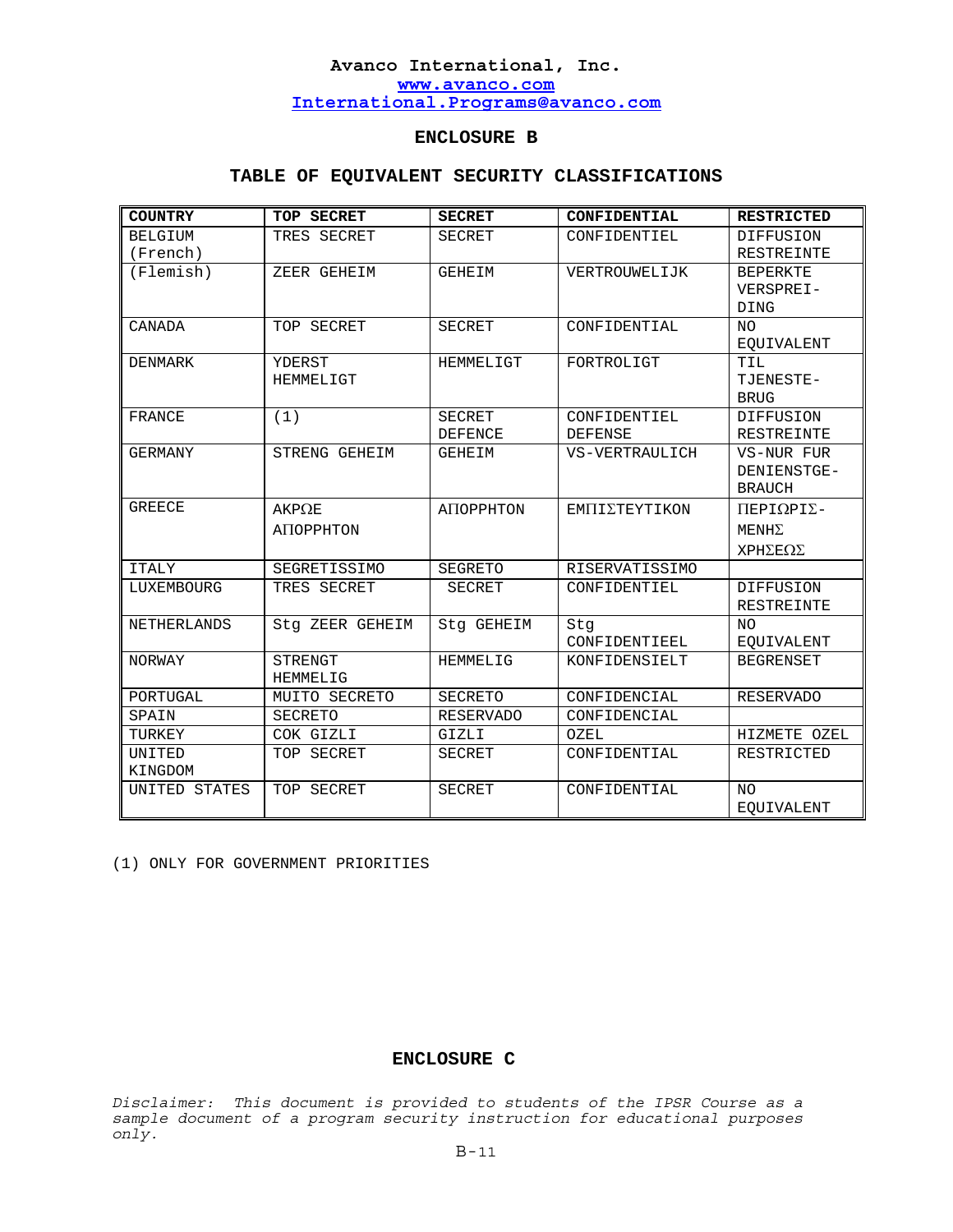**[Insert office name heading and address of NSA/DSA]**

**C O U R I E R D E C L A R A T I O N** 

**[Option: insert identifying information on the courier as follows** 

**(Name, Forename) (Name of Company) (Position in Company)]**

 The Security Officer of the **{Option: insert the name of company/organization that is to dispatch the courier]** provided to me the "Notes" concerning the handling and custody of classified documents/equipment to be carried by me. I have read, I understand, and I shall comply with their contents.

 I shall always retain enroute the classified documents/equipment that have been entrusted to my custody and shall not open the package unless required by the Customs, Police, or Immigration Authorities.

 Upon arrival at my destination, I shall hand over the classified documents/equipment intended for the receiving company/organization, against receipt, to the designated consignee.

## **(Place and date) (Typed name and signature of courier)**

**Witnessed by: (Typed name and signature of company Security Officer, and date)**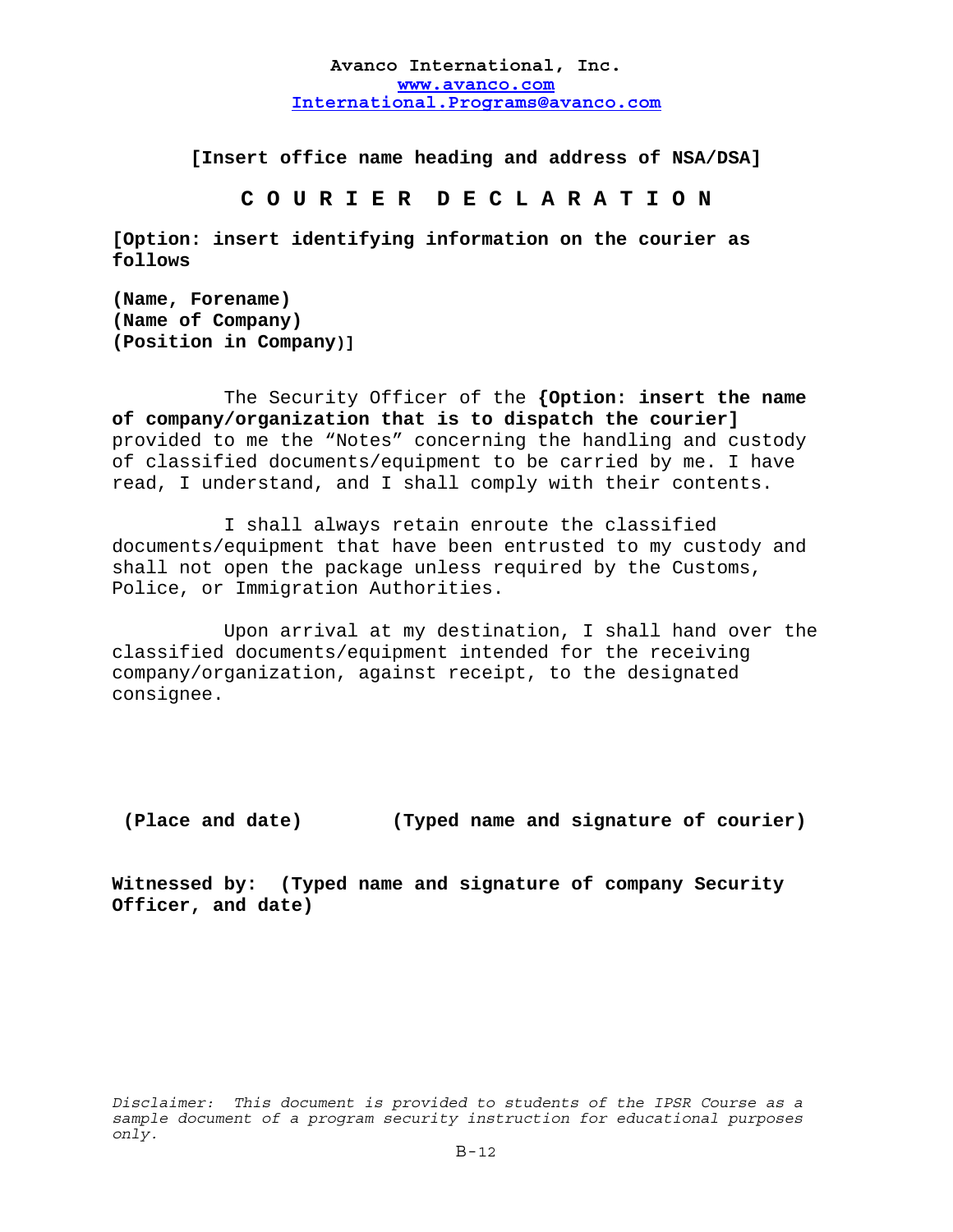## **ENCLOSURE D**

**(Insert office heading name and address of NSA/DSA)**

# **COURIER CERTIFICATE NO.\_\_\_\_\_\_\_\_\_ FOR THE INTERNATIONAL HAND CARRIAGE OF CLASSIFIED DOCUMENTS, EQUIPMENT, AND/OR COMPONENTS [Option: insert program name]**

This is to certify that the bearer, Mr./Ms. **(insert name/title),** born on **(insert day/month/year)**, in **(insert country of birth country),** a national of **(insert country of citizenship),** holder of passport/identity card no. **(insert passport or identity card number)**, issued by **(insert country and address of issuing authority)***,* on **(insert day/month/year of issuance),** employed with **(inset employing company or organization),** is authorized to carry on the journey detailed below the following consignment: **(insert the number of items in the consignment and the description of the consignment)** 

The attention of Customs, Police, and/or Immigration Officials is drawn to the following:

The material comprising this consignment is classified in the interests of national security of: **(insert the country or countries having that are involved. At least the country of origin of the shipment and that of the destination should be indicated. The country/ies to be crossed also may be indicated, if they are Participants.)** 

It is requested that the consignment not be inspected by other than properly authorized officials or those to whom special permission is granted by the governments cited above.

If an inspection is deemed necessary, it is requested

*Disclaimer: This document is provided to students of the IPSR Course as a sample document of a program security instruction for educational purposes only.*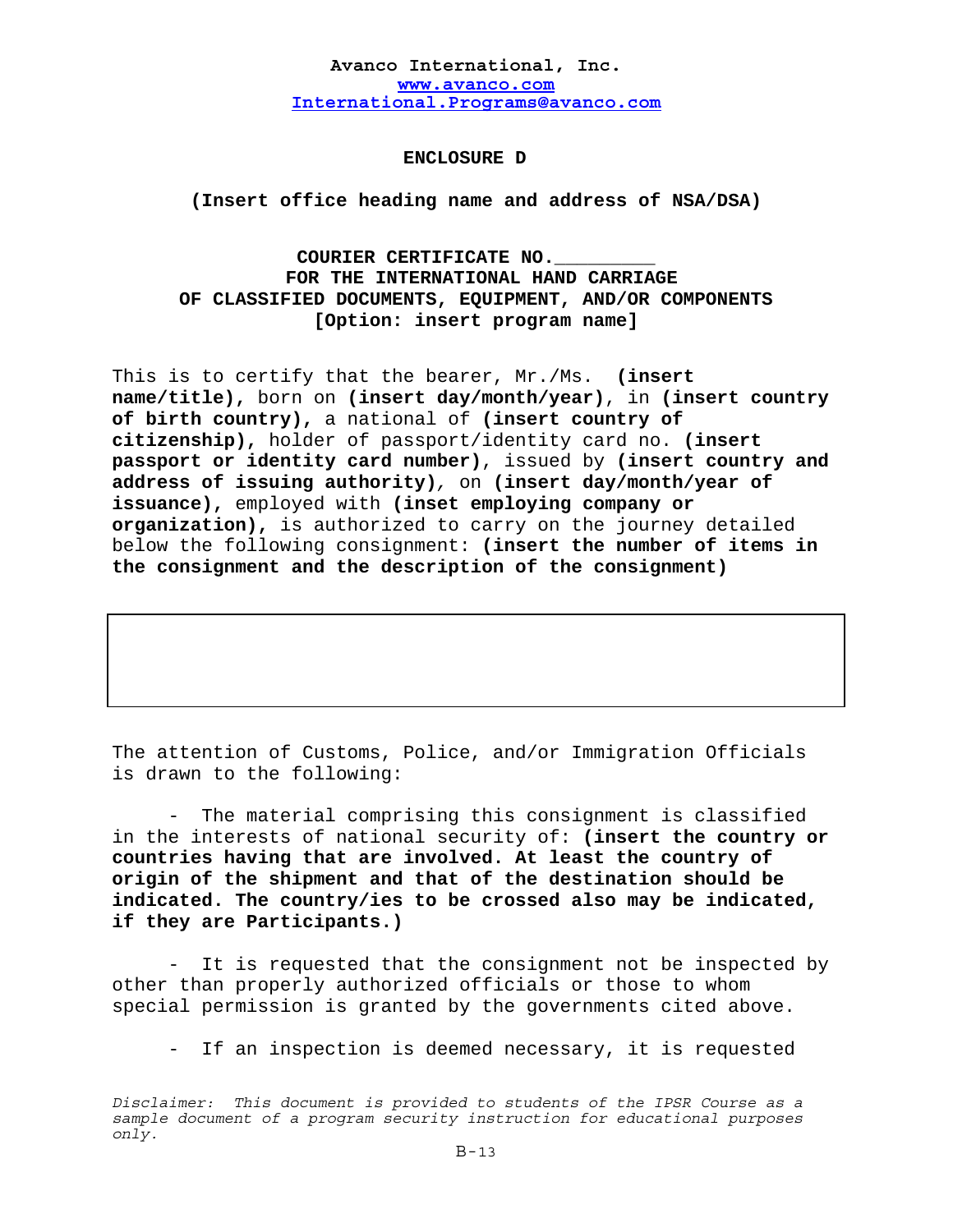that it be carried out in an area out of sight of persons who do not have a need-to-know and in the presence of the courier.

 - It is requested that the package, if opened for inspection, be marked by the officials who request the inspection, after re-closing, to show evidence of the opening. This should be accomplished by sealing and signing the package and by annotating the shipping documents (if any) that the consignment has been opened.

- Customs, Police, and/or Immigration officials of countries to be transmitted, entered, or exited are requested to give assistance, if necessary, to assure the successful and secure delivery of the consignment.

**(Insert the name, title, organization, and telephone number of the issuing authority, and signature.)** 

Annex (2) 1. Itinerary 2. Notes to Courier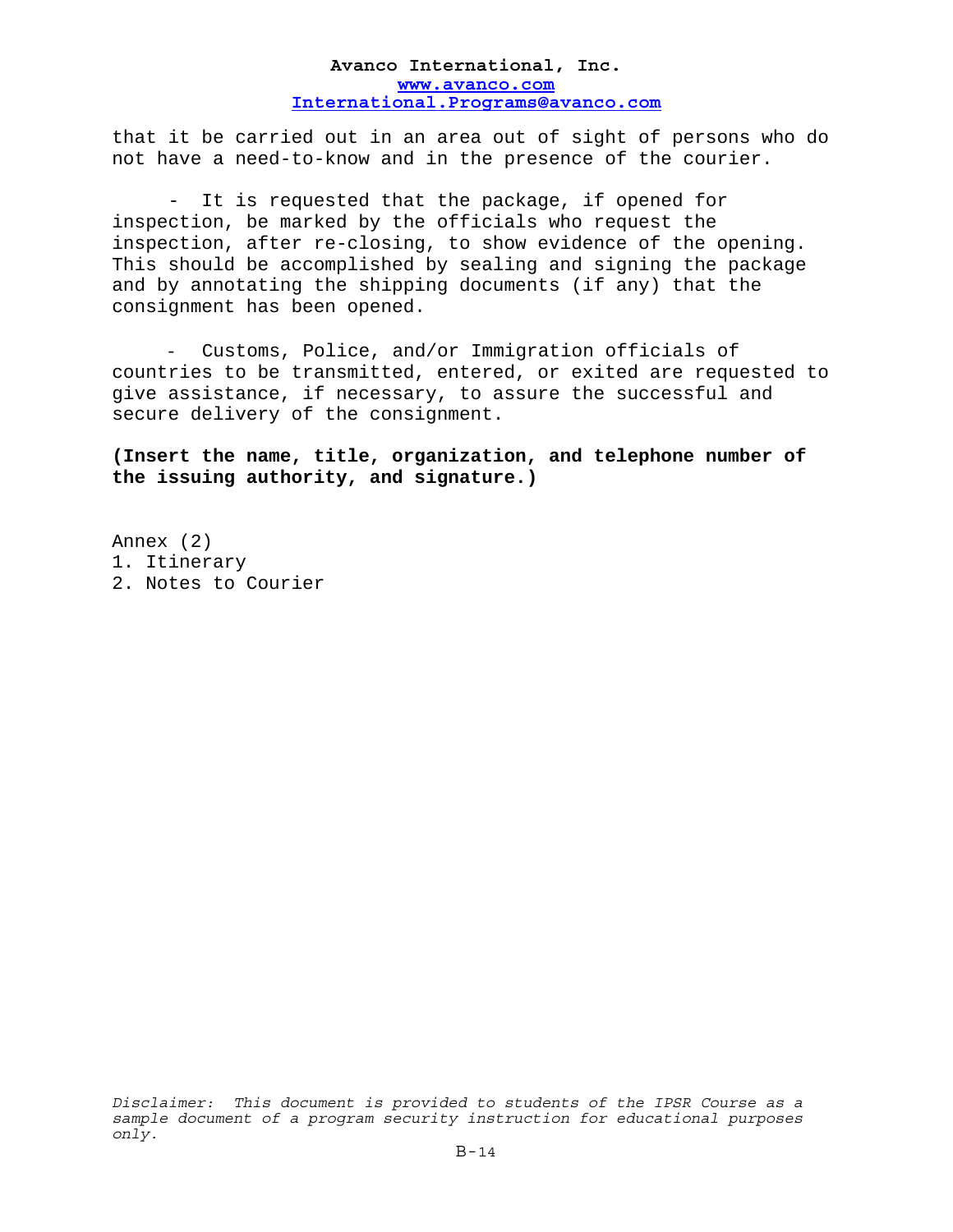**(Office heading name and address of NSA/DSA)** 

 **ANNEX 1 TO COURIER CERTIFICATE NO.\_\_\_\_\_\_\_\_\_** 

### **ITINERARY**

From: **(insert originating country)**

To: **(insert destination country**)

Through: **(list intervening countries)**

Authorized stops: **(list locations with addresses and points of contact)**

Date of beginning of journey: **(insert day/month/year)**

**(Name and Signature of (Name and Signature of NSA/DSA or Company Security Officer)CSO or designated representative)** 

\_\_\_\_\_\_\_\_\_\_\_\_\_\_\_\_\_\_\_\_\_\_ \_\_\_\_\_\_\_\_\_\_\_\_\_\_\_\_\_\_\_\_\_\_\_\_\_\_\_\_\_\_\_\_\_

**(Company's stamp) (Designated Security Authority's stamp, if applicable)** 

----------------------------------------------------------------------------

#### **TRIP COMPLETION CERTIFICATION**

(N O T E: To be signed on completion of journey)

 I declare in good faith that, during the journey covered by this "Courier Certificate," I am not aware of any occurrence or action by myself or by others that could have resulted in the compromise of the consignment.

Courier's Signature:

Witnessed by: (company Security Officer's signature)

Date: (insert date of return)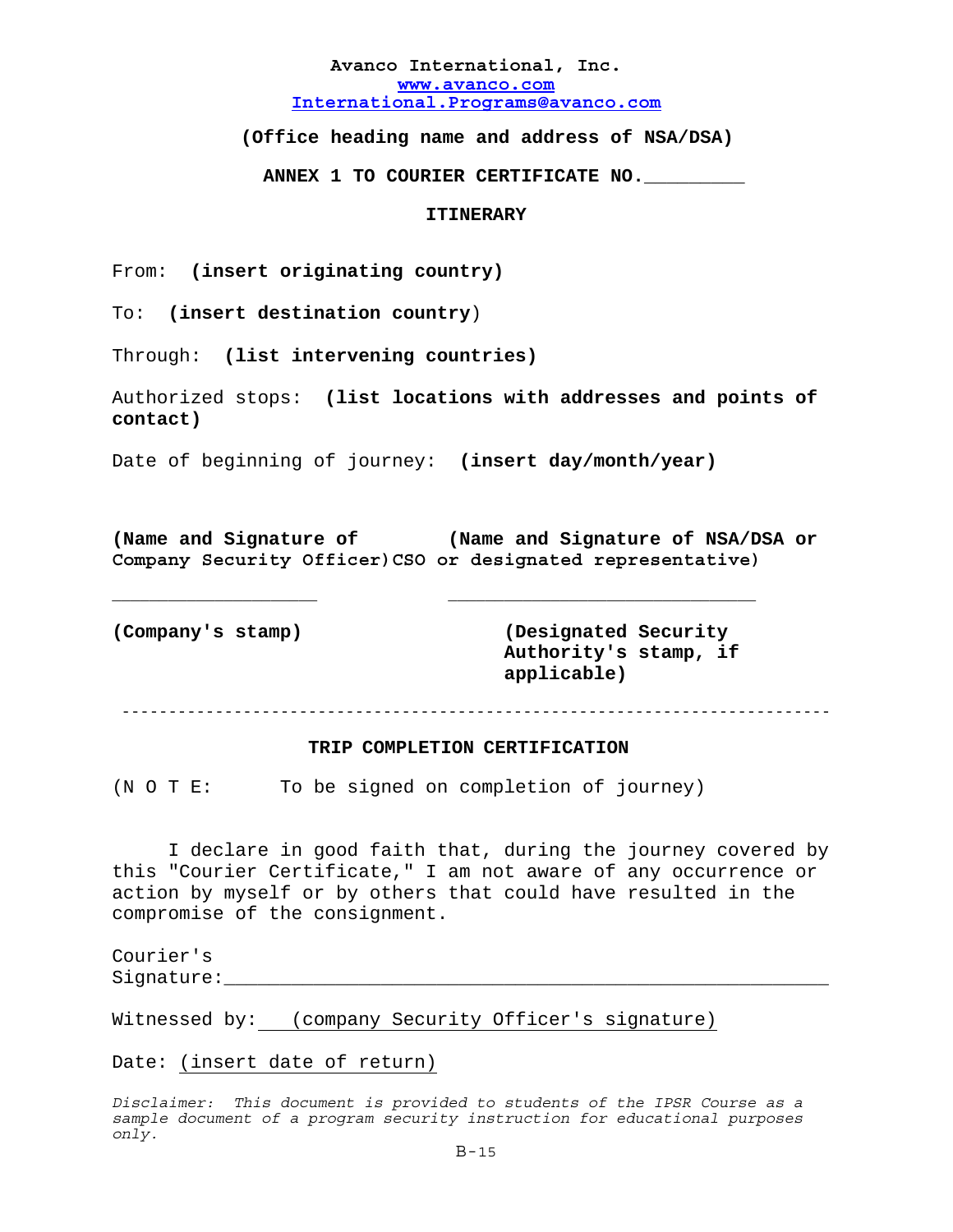## **[Insert office heading name and address of NSA/DSA]**

ANNEX 2 TO COURIER CERTIFICATE No.

**NOTES FOR THE COURIER** 

You have been appointed to carry/escort a classified consignment. Your "COURIER CERTIFICATE" has been provided. Before starting the journey, you will be briefed on the security regulations governing the hand carriage of the classified consignments and on your security obligations during the specific journey (behavior, itinerary, schedule, etc). You will also be requested to sign a declaration that you have read and understand and will comply with prescribed security obligations.

The following general points are brought to your attention:

 1. You will be held liable and responsible for the consignment described in the Courier Certificate.

 2. Throughout the journey, the classified consignment must stay in your personal possession, unless you are accompanying a classified consignment under an NSA/DSA-approved transportation plan, when the consignment may be stored.

 3. The consignment will not be opened enroute except in the circumstances described in paragraph 10, below.

 4. The classified consignment is not to be discussed or disclosed in any public place.

 5. The classified consignment is not, under any circumstances, to be left unattended. During overnight stops, military facilities or industrial companies having appropriate security clearance may be utilized. You are to be instructed on this matter and be provided locations by your company Security Officer.

 6. While hand carrying or accompanying a classified consignment, you are forbidden to deviate from the travel schedule provided.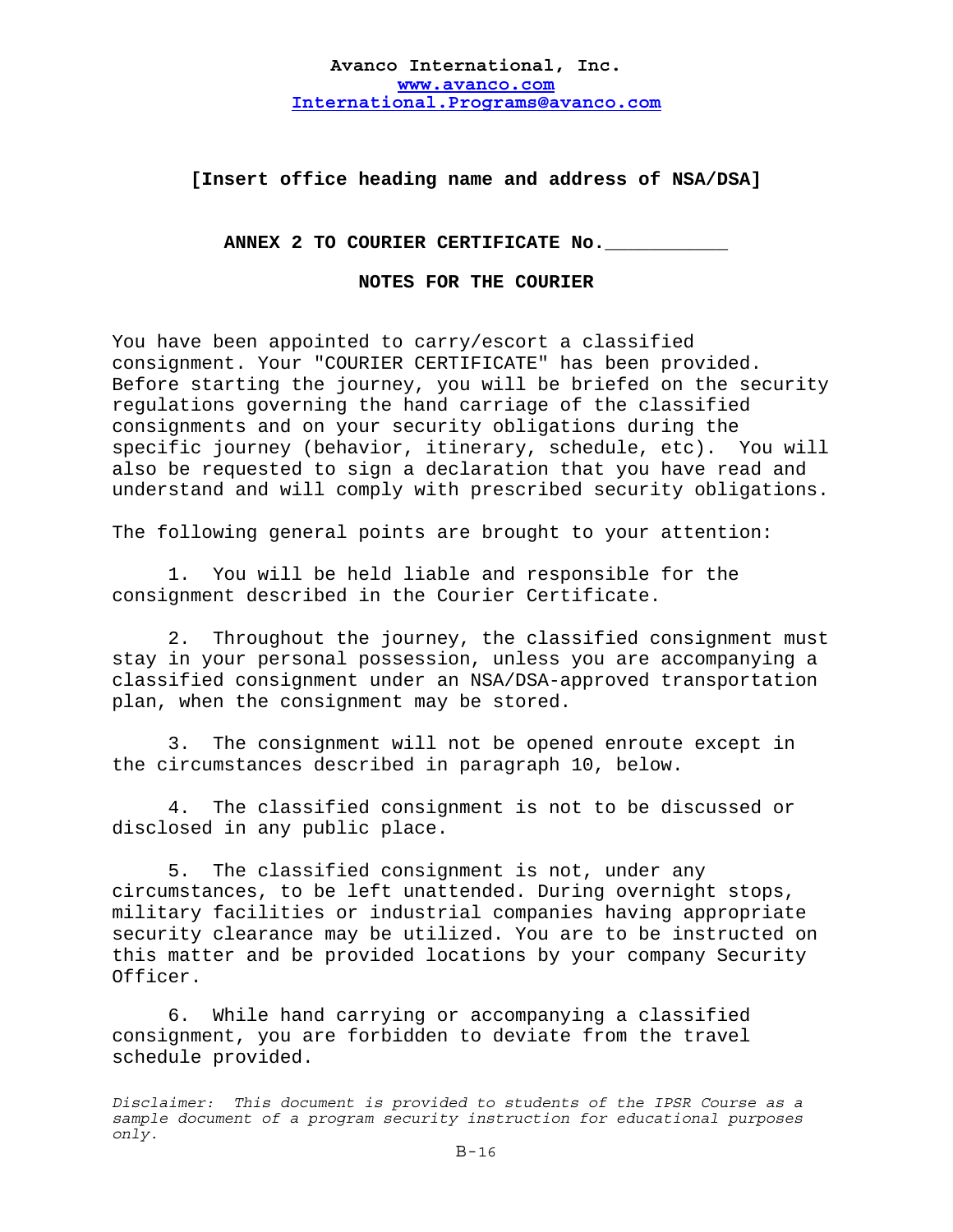7. In cases of emergency, you must take such measures as you consider necessary to protect the consignment, but on no account will you allow the consignment out of your direct personal possession except under circumstances described in paragraph 2, above. To this end, your instructions include details on how to contact the security authorities of the countries you will transit as listed in paragraph 12, below. If you have not received these details, ask for them from your company Security Officer.

 8. You and the company Security Officer are responsible for ensuring that your personal expatriation and travel documentation (passport, currency, and medical documents, etc.) are complete, valid, and current.

 9. If unforeseen circumstances make it necessary to transfer the consignment to other than the designated representatives of the company or government you are to visit, you will give it only to authorized employees of one of the points of contact listed in paragraph 12.

10. There is no assurance of immunity from search by the Customs, Police, and/or Immigration Officials of the various countries whose borders you will be crossing. Therefore, should such officials inquire into the contents of the consignment, show them your "Courier Certificate" and this Note and insist on showing the contents only to the actual senior Customs, Police and/or Immigration Official; this action should normally suffice to pass the consignment through unopened. However, if the senior Customs, Police, and/or Immigration Official demands to see the actual contents of the consignment you may open it in his presence, but this should be done in an area out of sight of the general public.

a. You should take precautions to show officials only as much of the contents as will satisfy them that the consignment does not contain any other item except that which has been declared, and ask the official to repack or assist in repacking it immediately upon completion of the examination.

b. You should request the senior Customs, Police, and/or Immigration Official to provide evidence of the opening and inspection of the consignment by sealing and signing it when it is closed, and confirming in the shipping documents (if any)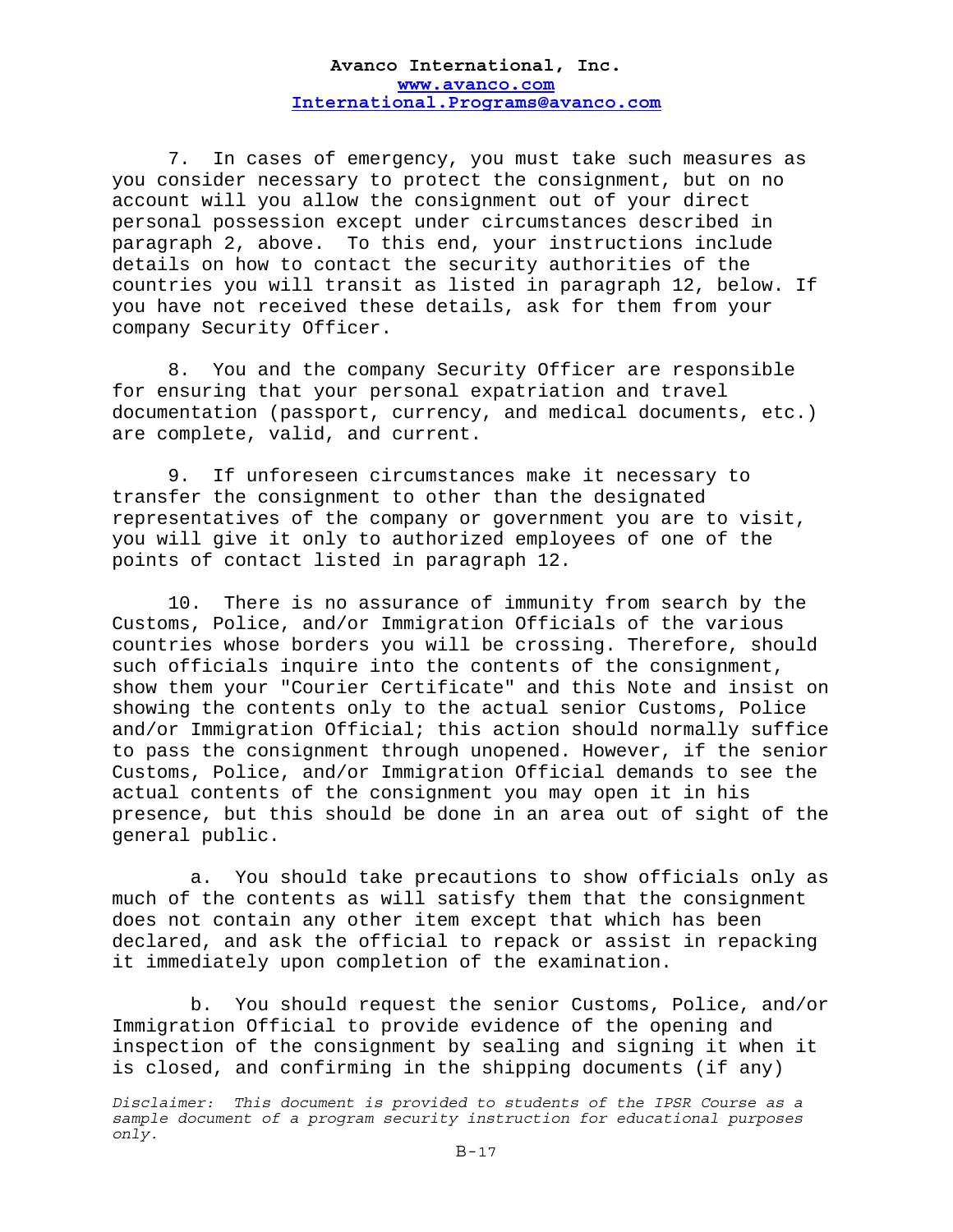that the consignment has been opened by them.

c. If you have been required to open the consignment under such circumstances as the foregoing, you must notify the receiving company Security Officer and the dispatching company Security Officer as soon as possible, and they should be requested to inform the NSAs/DSAs of their governments.

 11. Upon your return, you must produce a bona fide receipt for the consignment, signed by the Security Officer of the company or agency receiving the consignment or by a NSA/DSA, CSO or CSO designee of the receiving government.

 12. Along the route you may contact the following officials to request assistance: **[Option: provide the names, organization, address, telephone and telefax numbers and e-mail address of government and contractor officials with whom arrangements have been made for providing assistance.]** 

> .................................... .................................... .................................... ....................................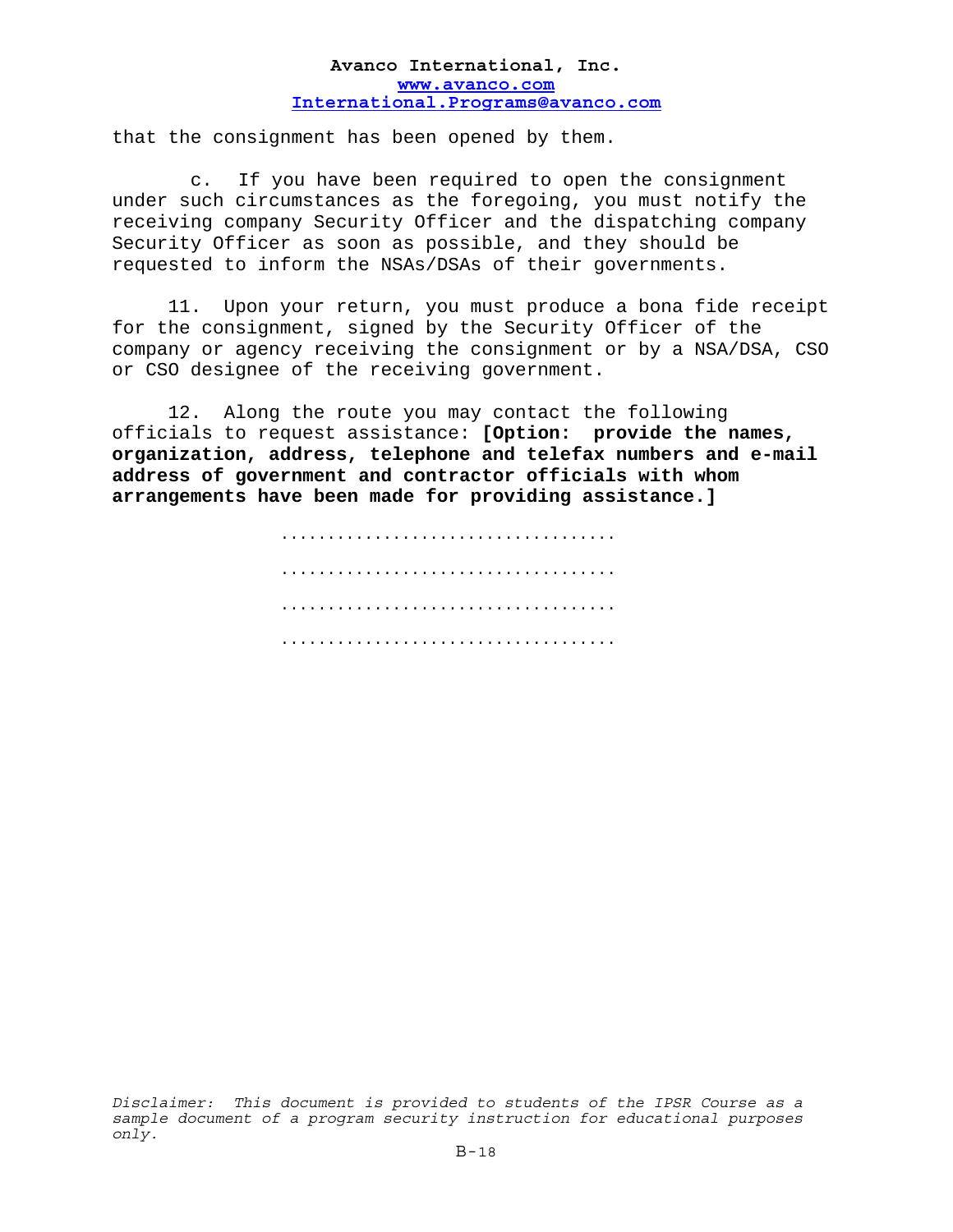**ANNEX C** 

# **PROCEDURES FOR THE USE OF SECURE VOICE, FACIMILE, AND DATA COMMUNICATIONS FOR THE (insert the name of the programme or project)**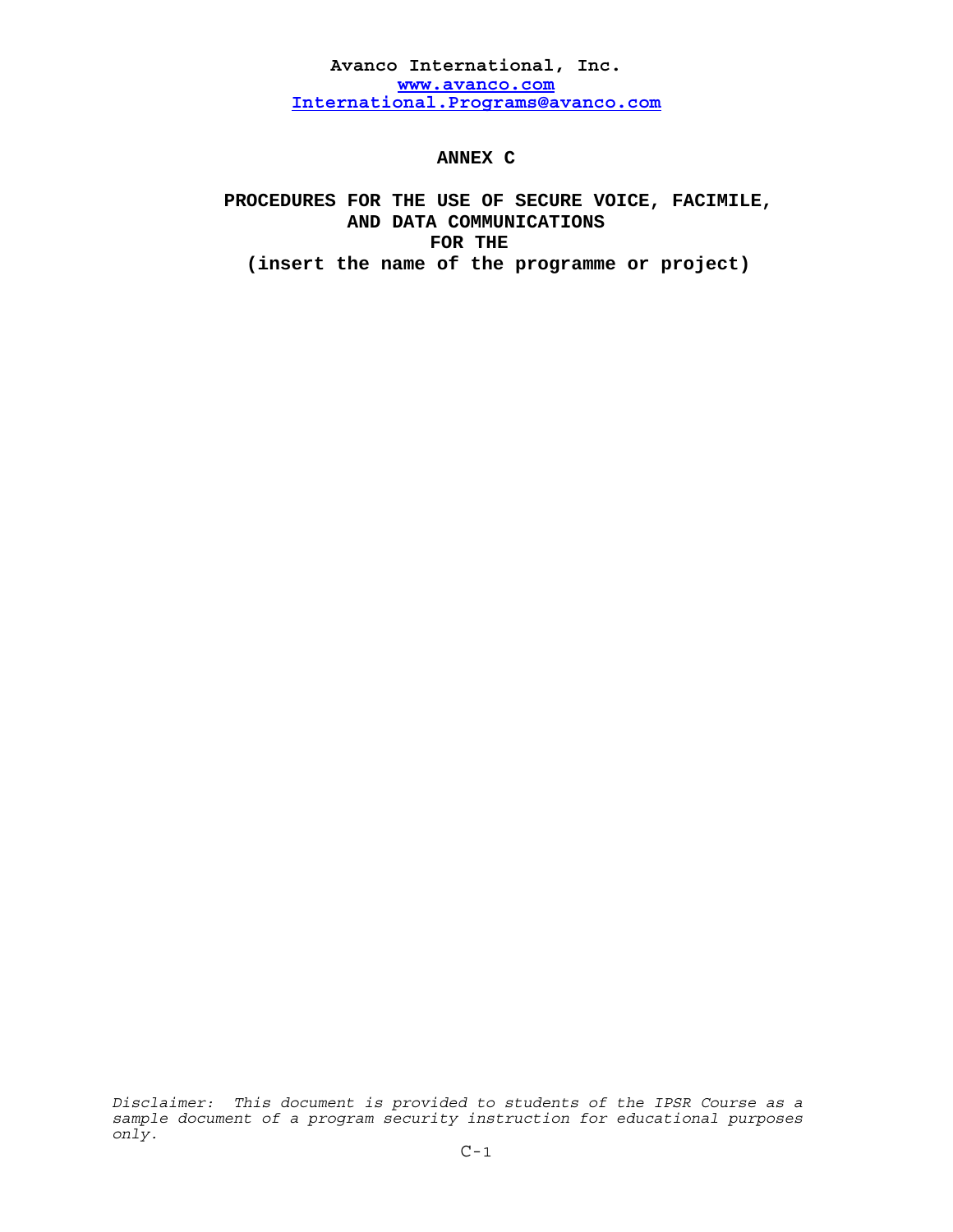#### **ANNEX D**

### **(insert the name of the programme or project)**

## **TRANSPORTATION PLAN No.(insert number) FOR THE MOVEMENT OF CLASSIFIED MATERIAL AS FREIGHT**

#### A. INTRODUCTION

 This plan delineates procedures for the commercial transfer of classified **[Option: insert name of the Programme/Project or contract]** material as freight between **[Option: insert participating countries].** 

**[Guidance: If this plan is to be a generic plan that provides the general terms of reference for recurring shipments, with the individual consignments described in detail in separate documentation, that fact should be so stated here. Also see section B, below, and Annex 1, "Notice of Classified Consignment", which is to be used for the shipment of each consignment.]** 

### B. DESCRIPTION OF CONSIGNMENT

**[Option: Provide a general description of the material to be transmitted. If necessary, a detailed, descriptive listing of items to be transmitted under this plan, including military nomenclature, may be appended to this plan as an annex when the plan is used for a single shipment, or included in a Notice of Classified Consignment (see annex) for recurring shipments.** 

C. IDENTIFICATION OF PARTICIPATING GOVERNMENT AND COMPANY REPRESENTATIVES

**[Option: This section will identify, by name, title and organization, the company security officials and/or the authorized Designated Government Representatives of each Participant who will arrange the transfer of, sign receipts for, and assume security responsibility for the classified freight. Mailing addresses, telephone numbers, telefax numbers, telex addresses and e-mail addresses are to be listed for each country's representatives. This information also may be included as an attachment or in the "Notice of Classified Consignment" when**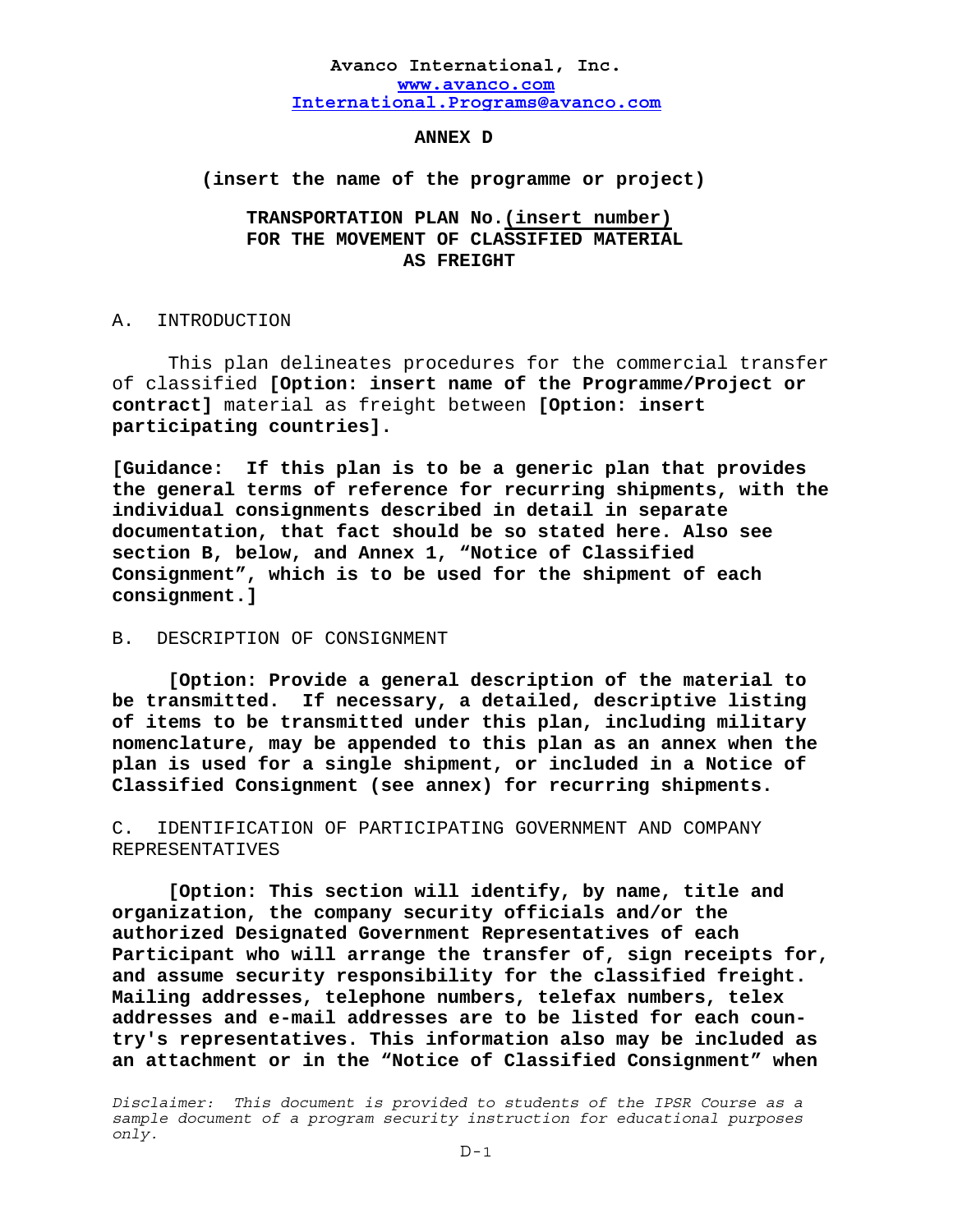**there are to be recurring shipments.]** 

D. DELIVERY POINTS, TRANSFER POINTS, AND/OR PROCESSING POINTS

**[Option: Provide the information described below; for recurring shipments the specific details may appear in the "Notice of Classified Consignment":** 

 **1. Identity of the points of origin and ultimate destination and any locations other than the destination where the transfer of custody will occur, (e.g. ports, railheads, airports etc.) and describe how secure transfer between carriers is to be arranged.** 

 **2. Describe the security arrangements that are required while the material is located at the points described above.** 

 **3. Specify any additional security arrangements that may be required due to the unique nature of the transmission or of a delivery, transfer, or processing point (e.g., an airport freight terminal or port receiving station)].**

## E. IDENTIFICATION OF COMMERCIAL ENTITIES TO BE INVOLVED IN EACH MOVEMENT

**[Option: if they are known in advance (i.e., for a single shipment), identify fully all commercial entities, such as commercial carriers, freight forwarders, and transportation agents that might be involved, to include names, addresses, telephone and telefax numbers, e-mail addresses, the level of facility security clearance and storage capability of each, and the functions that they will perform. If the information will vary for recurring shipments, the details will be placed in the "Notice of Classified Consignment".]** 

### F. ROUTING OF CONSIGNMENT

**[Option: If this plan is for a single shipment, specify in this section the routes to be used under the plan. The description must cover all routes from point of origin to the ultimate destination in the recipient country. This shall include each segment of the route from the point of origin to the ultimate destination including all border crossings and actions required at border crossings. Routes should be detailed for each Participant in a logical sequence from point-to-point.**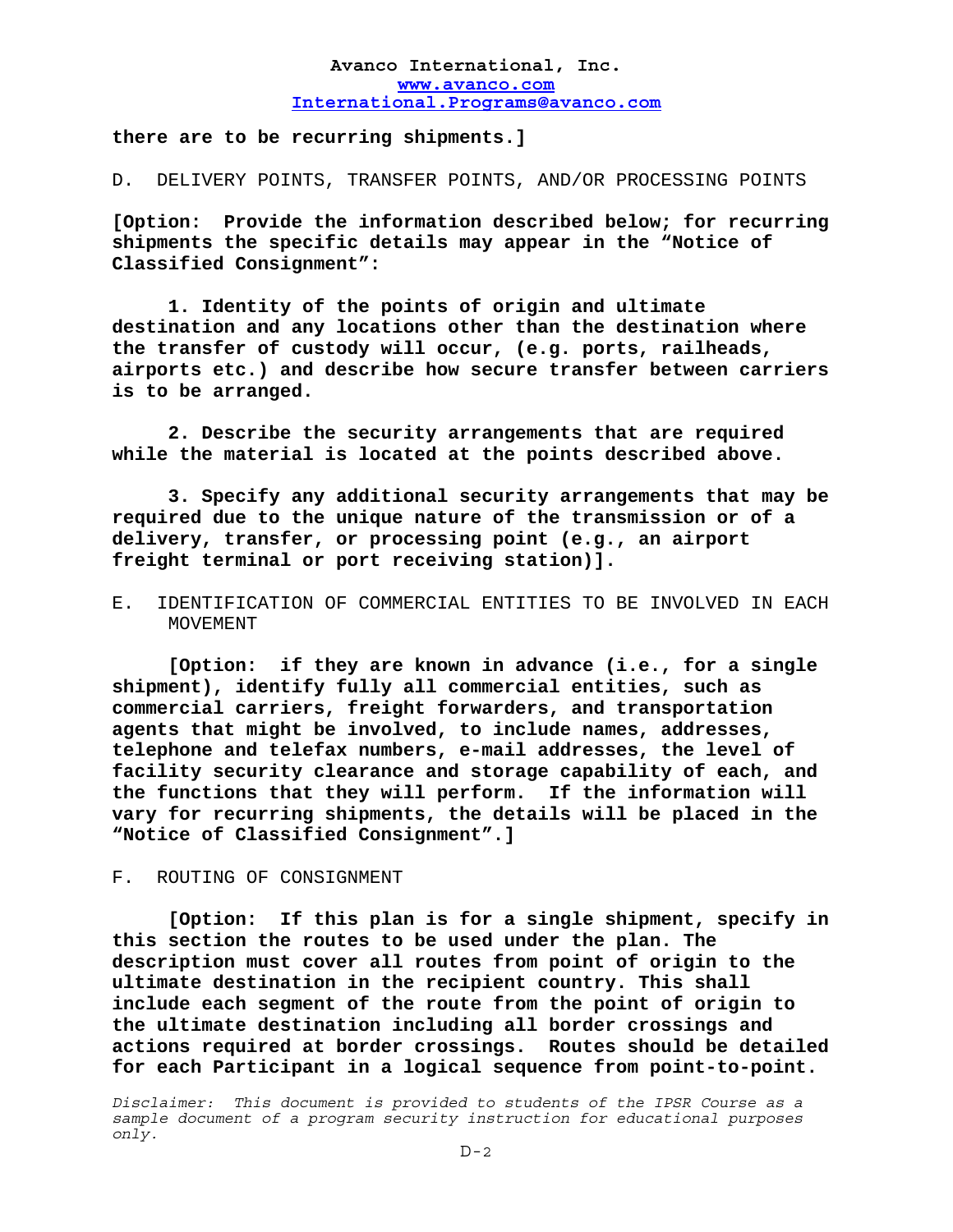**If overnight stops are required, security arrangements for each stopping point must be specified. Contingency stop-over locations must also be identified as necessary. If there are going to be recurring shipments, use the "Notice of Consignment" Annex to describe the details, instead of this section.]** 

### G. PORT SECURITY AND CUSTOMS OFFICIALS

 **[Option: In this section, describe procedures, as applicable, for notifying the Customs and port security officials of each consignment. The facility must verify that the courier has been provided the necessary documentation and is aware of the rules necessary to comply with Customs and security requirements. Prior coordination with Customs and port security agencies (including carrier security officials, if applicable) may be required to facilitate Programme/Project transfers. Include in this section or in an Annex the procedures for handling Customs searches and points of contact who will assist Customs in processing consignments from and into each participating country, along with the names and telephone numbers of Customs and security officials with whom any arrangements have been made.** 

#### H. COURIERS

 **[Option: This section will describe the procedures for the use of couriers. When couriers are to be used, they must each be identified by name and title, Participant organization, and passport number, and/or other secondary identification. Couriers must be cleared at the appropriate level and be briefed on their security responsibilities. Briefings should be tailored to the mode of transmission (e.g. commercial air, ships, truck, rail etc.). Each courier will be issued a "Courier Certificate" and will be provided a list of possible secure storage locations and points of contact and emergency phone numbers. The Courier Certificate and security responsibility briefings from MISWG Document No. 1, "Arrangements for the International Hand Carriage of Classified Documents, Equipment and/or Components", should be used and included as an enclosure to this plan. For recurring shipments, the identity of couriers will appear in the "Notice of Classified Consignment".]** 

### I. RECIPIENT RESPONSIBILITIES

### **[Option: Describe the responsibilities of each recipient**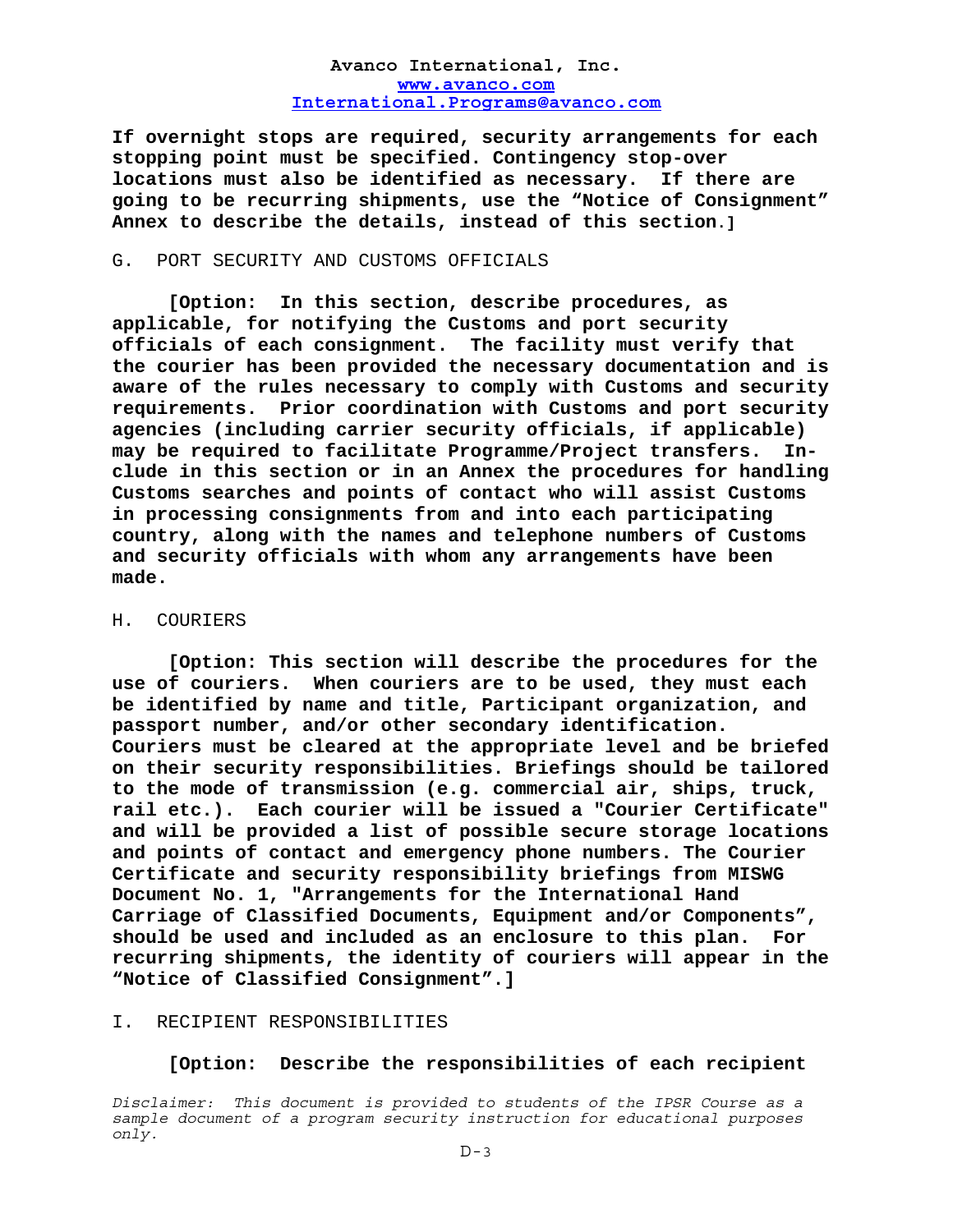**to inventory the material and to examine all documentation upon receipt of the consignment including:** 

 **1. The recipient organization must notify its NSA/DSA and the dispatching organization of any deviation in prescribed routes or methods.** 

 **2. The recipient organization must notify its NSA/DSA and the releasing organization of any discrepancies in the documentation or shortages in the consignment.** 

 **3. Clearly state the requirement for recipients to promptly advise the NSA/DSA of the dispatching organization and/or Designated Government Representative of any known or suspected compromise of classified material or any other exigencies that may place the movement in jeopardy.]**

### J. PROCEDURAL DETAILS

**[Option: This section shall contain the all of the following items, unless they are to appear in a "Notice of Classified Consignment for recurring shipments:** 

**1. Identification of dispatch assembly points where the consignment will be validated against the export authorization.** 

 **2. Packaging requirements that conform to the national security rules of the Participants. The requirements for dispatch documents, inventories, seals, receipts, storage, and security containers should be explained. Any unique requirement of the Participants should also be stated.** 

 **3. Documentation required for the dispatch points.** 

 **4. Courier authorization documentation and travel arrangements.** 

 **5. Procedures for verifying, sealing, loading, and locking the consignments. Describe procedures at the loading points, to include tally records, surveillance responsibilities, and witnessing of the counting and loading arrangements.** 

 **6. Procedures for accessibility by the courier to the consignment enroute (e.g., overnight stops, diversions, etc.).** 

*Disclaimer: This document is provided to students of the IPSR Course as a sample document of a program security instruction for educational purposes only.*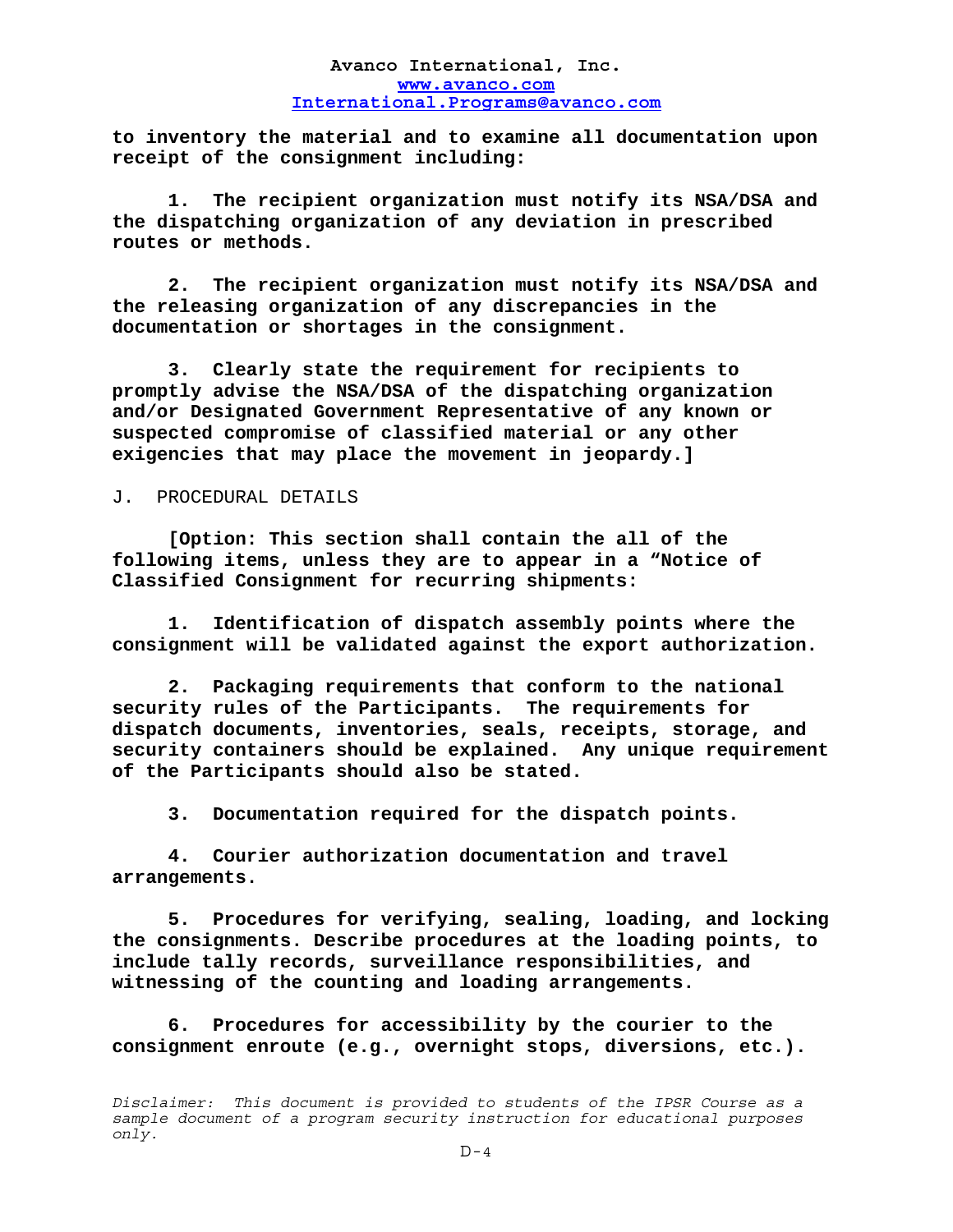**7. Procedures for unloading at the destination, to include identification of recipients and procedures for change of custody, and receipt arrangements. If there are to be shipments to various locations and/or the arrangements are to be different for each shipment, this section may be very brief and the "Notice of Classified Consignment" would be used for the details.** 

 **8. Emergency communication procedures. List appropriate telephone numbers and points of contact for notification in the event of emergency. For recurring shipments, this information will be placed in the "Notice of Classified Consignment".** 

 **9. Procedures for identifying each consignment (e.g., date, time, flight number, etc.) and for providing details of each consignment. For recurring shipments, the "Notice of Classified Consignment," should be used instead of providing details in this paragraph. The notification should be transmitted no less than 6 working days before the transmission of the classified consignment.**

### K. RETURN OF CLASSIFIED MATERIAL

**[Option: This section will identify requirements for the return of classified or sensitive material to the manufacturer or dispatching country (e.g. for warranty, repair, test, and evaluation etc.). The information must be specific with regard to methods, routes, carriers, etc., and therefore, may be placed in an annex to the plan. When there are to be recurring shipments, the details for each shipment will be in a "Notice of Classified Consignment".]** 

**(GUIDANCE: Samples of the forms listed below should be included, as appropriate, as enclosures to the plan, so they are easily recognized by persons who are participating in the transfer.** 

- **(1) Packing list**
- **(2) Classified material receipts**
- **(3) Bills of lading**
- **(4) Export declaration**
- **(5) Waybills**
- **(6) Other nationally required forms that will used.)**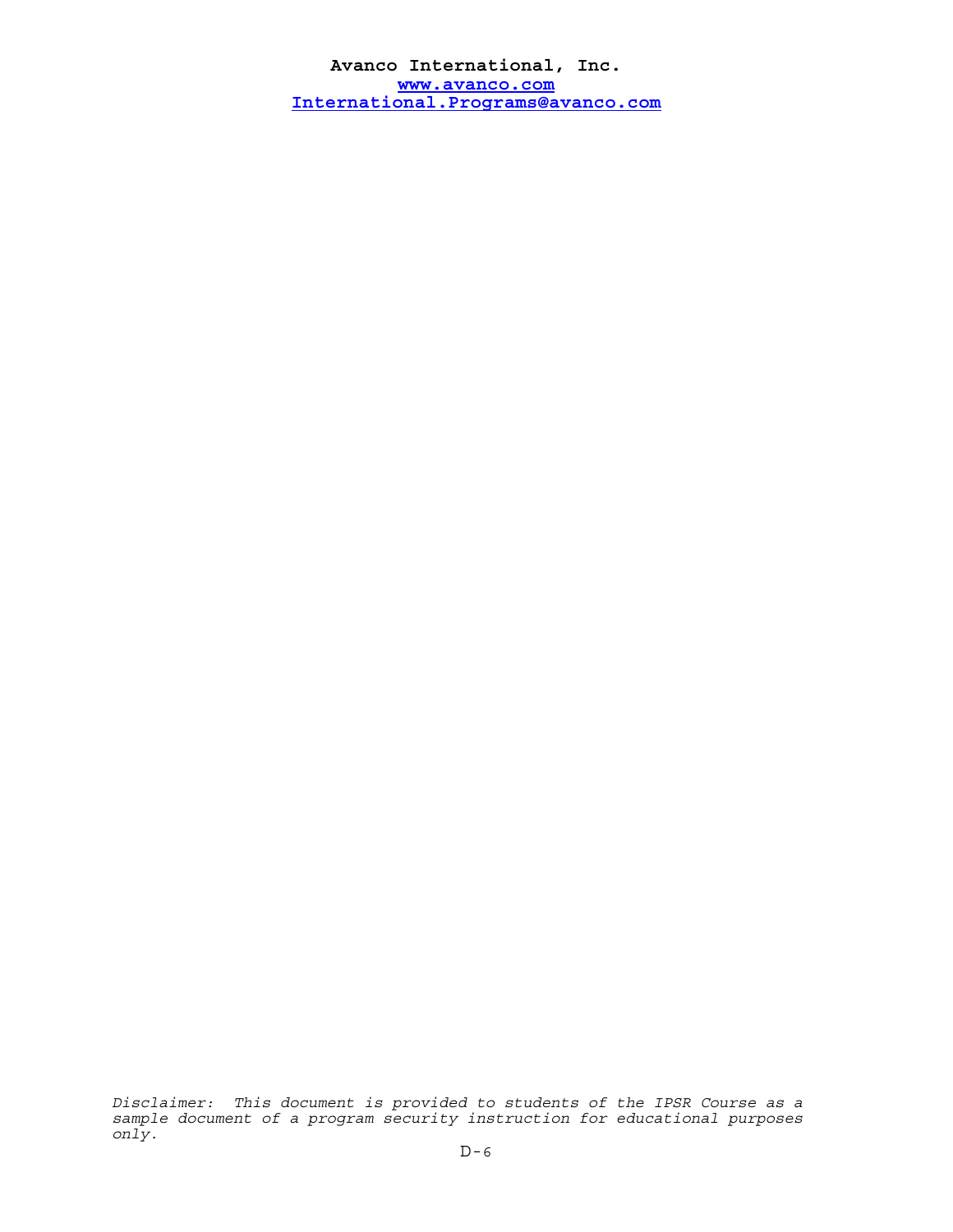**NOTICE OF CLASSIFIED CONSIGNMENT ANNEX TO APPROVED TRANSPORTATION PLAN No.(insert Plan number)** *FOR*  **(insert the name of the programme or project)** 

## **ACKNOWLEDGE BEFORE: (insert date and time by which the consignee must acknowledge acceptance)**

 1. Responsible Security Officers: **(insert identifying information on the consignor/consignee Security Officers: include the name, telephone number, e-mail address, and postal address of the Security Officer(s) who are to be responsible for the consignment at both locations).**

 2. Designated Government Representatives: **(insert identifying information on the Designated Government Representatives: include the name, telephone number, e-mail address and postal address of the releasing and receiving authorized designated government representatives, as applicable).**

 3. Description of Consignment: **(provide the following information for each shipment)** 

 3.1. Contract, Proposal or Tender Number: **(provide the contract, request for proposal or invitation to tender number under which the consignment is being delivered)** 

 3.2. Export Authorization: **(list the license or other applicable export authorization citation, e.g., a licensing exemption)** 

 3.3. Consignment Description: **(describe the items to be shipped and their classification)** 

3.4. Package Description: **(provide the following details to describe the consignment)**

> Type of package: (wood, cardboard, metal, etc.) Number of packages: Number of enclosed classified items in each

package:

Package dimensions/weight: (include length,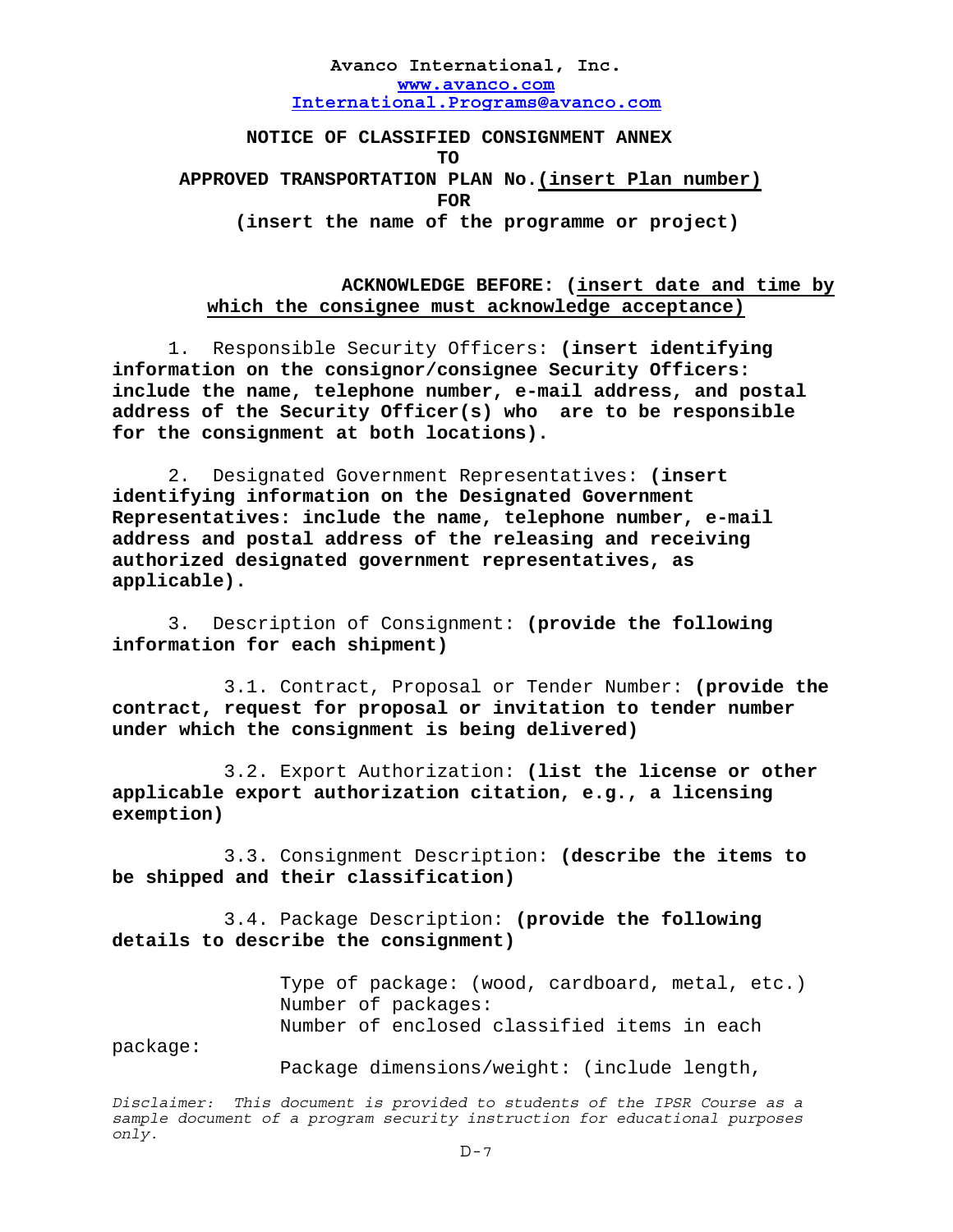width, height, and weight)

 3.5. Indicate whether package contains any hazardous material.

 4. Routing of Consignment: **(provide the following information for each shipment)** 

4.1. Date/time of Departure:

4.2. Date/Estimated Time of Arrival:

 4.3. Routes: (describe the routes to be used between the point of origin of the shipment, the point of export from the country of origin, the point of import into the recipient country and the ultimate destination point (identify specific transfer points; use codes that appear in transportation plan, if applicable)

 4.4. Method of Transport: (for each portion of the shipment, include names, telephone numbers, e-mail addresses, and postal addresses of all carriers, and the flight, rail, or ship number as applicable)

 4.5. Freight Forwarders/Transportation Agents: (include the name, telephone number, e-mail address, and postal address of the companies to be used, if they are if not specified in the transportation plan. **(Note: The releasing Security Officer must re-verify the clearance and safeguarding capability of these entities before releasing each consignment)** 

 4.6. Customs or Port Security Contacts: (list names, e-mail addresses, and telephone numbers if they are not listed in the approved transportation plan)

 5. Name(s) and Identification of Courier/Escort: **(if couriers are to be used, provide their full names, passport numbers and secondary identification, courier orders number and issuing authority, and the name and telephone number and e-mail address of an official that Customs or security authorities may contact, if further identification is necessary)** 

*Disclaimer: This document is provided to students of the IPSR Course as a sample document of a program security instruction for educational purposes only.*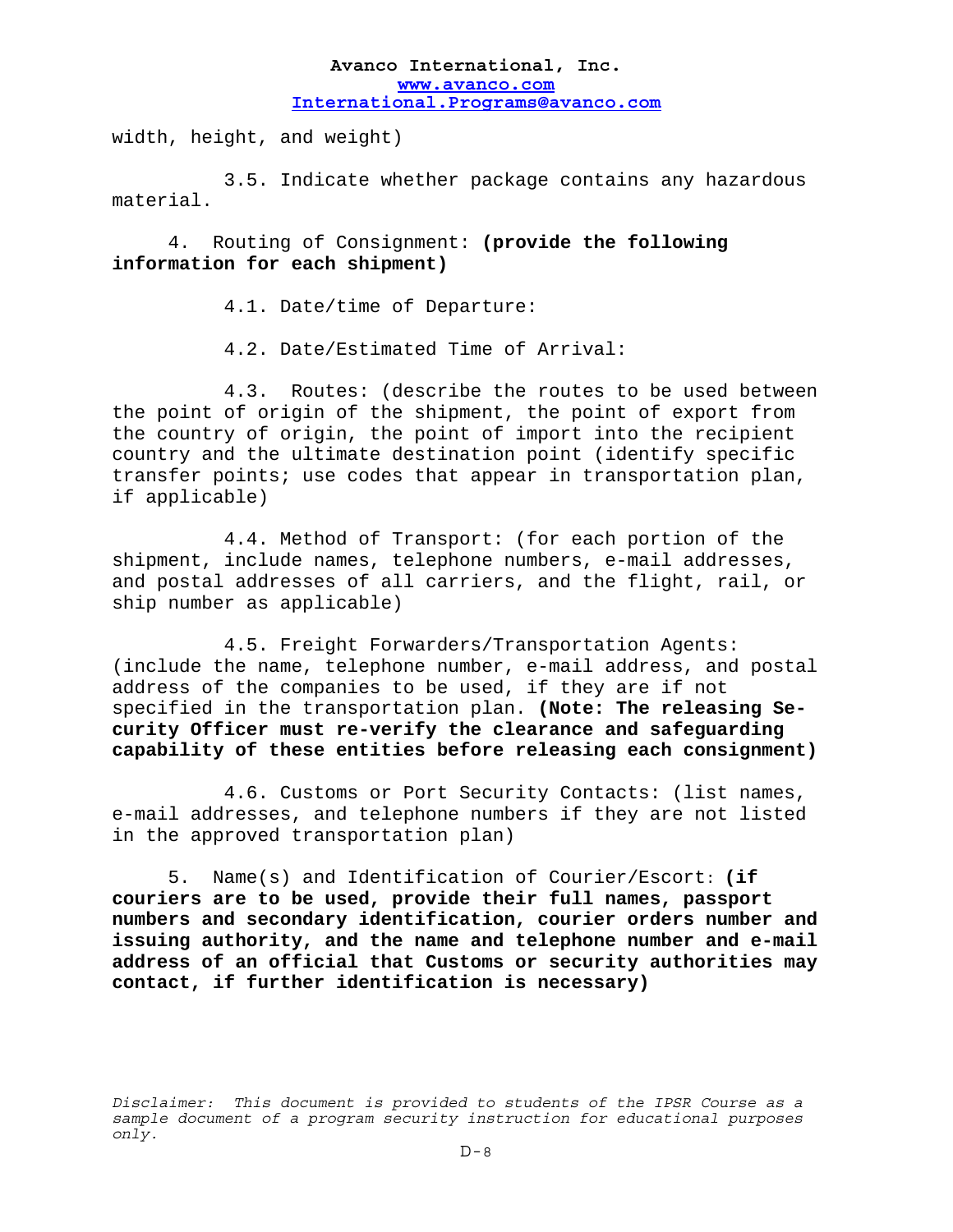## **ANNEX E**

 **[insert the name of the programme or project]** 

## **MARKING PROGRAM INFORMATION**

 **[Option: This annex is to describe how the Participants and Participating Contractors will mark Background, Foreground, and other Program Information.]**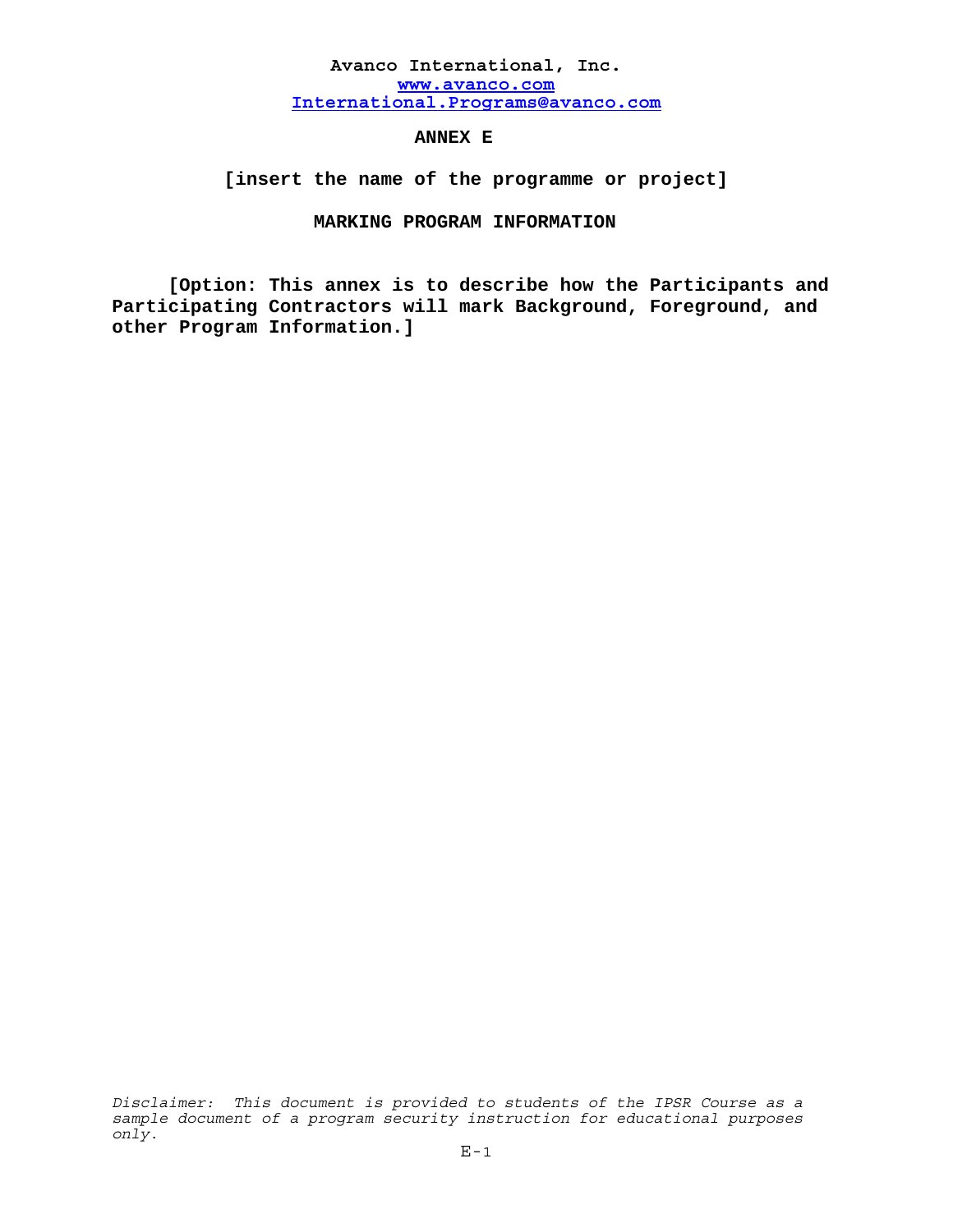**ANNEX F** 

 **[insert the name of the programme or project]** 

### **SECURITY CLASSIFICATION GUIDE**

**[Option: this annex is to describe how elements of Program Information that require security protection in the interest of national security of the Participants are to be classified, declassified, and downgraded or re-graded.]**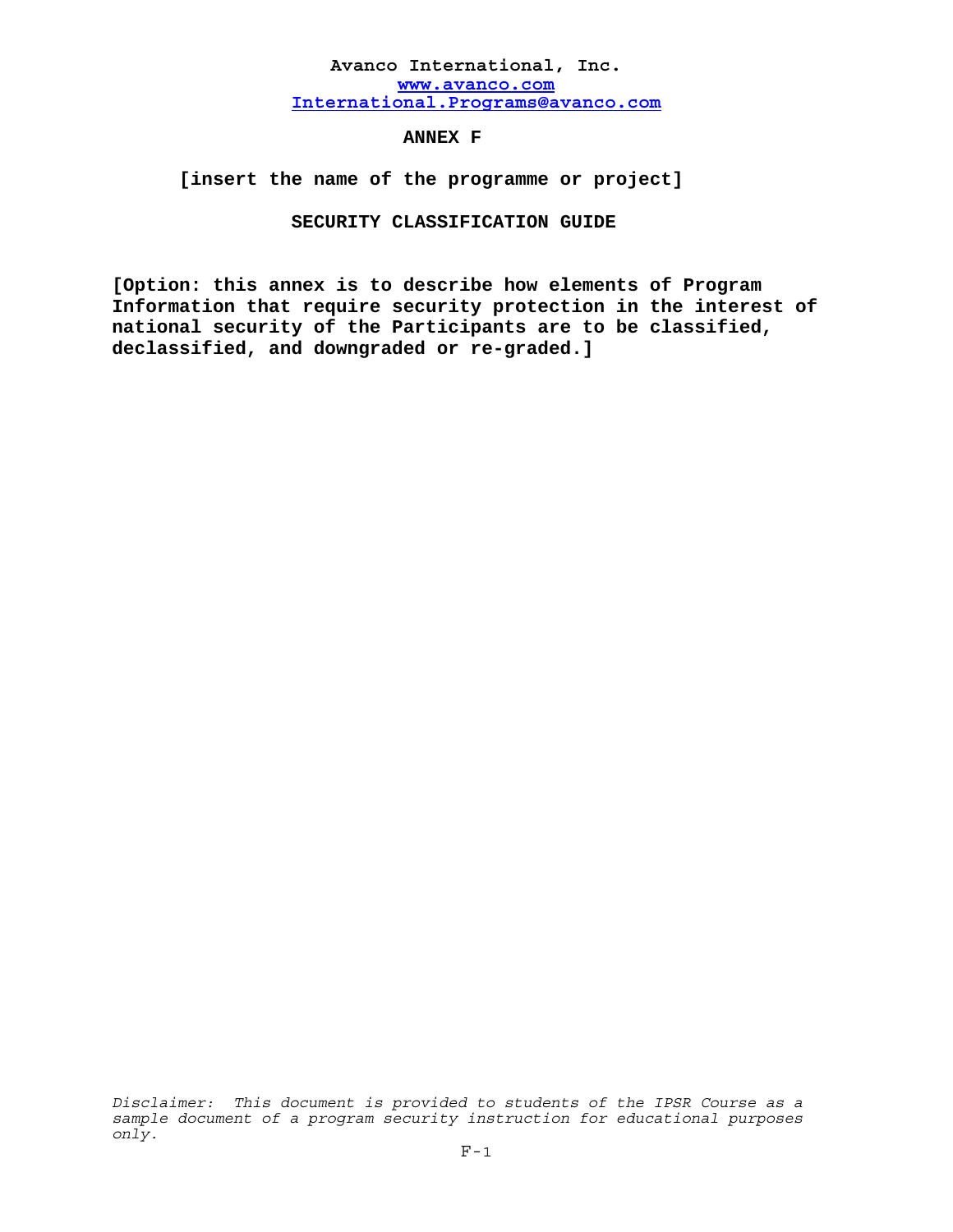#### **ANNEX G**

### **CONTRACT SECURITY CLAUSES**

**(insert the name of the programme or project)** 

**(The following contract security clauses should be placed in all Program prime contracts and subcontracts. The clauses may not apply, in some respects, to contracts involving RESTRICTED information. For such contracts, the contracting authority will consult with their National Security Authority (NSA) or Designated Security Authority (DSA) to determine which clauses are appropriate. Certain clauses may have to be inserted or deleted to accommodate the laws and regulations of all participating nations. "Contracting Authority," is the government entity that awards the contract** 

1. CLASSIFIED information provided or generated pursuant to this contract shall be protected as follows:

a. The recipient shall not disclose the classified information to a third party government, person, or firm, or representative thereof, without the prior written consent of the releasing government. Such consent shall be sought through the recipient's National Security Authority/Designated Security Authority (NSA/DSA). The responsible NSAs/DSAs for this contract are: **[Option: insert names, postal addresses, e-mail addresses and telephone numbers of the responsible NSAs/DSAs].** 

 b. The recipient shall provide the CLASSIFIED information a degree of protection no less stringent than that provided by the releasing government in accordance with National Security regulations and as prescribed by its NSA/DSA;

 c. The recipient shall not use the classified information for any purpose other than for which it was provided or generated, without the prior written consent of the releasing government. **(Option: insert the channels that must be followed to obtain such consent.)** 

2. CLASSIFIED information provided or generated pursuant to this contract shall be transferred internationally only through government channels or as specified in writing by the Governments concerned.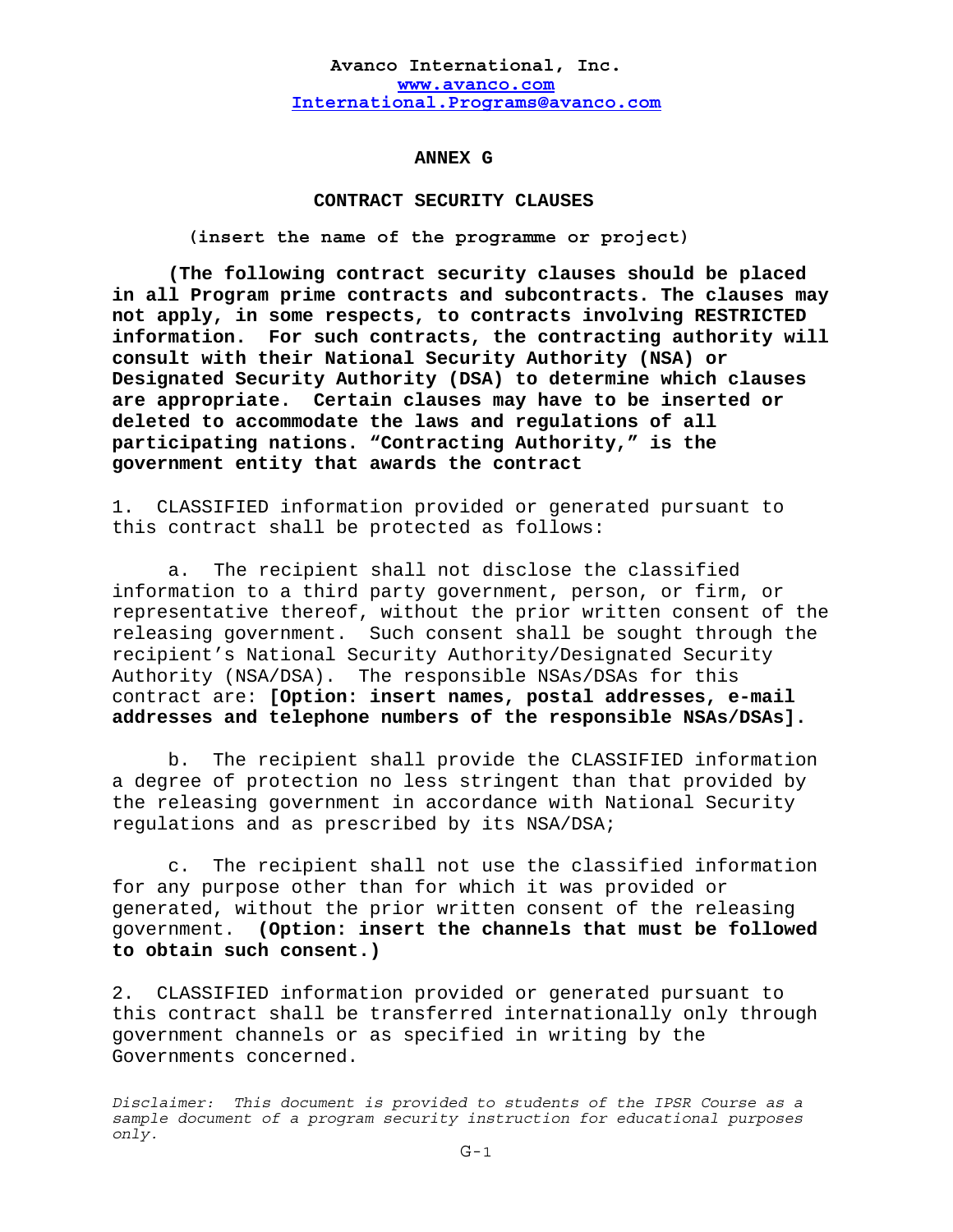3. CLASSIFIED information shall only be disclosed to individuals who have an official need-to-know for the performance of the contract and who have a Government granted Personnel Security Clearance at least equal to the classification of the information involved.

4. CLASSIFIED information provided pursuant to this contract shall be marked by the recipient with its government's equivalent security classification.

5. CLASSIFIED information generated pursuant to this contract shall be assigned a security classification in accordance with the security classification specifications provided with this contract, as attached at ANNEX \_\_\_\_). **(Note: the security classification specifications shall be provided in the form of a security classification checklist (for NATO programs), security classification guide or the Programme Security Instruction, as agreed by the Participants).** 

6. All cases in which it is known, or there is reason to suspect, that CLASSIFIED information provided or generated pursuant to this contract has been lost or disclosed to unauthorized persons, shall be reported promptly and fully. The content of the report shall be in accordance with national regulations, unless specified otherwise in the relevant contract or agreement between the responsible governments.

7. **[Option: insert the procedures that are agreed upon by the Participants on the disposition of classified information that is no longer required for participation in the program, i.e., whether it shall be destroyed or returned to the originator and the procedures to be followed. Refer to section 7 of the draft PSI.]** 

8. CLASSIFIED information provided or generated pursuant to this contract shall not be further provided to another potential contractor or subcontractor unless:

 a. A written assurance is obtained from the recipient's NSA/DSA to the effect that the potential contractor or subcontractor has been approved for access to classified information at the requisite classification level by its NSA/DSA; and

*Disclaimer: This document is provided to students of the IPSR Course as a sample document of a program security instruction for educational purposes only.*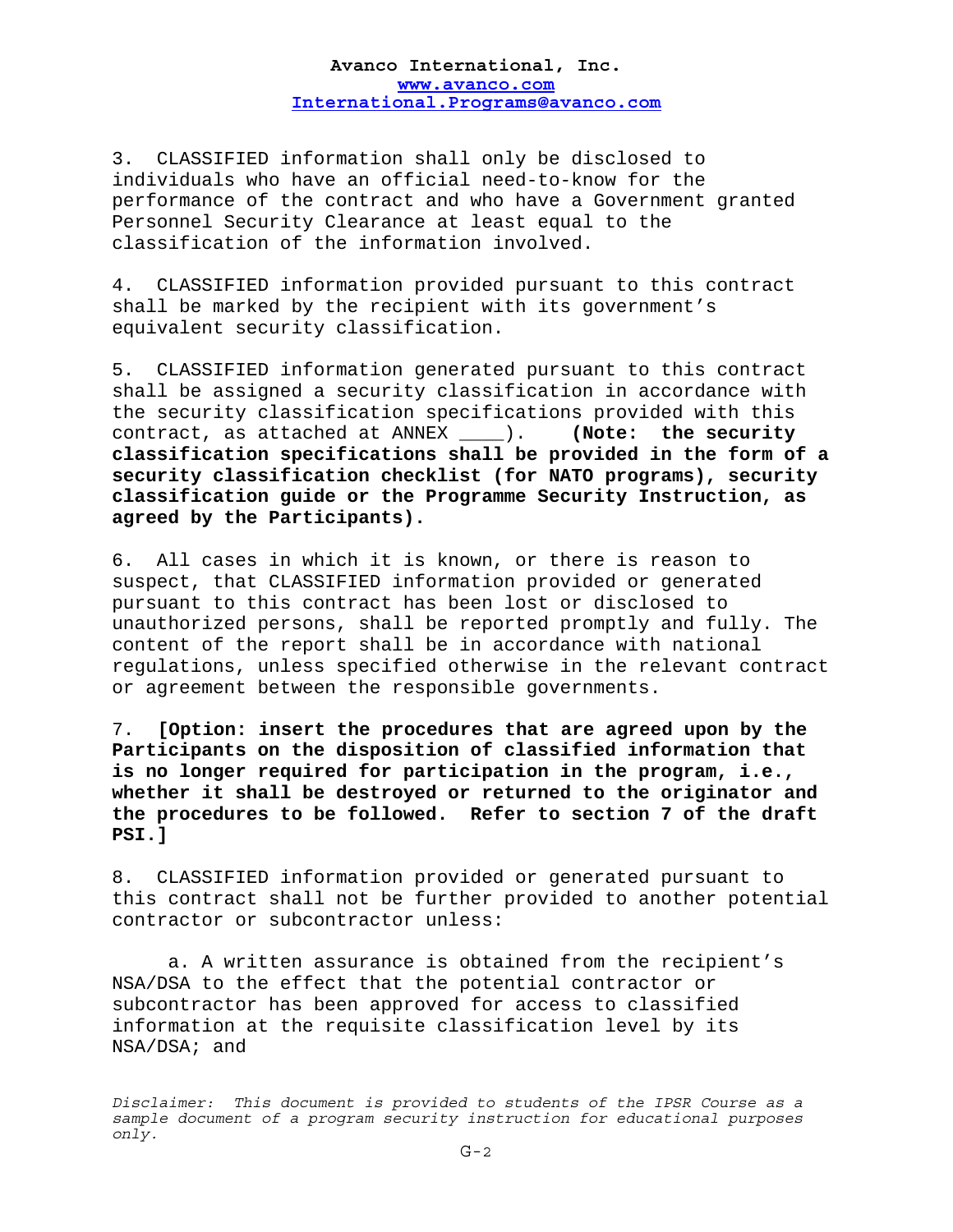b. Written consent is obtained from the contracting authority for the prime contract if the potential subcontractor is located in a third country.

9. All classified information and material provided or generated under this contract shall continue to be protected in the event of withdrawal by the recipient party or upon termination of the contract, in accordance with national regulations, provided such regulations are consistent with the terms of any security agreement or relevant program agreement between the governments of the Participants.

10. The recipient shall insert terms that substantially conform to the language of these clauses, including this clause, in all subcontracts under this contract that involve access to CLASSIFIED information provided or generated under this contract.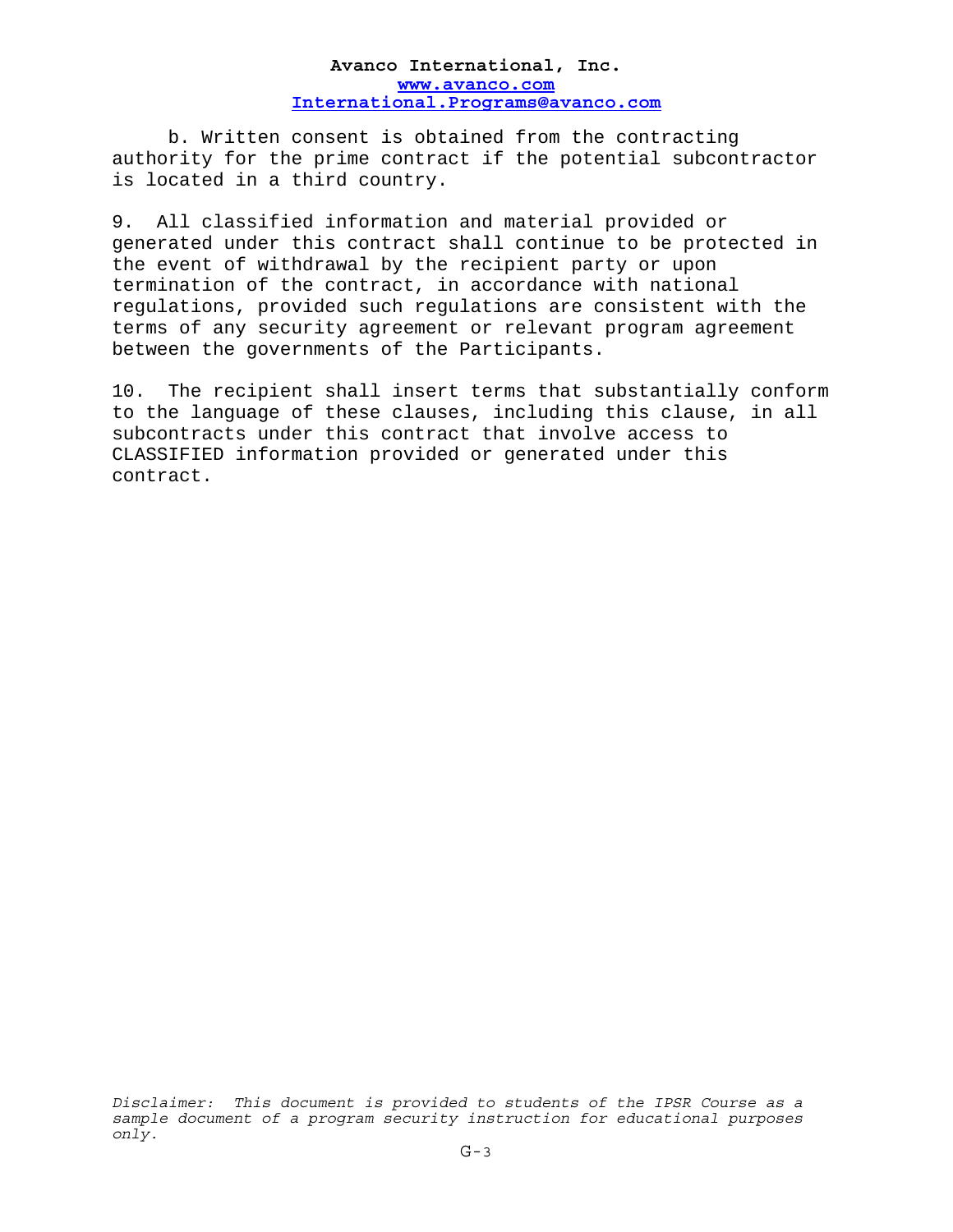## **ANNEX H**

# **INTERNATIONAL VISIT PROCEDURES FOR THE [Insert the name of the programme or project]**

 These procedures shall be used for visits by both the Participants' and Participating Contractors' personnel who are involved in the [**Option: insert the name of the program]**  Program. The following subjects are covered in this Annex.

### SECTION I

STANDARD PROCEDURES FOR ONE TIME AND RECURRING VISITS

1. Types of Visits. There are three types of international visits; they are defined below:

a. One-time Visit. A single visit (normally less than 30 days) for a specified purpose. A one time visit may also be for a longer period of time (i.e., an Extended Visit), normally for up to one year, as described below.

b. Extended Visit. A single visit for an extended period of time, normally for the duration of a programme, project or contract, subject to annual review and validation. An Extended Visit is normally used for the assignment of liaison officers and exchange personnel.

 b. Recurring Visit. Visits over a specified period of time not covered by the above, normally for up to one year or for the duration of a government approved programme, project, or contract, including a government approved license, that require participating personnel to make intermittent (recurring) visits to government agencies or industrial facilities of the other country or countries that are involved in the programme, project, or contract. Visits covering a period of more than one year will be subject to annual review, unless otherwise arranged by the participating countries' NSA/DSA.

2. Use of the standard Request for Visit Authorization (RVA) Format.

 a. The standard RVA format (Enclosure 1 to this Annex) should be used.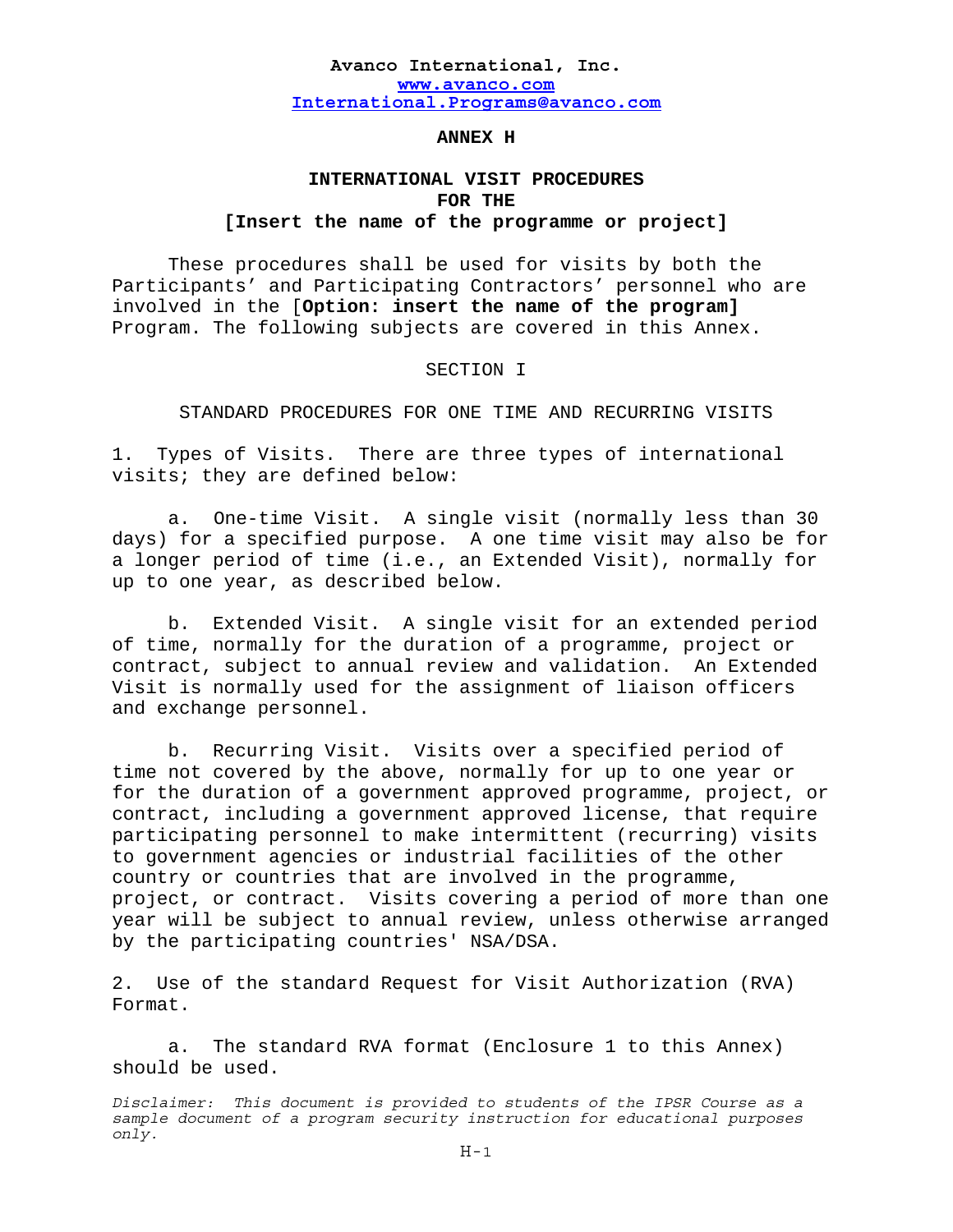b. This RVA format has been designed for automated as well as manual use. It is therefore essential that the "Detailed Instructions for Completion of the RFV" be used to fill in each data element. To fulfill this requirement it is advised that Enclosure 1, as a whole, be provided to potential visitors through the security officer of their agency or facility. Furthermore, it is advisable to translate the General and Detailed Instructions for the use and completion of the RVA (Enclosure 1) into the language of the user.

## 3. Lead-time.

a. The following table gives the number of working days prior to the beginning date of the One-time Visit or Extended Visit, or the date of the first Recurring Visit, that the request should be in the possession of the *receiving* NSA/DSA. **[Option: select the countries that are Participants in the Program.]** 

| Belgium                  | 14<br>ВE                   |                |
|--------------------------|----------------------------|----------------|
| Canada                   | 20<br>СA                   |                |
| Czech Rep                | CZ<br>$\ddot{\phantom{0}}$ |                |
| Denmark                  | 07<br>DA                   |                |
| France                   | 25<br>FR.                  |                |
| Germany                  | 20<br>GE                   |                |
| Greece                   | 20<br>GR.                  |                |
| Hungary                  | HU<br>$\ddot{\phantom{0}}$ |                |
| Italy                    | 20<br>IT.                  | (working days) |
| Luxembourg               | 14<br>LU                   |                |
| Netherlands              | 10<br>NL.                  |                |
| Norway                   | 20<br>ΝO                   |                |
| Poland                   | PL<br>$\ddot{\phantom{0}}$ |                |
| Portugal                 | 15<br>PO.                  |                |
| Spain                    | 20<br>SP                   |                |
| Turkey                   | 25<br>TU                   |                |
| United Kingdom           | 15<br>UK                   |                |
| United States of America | 21<br>US                   |                |

 b. The lead-times stated above should not be confused with the "Submitting Terms" discussed in the "General Instructions," paragraph 1.4. of Enclosure 1. That table in that paragraph gives the requesting visitor, agency, or facility an indication of the number of working days prior to the visit(s) that the request should be in the possession of the *requesting* NSA/DSA.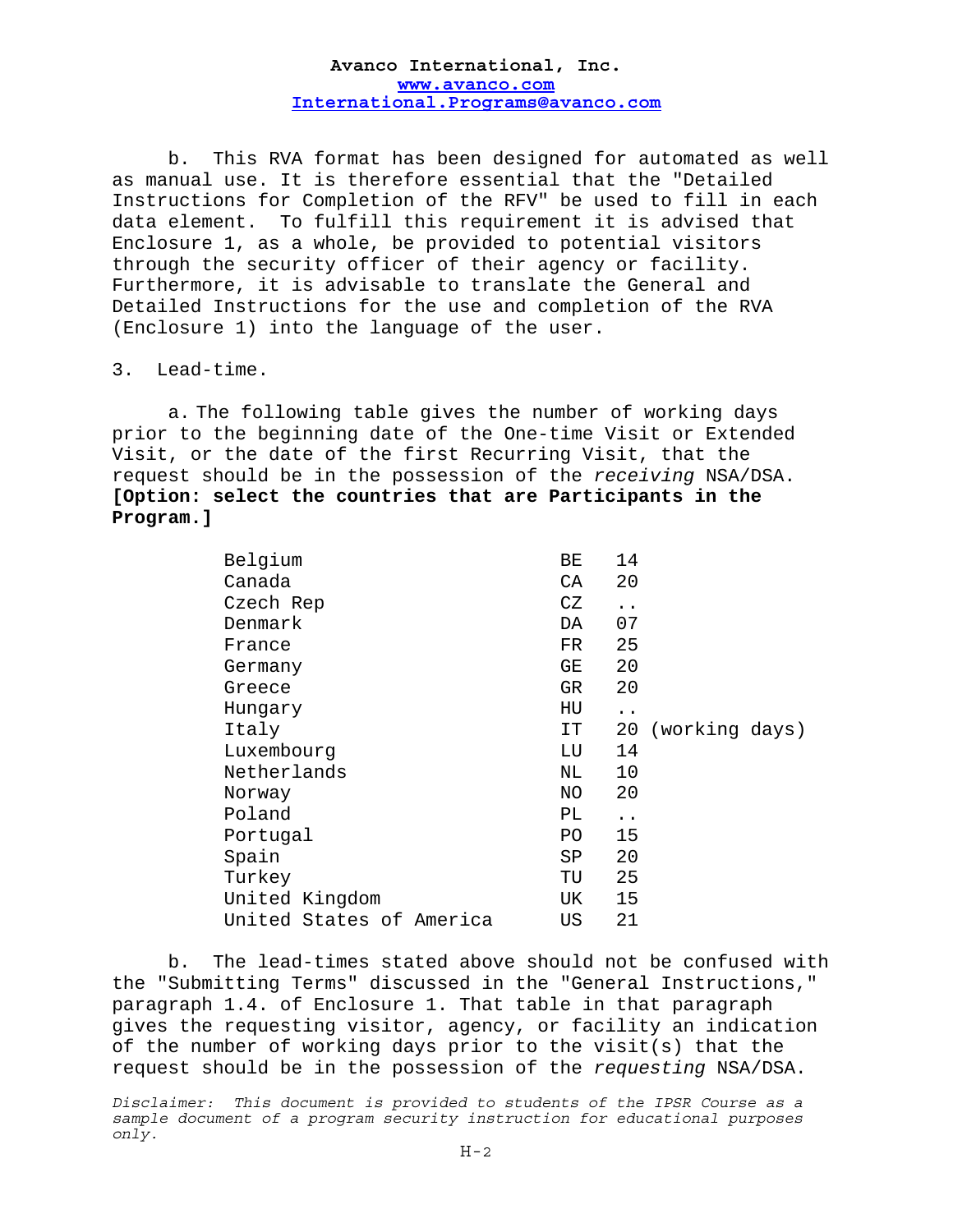In the case of recurring visits that have already been approved by the NSA/DSAs under the Recurring Visit Authorization, advance notification to the host site is required before each actual visit.

4. Amendments.

 a. Amendments to approved or pending One-time, Extended, and Recurring Visits are authorized, provided that the amendments are limited to:

 (1) Dates of visit, provided the amended date is a later date, or

(2) Addition or deletion of names.

 b. The deletion of names will be reported immediately to the requesting NSA/DSA, who will notify the receiving NSA/DSA. Other amendments will be accepted by the receiving NSA/DSA up to the number of working days prior to the approved or pending visit as follows:

| BE:           | 09                   |                | GR: 10 | PL: | $\ddot{\phantom{0}}$ |
|---------------|----------------------|----------------|--------|-----|----------------------|
| CA:           | 10                   |                | HU:    |     | PO: 07               |
| CZ:           | $\ddot{\phantom{0}}$ |                | IT: 07 |     | SP: 08               |
| DA:           | 05                   |                | LU: 09 |     | TU: 10               |
| FR:           | 05                   | $\texttt{NL}:$ | 05     | UK: | 05                   |
| $G_{\rm F}$ : | 10                   |                | NO: 10 | US: | 05                   |

There is no format for this action; however, such amendments shall refer to the original requests, by visit request number, that have already been approved by the NSAs/DSAs.

# SECTION II

### EMERGENCY VISIT PROCEDURES

1. Background. Unforeseen situations may occur that do not permit the use of standard visit request procedures. Such unforeseen situations may necessitate an Emergency Visit. However, a request for an Emergency Visit should be used only in exceptional circumstances. If visits are properly planned at the beginning of bilateral and multinational government programmes or government approved contracts, and authorizations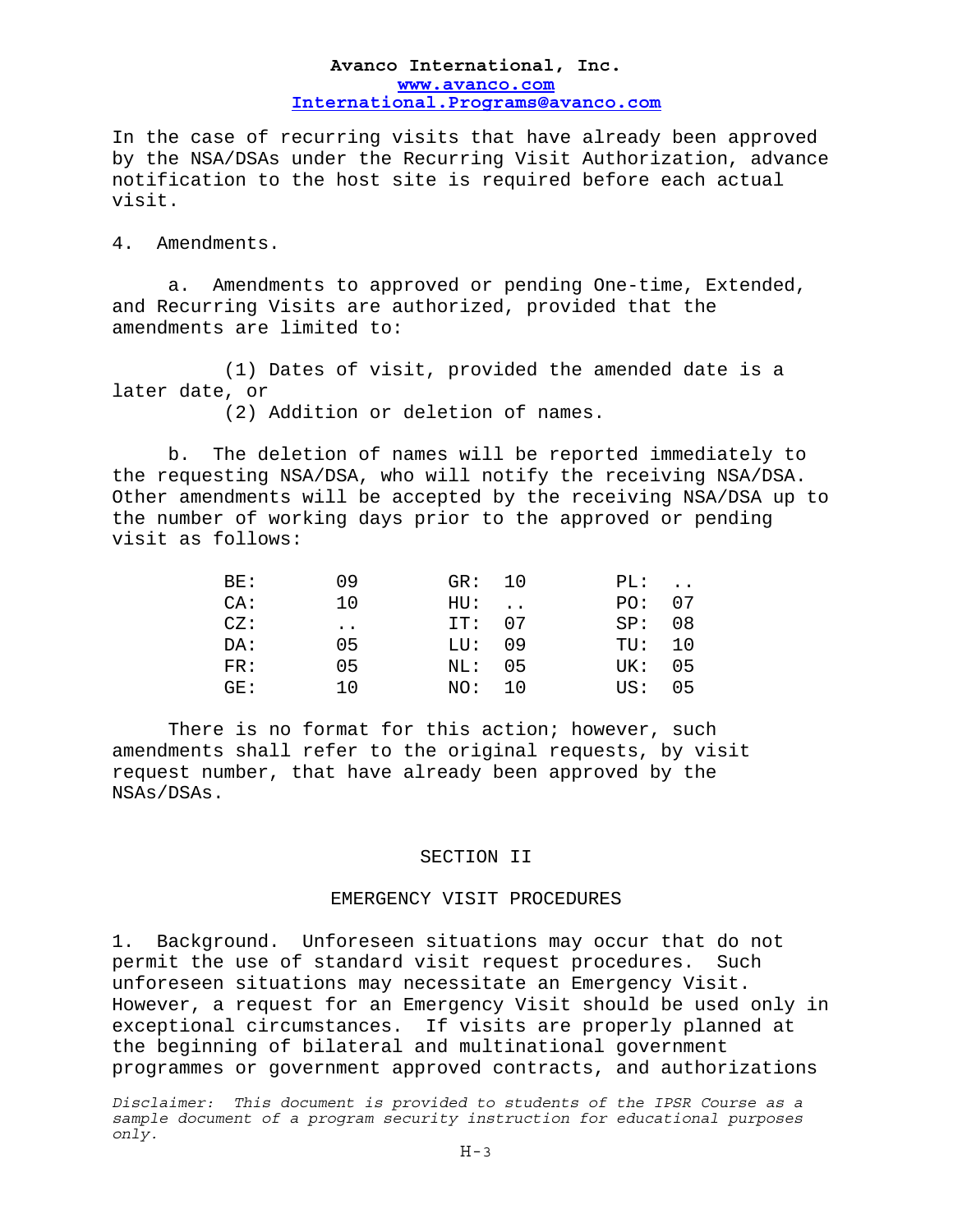for Recurring Visits are obtained, the Recurring Visit authorization should satisfy the majority of requirements for visits related to the programmes and contracts. To qualify as an "Emergency Visit" the following criteria must be met:

 a. The proposed visit is related to an official government request for proposal or request for tender offer (e.g. submission of or amendment to a bid or proposal; attendance at pre-contract negotiations or bidder's conference), or

 b. The visit is to be made in response to the invitation of a Participant government official or Participating Contractor official and is in connection with an official government project, programme, or contract, and

 c. A programme, project, or contract opportunity will be placed in jeopardy if the visit request is not approved.

### 2. Procedures

 a. Emergency Visit requests will be critically reviewed, fully justified and documented by the Security Officer of the requesting government agency or industrial facility. When the Security Officer is satisfied that the circumstances warrant an Emergency Visit, the Security Officer will contact a knowledgeable person at the government agency or industrial facility to be visited, directly by telephone, e-mail, or facsimile, to obtain tentative verbal agreement for the proposed visit. This normally should be accomplished no later than *three* working days in advance. If tentative, verbal agreement is provided to proceed with a visit request, the government agency or industrial facility to be visited (host facility) shall then immediately notify its NSA/DSA that an emergency visit request will be submitted by the government agency or industrial facility that wants to make the visit (requesting facility) and explain the reason for the emergency.

 b. Following receipt of tentative verbal agreement from the host facility, the Security officer of the requesting facility will then send a message in the Request for Visit format (as in Annex 1 of this document) as follows:

 (1) The message must be sent by priority precedence within 24 hours of the verbal agreement for the requested emergency visit to the NSA/DSA of the country to be visited,

*Disclaimer: This document is provided to students of the IPSR Course as a sample document of a program security instruction for educational purposes only.*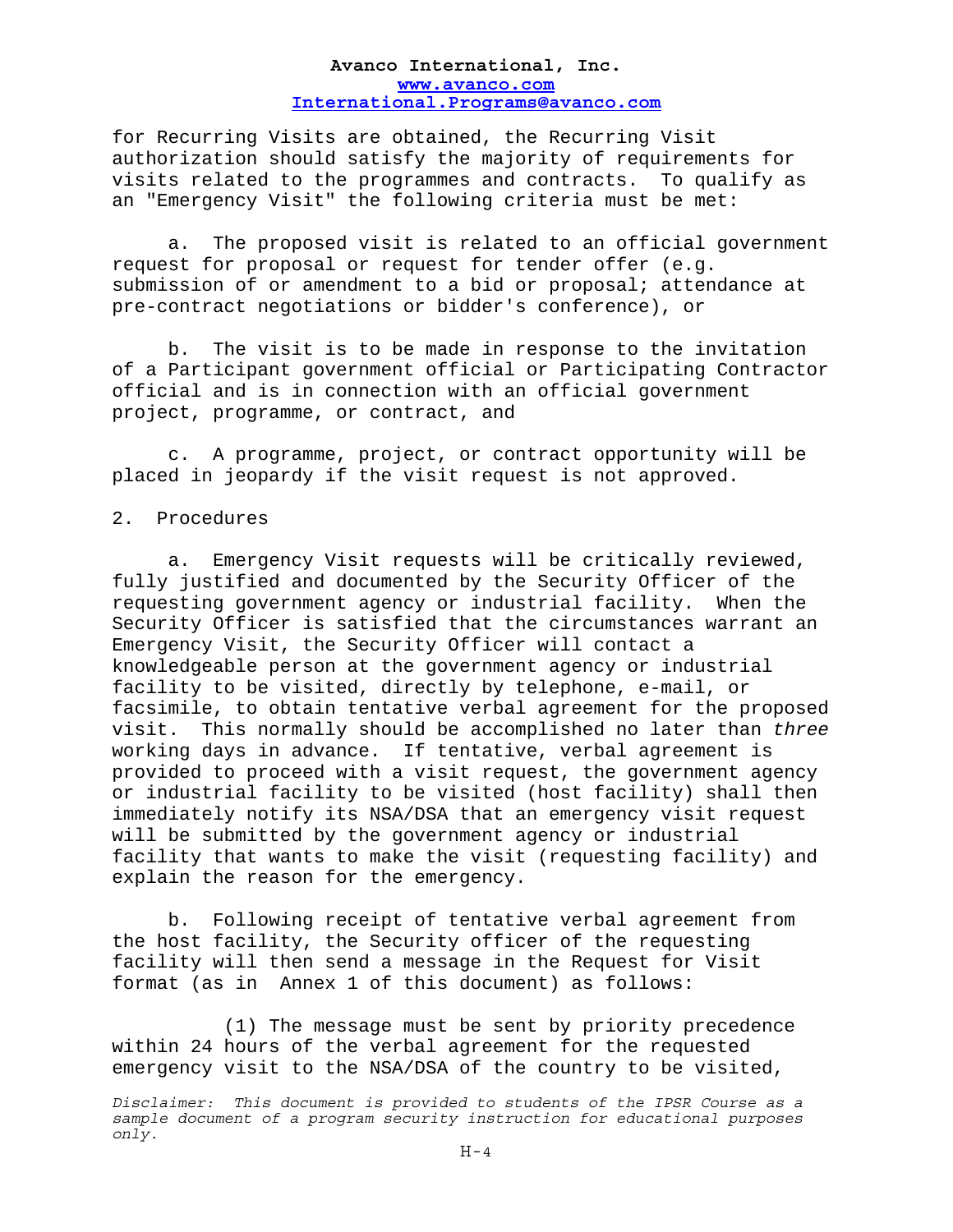through the NSA/DSA of the originating country and the Security Officer of the facility to be visited. Any of those officials may deny the visit.

 (2) The subject of the message will be: "EMERGENCY VISIT - (name of programme, project, or contract or request for proposal or tender offer)". The message must contain all of the information included in the RFV format. The name, telephone, and facsimile numbers of the person contacted pursuant to paragraph 2.a., above, will be placed in the *Remarks* section of the RFV.

 (3) If the NSA/DSA of the host country approves the request, it will subsequently notify the Security Officer of the facility to be visited and the NSA/DSA of the requesting country of the approval. The host facility Security Officer will then notify the requesting facility Security Officer that the visit is approved or denied.

 c. Emergency visit procedures shall not be used in lieu of standard visit request procedures. Therefore, each MISWG country will establish guidelines to ensure compliance with these procedures. When it becomes apparent that the procedures are being abused by personnel of another country, the NSA/DSA of that country will be notified and should take corrective action.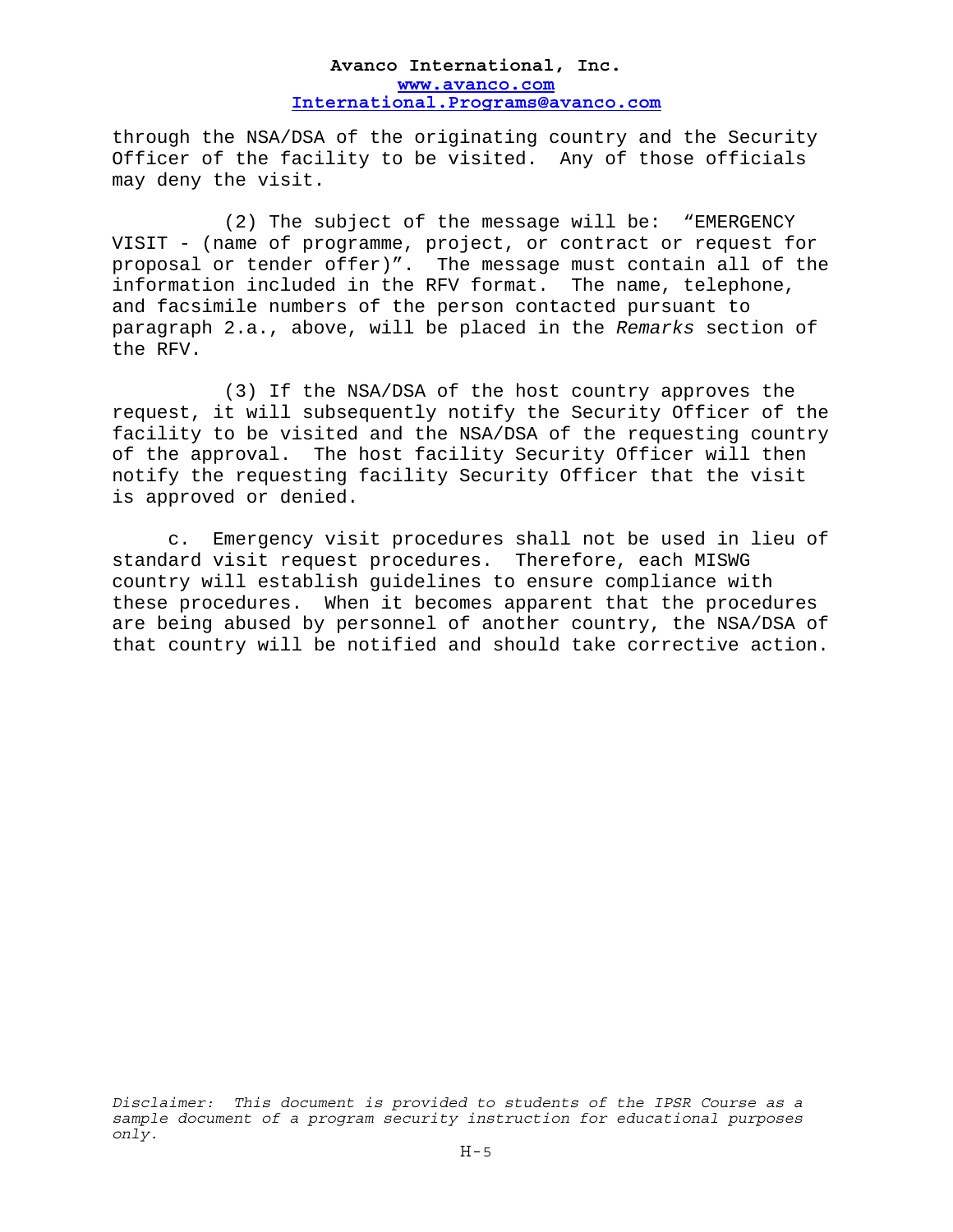Enclosure 1 to Annex H

STANDARD REQUEST FOR VISIT AUTHORIZATION FORMAT

 The Participants and Participating Contractors shall use the attached instructions for the use and completion of a Request for Visit Authorization (RVA) when a visit authorization is required. The format standardizes the elements required for a RVA and places them in a logical order. The RVA format will be used for manual as well as automated processing.

 It is advisable to use this enclosure as a "hand-out" to the visitor. The general principle of this RVA is that only one format will be used when a visit request is necessary.

 When a visit involves access to information subject to government approval, or when access to controlled areas is necessary, the visit request will be submitted by the visitor through their organization's security officer, the certifying/requesting NSA/DSA, and receiving NSA/DSA to the agency or facility to be visited.

The following appendices are contained in this Enclosure:

 Appendix A: Instructions for the use and completion of a Request for Visit.

Appendix B: Sample RVA format and annexes thereto.

 Appendix C: Number of characters for each data element of the RVA format.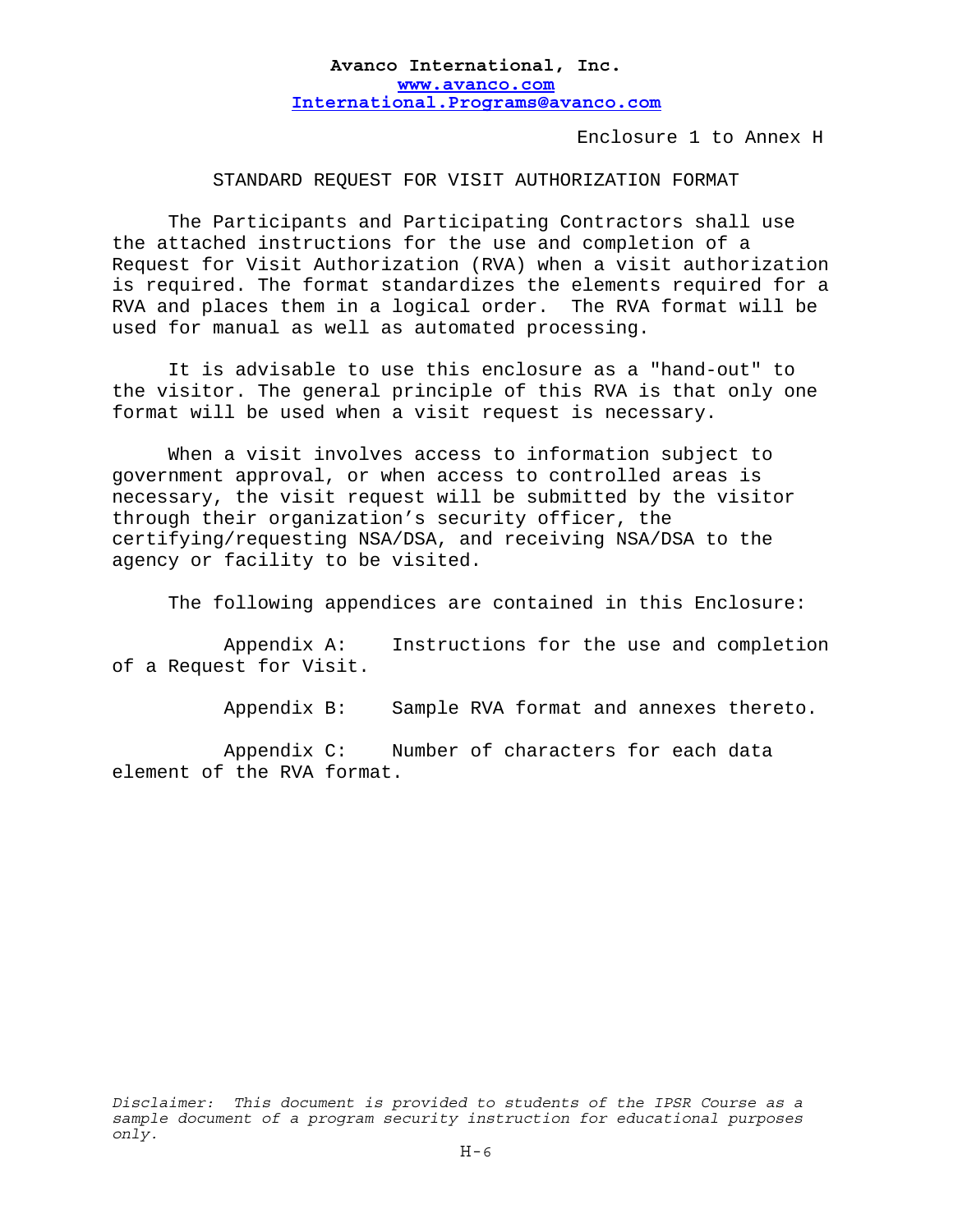Appendix A to Enclosure 1

# **INSTRUCTIONS FOR THE USE AND COMPLETION OF A REQUEST FOR VISIT AUTHORIZATION**

### 1. GENERAL INSTRUCTIONS

 1.1. The Request for Visit Authorization (RVA) is an important document and must be completed without misstatement or omission. Failure to provide all requested information will delay the processing of the request.

1.2. The RVA should be used for a One-time, Extended, and/or Recurring Visit.

 1.3. This RVA should be typed or hand-written in block letters. Automated processing of the RVA is encouraged, provided that the original form and content are maintained.

1.4. Submitting Terms and Country Codes

 The RFV should be in the possession of the *requesting* NSA/DSA the specified number of working days prior to the visit as follows: **[Option: select the countries that will be Participants. The number of days required will be agreed upon during the preparation of the PSI.]** 

| Country Visited | Country code | Working days *       |
|-----------------|--------------|----------------------|
| Belgium         | BE           | $\ddot{\phantom{0}}$ |
| Canada          | CA           | $\ddot{\phantom{0}}$ |
| Czech Rep.      | CZ           | $\ddot{\phantom{0}}$ |
| Denmark         | DA           | $\ddot{\phantom{0}}$ |
| France          | FR           | $\ddot{\phantom{0}}$ |
| Germany         | GE           | $\ddot{\phantom{0}}$ |
| Greece          | GR           | $\ddot{\phantom{0}}$ |
| Hungary         | HU           | $\ddot{\phantom{0}}$ |
| Italy           | IT.          | $\ddot{\phantom{0}}$ |
| Luxembourg      | LU           | $\ddot{\phantom{0}}$ |
| Netherlands     | NL           | $\ddot{\phantom{0}}$ |
| Norway          | ΝO           | $\ddot{\phantom{0}}$ |
| Poland          | PL           | $\ddot{\phantom{0}}$ |
| Portugal        | PO.          | $\ddot{\phantom{0}}$ |
| Spain           | SP           | $\ddot{\phantom{0}}$ |
| Turkey          | TU           | $\ddot{\phantom{0}}$ |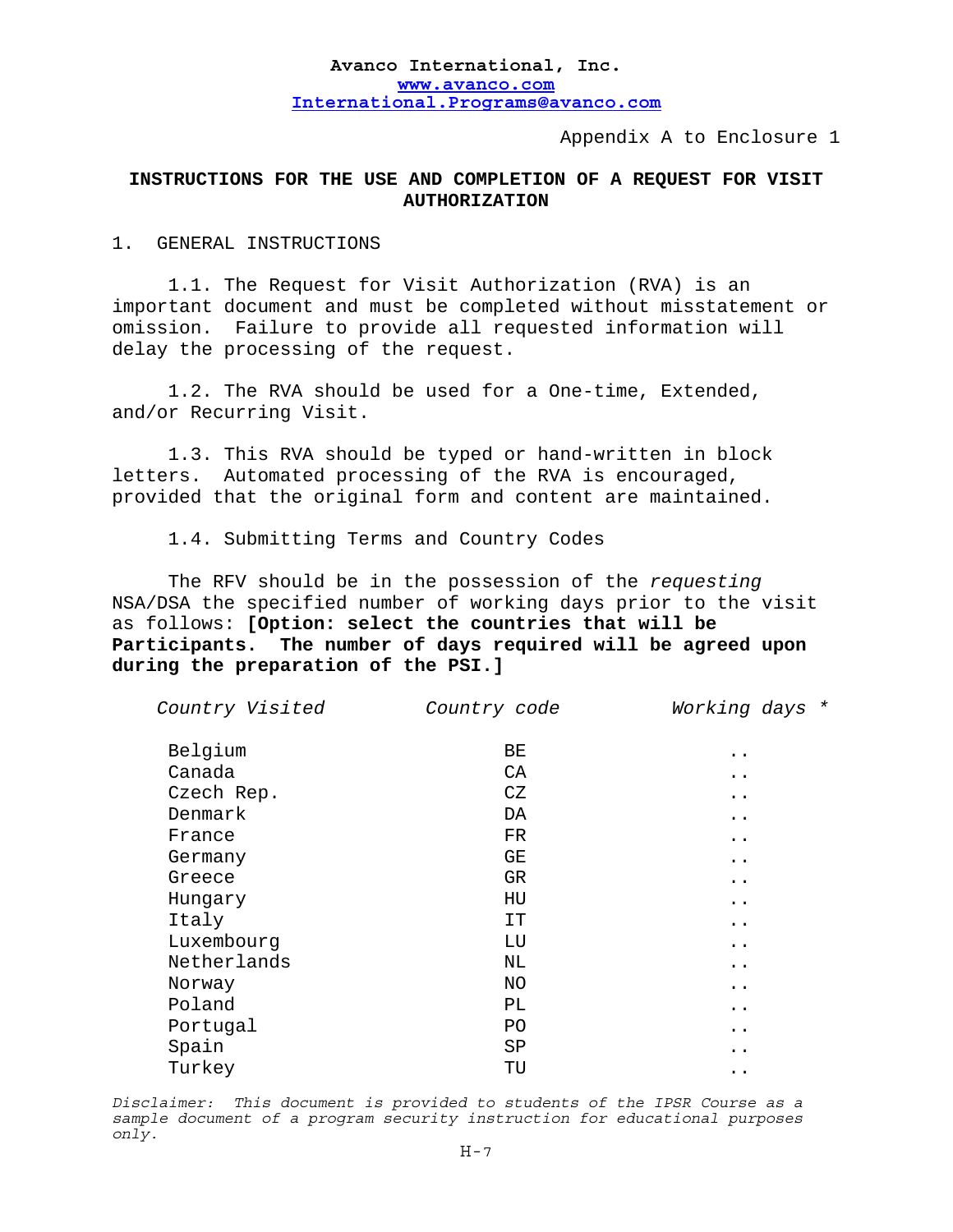| United Kingdom           |  |  |
|--------------------------|--|--|
| United States of America |  |  |

 1.5 The completed RVA shall be sent by the Participants' and Participating Contractors' potential visitors to their national agency at the address specified below. That agency will process the request. **(Insert the office of each Participant that will verify clearances, provide security assurances, and process RVAs for visits to the countries of the other Participants. The name of a point of contact, postal address, telephone number, telex address, telefax number, and e-mail address will be provided.]**

# **INSTRUCTIONS FOR COMPLETION OF REQUEST FOR VISIT AUTHORIZATION (RVA)**

 These instructions provide guidance for completion of the RVA for One-time and Extended Visits. The request is to be prepared by the agency or facility security officer in the case of Recurring Visits in the framework of government approved programmes or projects. Since this RVA format is designed for manual as well as for automated use, a corresponding distinction is made in the completion of some items. When this distinction is applicable, reference is made in the text of the item under "Remark(s)".

**HEADING**: The Heading is "Request for Visit Authorization". Under the heading, mark the appropriate box in left (type of visit) and right (annexes) columns.

1. **ADMINISTRATIVE DATA**: Do not fill in (to be completed by the Embassy of the requesting Participant).

2. **REQUESTING GOVERNMENT AGENCY OR INDUSTRIAL FACILITY:** Provide the full name and postal address; include city, state, and postal zone (zip code), as applicable.

3. **GOVERNMENT AGENCY OR INDUSTRY FACILITY TO BE VISITED:** Provide the full name and precise address; include the street address, city, state, and postal zone and the telex address and the telefax and telephone number. Include the name and telephone number of the host person or other point of contact who has knowledge of any arrangements that were made for the visit.

### **(GUIDANCE:**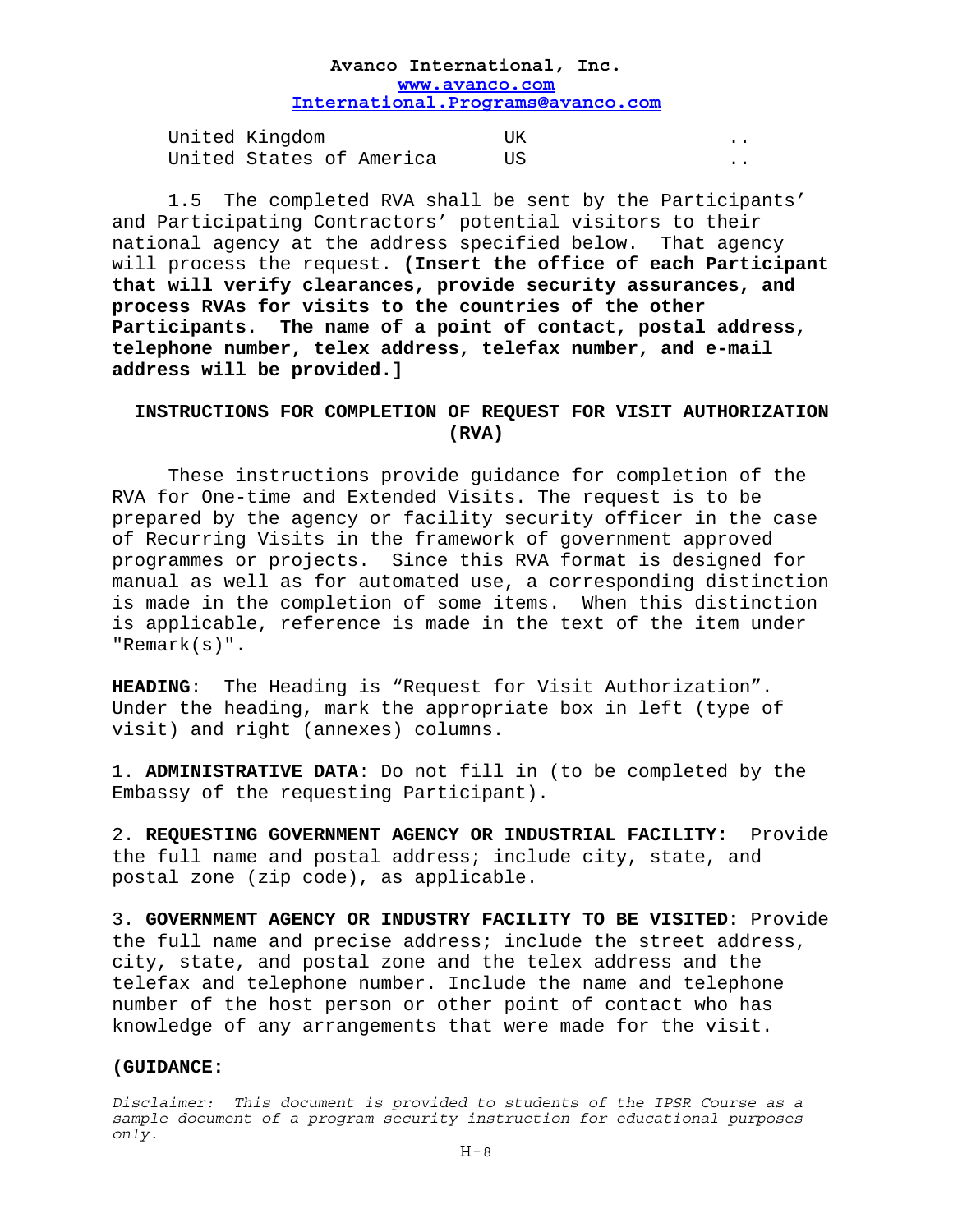**(a) Providing the correct postal zone (zip-code) and precise street address is very important, because there can be different facilities of the same company.** 

**(b) In case of an automated application, only 1 agency or facility can be stated.** 

**(c) In case of a manual application, an annex can be used when two or more agencies or facilities are to be visited in the framework of the same subject. When an annex is used, item 3 should include the statement: "SEE ANNEX 1 FOR (insert number of agencies/facilities) ADDITIONAL FACILITIES". The format is at Annex to the RVA.)**

4. **DATES OF VISIT:** Provide the actual date or period of the visit (date-to-date). Provide the actual date or period as daymonth-year." If applicable, request an alternate date or period in brackets.

5. **TYPE OF VISIT:** Mark one item of each column as indicated. Government Initiative will be specified only if the visit is in support of an authorized government initiative (e.g., Foreign Military Sales (FMS - i.e., government sale), government-togovernment agreement), which must be fully described in item 8.

6. **SUBJECT TO BE DISCUSSED/JUSTIFICATION:** Give a brief description of the subject(s) that are to be discussed during the visit. Explain all abbreviations.

**(GUIDANCE:** 

**(a) In the case of a recurring visit, this item should state "Recurring Visits" as the first words in the data element (e.g., Recurring Visits to discuss....)** 

 **(b) This item should be prepared in the language of the receiving country, unless agreed otherwise.)**

7. **ANTICIPATED LEVEL OF CLASSIFIED INFORMATION TO BE DISCUSSED:** Indicate SECRET, CONFIDENTIAL, RESTRICTED or UNCLASSIFIED, as applicable. Indicate whether such information is to be disclosed by the visitors or it is expected that the host facility will disclose the information, and indicate the government that originated the information.

8. **IS THE VISIT PERTINENT TO**: Mark the appropriate line, Yes (Y)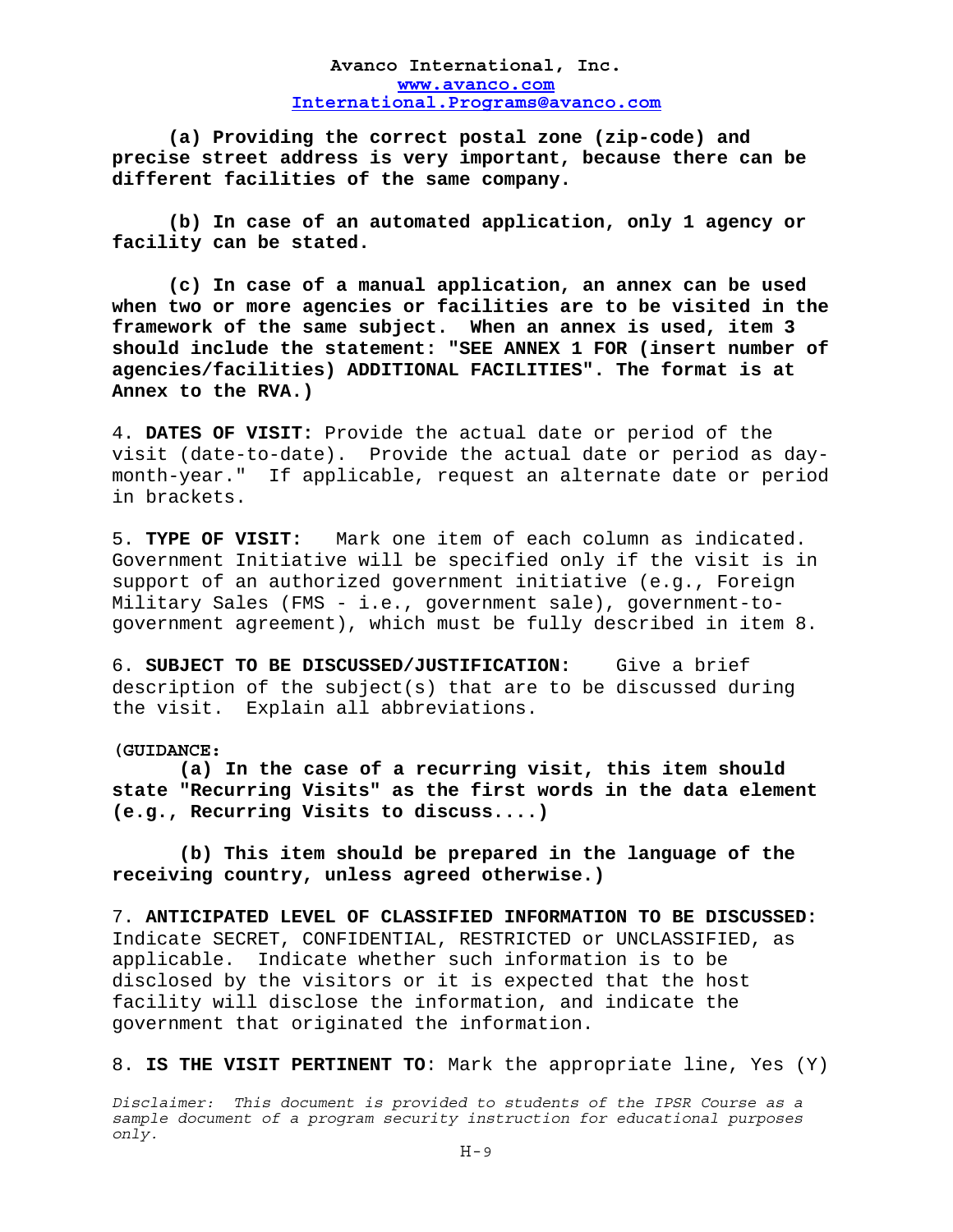or No  $(N)$ ; and if the "Yes" is marked, specify the full name of the government project/programme, i.e., FMS case, or Request for Proposal or Invitation to Tender. Explain all abbreviations.

### 9. **PARTICULARS OF VISITOR**

**NAME:** Include the family name, followed by the first forename in full, and middle initial(s) **DOB:** Date of birth (day-month-year) **POB:** Place of birth (city-state-country) **SC:** Actual security clearance status; e.g., TS, S, C. Indicate NATO clearance (e.g., NS) *only* if the visit is related to NATO business **ID-PP:** Enter the number of the person's identification card or passport, as required by host government. **NATIONALITY:** Enter nationality and/or citizenship in 2-lettercode in accordance with the General Instructions paragraph 1.4. **POSITION:** Provide the position the visitor holds in the organization (e.g., director, product manager, etc.) **COMPANY/AGENCY:** Provide the name of the government agency or industry facility that the visitor represents (if different from item 2).

**(GUIDANCE: When more than two visitors are involved in the visit, an annex may used. The format at Annex 2 should be used. In such case, item no. 9 should state, "SEE ANNEX 2 FOR (state the number of visitors) ADDITIONAL VISITORS".)** 

10. **SECURITY OFFICER OF THE REQUESTING AGENCY:** Provide the name and telephone number of the requesting agency/facility security officer.

11. **CERTIFICATION OF SECURITY CLEARANCE:** *Do not fill in* (to be completed by requesting government's clearance certifying authority).

### **(GUIDANCE FOR THE CLEARANCE CERTIFYING AUTHORITY**:

 **(a) Provide the certifying authority's name, address, and telephone number (can be preprinted).** 

 **(b) This item should be signed and eventually stamped, if required pursuant to national policy.** 

 **(c) If the certifying authority corresponds with the** 

*Disclaimer: This document is provided to students of the IPSR Course as a sample document of a program security instruction for educational purposes only.*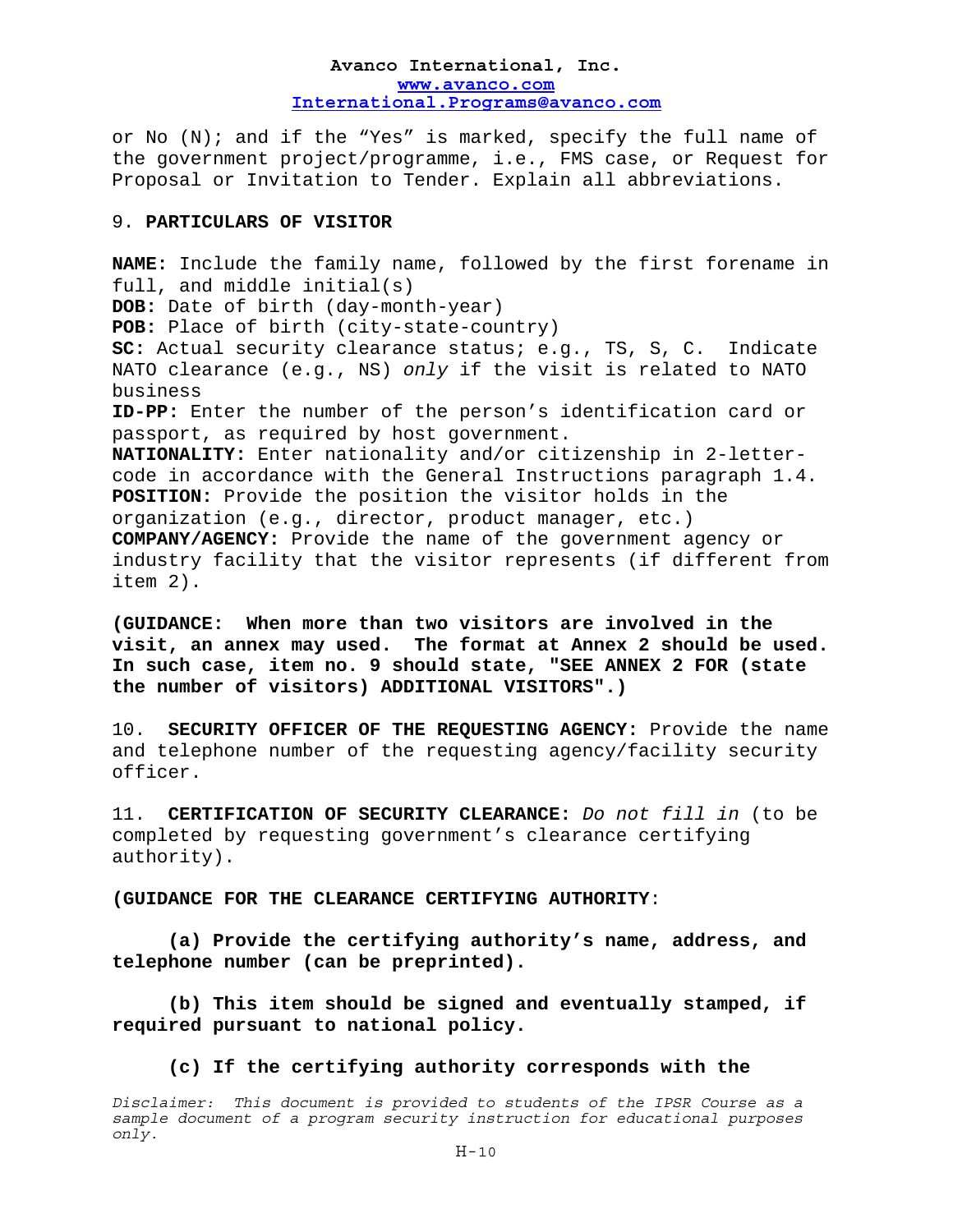**requesting National Security Authority, enter: "See item 12."** 

**(d) If provided by national policy, items 11 and 12 may be filled in by the appropriate official of the Embassy of the requesting country.)**

12. **REQUESTING NATIONAL SECURITY AUTHORITY:** (To be filled in by the applicable NSA.)

**(GUIDANCE FOR THE REQUESTING NSA:** 

**(a) Provide name, address, and telephone number (can be preprinted).** 

 **(b) This item should be signed and stamped, if required pursuant to national policy.)** 

### 13. **REMARKS:**

 a. This item can be used for administrative requirements (e.g., proposed itinerary, request for hotel, and/or transportation).

 b. This space is also available to the receiving NSA for processing comments; e.g., "no security objections," etc.

 c. In case of an Emergency Visit, the name, telephone and telefax numbers, and e-mail address of the knowledgeable person with whom the visit was arranged should be stated.

 d. In case a special security briefing is required, the type of briefing and the date that the briefing was given should be stated.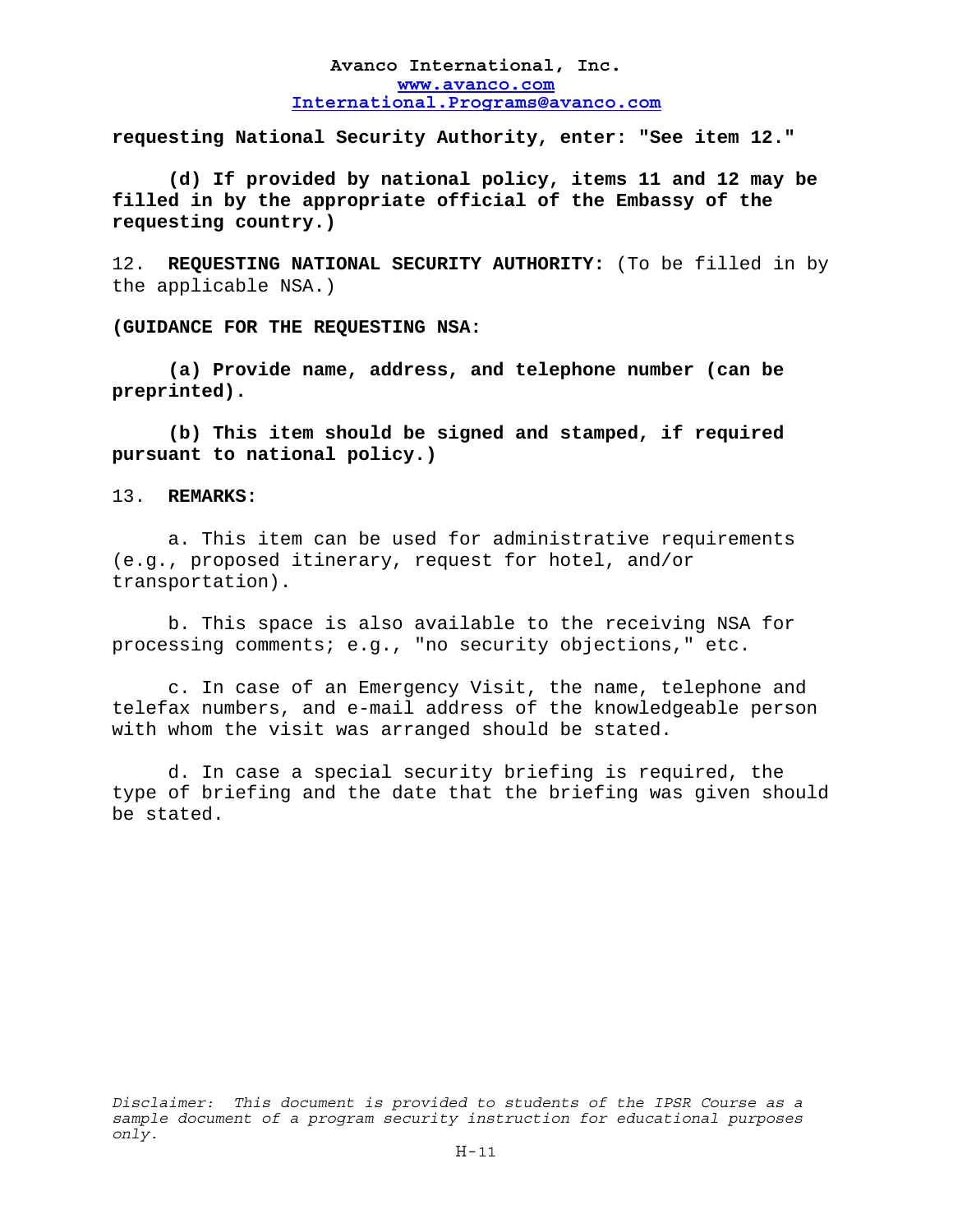| Avanco International, Inc.        |  |
|-----------------------------------|--|
| www.avanco.com                    |  |
| International.Programs@avanco.com |  |

Appendix B to Enclosure 1

### **REQUEST FOR VISIT AUTHORIZATION**

| $\lbrack$ | ] One time                                                          | Annex(es)                             |
|-----------|---------------------------------------------------------------------|---------------------------------------|
| [<br>ſ    | ] Recurring<br>] Emergency                                          | ] Yes:<br>F.<br>$\mathbb{R}$<br>l No: |
|           |                                                                     |                                       |
|           | ADMINISTRATIVE DATA                                                 |                                       |
|           | 1. REQUESTOR:                                                       | DATE: $/$ /                           |
|           | TO:                                                                 | VISIT REQUEST ID Nr.:                 |
|           |                                                                     |                                       |
|           |                                                                     |                                       |
|           | 2. REQUESTING GOVERNMENT AGENCY OR INDUSTRIAL FACILITY:<br>NAME:    |                                       |
|           | POSTAL ADDRESS:                                                     |                                       |
|           | TELEX/FAX Nr.:                                                      | TELEPHONE Nr:.<br>e-mail ADDRESS:     |
|           | 3. GOVERNMENT AGENCY OR INDUSTRIAL FACILITY TO BE VISITED<br>NAME:  |                                       |
|           | POSTAL ADDRESS:                                                     |                                       |
|           | TELEPNONE NR.:<br>e-mail ADDRESS:<br>TELEX/FAX NR.:                 |                                       |
|           | POINT OF CONTACT:                                                   |                                       |
|           | 4. DATES OF VISIT: $/$ / TO $/$ / [Alternate: $/$ / TO $/$ / ]      |                                       |
|           | 5. TYPE OF VISIT: (SELECT ONE FROM EACH COLUMN)                     |                                       |
|           | () GOVERNMENT INITIATIVE () INITIATED BY REQUESTING AGENCY/FACILITY |                                       |
|           | () COMMERCIAL INITIATIVE () BY INVITATION OF FACILITY TO BE VISITED |                                       |
| 6.        | SUBJECT TO BE DISCUSSED/JUSTIFICATION:                              |                                       |

7. **ANTICIPATED LEVEL OF CLASSIFIED INFORMATION TO BE INVOLVED:**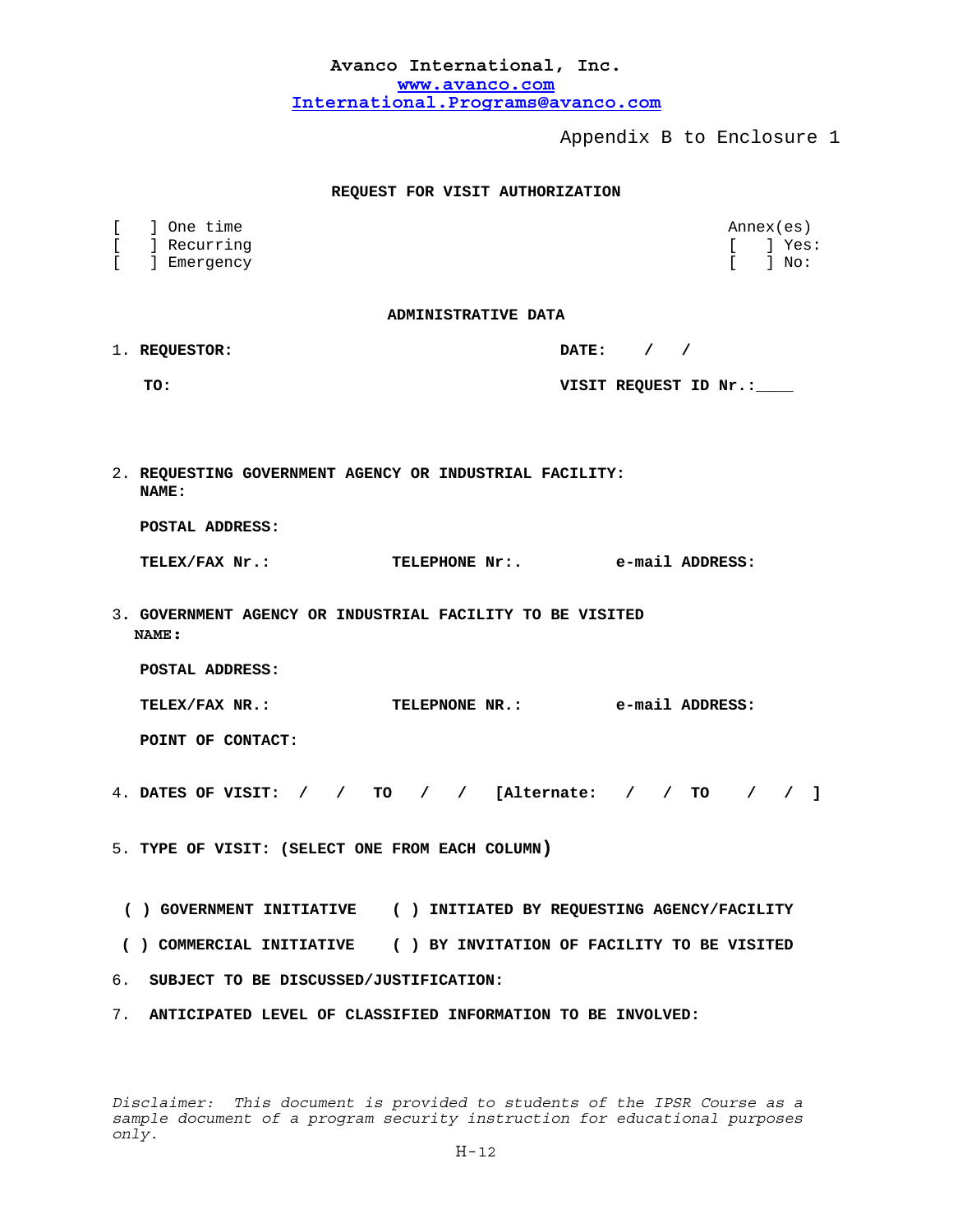8. **IS THE VISIT PERTINENT TO: (Mark "yes" or "No")**

 **A SPECIFIC EQUIPMENT OR WEAPON SYSTEM (Y) (N) FOREIGN MILITARY SALES OR EXPORT LICENSE (Y) (N)**

- 
- **A PROGRAMME OR AGREEMENT (Y) (N)**
- **THE DEFENSE ACQUISITION PROCESS (Y) (N)**

 **OTHER (Describe the other program)** 

9. **PARTICULARS OF VISITORS**

**NAME**:

**DATE OF BIRTH**: / /  **PLACE OF BIRTH**:  **SECURITY CLEARANCE**:  **ID/PP NUMBER**:  **NATIONALITY**:  **POSITION**: **COMPANY/AGENCY**:

**NAME**:

**DATE OF BIRTH**: / /  **PLACE OF BIRTH**:  **SECURITY CLEARANCE**:  **ID/PP NUMBER**:  **NATIONALITY**:  **POSITION**: **COMPANY/AGENCY**:

10. **SECURITY OFFICER OF THE REQUESTING GOVERNMENT AGENCY/INDUSTRY FACILITY:**

**NAME: TELEPHONE NR.: TELEFAX NR.: e-mail ADDRESS:**

**SIGNATURE:**

11. **CERTIFICATION OF SECURITY CLEARANCE**

### **NAME: ADDRESS:**

 **TELEPHONE NR.: TELEFAX NR.: e-mail ADDRESS:** 

#### **SIGNATURE:**

#### 12. **REQUESTING NATIONAL SECURITY AUTHORITY**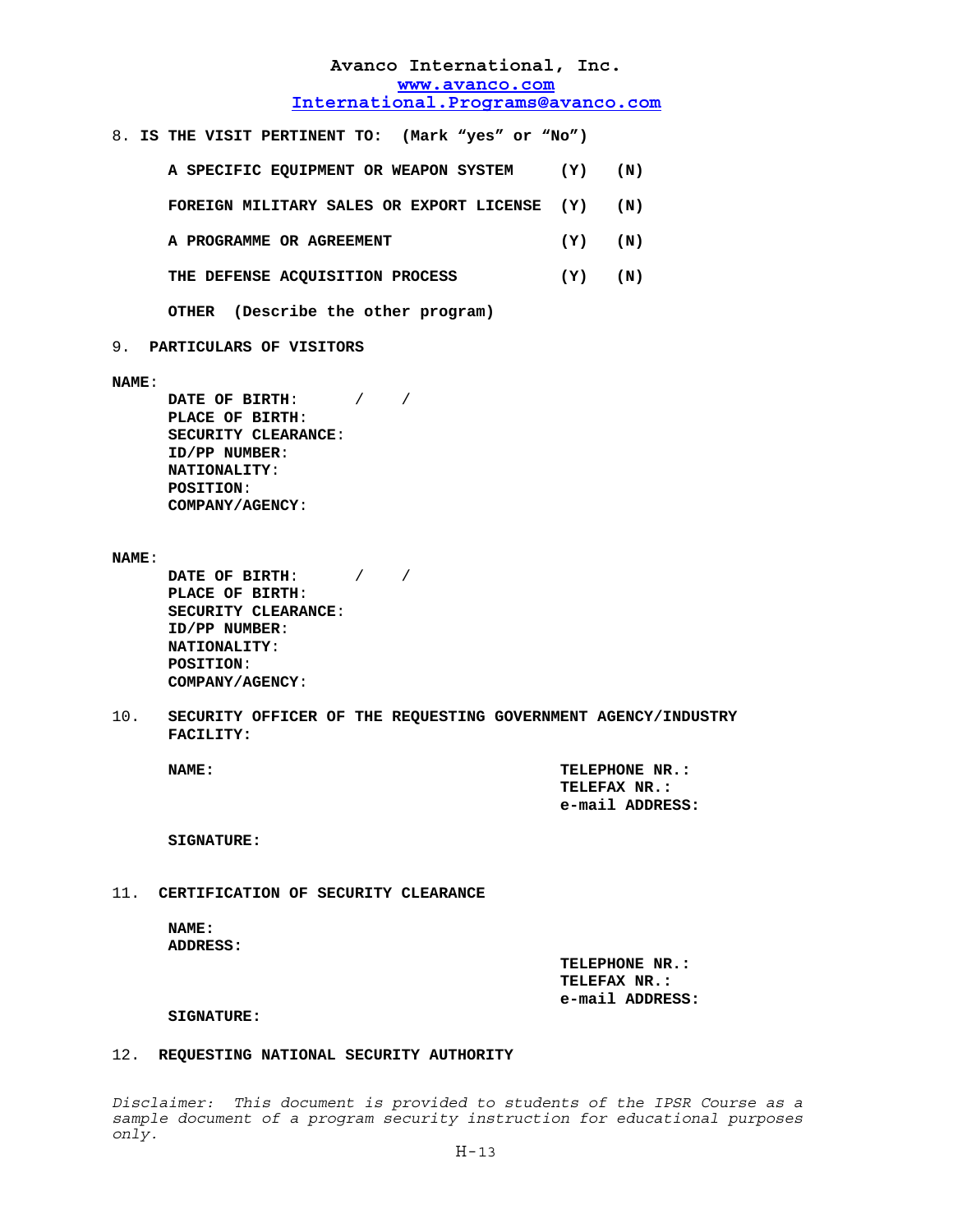**NAME: ADDRESS:**

 **TELEPHONE:**

**SIGNATURE:**

13. **REMARKS:**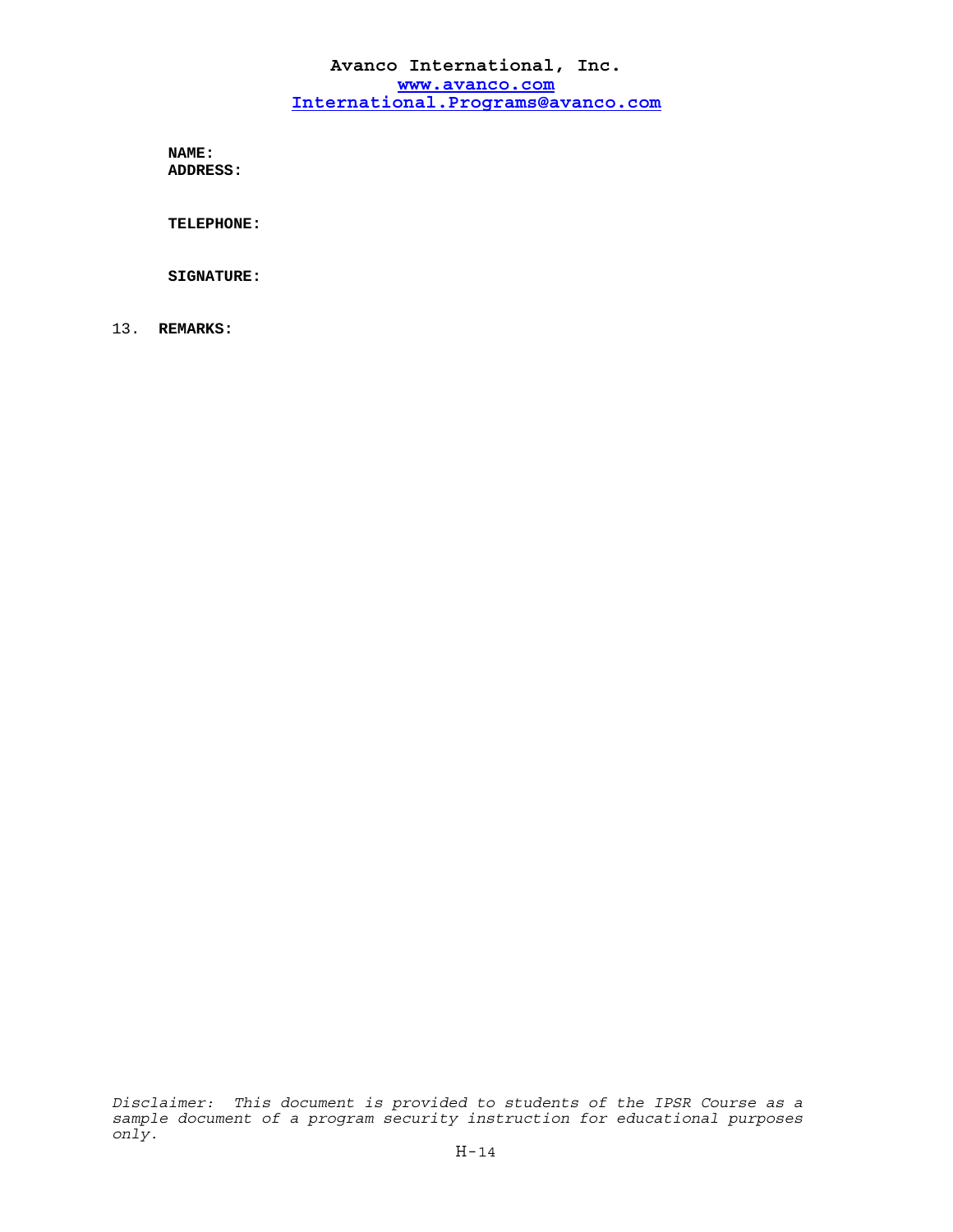| Avanco International, Inc. |                                                                       |                                          |  |  |
|----------------------------|-----------------------------------------------------------------------|------------------------------------------|--|--|
| www.avanco.com             |                                                                       |                                          |  |  |
|                            | International.Programs@avanco.com                                     |                                          |  |  |
|                            |                                                                       | Annex 1 to RVA                           |  |  |
|                            | GOVERNMENT AGENCY OR INDUSTRIAL FACILITY TO BE VISITED<br>(Continued) |                                          |  |  |
|                            | Reference: RVA Nr. ______, item 3.                                    |                                          |  |  |
|                            | $1.$ NAME:<br>ADDRESS:                                                |                                          |  |  |
|                            | TELEX/TELEFAX NR.:<br>POINT OF CONTACT:                               | TELEPHONE NR.:<br>e-mail ADDRESS:        |  |  |
|                            | $2.$ NAME:<br>ADDRESS:                                                |                                          |  |  |
|                            | TELEX/TELEFAX NR.:                                                    |                                          |  |  |
|                            | POINT OF CONTACT:                                                     | TELEPHONE NR.:<br>e-mail ADDRESS:        |  |  |
|                            | $3.$ NAME:<br>ADDRESS:                                                |                                          |  |  |
|                            | TELEX/TELEFAX NR.:                                                    |                                          |  |  |
|                            | POINT OF CONTACT:                                                     | TELEPHONE NR.:<br>e-mail ADDRESS:        |  |  |
|                            | $4.$ NAME:<br>ADDRESS:                                                |                                          |  |  |
|                            | TELEX/TELEFAX NR.:                                                    |                                          |  |  |
|                            | POINT OF CONTACT:                                                     | <b>TELEPHONE NR.:</b><br>e-Mail ADDRESS: |  |  |
|                            | $5.$ NAME:<br>ADDRESS:                                                |                                          |  |  |
|                            | TELEX/TELEFAX NR.:                                                    |                                          |  |  |
|                            | POINT OF CONTACT:                                                     | TELEPHONE NR.:<br>e-Mail ADDRESS:        |  |  |
|                            | $6.$ NAME:<br>ADDRESS:                                                |                                          |  |  |
|                            | TELEX/TELEFAX NR.:                                                    |                                          |  |  |
|                            | POINT OF CONTACT:                                                     | <b>TELEPHONE NR.:</b><br>e-Mail ADDRESS: |  |  |
|                            | (CONTINUE AS REQUIRED)                                                |                                          |  |  |

Annex 2 to RVA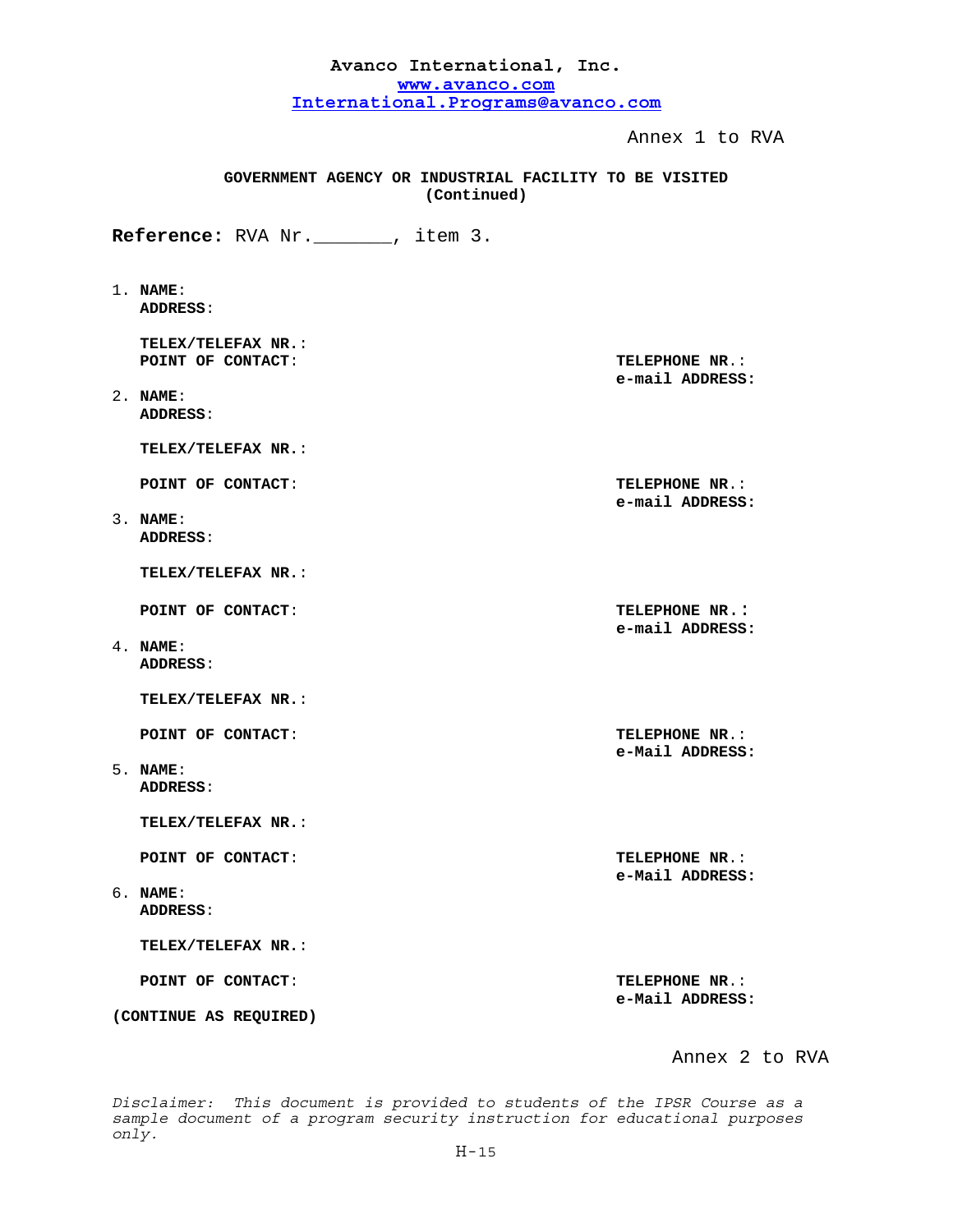### **PARTICULARS OF VISITORS (Continued)**

**Reference:** RVA Nr.\_\_\_\_\_\_, item 9.

1. **NAME**: **DATE OF BIRTH**: / /  **PLACE OF BIRTH**:  **SECURITY CLEARANCE**:  **ID/PP NUMBER**:  **NATIONALITY**:  **POSITION**: **COMPANY/AGENCY**:

2. **NAME**:

**DATE OF BIRTH**: / /  **PLACE OF BIRTH**:  **SECURITY CLEARANCE**:  **ID/PP NUMBER**:  **NATIONALITY**:  **POSITION**: **COMPANY/AGENCY**:

3. **NAME**:

**DATE OF BIRTH**: / /  **PLACE OF BIRTH**:  **SECURITY CLEARANCE**:  **ID/PP NUMBER**:  **NATIONALITY**:  **POSITION**: **COMPANY/AGENCY**:

4. **NAME**:

**DATE OF BIRTH**: / /  **PLACE OF BIRTH**:  **SECURITY CLEARANCE**:  **ID/PP NUMBER**:  **NATIONALITY**:  **POSITION**: **COMPANY/AGENCY**:

5. **NAME**:

**DATE OF BIRTH**: / /  **PLACE OF BIRTH**: **SECURITY CLEARANCE**:  **ID/PP NUMBER**:  **NATIONALITY**:  **POSITION**: **COMPANY/AGENCY**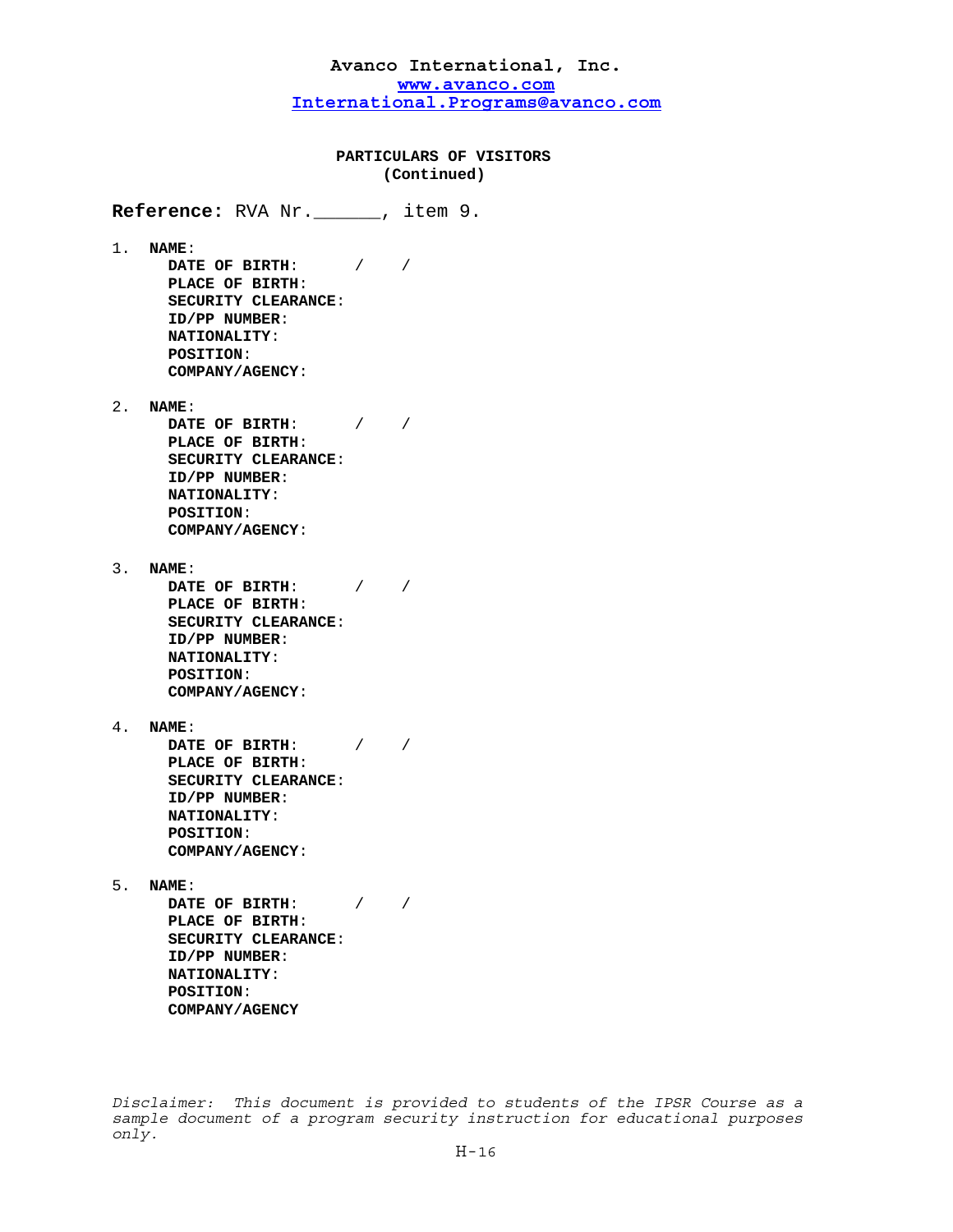**ANNEX I (insert the name of the programme or project)** 

 **CONTROL OF SECURITY-CLEARED FACILITIES**

**(GUIDANCE:** 

**a. The purpose of this Annex is to provide the Programme Management Office (PMO) Security Office with the procedures for the development and maintenance of the list of Contractors and Sub-Contractors to which classified information and/or material will be distributed.** 

**b. The PMO Security Office will prepare a list (Basic List) of Contractors and Sub-Contractors that have been awarded or are to be awarded contracts within the programme or project (see item c, below). The level of facility security clearance and storage capability of each company will be verified before preparing the list.** 

**c. The List, prepared in the format of Appendix 1, will be based on the information given, respectively, by Prime contractor(s), during the tendering phase and by Prime contractor(s) and subcontractor(s) during the contract phase**.

**d. The PMO Security Office will send copies of the "Basic List" to the participating National Security Authorities/Designated Security Authorities (NSAs/DSAs) who, in conjunction with the National Programme/Project Office, as applicable, will check the details of the entries regarding facilities within their security responsibility and return the checked and corrected list to the PMO Security Office.** 

**e. The PMO Security Office will prepare a "Final Consolidated List" and send copies of it to the NSAs/DSAs of the Participants, and to National Project Offices.** 

**f. The PMO Security Office will be notified of any changes to the Final Consolidated List by the participating NSAs/DSAs or National Programme/Project Offices, as applicable (Appendix 2). The PMO Security Office will then prepare an Amendment to the Final Consolidated List and forward copies to the participating NSAs/DSAs and National Programme/Project Offices.**

*Disclaimer: This document is provided to students of the IPSR Course as a sample document of a program security instruction for educational purposes only.*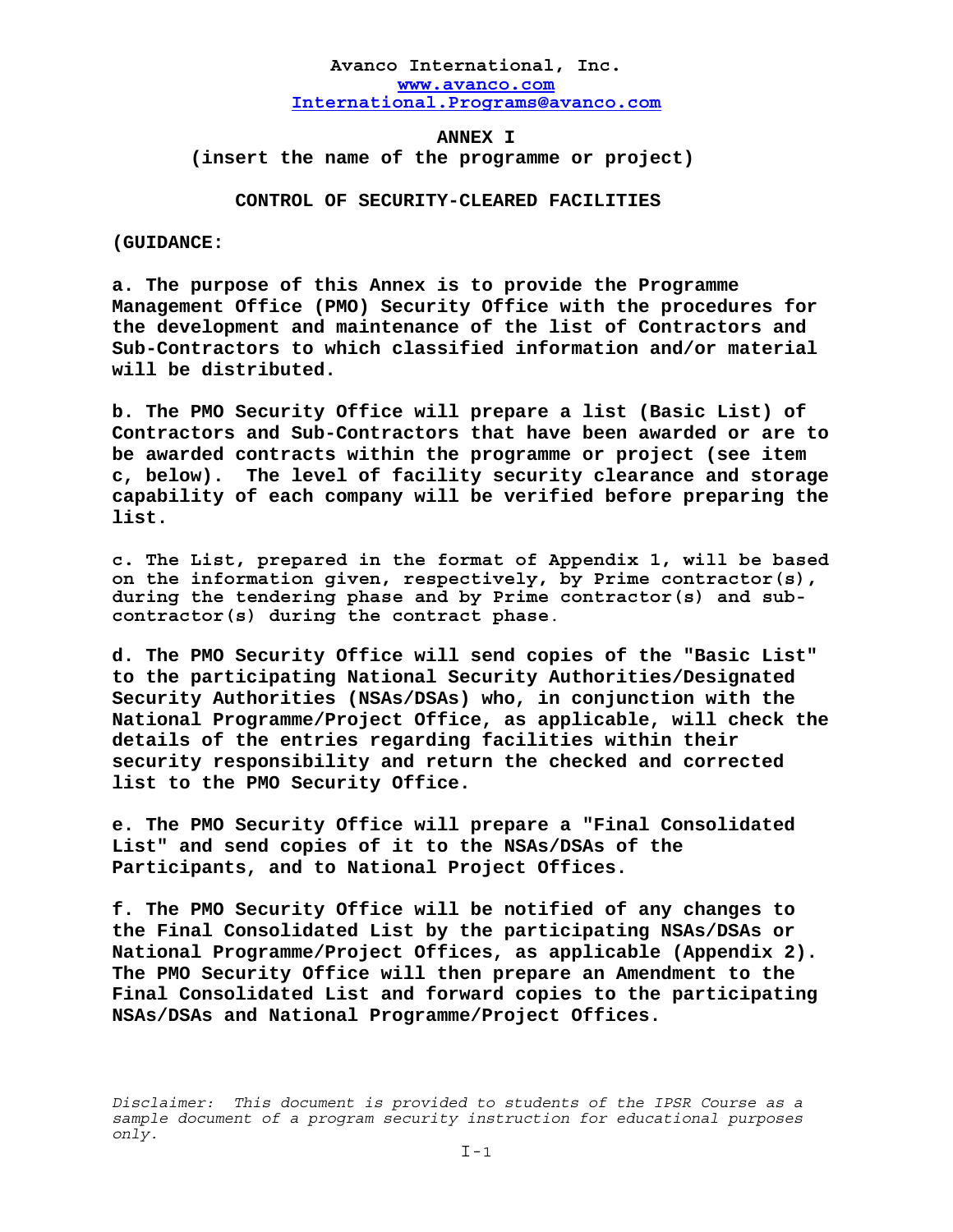Appendix 1 to Annex I

### **LIST OF SECURITY CLEARED FACILITIES**

**(insert the name of the programme or project)** 

From: PMO Security Officer To : **(insert addresses of Participants' NSAs/DSAs)**

 The following list identifies prime contractors and subcontractors employed on the **(insert the name of the programme.)**

**(GUIDANCE: The serial number is assigned by the PMO for reference purposes. The identification of the facility Security Officer must contain the telephone and telefax numbers and email address.)** 

**Serial Nr. Full Address of Full Address of Class. Level of Identity of the Facility Security Officer the Contract Contract** 

The above details are confirmed.

(Signature of PMO Security Officer (Signature of NSA/DSA)

Typed Name Typed Name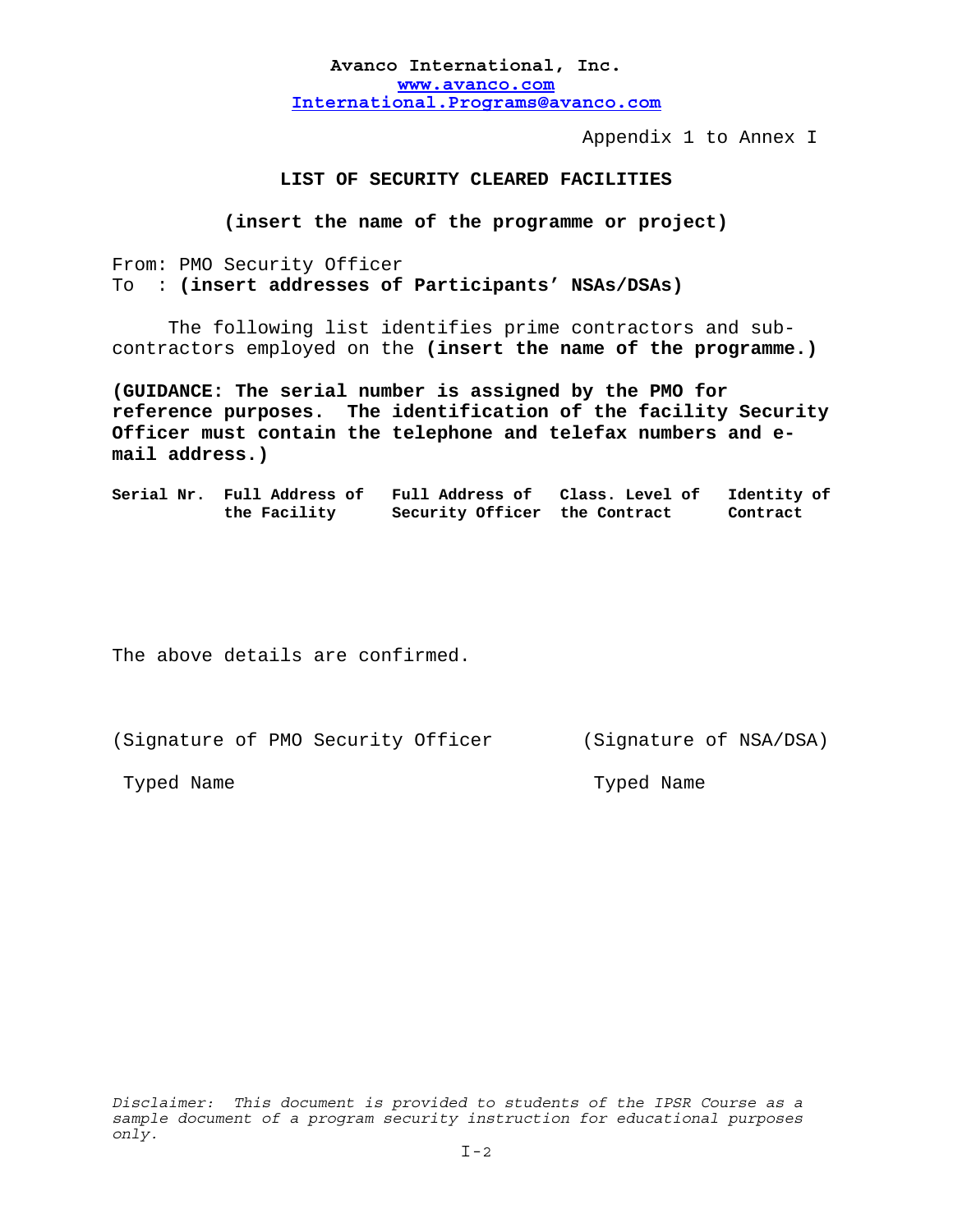Appendix 2 To Annex I

From: Participating NSA/DSA To : PMO Security Officer (address)

 The following amendment Nr. **(insert the serial number of the request or amendment submitted by the originating NSA/DSA)** should be made to the list of contractors/subcontractors in **(insert the name of the country that is represented)** employed on **(insert name of the Programme) Programme)**.

**(GUIDANCE: The information should be submitted using the basic format that is used for Appendix 1 to Annex I.)** 

The above details are confirmed

(Signature of NSA/DSA)

Typed Name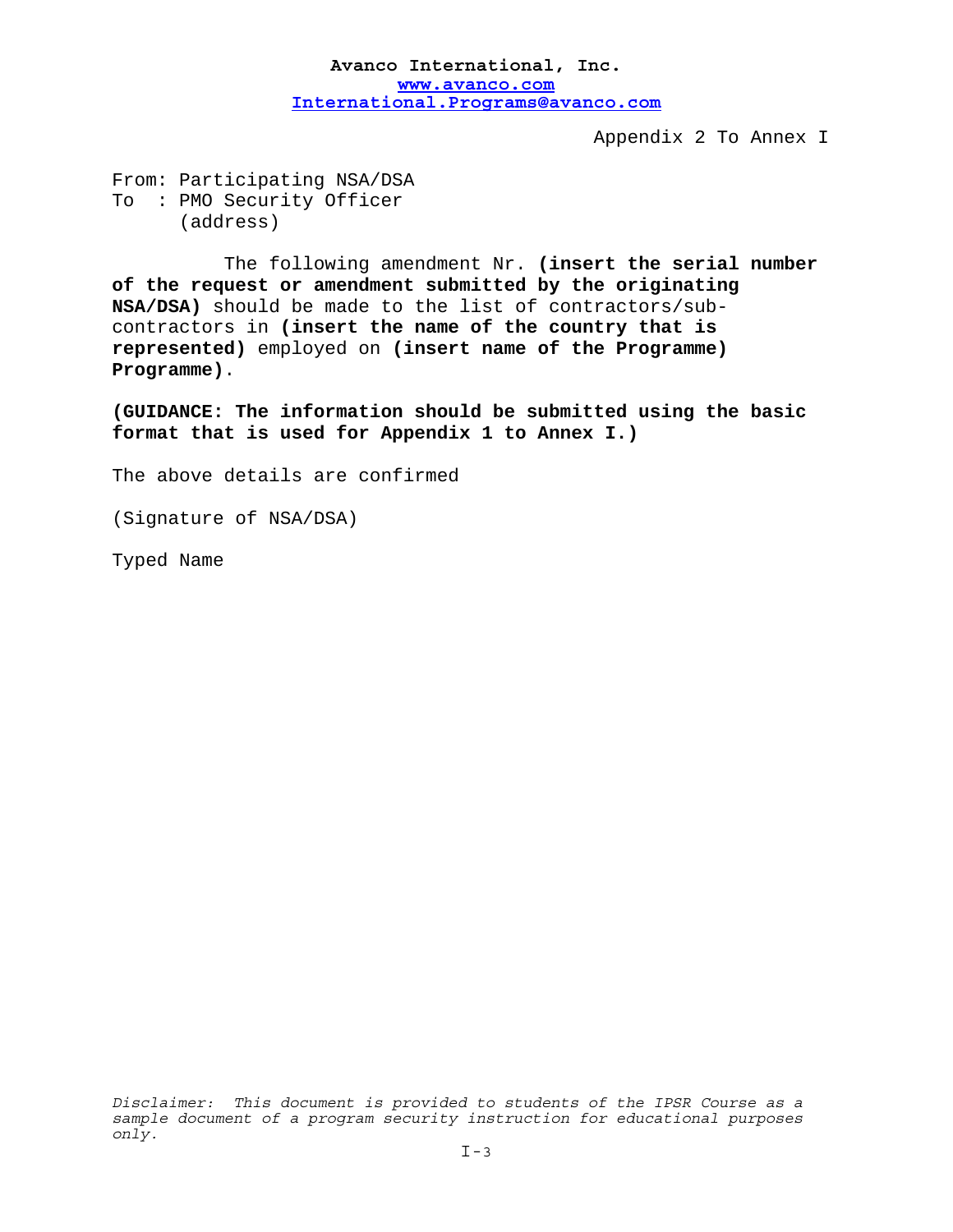### **ANNEX J**

# **FACILITY SECURITY CLEARANCE INFORMATION SHEET (FIS) (insert the name of the programme or project)**

### **(GUIDANCE:**

**The FIS format is to be used for the quick exchange of information between NSAs/DSAs with regard to the verification of a Facility Security Clearance of a facility that is involved or that is to be involved in classified Invitations to Tender, Requests for Proposals, pre-bidders conferences and/or contracts or sub-contracts.** 

 **The FIS is divided into a request and a reply section and can be used for different purposes as indicated in the heading of the request section. The preferable way for the exchange of the FIS will be by fax or e-mail, and, in the case of classified information, through approved secure channels.)** 

### **PROCEDURES FOR USE OF THE FIS**

a. The FIS preferably should be typed or hand-written in capital letters.

b. The following classification abbreviations should be used:

> S = Secret NS = NATO Secret C = Confidential NC = NATO Confidential

c. The REQUEST section should be completed as follows:

 (1) Select one or more items, depending on the action being requested. The last item (correct and complete information) is a standard selection which requests that any erroneous or incomplete information be corrected.

 (2) Items 1 through 5 are self-evident. In item number 4 the standard 2-letter country code should be used. The completion of item number 5 is optional.

*Disclaimer: This document is provided to students of the IPSR Course as a sample document of a program security instruction for educational purposes only.*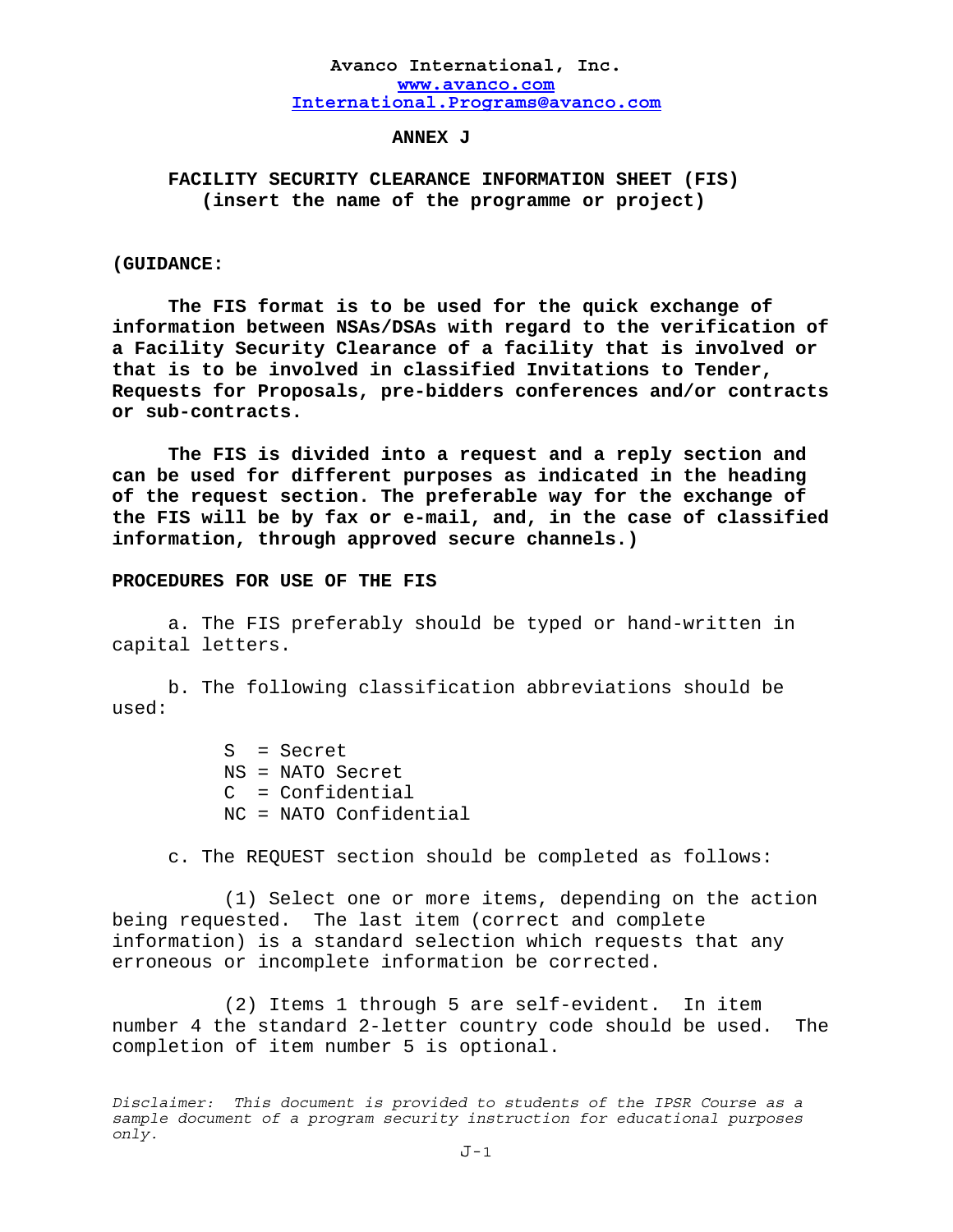(3) Reason for Request (Item 6). Give the specific reason for the request and provide project indicators, the number of the contract, letter of intent, invitation, etc. Any deadline/expiration/award dates that may have a bearing on the completion of a FSC should be included. Provide the name of the actual requestor (if on behalf of the NSA/DSA) and the date of the request.

d. REPLY Section

 (1) Item 1: Select appropriate fields. In case a FSC investigation is in progress, it is essential to give the requestor an indication of the required processing time (if known).

Item 2: Select the appropriate fields.

 Item 3: Although the validation procedure differs for each country, or even for each facility, the mentioning of the expiration date of the given FSC is mandatory. For obvious reasons, the requesting NSA/DSA should be informed immediately about an earlier invalidation of the provided FSC. It is understandable that, with regard to other changes (e.g. the name of the security officer), this statement is not always attainable. However, if changes come to the knowledge of the providing NSA/DSA, it is assumed that the requesting NSA/DSA will be informed accordingly. The requestor is responsible for the application for a renewal of the FSC.

Item 4: This is a standard clause.

 Item 5: The "Remarks" item may be used for additional information with regard to the FSC, the facility, or any of the foregoing items.

 (2) Provide the name of the providing authority (the NSA/DSA or other official on behalf of the NSA/DSA) and the date.

e. ADP, COMSEC, AND OTHER SENSITIVE REQUIREMENTS

 The security information related to these subjects is generally classified and does not lend itself to the purpose of the FIS. In general, a simple "yes" or "no" answer to the question whether or not the facility holds an ADP and/or a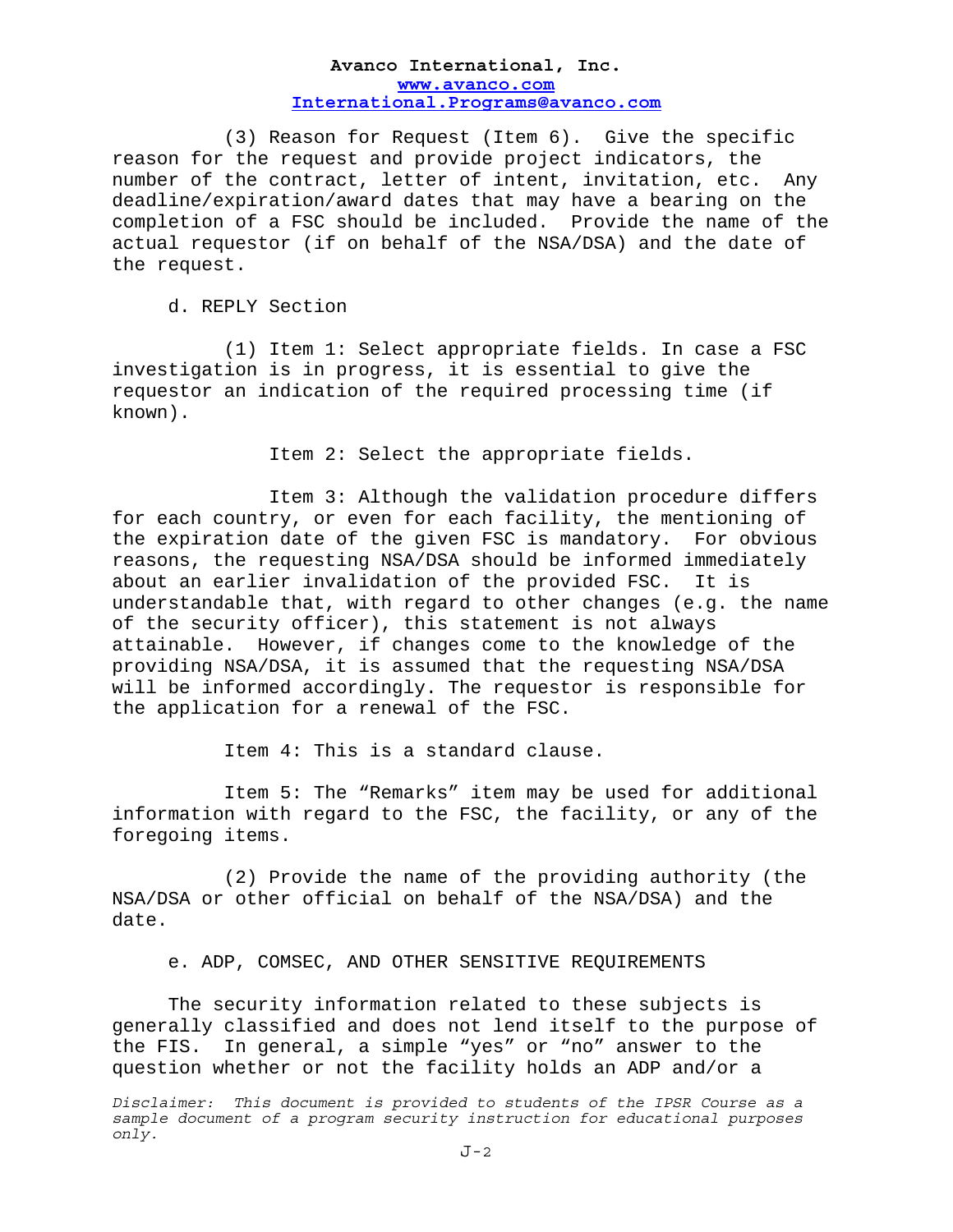COMSEC capability is insufficient. When such information is nevertheless required, it is advised to contact the providing NSA/DSA separately on specific items such as compatibility, security policy, key material, etc.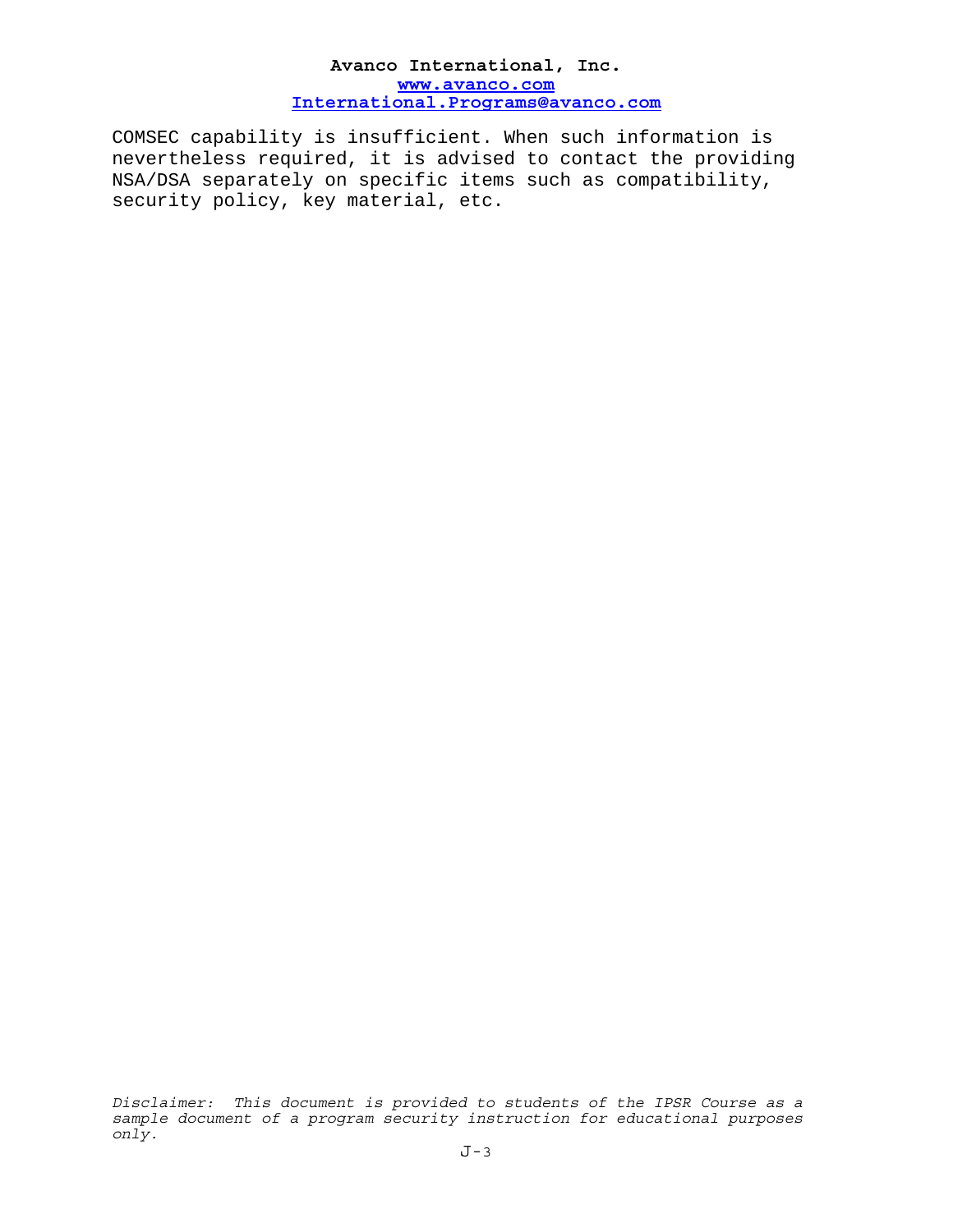Enclosure-Annex J Format

# **FACILITY SECURITY CLEARANCE INFORMATION SHEET (FIS) (insert the name of the programme or project)**

**TO: (insert name and address of responsible NSA/DSA or CSO)**

**SUBJECT: REQUEST FOR FACILITY SECURITY CLEARANCE (FSC) ASSURANCE** 

**REQUEST** 

Please:

 [ ] provide a FSC assurance for the facility listed below.

[ ] initiate a FSC up to and including the level of **(insert level of FSC required)** if the facility does not hold a current FSC.

 [ ] confirm the FSC up to and including the level of **(insert level of FSC)** as provided on **(insert the date that initial FSC was provided in day, month, year (ddmmyy)).**

 [x ] provide the correct and complete information, as applicable.

1. Full Facility Name:

2. Full Facility Street Address:

3. Postal Address (if different from item 2)

4. City/Zip Code/Country: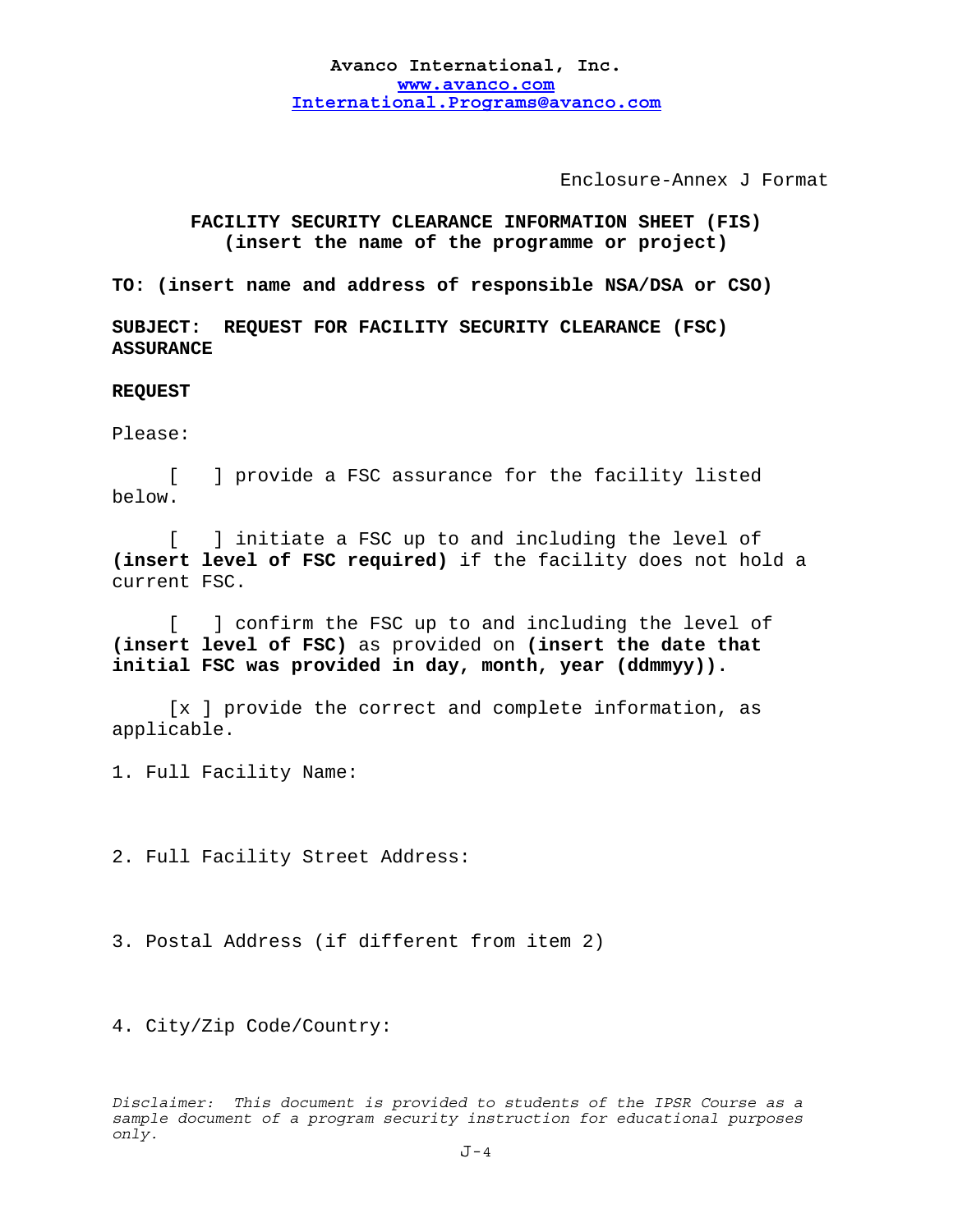5. Name of the Requesting Security Officer: **(insert name, telephone and telefax numbers, and e-mail address)**

6. This request is made for the following reason(s): **(describe the need for the clearance verification; for example: specified work during the pre-contractual stage or during a specified contract or sub-contract related to the programme or project)**

Requesting NSA/DSA: **(insert the name, telephone/telefax numbers and email address)**

Date: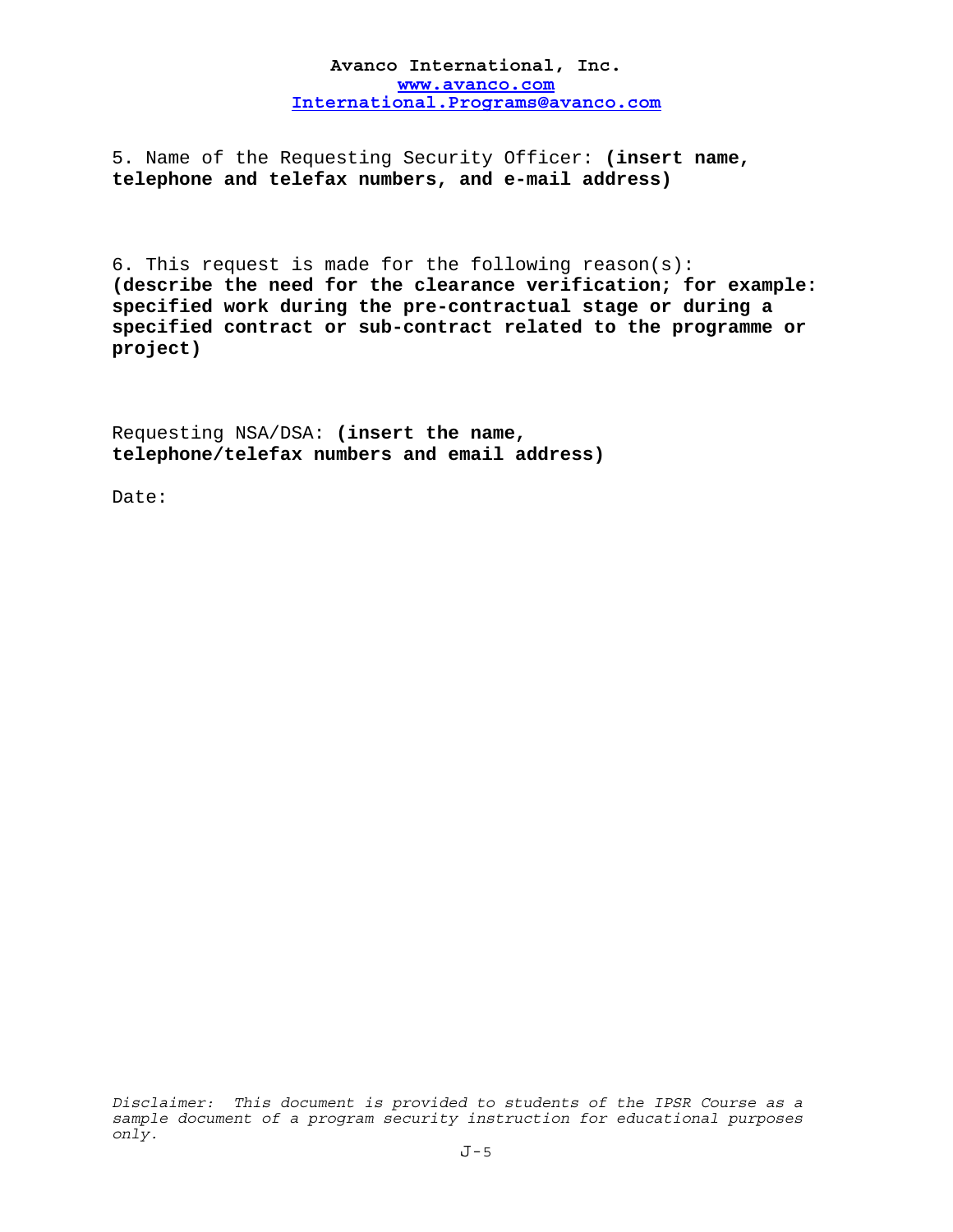### **REPLY**

1. This is to inform you that the above mentioned facility:

[ ] holds a FSC up to and including the level of: [ ]S [ ]NS [ ]C [ ]NC.

[ ] does not hold a FSC.

[ ] does not hold a FSC, but, pursuant to your above request, the FSC is in progress. You will be informed when the FSC is established. Expected completion date:../..(mmyy).

2. Safeguarding of classified documents: [ ] yes, level:....[ ] no.

 Safeguarding of classified material: [ ] yes level:....  $\lceil$   $\rceil$  no.

3. This FSC certification expires on: .........(ddmmyy). In the case of an earlier invalidation or in the case of any change to the information listed above, you will be so informed.

4. Should any contract be let or classified information be transferred in relation to this certification, please inform us on all relevant data, including the security classification of the contract.

5. Remarks:

Providing NSA/DSA: **(insert the name, telephone and telefax numbers and e-mail address)**

Date: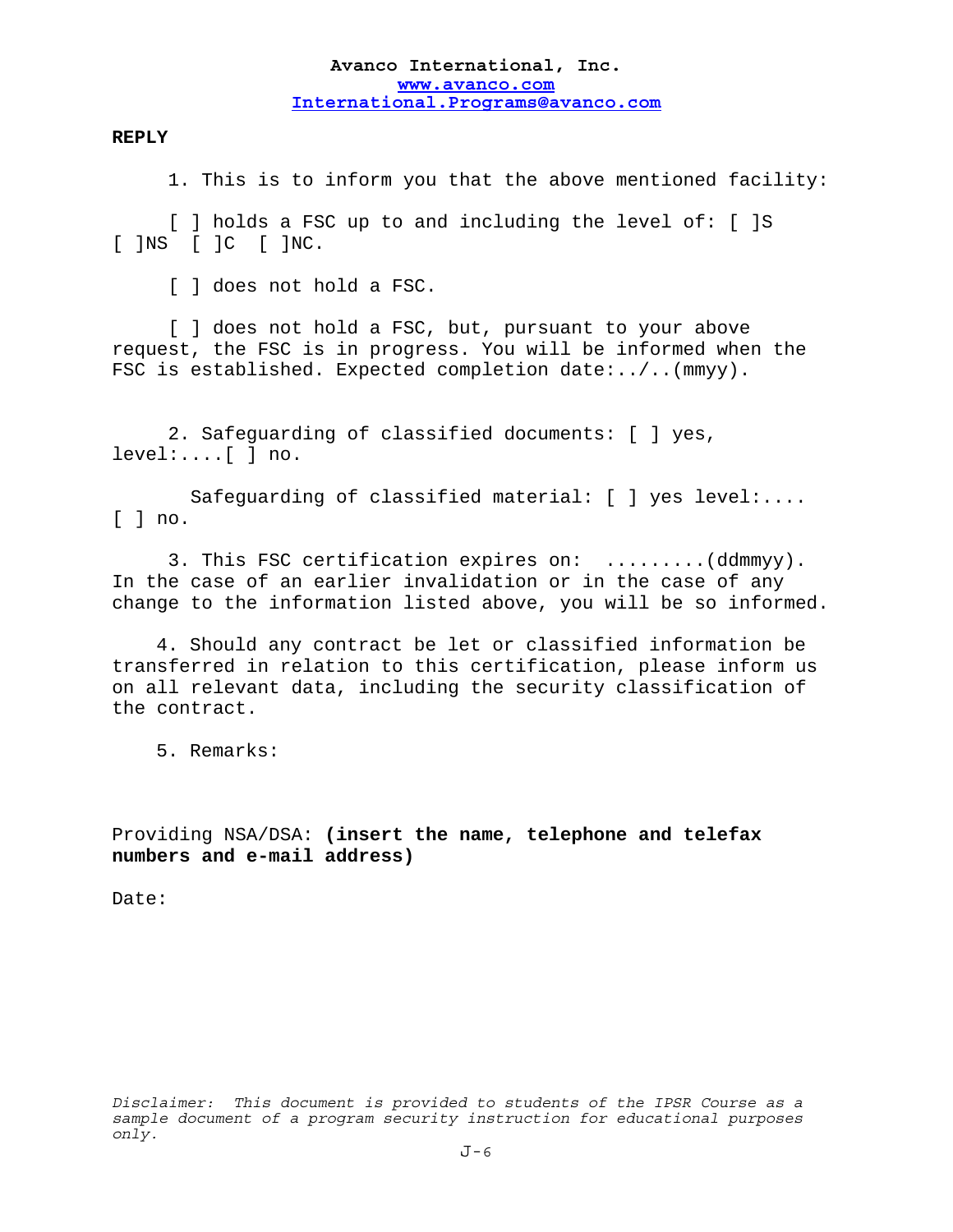### **ANNEX K**

## **PERSONAL SECURITY CLEARANCE INFORMATION SHEET**

**(GUIDANCE:** 

**a. When a NSA/DSA requires confirmation of an individual's Personal Security Clearance from another NSA/DSA, in connection with the granting or maintenance of a Facility Security Clearance or for other official purposes, the Personnel Security Clearance Information Sheet will be used to obtain the confirmation.** 

**b. In order to standardize the format for such confirmations, the PSC Information Sheet (PSCIS) provided below has been developed.** 

**c. The information provided in the PSCIS does not constitute an official PSC Certificate and is provided for information purposes only. The recipient NSA/DSA may use such information in accordance with its national rules and regulations. Moreover, this procedure is not intended for use in those circumstances where a formal visit clearance is required; the pertinent information is to be included in the Request for Visit Authorization.)** 

 --------------------------------------------------------------- **FORMAT ---------------------------------------------------------------** 

> **PERSONAL SECURITY CLEARANCE INFORMATION SHEET (insert the name of the programme or project)**

TO: **(insert the name and address of the NSA/DSA to whom the request is directed.)** 

#### REQUEST

Please confirm the PSC of the person listed below:

1. Full Name:

2. Date/Place of Birth: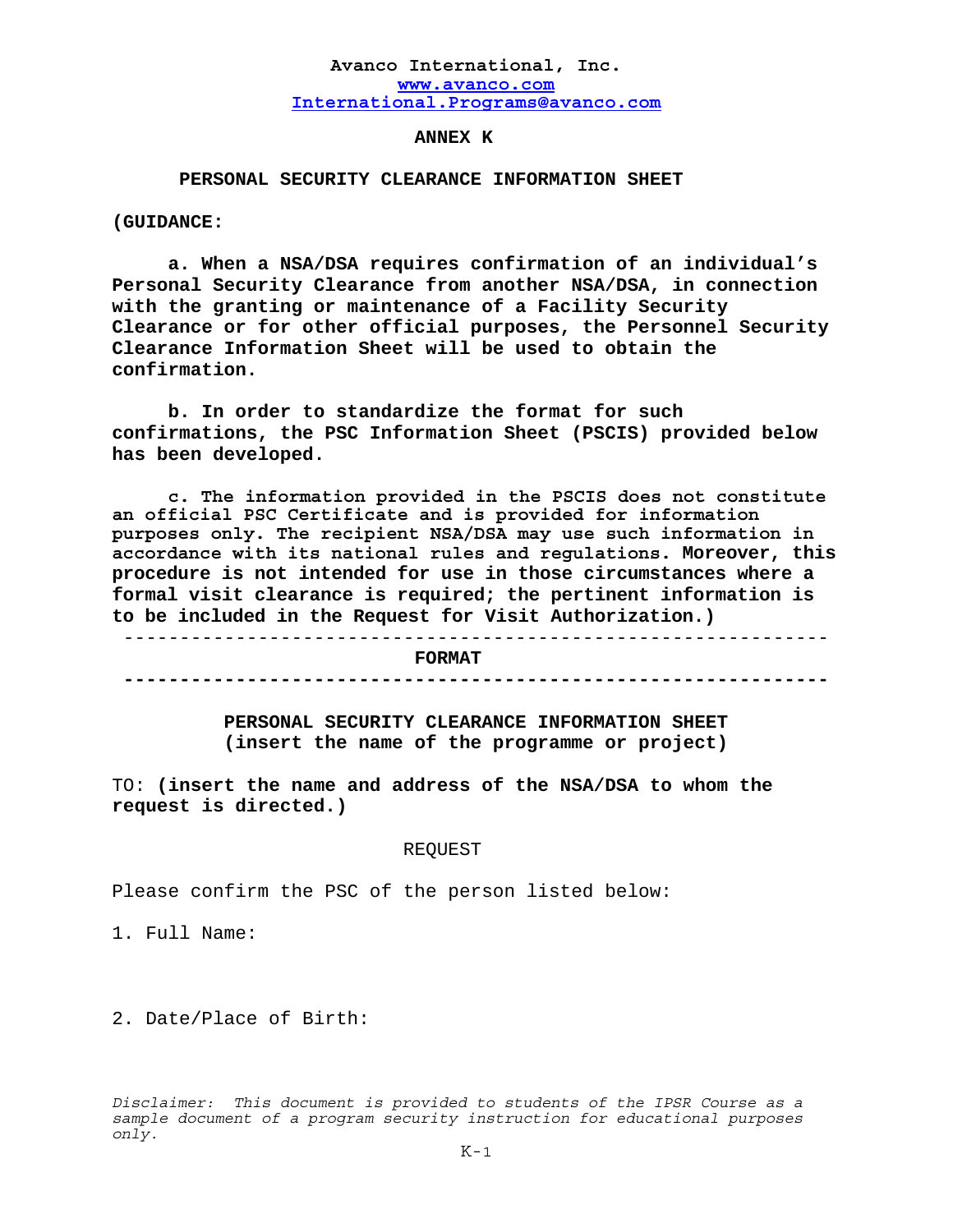3. Nationality:

4. Employed by:

5. This request is made for the following reason(s): **(describe the particulars of the Invitation to Tender, Request for Proposal, pre-bidders conference, contract or sub-contract, or programme for which the clearance is necessary).** 

Requesting NSA/DSA: **(insert the name, telephone and telefax numbers and e-mail address)**

Date:

### **REPLY**

1. This is to inform you that the above mentioned person, **(insert the persons name as shown on the request)**:

( ) holds a PSC up to and including the level of: ( )S ( )NS  $( )C ( )NC$ 

( ) does not hold a PSC.

2. This PSC certification expires:

Yes ( ) Certification of Expiry Date: No ( ) Not Applicable 3. Remarks:

Providing NSA/DSA: **(insert the name, telephone and telefax numbers and e-mail address)**

Date:

Date and Times Transmitted to the Requesting NSA/DSA: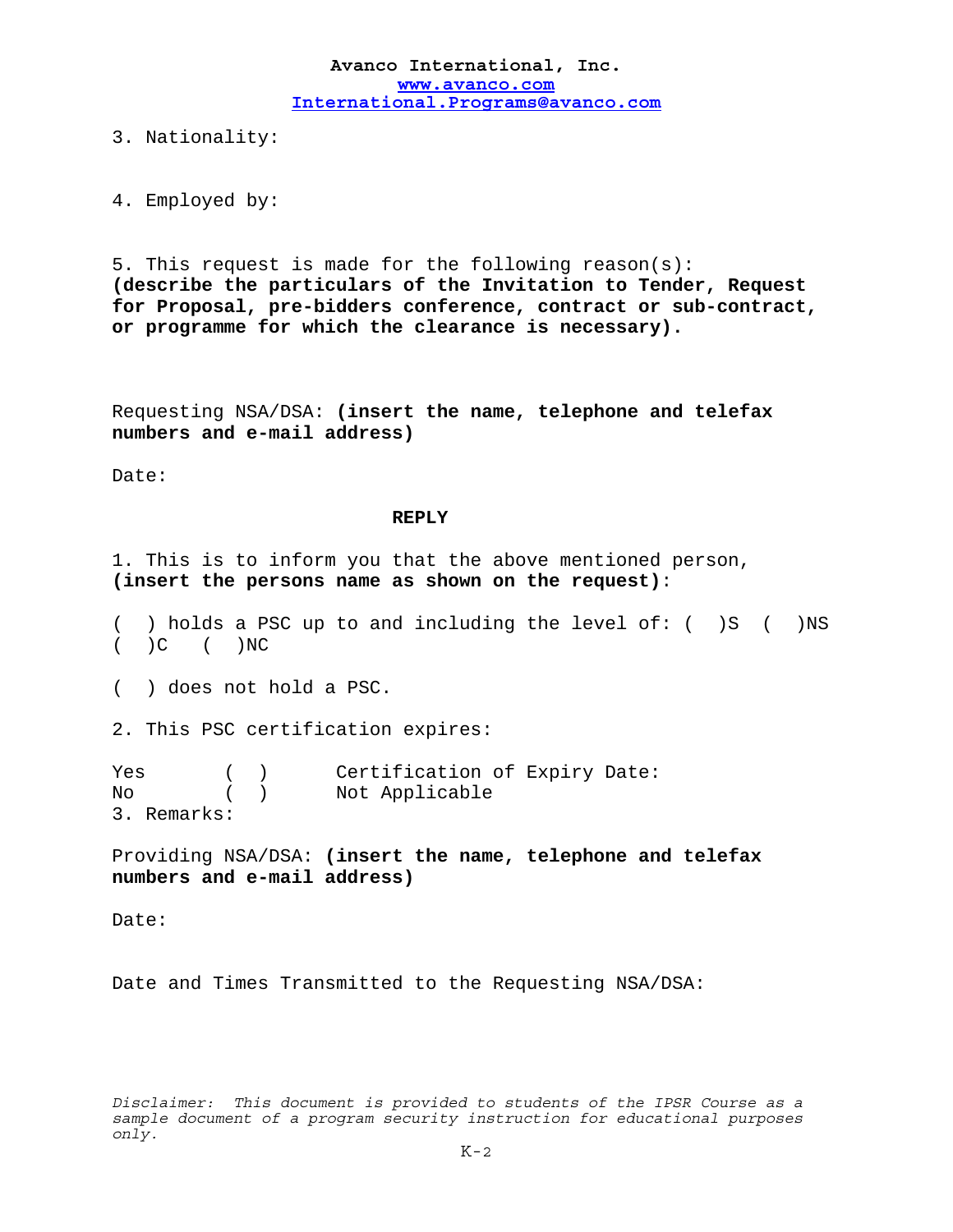# **APPENDIX L ABBREVIATIONS AND ACRONYMS**

- AIS Automated Information System
- CSO Cognizant Security Office
- CUI Controlled Unclassified Information
- DGR Designated Government Representative
- DPM Deputy Program Manager
- DSA Designated Security Authority
- FOUO For Official Use Only
- FSC Facility Security Clearance
- ITT Invitation to Tender
- JPO Joint Program Office
- MOA Memorandum of Agreement
- MOU Memorandum of Understanding
- NSA National Security Authority
- PD Project Definition
- PM Program Manager
- PMSO Program Managers Support Office
- PSI Program Security Instruction
- PSO Program Security Officer
- RFP Request for Proposal
- RVA Request for Visit Authorization
- SAL Security Aspects Letter